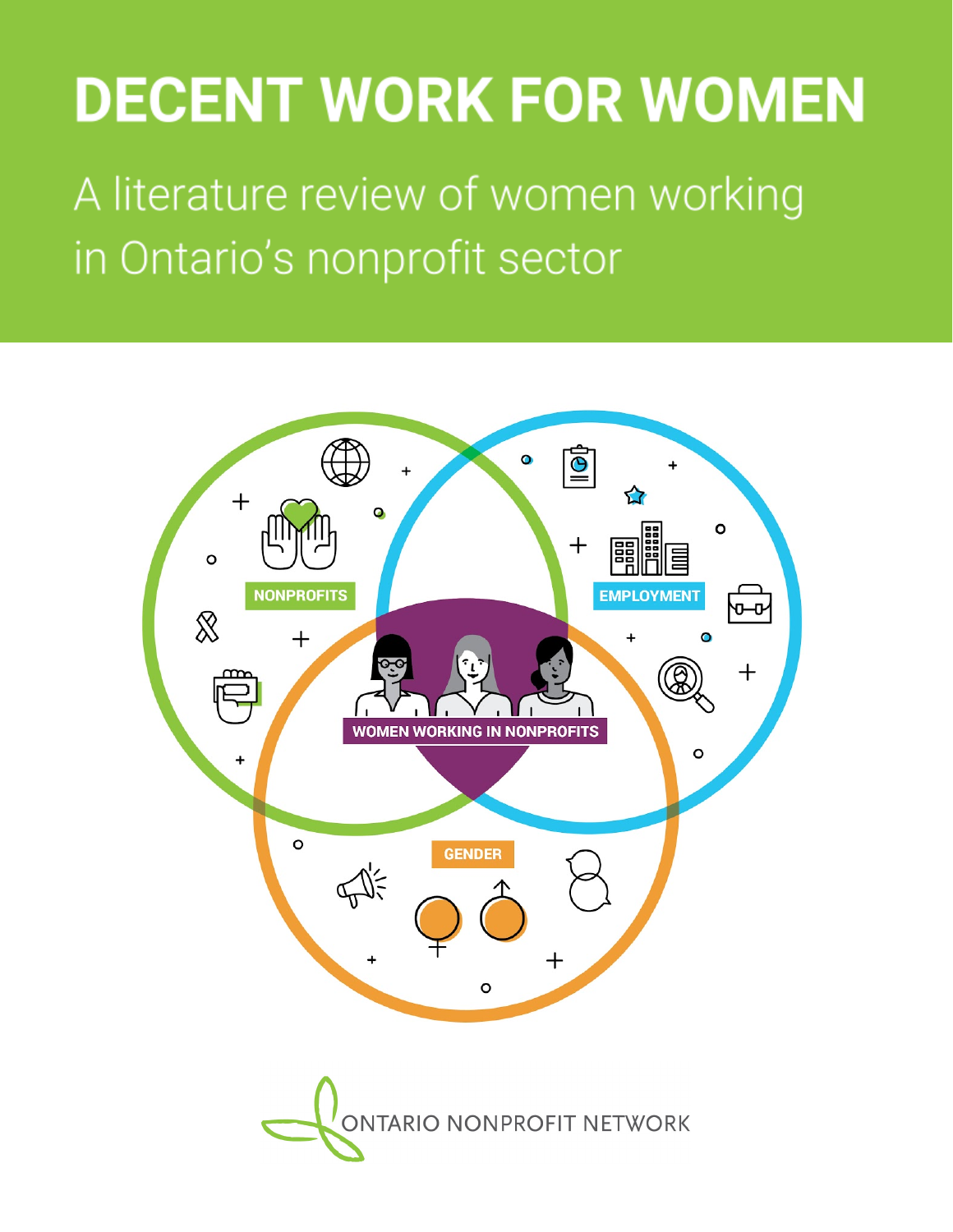## About ONN

We are the independent network for the 55,000 nonprofits in Ontario, focused on policy, advocacy, and services to strengthen Ontario's nonprofit sector as a key pillar of our society and economy.

We work to create a public policy environment that allows nonprofits and charities to thrive. We engage our network of diverse nonprofit organizations across Ontario to work together on issues affecting the sector and channel the voices of our network to government, funders, and other stakeholders. The network began in 2007 as a mobilization of sector leaders concerned about proposed changes to the Ontario Not-for-Profit Corporations Act (Bill 65). Incorporated as a nonprofit in 2014, ONN was developed as an incubated project of the award-winning Centre for Social Innovation.

#### **Vision**

A Strong and Resilient Nonprofit Sector. Thriving Communities. A Dynamic Province.

#### **Mission**

To engage, advocate, and lead with  $-$  and for  $-$  nonprofit and charitable organizations that work for the public benefit in Ontario.

#### **Values**

Courage to take risks and do things differently Diversity of perspective, creativity, and expertise to get stuff done Optimism and determination Solutions created by the sector, with the sector, for the sector Celebrating our successes and learning from our experiences Strength that comes from working together

#### **Ontario Nonprofit Network**

300-2 St Clair Avenue East Toronto, ON M4T 2T5 [www.theonn.ca](http://www.theonn.ca/) [info@theonn.ca](mailto:info@theonn.ca)

[http://theonn.ca/our-work/our-people/decent-work](https://theonn.ca/our-work/our-people/decent-work/)

Pamela Uppal, project lead: [pamela@theonn.ca](mailto:pamela@theonn.ca)

This project has been funded by Status of Women Canada.

![](_page_1_Picture_14.jpeg)

March 2018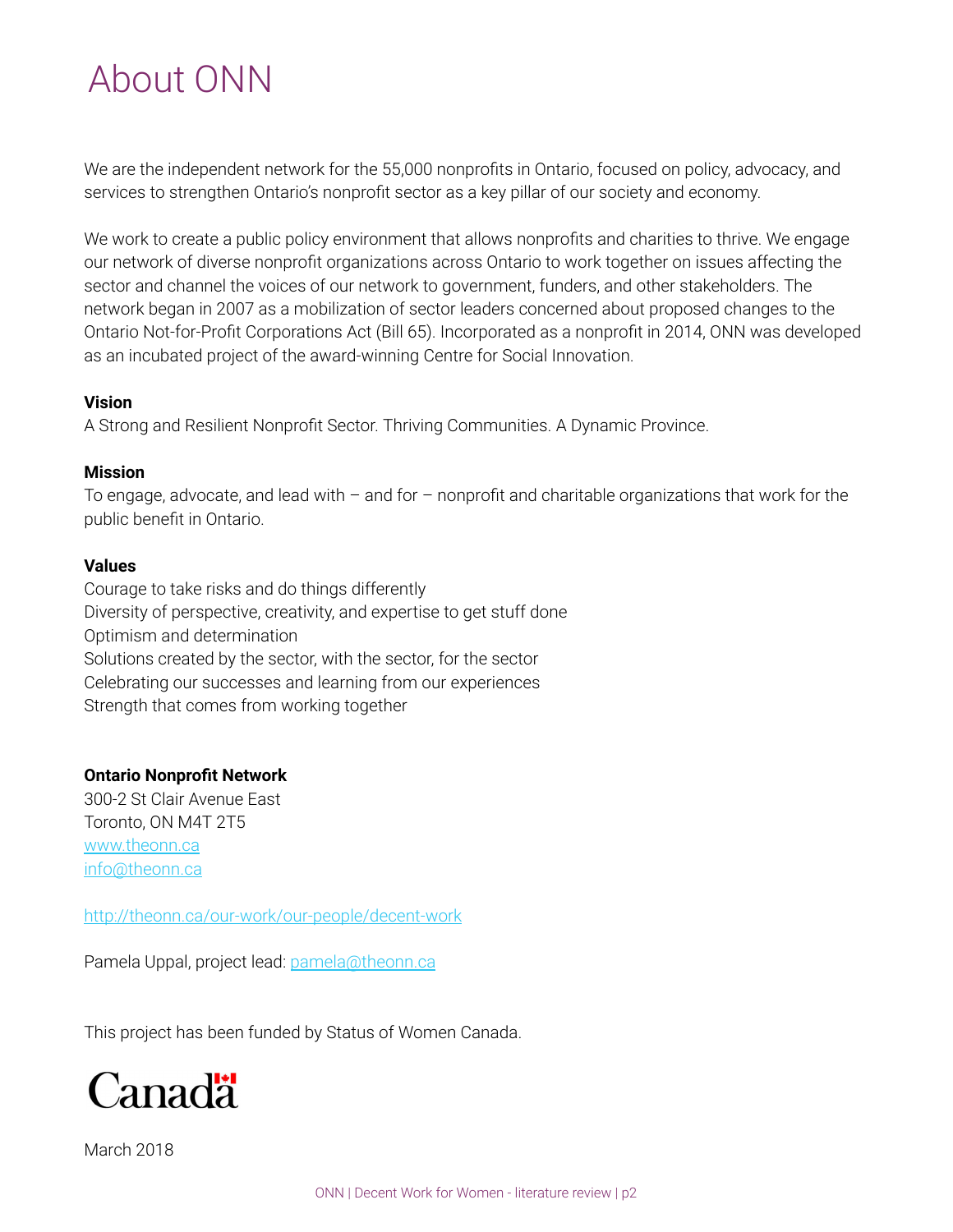## Table of Contents

| EXECUTIVE SUMMARY                                                                                                                                                                                     | p4  |
|-------------------------------------------------------------------------------------------------------------------------------------------------------------------------------------------------------|-----|
| PART 1: INTRODUCTION                                                                                                                                                                                  | p6  |
| PART 2: THE LABOUR MARKET                                                                                                                                                                             | p17 |
| PART 3: THE NONPROFIT SECTOR                                                                                                                                                                          | p20 |
| PART 4: MAJOR THEMES                                                                                                                                                                                  | p26 |
| A gendered division of labour translates into unequal labour market patterns                                                                                                                          | p26 |
| The nonprofit sector is women-majority but not always women-led                                                                                                                                       | p29 |
| Immigrant, Indigenous, and racialized women, women from the<br>LGBTQ community and women with disabilities have worse labour market outcomes                                                          | p35 |
| Unequal job opportunities and a glass ceiling exists for diverse women in the sector                                                                                                                  | p39 |
| The gender wage gap is at the core of women's labour issues                                                                                                                                           | p44 |
| Women in the nonprofit sector have a lower compensation package,<br>compared to men, consisting of a "care penalty", limited access to a pension plan<br>and maternity top-ups, and a gender wage gap | p50 |
| PART 5: REFLECTIONS AND NEXT STEPS                                                                                                                                                                    | p55 |
| <b>BIBLIOGRAPHY</b>                                                                                                                                                                                   | p60 |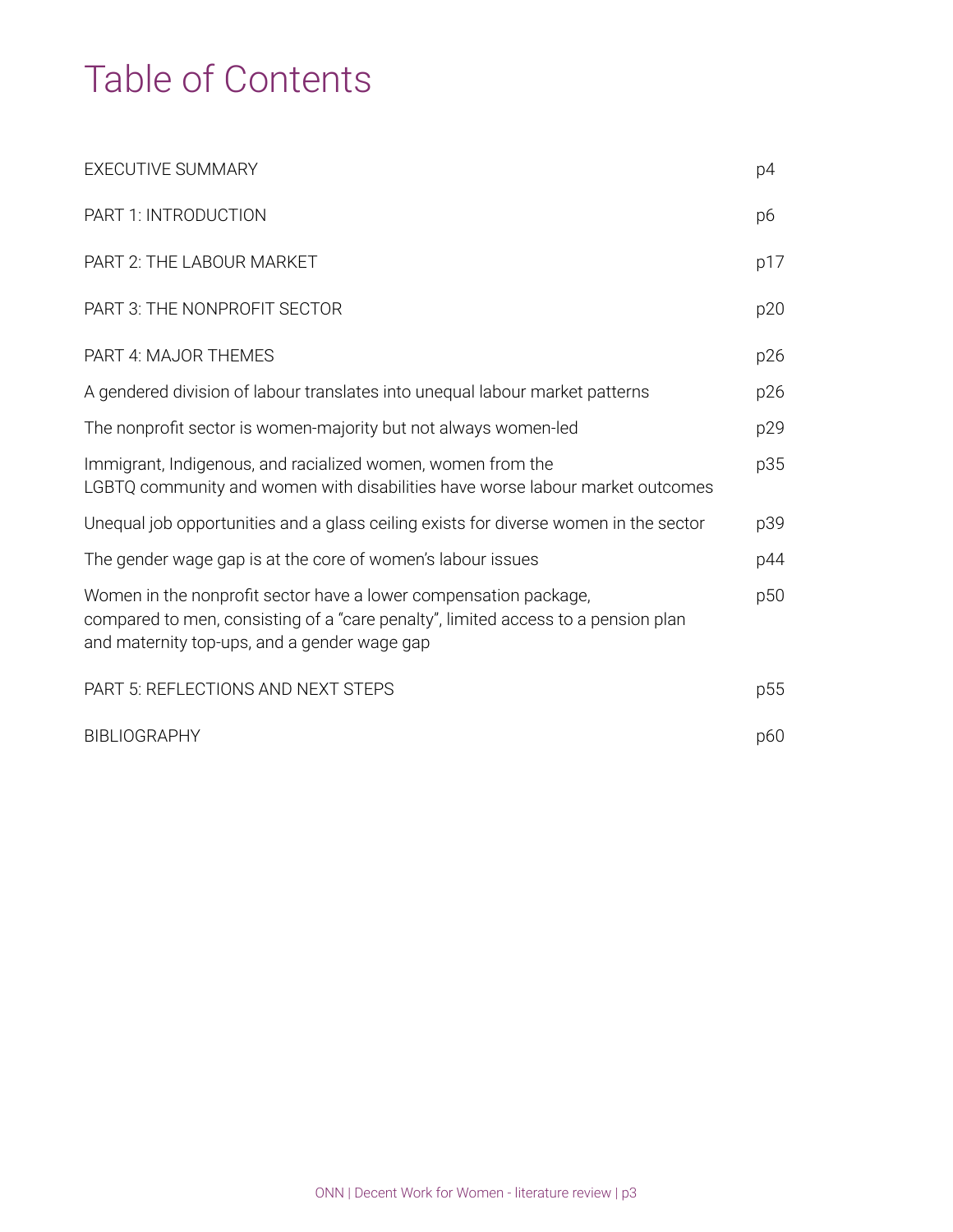## Executive Summary

This review critically analyzes literature on the experiences of women working in Ontario's nonprofit sector, from a wide variety of sources, in order to:

- Paint a current and relevant picture of women's employment experiences in Ontario's nonprofit sector
- Identify any gaps in research and data
- Inform the development of future key activities for ONN's larger project on [Decent](https://theonn.ca/our-work/our-people/decent-work/) Work for [Women Working](https://theonn.ca/our-work/our-people/decent-work/) in Ontario's Nonprofit Sector

### **KEY FINDINGS**

## The nonprofit sector is women-majority but not always women-led

The nonprofit sector in Ontario is women-majority as 75% to 80% of the workforce is women. While the sector has more women in leadership positions than the public and for-profit sectors, the 75-80% employment share is not reflected at the leadership level. Women are underrepresented in senior leadership positions and men are overrepresented. Women are more likely to lead smaller organizations, and smaller organizations make up a large part of the sector.

## Unequal job opportunities and a glass ceiling exist for diverse women

Immigrant and racialized women are concentrated in the immigrant, refugee and settlement services subsector where they also make up a majority of the workers. They are more likely to be in frontline rather than senior leadership positions. Overall, there is a lack of data on how many immigrant, Indigenous and racialized women, women from the LGBTQ community, and women with disabilities work in the sector.

## Women in the nonprofit sector have lower compensation than men

Nonprofit sector wages are lower than other sectors, in large part because of a phenomenon known as the "care penalty", despite the fact the workforce is highly educated and experienced. Within the sector women experience a gender wage gap as they earn less than men, especially in senior leadership positions. Limited access to a pension plan and maternity top-ups in the sector are particular challenges to women's economic advancement.

### **MAJOR GAPS IN THE LITERATURE**

## In labour force dialogues, a gender equity lens is missing in the nonprofit sector and the nonprofit sector lens is missing in gender equity

Discussions on gender equity in the labour force tend to lack the nonprofit sector lens while labour force discussions on the nonprofit sector lack a gender equity lens. The only intersection between gender equity and the nonprofit sector to date has focused on clients and communities rather than nonprofit workers.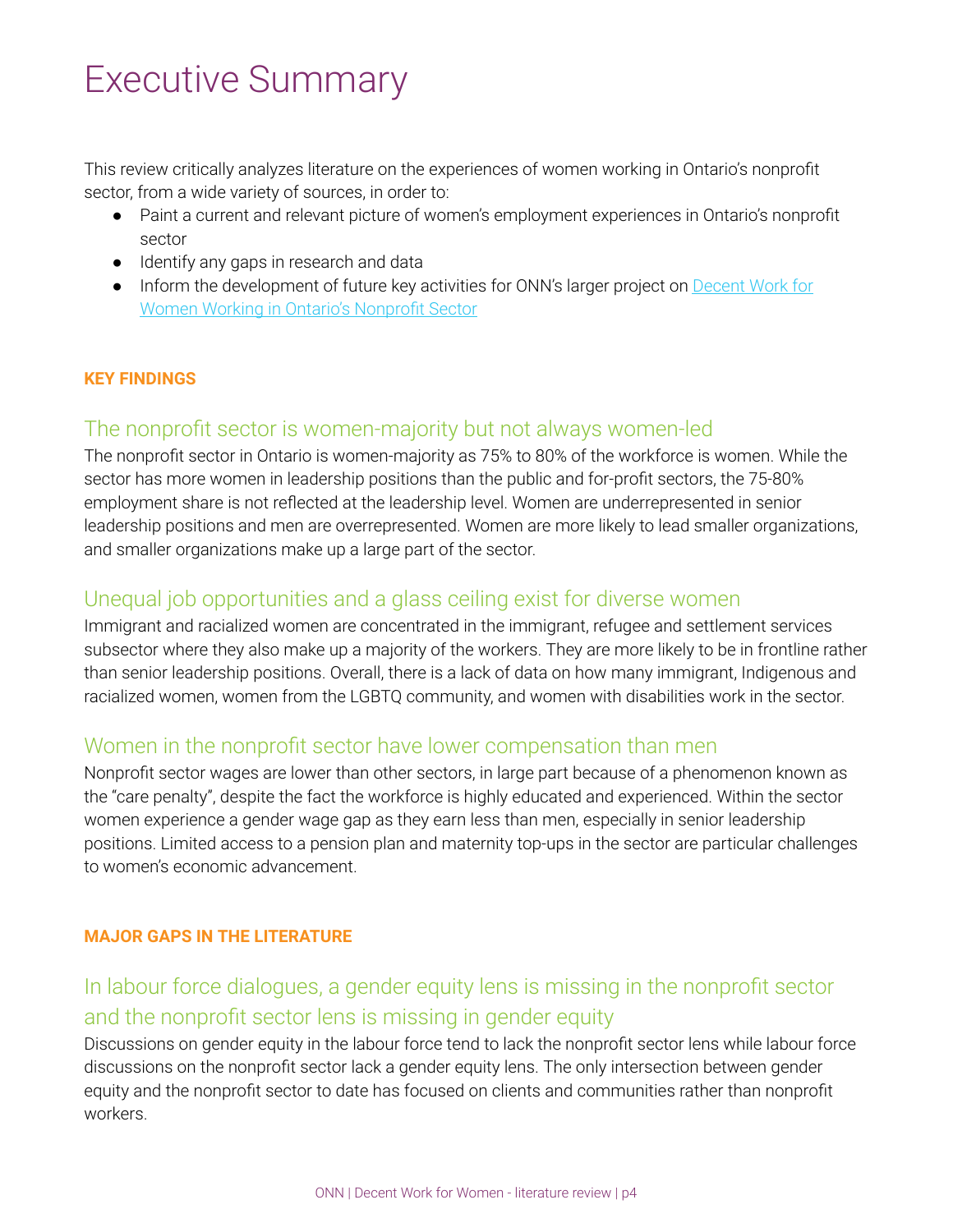## Greater focus is needed on the experiences of Indigenous women, women from the LGBTQ community and women with disabilities working in the sector

While the review was able to locate some research on the experiences of immigrant and racialized women working in the sector, research on the experiences of Indigenous women, women from the LGBTQ community and women with disabilities working in the sector was not found. Lack of information makes their contributions and experiences invisible.

#### **KEY LEARNINGS**

### What did we learn?

The gendered and racialized division of labour and the nonprofit sector's labour market structures are interconnected, impacting employment trends in the sector. This understanding sheds light on the second learning, that broader gender and race labour force market patterns manifest in the sector, yet manifest differently in comparison to other sectors.

### What more do we need to know?

From this review, additional intersecting questions on women's employment experiences in the sector have emerged. Using ONN's seven pillars of decent work, these questions interrogate what decent work for all women would look like in the sector. For instance, how does workplace harassment for women manifest in the sector? Do women negotiate pay? And why are women not in leadership positions in larger organizations? ONN will explore these questions in the second phase of this project and also call for further research on them.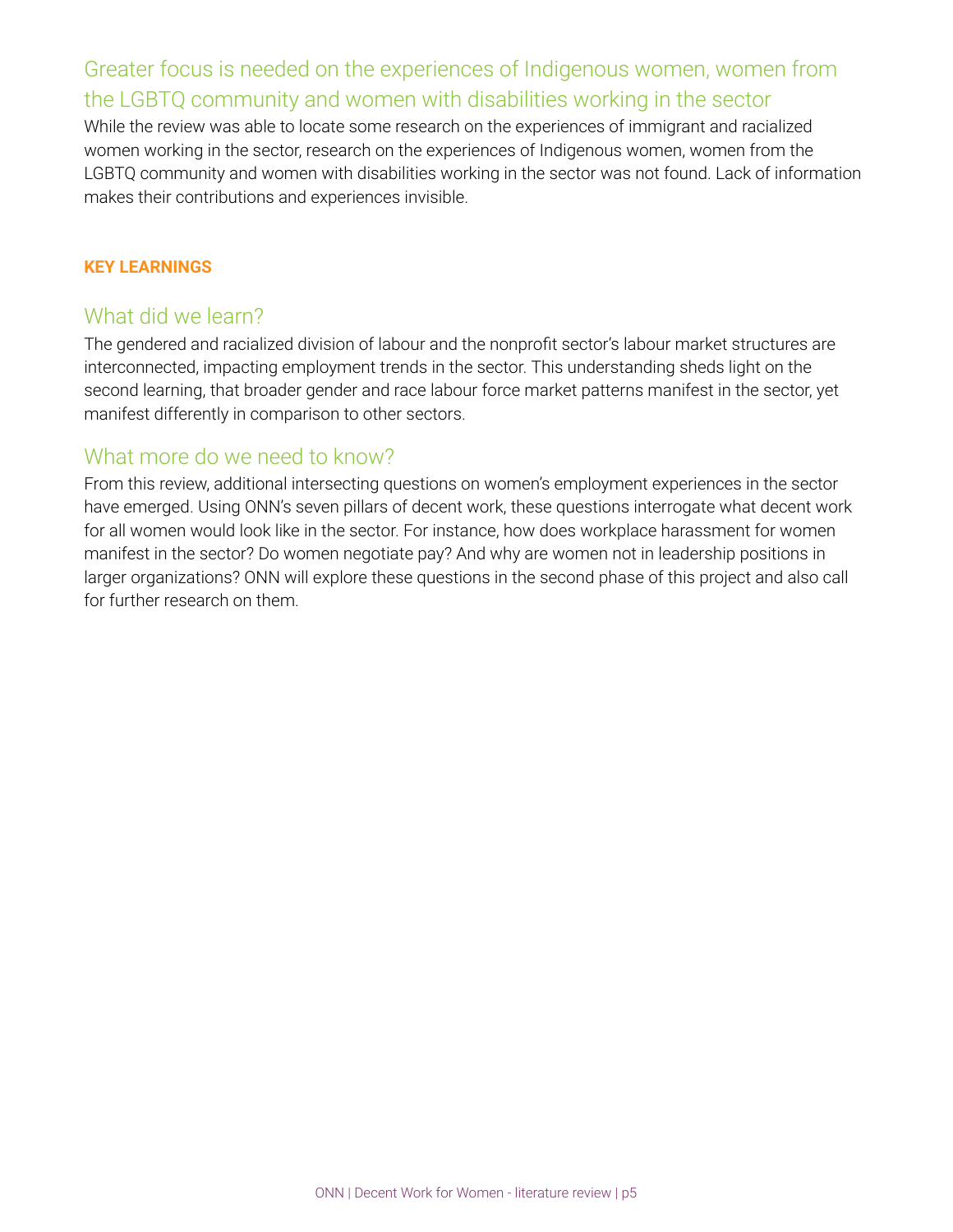## Introduction

This literature review is part of Ontario Nonprofit Network's (ONN) larger project focusing on the experiences of women<sup>1,2</sup> working in Ontario's nonprofit sector<sup>3</sup>. ONN is undertaking a three-year project, with funding from Status of [Women Canada](http://www.swc-cfc.gc.ca/index-en.html), that will apply a GBA+ lens (gender based [intersectional](http://www.swc-cfc.gc.ca/gba-acs/guide-en.html) [analysis](http://www.swc-cfc.gc.ca/gba-acs/guide-en.html)) to identify barriers to women workers' economic empowerment and prosperity in Ontario's nonprofit sector and develop and implement pilot solutions to address these barriers at the organizational, network and policy levels.

The data and information collected, lessons learned, and project successes are being documented and shared throughout the project. The project is informed by an advisory council of diverse women working in the sector, a community of practice representing the project on the Gender Equality [Network](https://www.canadianwomen.org/our-work/gender-equality-network-canada/) Canada, sector partners, and any other relevant local, provincial and national stakeholders. Key activities over the three years include building partnerships, conducting a literature review, holding focus groups, key informant interviews and disseminating a sector wide survey, prioritizing barriers and themes, and piloting and implementing collaborative strategies for change.

The purpose of this review is to critically analyze literature on the experiences of women working in Ontario's nonprofit sector, from a wide variety of sources, in order to:

- Paint a current and relevant introductory picture of women's employment experiences in Ontario's nonprofit sector
- Identify any gaps in research and data
- Inform the development of the project's key activities moving forward

This was an exercise of breadth rather than depth as the review provides an overarching picture of experiences rather than a deep dive into particular employment issues across, subsectors (e.g., social services, arts & culture, sports & recreation), geographies (e.g., northern Ontario, Greater Toronto and Hamilton Area or GTHA, Ottawa), and roles (e.g., frontline, middle manager, senior leader).

This literature review is divided into five parts:

- Part 1 consists of the introduction, methodology and limitations
- Part 2 looks at how precarious work is significantly shaping the labour market
- Part 3 details the value proposition of the nonprofit sector, its distinctive challenges and trends that impact its labour force, and outlines ONN's decent work agenda for the sector
- Part 4 explores major intersecting themes found on women working in Ontario's nonprofit sector
- Part 5 discusses the gaps found in the literature, key learnings, and concludes the review with next steps

<sup>&</sup>lt;sup>1</sup> This literature review uses an inclusive definition of women that recognizes and welcomes trans women, queer women and nonbinary people.

 $^2$  The term "women-majority" will be used rather than "women-dominated" because, although the sector consists predominantly of women workers, women are underrepresented in senior leadership positions.

 $3$  This review is looking at the core nonprofit sector, which excludes school boards, post-secondary institutions, and hospitals. Please see p9 for a full definition.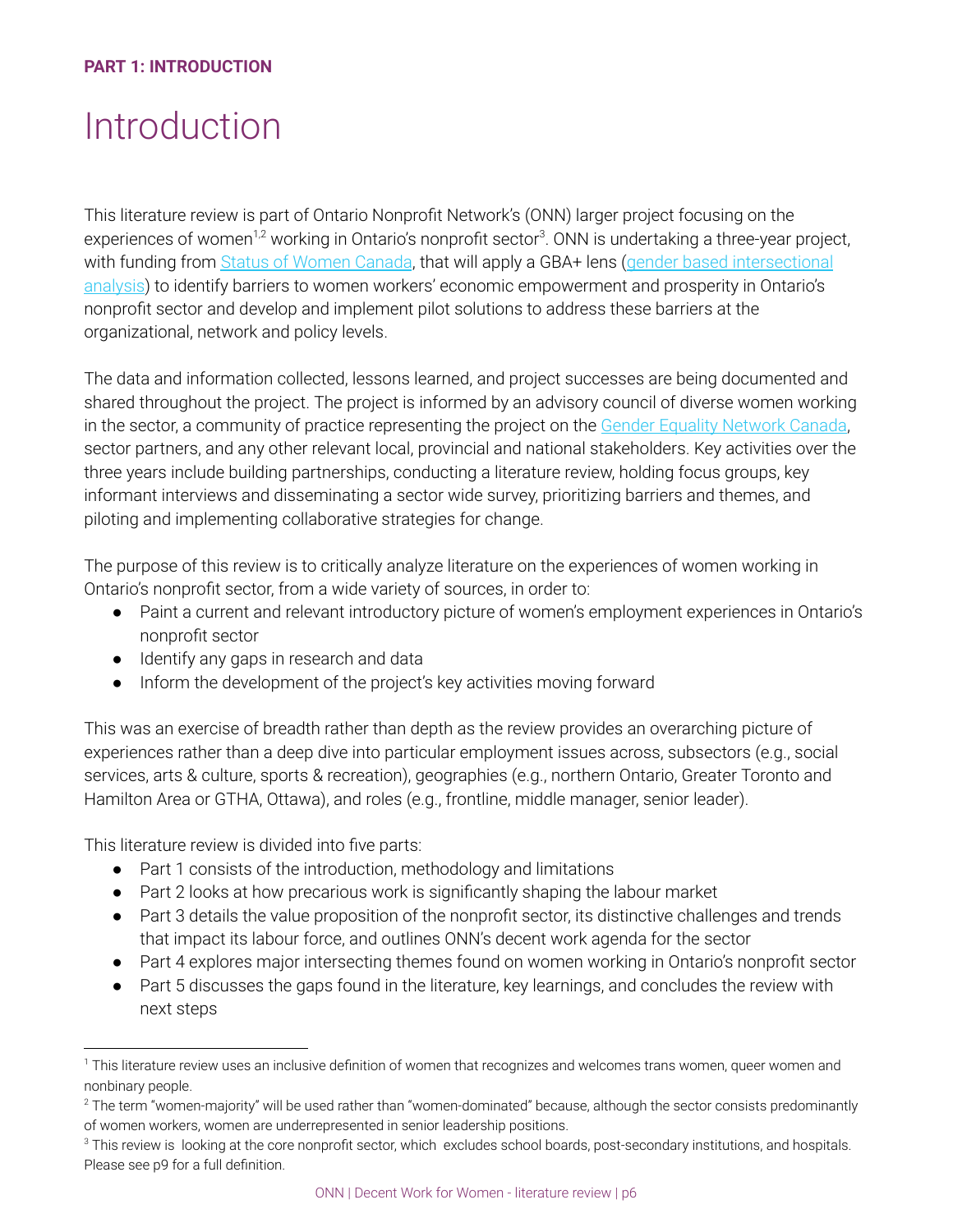## Key Terms

#### **Care Work**

An act of caring for others that is unpaid (parents raising their children, family caring for relatives with disabilities, elder care) or paid (child care providers, teachers, nurses, home-care providers) (Meyer 1; England 381). It includes direct personal care as well as household maintenance tasks that are a precondition for care (International Labour Organization 1). It is a gendered activity that is designated as women's work across histories and geographies because of the belief that women have a natural capacity and desire to care (a socially constructed phenomenon) which is reinforced and reproduced by disproportionately burdening women with undervalued and unpaid/low-paid care work (Meyer 1).

#### **Decent Work**

Decent work consists of work opportunities that are productive, provide fair income, security in the workplace and social protection (employment insurance, social programs), better prospects for personal development and social integration, freedom for people to express their concerns, organize and participate in the decisions that affect their lives, and equality of opportunity and treatment for all (International Labour Organization "Decent Work").

#### **Deskilling**

The deskilling of immigrants to Canada consists of three interrelated practices: (1) discounting foreign educational credentials while privileging Canadian educational credentials; (2) discounting foreign work experience and requiring Canadian work experience in most sectors of employment; and (3) strong preferences for local, Canadian-accented English rather than English accents from (most) other parts of the world (Creese 97). These three practices of deskilling result in immigrants being employed in an occupation below one's level of qualifications and experience and therefore implies a phenomenon of under-utilization of skills, and overtime, loss of professional skills (Creese 97). Deskilling is also further shaped for immigrant women by the gendered and racialized division of labour.

#### **Disability**

This term encompasses a broad range and degree of conditions, both visible and invisible (OHRC). A disability may have been present from birth, caused by an accident, or developed over time (OHRC). They can be invisible or visible.

#### **Equal Pay for Equal Work**

This ensures women and men are paid comparably when performing substantially the same work under similar working conditions that requires the *same* level of skill, effort, and responsibility (Employment Standards Act 2018; Pay Equity Commission of Ontario "A Guide to Interpreting Ontario's Pay Equity Act"). This is different than Pay Equity, which compares pay for *different* work (female-class jobs versus male-class jobs).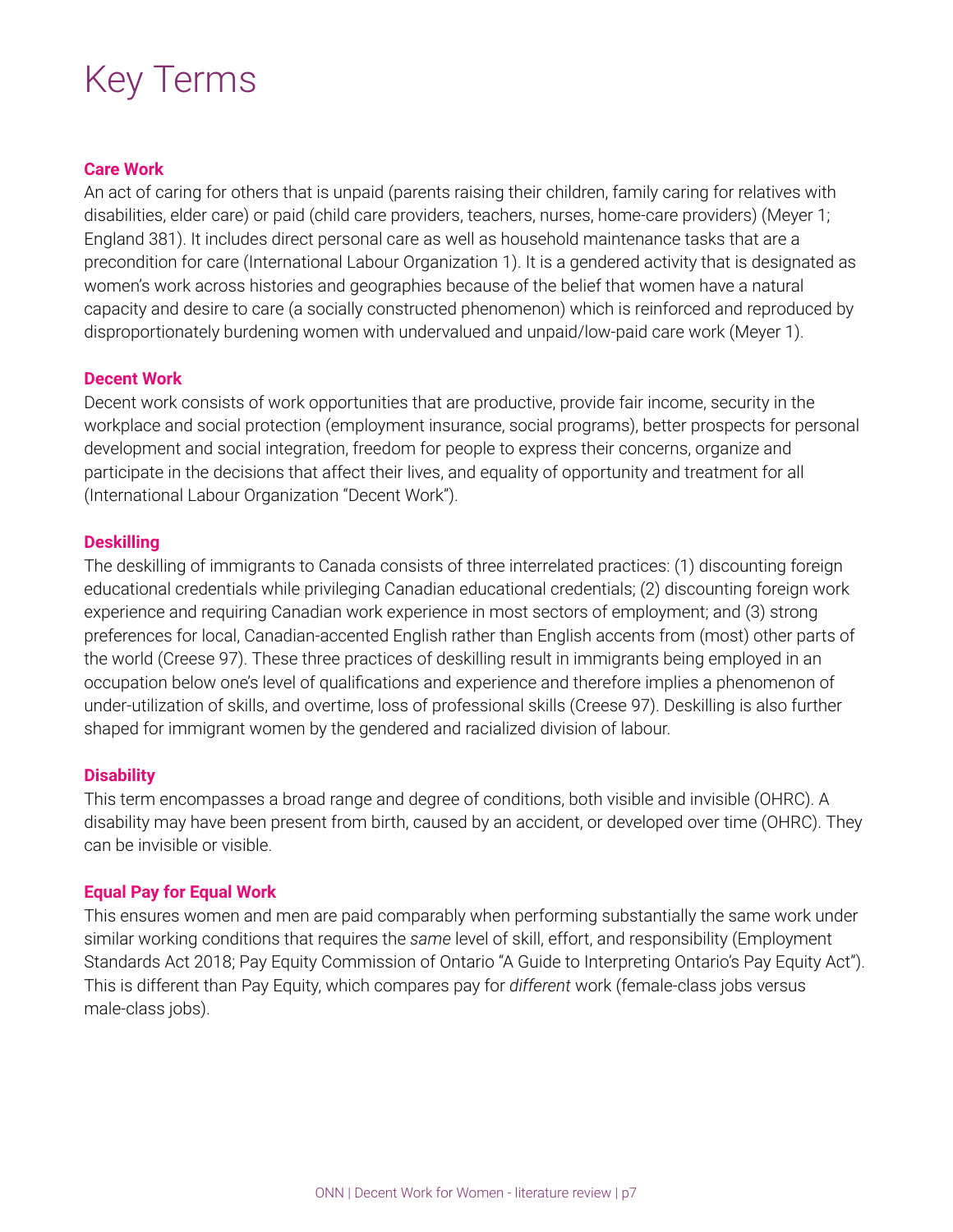#### **Feminist Participatory Action Research (FPAR)**

This term refers to a participatory and action-oriented approach to research that centres gender and women's experiences both theoretically and practically (Reid and Gillberg 2). FPAR can be referred to as a paradigm, a theory, a research framework, a conceptual framework, a research approach or a research methodology (Reid and Gillberg 2). Most commonly, it is understood as a conceptual framework that enables a critical understanding of women's multiple perspectives and works towards inclusion and social change through participatory processes while exposing researchers' own biases and assumptions (Reid and Gillberg 2). FPAR combines feminist theories and research with Participatory Action Research (PAR) (Reid and Gillberg 4).

#### **GBA+ (Gender Based Intersectional Analysis)**

GBA+ is an analytical tool used to assess how diverse groups of women, men and gender-diverse people may experience policies, programs and initiatives (Status of Women Canada). The "plus" in GBA+ acknowledges that GBA goes beyond biological (sex) and socio-cultural (gender) differences (Status of Women Canada). Multiple identity factors intersect to make individuals; GBA+ also considers many other identity factors, like race, ethnicity, religion, age, and mental or physical disability (Status of Women Canada).

#### **Gendered Division of Labour**

This refers to the way in which traditional gender roles that dichotomize work and family, where the men's role is defined as the provider and the women's role as the family caregiver, are replicated in the labour market (Perrone 4). Racialized Gendered Division of Labour refers to the way in which division of labour is both gendered and racialized where caregiving work is particularly viewed as low-income and/or racialized women's work (Galabuzi 127).

#### **Gender Wage Gap / Gender Pay Gap / Female-to-Male Earnings Ratio**

The difference in earnings between women and men in the workplace. It can be measured in three ways: (1) average annual earnings, (2) full-time, full-year average annual earnings, and (3) hourly wages (Canadian Women's Foundation; Ontario Equal Pay Coalition "Calculating the Pay Gap"; Moyser 26).

#### **Glass Ceiling**

This metaphor describes the idea that gendered artificial, attitudinal, and organizational barriers keep women from leadership positions. The transparent nature of the glass barrier suggests that women can envision achieving leadership positions, that opportunity and advancement are possible; however, the often invisible barriers remain, preventing real advancement to leadership positions (Boyd 1).

#### **Glass Cliff**

This metaphor describes the idea that women are able to achieve leadership positions during times of organizational crisis (Bruckmüller "How Women End up on the "Glass Cliff"" 1; Harvard Business Review 1). It illustrates how the leadership position is more risky and precarious in an organization facing crisis than it would be if they were leading in a successful organization (it is more dangerous to be standing on top of a cliff than a mountain) (Harvard Business Review 1).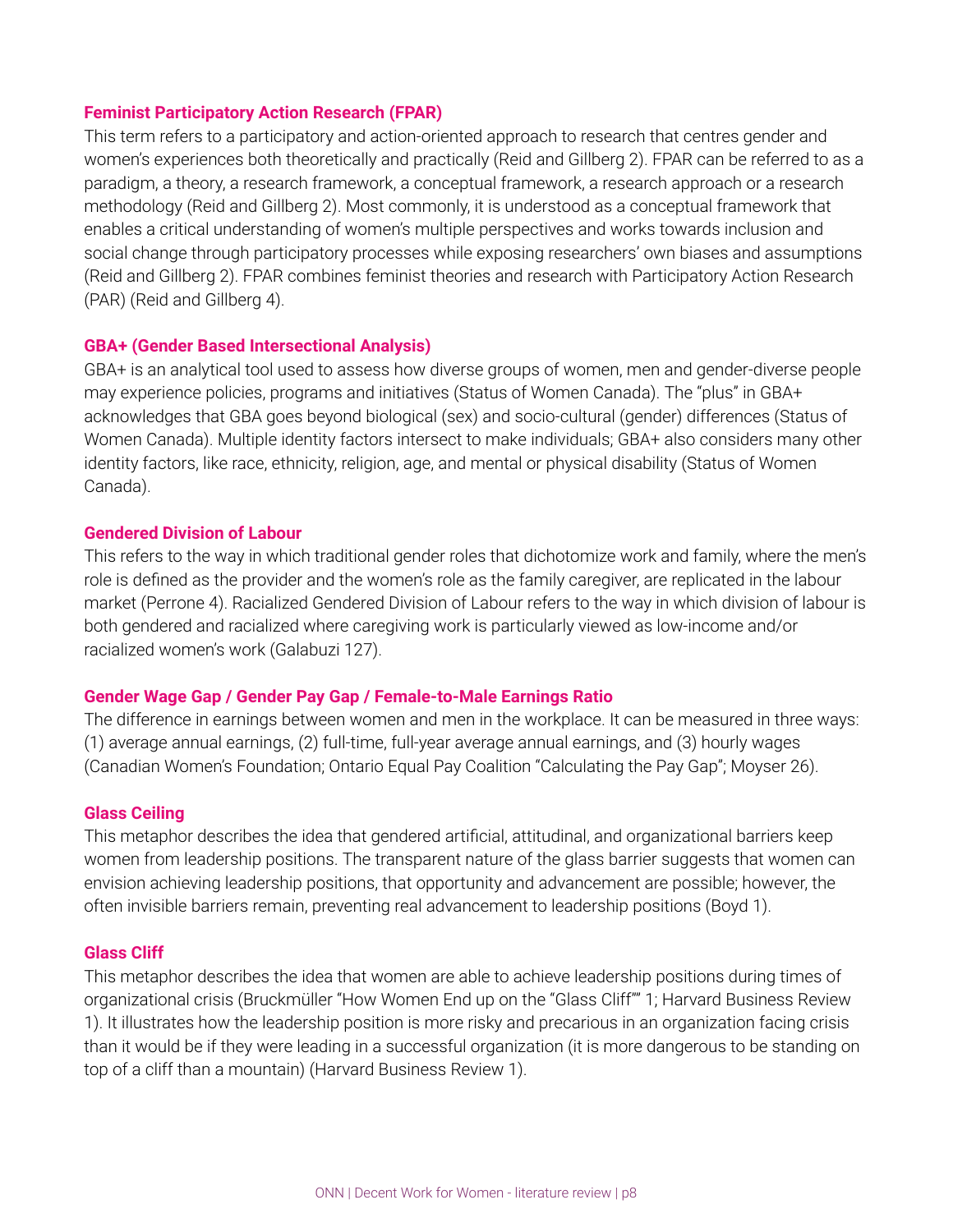#### **Immigrant**

One who moves from their native country to another with the intention of settling for creating a better life or for better opportunities (Canadian Race Relations Foundations 37). This can be for a number of personal, political, religious, social, or economic reasons (Canadian Race Relations Foundations 37). Some immigrants have resided in Canada for a number of years, while others have arrived "recently" (up to five years prior to a given survey year for Statistics Canada) (Hudon 37).

#### **Indigenous**

The collective name for the original people within Canada and their descendants. This includes First Nations (status and non-status), Métis and Inuit (Anti-Racism Directorate of Ontario 53*)*. The term Indigenous also has positive associations with self-determination, human rights, and Indigenous peoples' connection to the land (The Circle on Philanthropy and Aboriginal Peoples in Canada 8).

#### **Intersectionality**

Acknowledges the ways in which people's lives are shaped by their multiple and overlapping identities and social locations, which together can produce a unique and distinct experience for that individual or group (Anti-Racism Directorate of Ontario 53*)*. In the context of gender, this means recognizing the ways in which people's experiences of gender may differ and vary depending on an individual's or group's additional overlapping (or "intersecting") social identities, such as race, ethnicity, Indigenous identification, experiences with colonialism, religion, citizenship, socio-economic status, sexual orientation or disability (Anti-Racism Directorate of Ontario 53*)*.

#### **Leaky Pipeline**

This metaphor describes the idea that women disappear from entry-level positions to executive positions at some point on their career path, for multiple reasons, creating a small number of women leaders emerging at the end because of the earlier 'leaks' ("Leaky pipeline"). This metaphor is often used to describe women's careers in science, technology, engineering and math (STEM) and academia.

#### **LGBTQ**

This acronym stands for lesbian, gay, bisexual, trans, and queer.

#### **Marginalization**

A long-term structural process of systemic discrimination that creates a class of disadvantaged minorities (Anti-Racism Directorate of Ontario 54*)*. These groups become permanently confined to the margins of society where their status is continually reproduced because of various dimensions of exclusion particularly in the labour market and in full and meaningful participation in society (Anti-Racism Directorate of Ontario 54*)*.

#### **Nonprofit (or Not-for-Profit) Sector**

The sector is made up of organizations with a purpose/mission other than profit (i.e., non-share-capital corporations).This Includes but is not limited to charities and nonprofit co-operatives. For the purposes of this review it excludes government departments, agencies, board and commissions as well as the "broader public sector" (i.e., schools, hospitals, municipalities, and post-secondary institutions). (This aligns approximately with Statistics Canada's definition of the "core nonprofit sector.")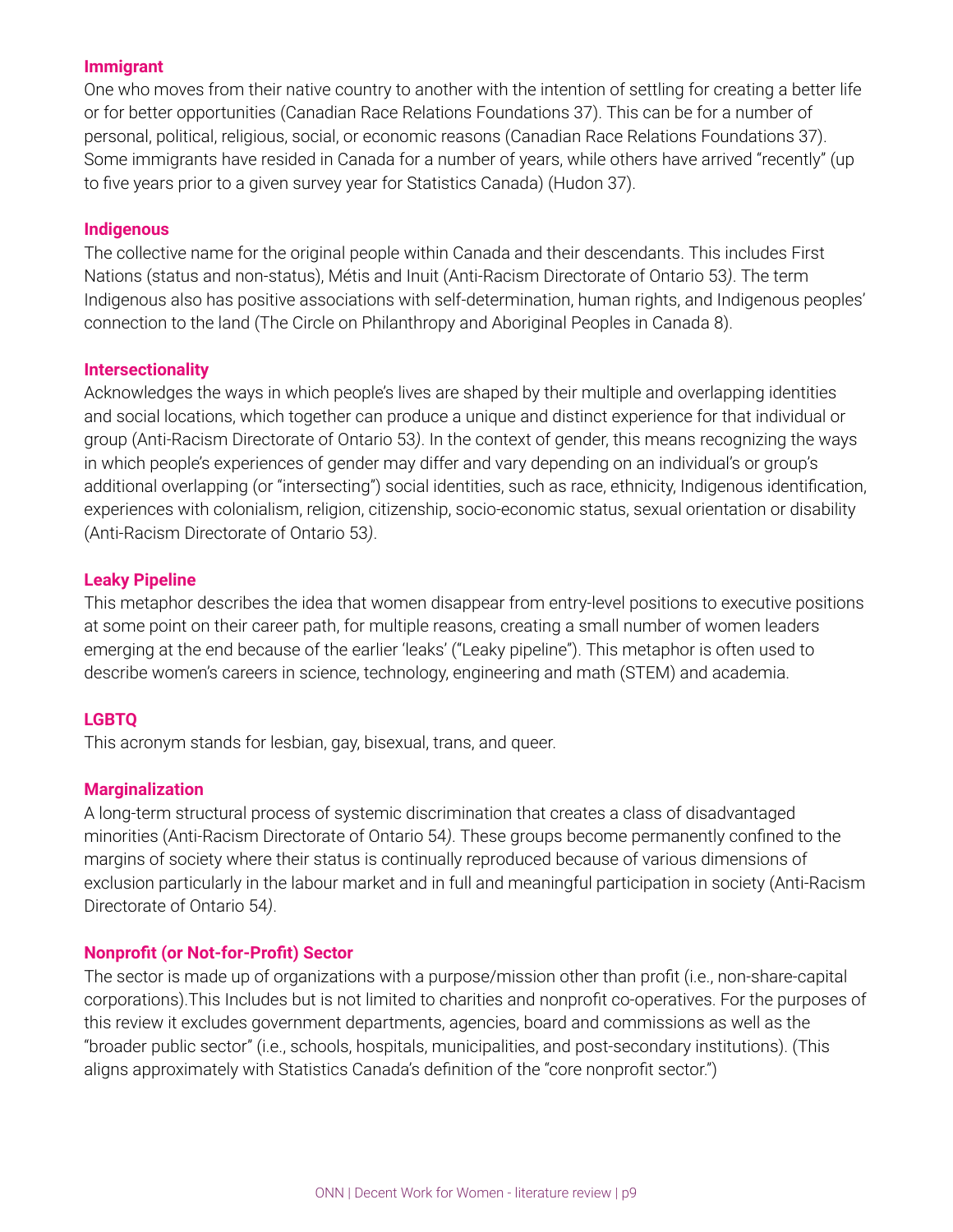#### **Occupational and/or Industry Gender Segregation**

The uneven distribution of workers across (horizontal segregation) and within (hierarchical segregation) occupations and industries based on gender. Segregation is based on social or cultural norms and beliefs that under-value women's work (International Labour Organization "The Gender Division of Labour" 1). It is measured by summing the concentration of women relative to men in a sector or occupation (Kühn et al 10). Other terms used to describe this segregation are "Pink Ghetto" or "Pink Collar Work".

#### **Public Benefit Nonprofits**

Public benefit nonprofits (as opposed to member-serving nonprofits) are a subsector of the nonprofit sector. They operate for the good of the public, they reinvest excess revenue back into meeting their mission, and they retain their assets in the public domain for the public good. They include charities, nonprofit organizations and nonprofit co-ops — have a mission to serve the public.

#### **Pay Equity**

Pay equity is a policy response to the gender wage gap that ensures that the pay for jobs usually done by women ("female class" jobs such as clerical, social work, nursing or cosmetology) is the same as the pay for jobs usually done by men ("male class" jobs such as construction, truck driving, engineer or technician) when compared in the same organization (Pay Equity Commission of Ontario "A Guide to Interpreting Ontario's Pay Equity Act" 10-11). Pay equity is not about comparing people in jobs but the jobs themselves; regardless of who is in the position the pay is according to the job. It can also be referred to as equal pay for work of equal value.

#### **Precarious Work**

Paid work characterized by uncertainty, insecurity, and there is a lack of control of how work is performed (Lewchuk et al "Origins of Precarity*"* 3). More specifically, uncertainty around continuous employment, low income, limited benefits, constrained access to regulatory protection, and non-standard employment status (temporary, part-time or self-employment) (Vosko et al 3). Precarious work can also be shaped by an individual's social location (gender, race, class, status) and social context (occupation, industry, and geography) (Vosko et a. 3).

#### **Racialized**

This refers to people who have racial meanings attributed to them as a group in ways that negatively impact their social, political, and economic life (Anti-Racism Directorate of Ontario 55). Unlike the term "visible minority," "racialized" acknowledges that race is a social construction that can change over time and place.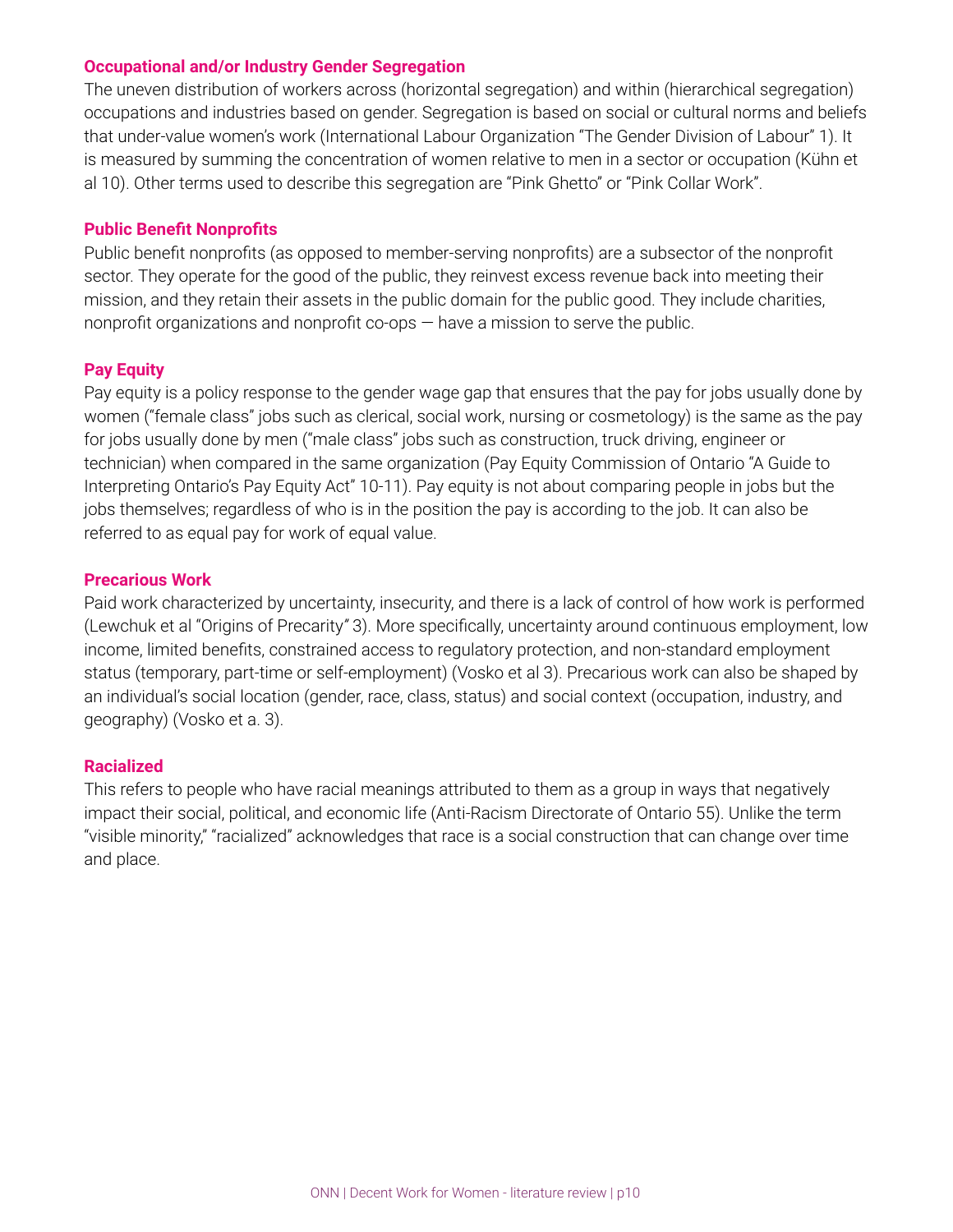## Methodology

## Guiding Conceptual Frameworks

Both project outcomes and processes are equally important to the success of ONN's project on Decent Work for Women Working in Ontario's Nonprofit Sector. In short, outcomes and processes are interconnected in this project. For instance, in order to achieve the project outcome of greater awareness of what decent work for diverse women working in the nonprofit sector looks like, the project processes must centre and engage the voices of diverse women to arrive at that outcome. For this reason, the methodology for this project is informed by two key frameworks: Feminist Participatory Action Research (FPAR) and Gender Based Intersectional Analysis (GBA+). The latter is at times referred to as intersectionality as well. Both frameworks are embedded in the advisory council's terms of references.

The FPAR framework facilitates knowledge building that changes the conditions of women's lives, both individually and collectively, while reconstructing conceptions of power so that power can be used in a responsible manner (Reid et al 316). It advocates for women's involvement in all stages of the research process including identifying the problems that are to be explored, carrying out the research, and interpreting and acting upon the results (Reid et al 316). FPAR goals consist of identifying changes of immediate benefit to research participants, analyses of the structural determinants of social problems, and action strategies (Reid et al 316). Action is defined in relation to the project at hand. GBA+ complements FPAR as it provides an intersectional lens to assess the impact of project process and outcomes on intersectional identities. While this project does not neatly fit into the FPAR framework nor at all times encompass the breadth of social locations GBA+ advocates for, we attempt to situate it as best as we can by consistently asking ourselves the following methodological question: What kind of feminist processes can be integrated into the project? (Gouin et al 264).

This project aims to build knowledge on women's employment experiences in the nonprofit sector in Ontario and to further use that knowledge to combat any barriers that they may face. Power is reconstructed by centering the voices and experiences of diverse women working in the sector. The project began by talking with and listening to individuals in Ontario's nonprofit sector across roles, subsectors and regions as well as sector partners such as academics, research centres, government officials, funders and policy institutes. Within these conversations individuals were asked: (1) What characteristics are unique to your subsector and region? (2) What issues/barriers do you see women working in the sector facing / What should we be addressing? (3) Who else should we be connecting with and What else should we be reading? These interactions expanded knowledge and helped root the project in the lived realities of those working in our sector and in the research of those writing about the sector. This centering also allows for the women who this project is about to be engaged throughout the activities. Engagement occurs in multiple ways. For example the Advisory Council, consisting of diverse women working in the sector, are directly involved in guiding the project and providing input on specific activities and processes. The co-chairs are young and emerging women leaders in the sector. In the next phase of the project, women working in the sector will have an opportunity to share their experiences and voices to also inform strategies and solutions development. The following definition of action is used in this project as it encompasses all project activities, "...multifaceted and dynamic process that can range from speaking to validate oneself and one's experiences in the world to 'the process of doing something', such as taking a deliberate step towards changing one's circumstances…" (Reid et al 317).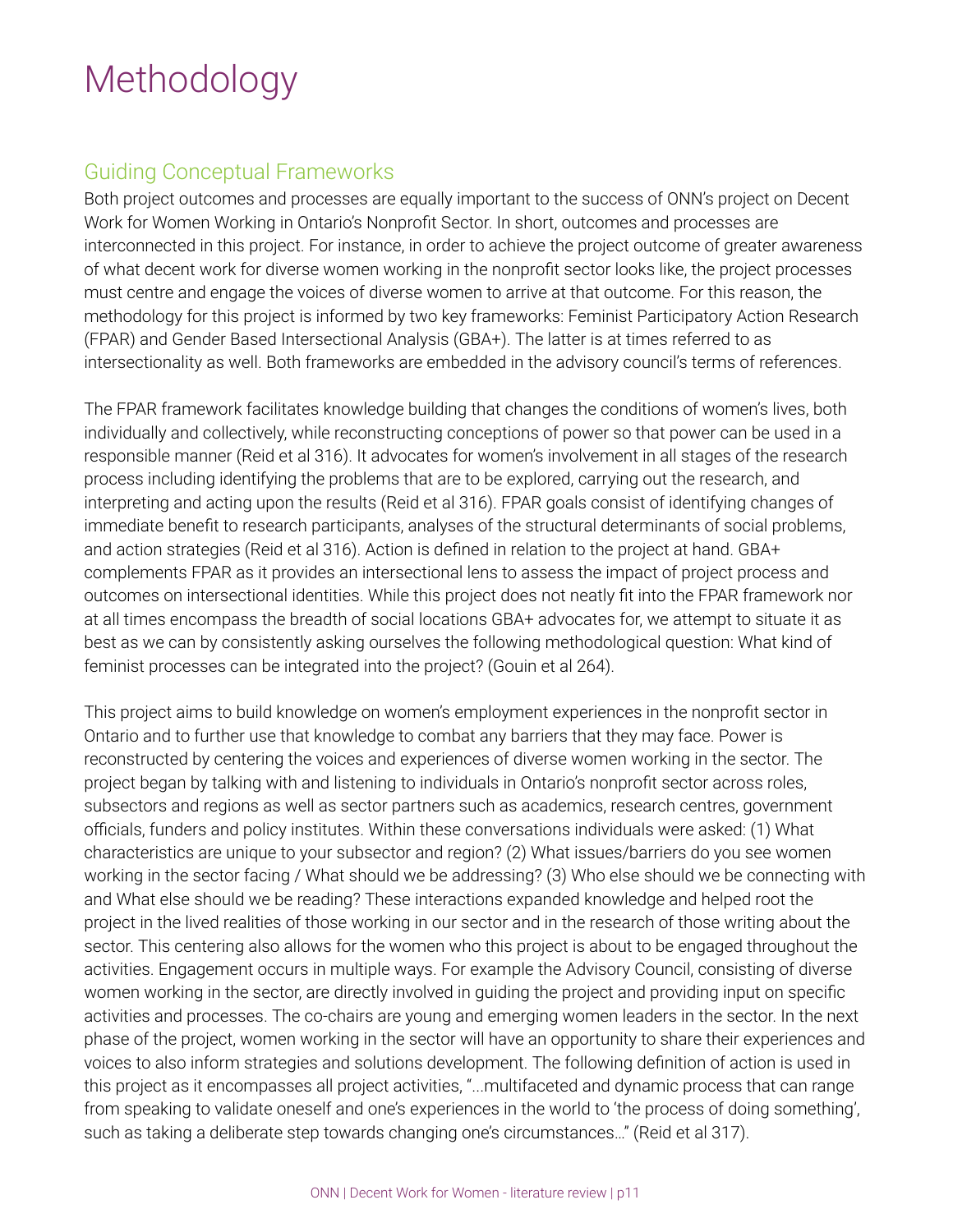#### **Literature Review**

The key parameters of the literature review were date published (2012 to present)<sup>4</sup>, geography of issue or study discussed (Ontario)<sup>5</sup>, theme (nonprofits, employment, gender) and type of source (government, peer-reviewed, organizational/think tank). Geographical limitations helped keep the review focused on the Ontario social, political and economic context as well as reveal any gaps in local research. While much literature on this area was available from other jurisdictions, it is not necessarily applicable to Ontario and Canada's context as nonprofits and employment are regulated differently and in a different socio-political and economic climate.

Underpinning this project are three key broader themes: gender, nonprofit sector, and employment. Literature on women's employment experiences in Ontario's nonprofit sector sits at the intersection of these three themes. Reviewing literature across the three individual themes and within their respective intersections alongside where all three intersected created an introductory picture of women's employment experiences in Ontario's sector. More specifically, individually each theme and its intersection with each other provides little information but taken together a more nuanced picture can be painted. In turn, this literature review is essentially three built into one: gender and employment, nonprofit sector labour force, and gendered employment in the nonprofit sector $6$ .

Within each theme, a wide variety of source types were taken into account as they captured different perspectives and issues that would not necessarily be available in one particular type of source. For example, government sources were able to provide credible data but peer-reviewed literature provided qualitative experiences and a theoretical analysis of what those numbers may mean. Organizational reports from within the sector delved deeper and identified information specific to the sector, which government sources and peer-reviewed articles did not as they either focused on the for-profit or public sectors. Moreover, comparing what different sources had to say either built stronger themes for consideration or challenged assumptions.

Most literature was found online through manual searches on Google, government, and organizational websites. Peer-reviewed literature was found through Google and journal portals such as ProQuest, Scholars Portal and JSTOR. Specific journals explored were:

- *Nonprofit and Voluntary Sector Quarterly*
- *VOLUNTAR: International Journal of Voluntary and Nonprofit Organizations*
- *Nonprofit Management and Leadership*
- *Journal of Industrial Relations*
- *Work, Employment and Society*
- *Feminist Economics Today*
- *Gender Work and Organization*
- *Canadian Ethnic Studies*

<sup>4</sup> Critical literature that was published before 2012 was included in the review because some sources have a quicker turnaround in new research than others.

 $^{\rm 5}$  The geography parameter was expanded to include all of Canada because there were multiple national literature across sources (i.e. compensation and benefits reports) that detailed key information about the sector. This literature was not limiting as a large majority of the nonprofit sector is situated in Ontario.

<sup>6</sup> This literature does not include references to women's employment experiences where the women were the clients - not employees - of nonprofits.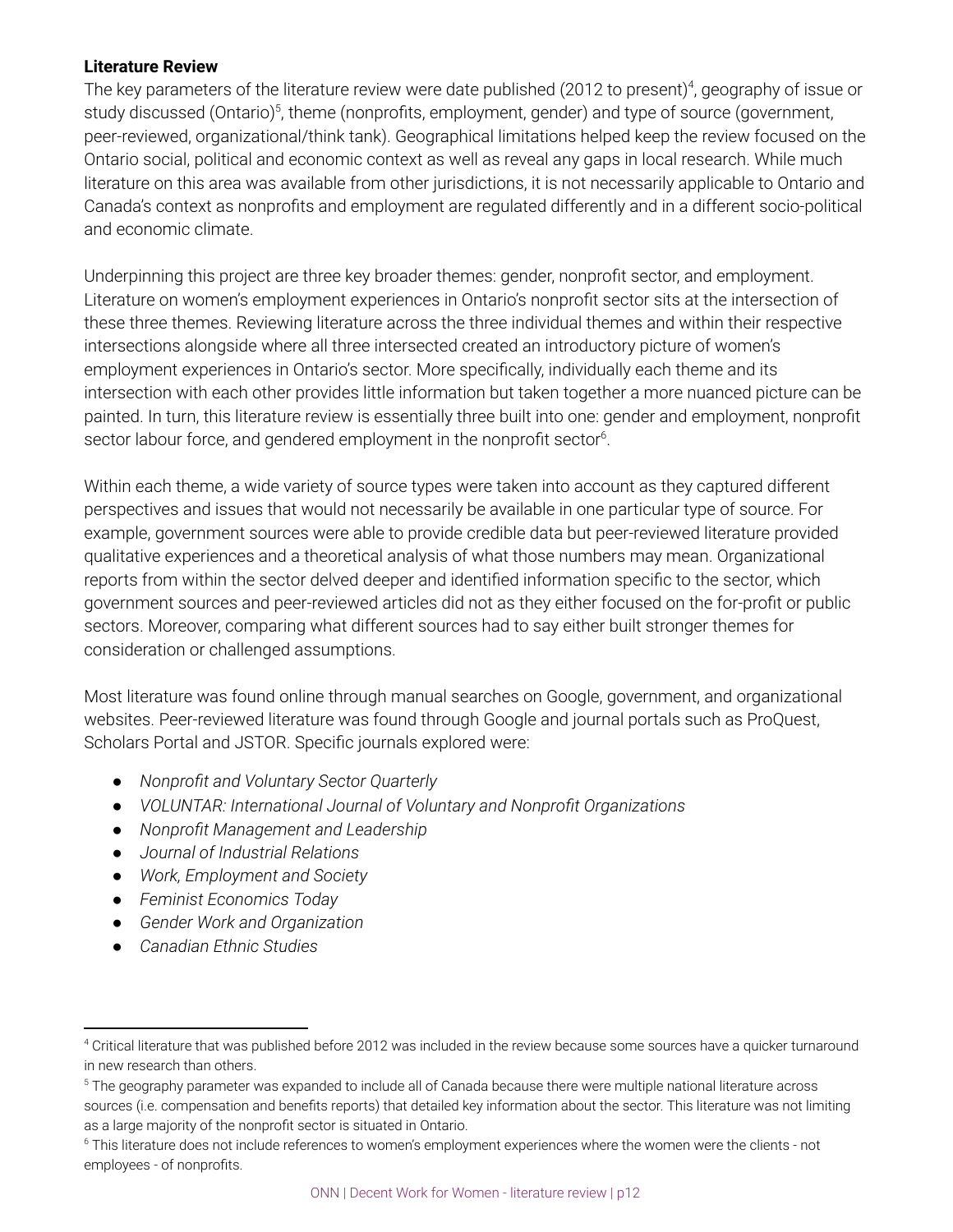Moreover, as there are numerous names and ways to describe the nonprofit sector, employment and gender, the following tags were used in conjunction with each other to find literature: community organizations, human services, broader public sector<sup>7</sup>, social services, labour force, occupations, industry, income, education, women, female, and gendered. Consistent with a GBA+ lens, these terms were researched in conjunction with: Black women, immigrant women, LGBTQ, Indigenous women, racialized women, women with disabilities, women.

The themes were identified by first labeling every literature piece as one or more of the themes: nonprofit, employment and gender. Then secondary labels were applied to each piece:

- Arts and culture, developmental services, employment services, immigration, refugee and settlement services, healthcare, family services, fundraising services<sup>8</sup>
- Austerity measures
- Board diversity
- Care work
- Childcare
- Compensation/benefits
- Diversity
- Early childhood educators
- Frontline
- Funding
- Gender wage gap
- Immigrants
- Leadership
- LGBTQ
- Neoliberalism
- Occupational health/violence
- Overhead
- Pay Equity
- Precarious work
- Professionalization
- Recession
- Racialized
- State of the sector
- State of sector services
- Students/interns
- Volunteering

Literature was then grouped based on primary and secondary labels.

 $^7$  This does not describe the definition being used for nonprofits in this literature review. However, external use of this definition at times can include some public benefit nonprofit organizations.

 $8$  These particular subsector tags were used because sources wrote about these subsectors.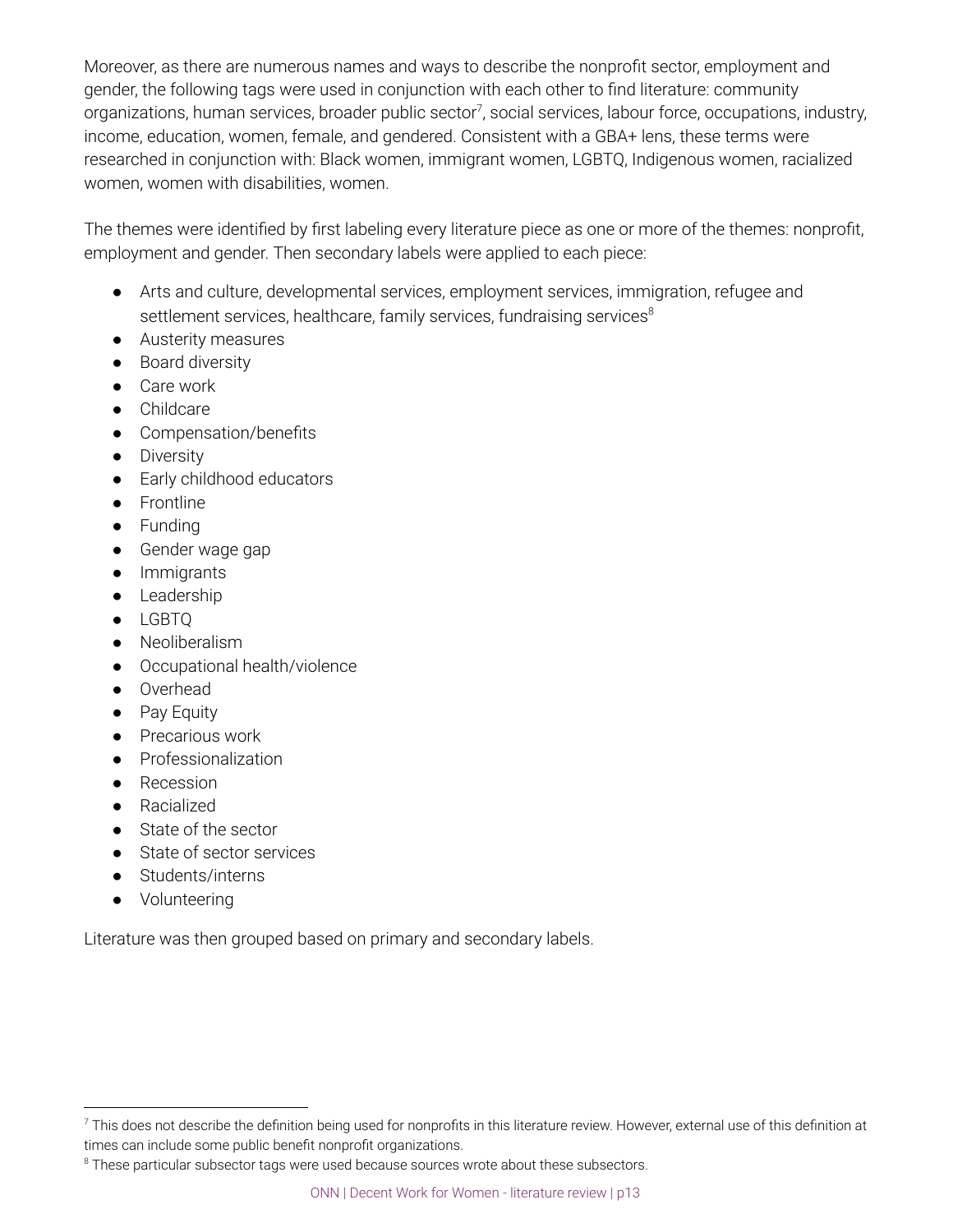## Limitations

## Under-explored area of research

Women's employment experiences in the nonprofit sector is an under-explored area of research in Ontario and Canada. Literature surveying gender and employment investigates whether the structures of the labour market and the economy are supportive of diverse women accessing and participating in the labour force, as it consists today. It questions what those structures are, how they are built and for whom, and whether they can recognize the needs of diverse women. However, this set of literature predominantly focuses on the for-profit and/or public sectors, and/or caregiving industries in general. At times it is unclear whether this literature includes nonprofits in their interpretation of the public sector. It has not captured the nuances of how gendered labour trends manifest particularly in the nonprofit sector in Ontario and/or Canada, and the impacts on diverse women. The nonprofit sector is a key aspect of Ontario and Canada's social, economic and political fabric; it differs from both the for-profit and public sectors; and is a women-majority sector where care work makes up a significant portion of the sector. For this reason, it requires an independent analysis of both its labour market and the labour market's gendered aspects.

Recognizing the sector's importance, literature on the nonprofit sector labour force has been emerging lately . Literature has explored the connection between the distinct features and human resources (HR) practices of the sector, compensation and benefits in the sector, leadership pipelines, and diversity. Recently, ONN has been using the Decent Work<sup>9</sup> framework to illuminate how working conditions can be improved for those working in the sector. However, there is no deliberate focus on gender and/or gender and race, despite that it is a women-majority sector. In short, gender and employment literature requires the addition of a public benefit nonprofit lens while the nonprofit sector labour force literature requires an intersectional gender lens.

Nonprofit sector labour market information is scarce and rarely disaggregated by gender and race. Comprehensive provincial and national data on the sector that is disaggregated by various aspects of diversity, namely gender and race, is either non-existent or sparse, outdated, and/or not comparable from study to study. Access to quality labour market information that is disaggregated would allow for a robust picture of the sector. It should take into account its diverse labour force's contributions, provide comparable numbers for nuanced analysis, and assist with better workforce planning. It is essential in understanding the sector broadly and how it is doing as an employer (Lalande and Ymeren 11). Data disaggregated particularly by gender and race is important given the sector is women-majority and a racialized gendered division of labour exists.

Currently, statistically representative and credible labour market data exists in two forms: sector-specific research and broader labour force surveys conducted by Statistics Canada. Challenges for the sector exist in both approaches. Sector-specific research has been conducted at both the federal and provincial levels; however, the federal level research was done over a decade ago. The last national research project on the nonprofit sector, *The National Survey of Nonprofit and Voluntary Organizations* (NSNVO), was conducted in 2003 by a consortium of organizations with the Canadian Centre for Philanthropy (now Imagine Canada) to better understand the capacity of organizations to meeting their missions. The first

<sup>&</sup>lt;sup>9</sup> As defined by the International Labour Organization, see glossary for definition.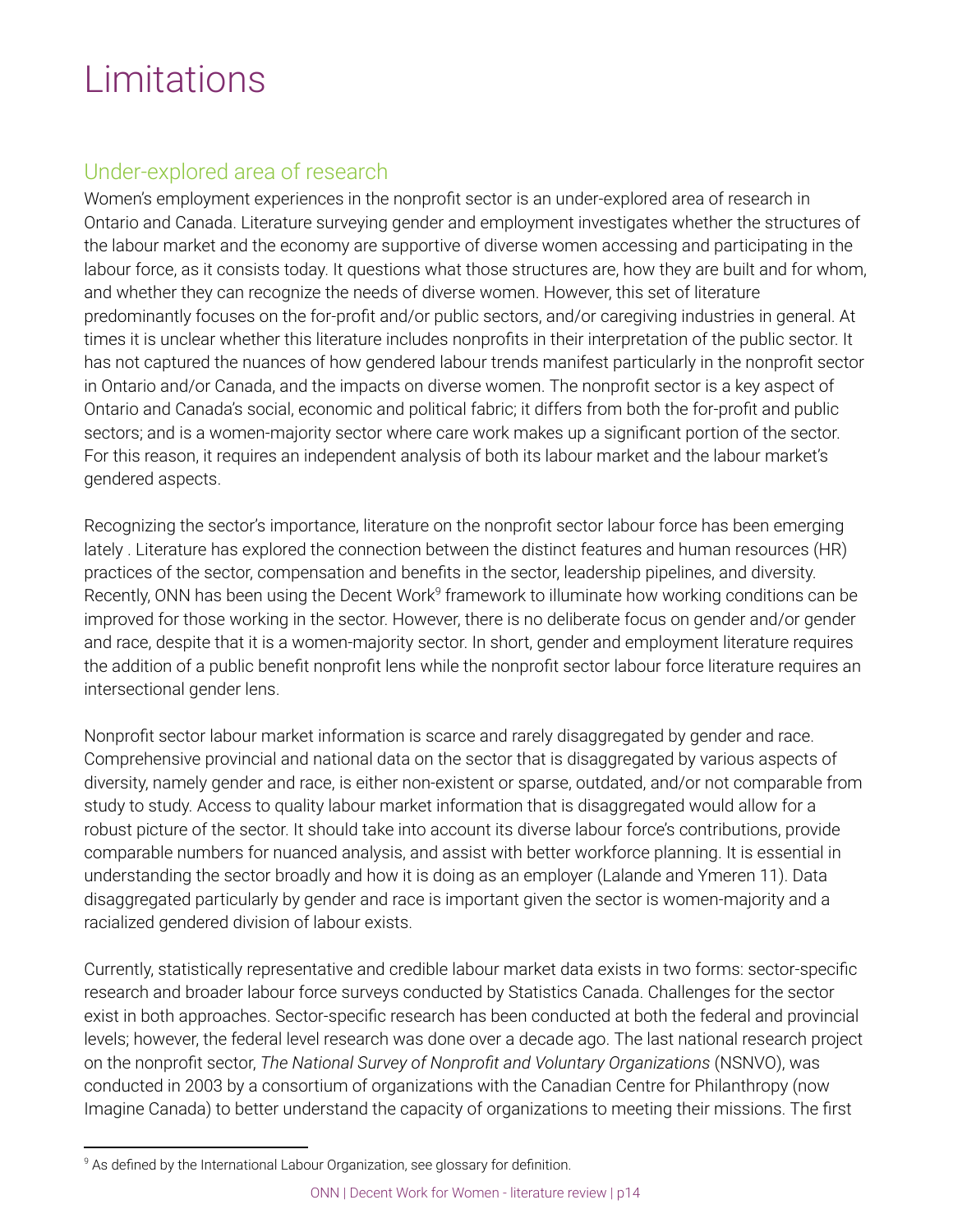phase consisted of nation-wide consultations with organizations while the second phase consisted of a national survey conducted by Statistics Canada of approximately 13 000 organizations. However, it included hospitals, post-secondary institutions, and excludes school boards which makes it more difficult to study the community-governed (or core nonprofit) sector as they are considered broader public sector rather than exclusively core public benefit nonprofits<sup>10</sup>. The second national source for sector-specific research on the sector is Statistics Canada's *Satellite Account of Non-profit Institutions and Volunteering*. In its time it aimed to identify the economic contributions of the nonprofit sector<sup>11</sup> in Canada and increase understanding of its interaction with other parts of the economy, depicting an analysis of the size, scope and nature of Canada's nonprofit sector in economic terms (Haggar-Guénette et al 5). While this source was able to distinguish the core nonprofit sector, its last publication was over a decade ago in 2007 (with data from 2006 and 2007).

At the provincial level, sector-specific research is available from *The Nonprofit and Voluntary Sector in Ontario: Regional Highlights of the National Survey of Nonprofit and Voluntary Organizations* (2003) *.* It 12 was developed by Imagine Canada and the Canadian Council on Social Development (CCSD) by analyzing Ontario data from the second phase of the NSNVO research project. However, issues with what part of the nonprofit sector is included in the data persist in this report at the provincial level as well. It is important to note that all the reports described above do not disaggregate the nonprofit sector labour force by gender or race.

Systemic challenges are deeply embedded in the way in which broader labour force data is traditionally collected through Statistics Canada. For example, Statistics Canada collects labour force data by classifying workers by industry<sup>13</sup> (North American Industry Classification System - NAICS) and occupation<sup>14</sup> (National Occupation Classification) (Zizys 1-4). However, there is no distinction in this system between public, nonprofit and for-profit employers, as the nonprofit employer can fall into many different industries and the existing occupational classification codes do not capture the breadth of positions in the sector. In other words, labour force data collected by Statistics Canada fragments the nonprofit workforce into diverse industry categories. As a result, any description and analysis must be based on those industries and occupations where labour force activity is predominantly (but not entirely) in the nonprofit sector, such as Individual and Family Services (industry) and Community and Social Service Workers (occupations) (Zizys 1-4). Depending on the publication using this data, it may be disaggregated by gender and/or race.

 $10$  The criteria used: (1) non-governmental, (2) nonprofit distributing, (3) voluntary, and (4) formally incorporated or registered under specific legislation with provincial, territorial or federal governments

<sup>&</sup>lt;sup>11</sup> For the Canadian satellite account, a number of organizations classified to the government sector in national accounts statistics are considered nonprofit institutions. These include hospitals, residential care facilities, universities and colleges. All other entities classified to general government in the Canadian SNA have been excluded, irrespective of whether they are registered as charities or are designated as legal nonprofit institutions (public school boards).

<sup>&</sup>lt;sup>12</sup> Another provincial source is the 2013 *State of the Sector: Profile of Ontario Not-for-Profit and Charitable Organizations. However,* ONN does not use the data at all because it was a sample, the data was not consistently applied, and the questions were not statistically relevant.

<sup>&</sup>lt;sup>13</sup> Industry refers to the general nature of the business carried out in the establishment where the person works. Industry categories may be important as they relate to government investments and job creation or loss (Ministry of Labour 20) <sup>14</sup> Occupations are determined by the kind of work and the description of a job's main activities (Ministry of Labour 20)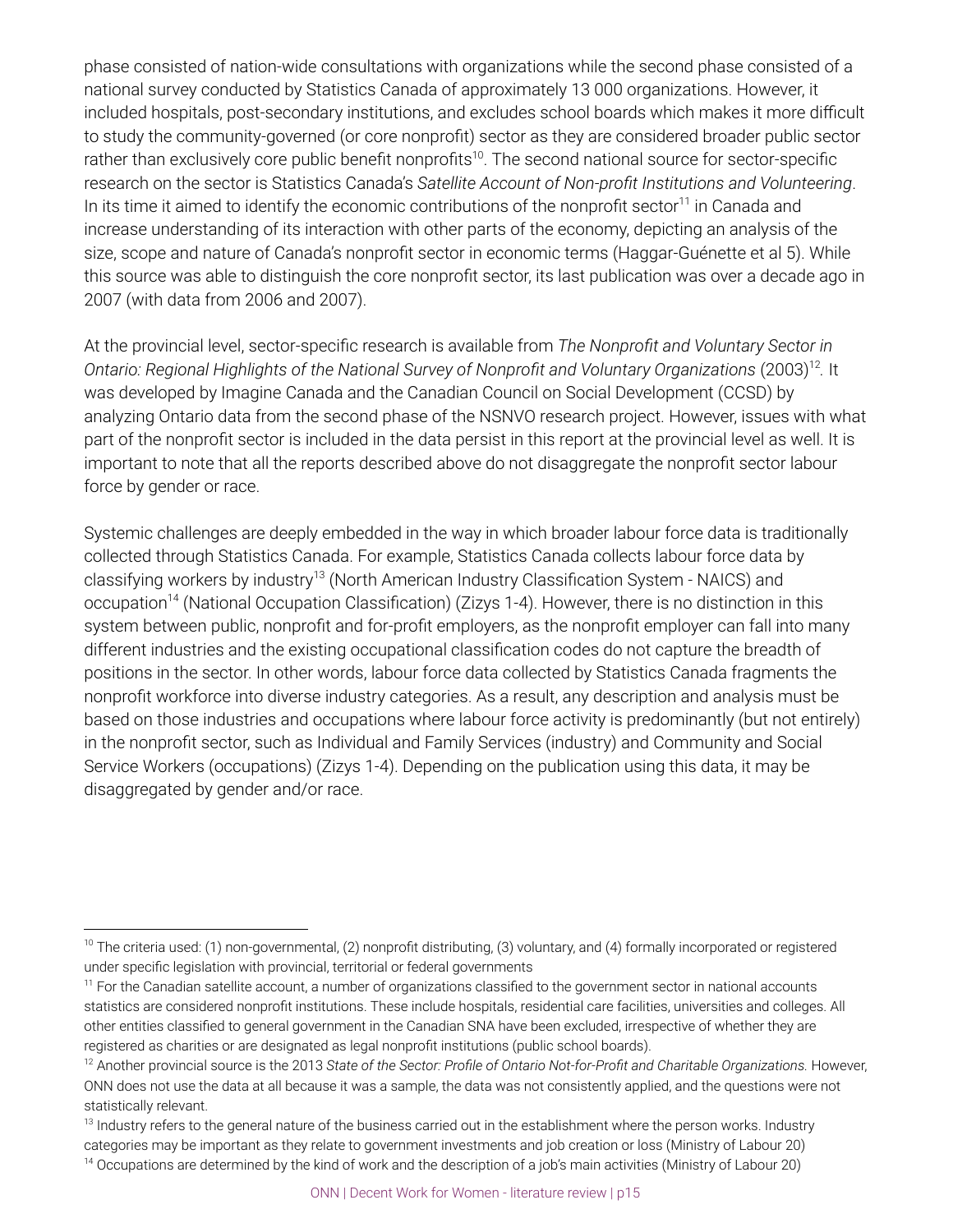For this reason this literature review relies on multiple studies conducted through nonprofit organizations themselves and peer-reviewed journals in addition to the dated data sources described above. It must be noted that data from nonprofit organizations and peer-reviewed journals are typically either qualitative and/or they speak to a small sample size that is not representative of the whole sector in Ontario and/or Canada. Moreover, the use of an inconsistent definition of the nonprofit sector is key across data sources. It makes the core public benefit sector invisible. Data was either disaggregated by only two sectors (for-profit and public) or it is lumped in with the public sector and referred to as the broader public sector<sup>15</sup> (hospitals, post-secondary institutions, school boards). At times, the nonprofit sector is included in the examples provided but not directly studied and analyzed as a sector impacting employment, in the way in which for example nursing is.

<sup>&</sup>lt;sup>15</sup> Broader public sector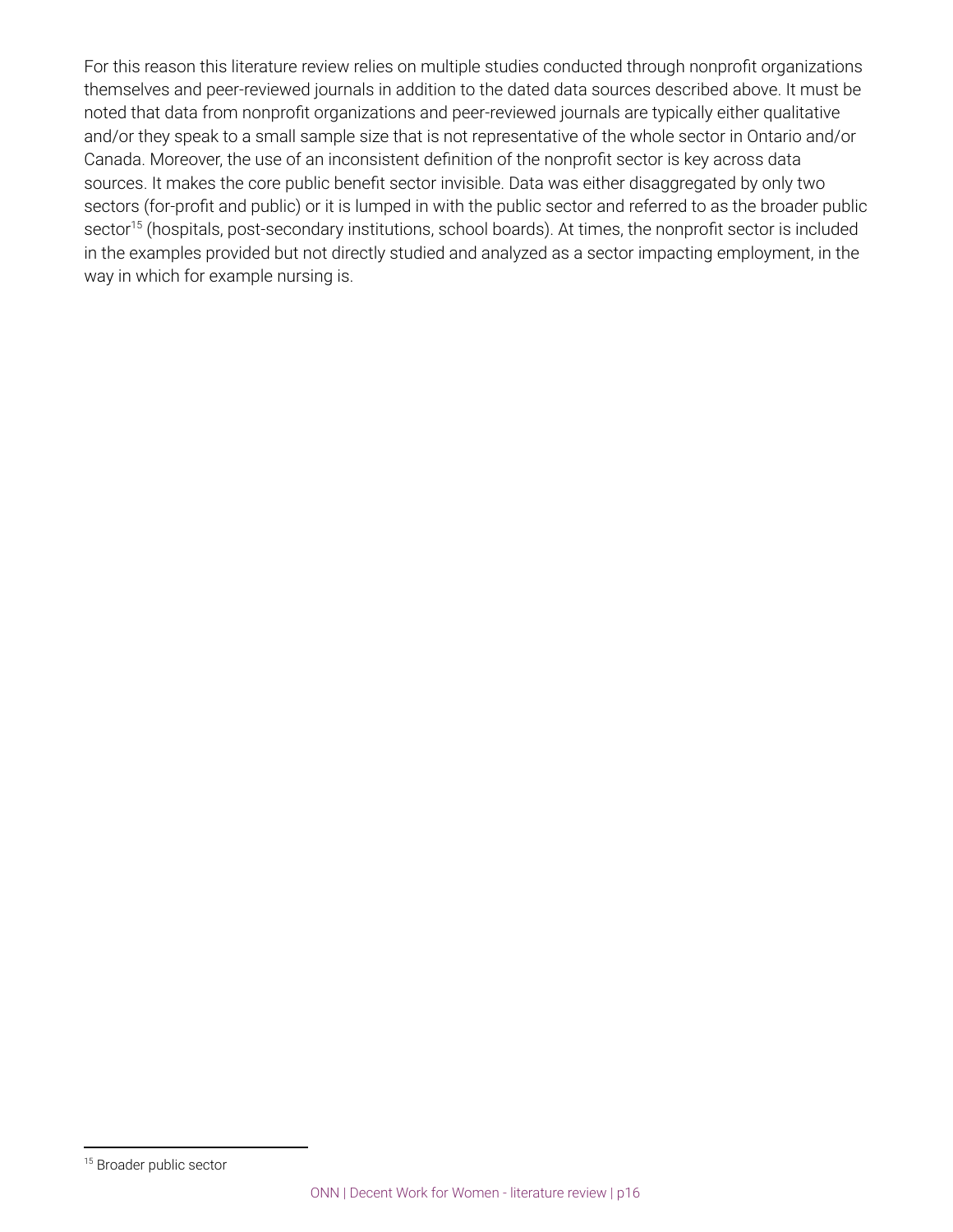## Precarious work is significantly shaping the labour market

## The rise of precarious work

In "Origins of Precarity," Wayne Lewchuk, Stephanie Procyk and John Shields identify a number of global shifts in the labour market that have also impacted Canada and have effectively created space for the rise of precarious work. According to their work, from the 1980s onwards there have been weak labour market mechanisms and government regulations in place to support wage increases and the equitable distribution of income (Lewchuk et al "Origins of Precarity" 3). Lower unionization rates<sup>16</sup> and changes in how unions negotiate with employers, a decrease in government supports (e.g., employment insurance), wages no longer tracking labour productivity (i.e., labour's falling share of income), and perhaps most importantly a sharp decline in standard employment relationship (SER) jobs which perhaps is accelerated by the gig economy (short-term contracts, freelancing, self-employment) have also contributed to the rise of precarious work (Lewchuk et al "Origins of Precarity*"* 2-3). The SER is an employment arrangement in which the worker has one employer; works full time, year round on the employer's premises under his or her supervision; enjoys extensive statutory benefits and entitlements; and expects to be employed indefinitely (Cranford and Vosko 455). In Canada, these global shifts in the labour market have translated into the top 1% of income earners having double their share of the national income, the median wage has stopped growing, young workers are having difficulty finding jobs and/or are starting at lower pay, and highly skilled immigrants are either not working, deskilled, and/or working in low-wage jobs (Lewchuk et al "Origins of Precarity*"* 3). The ideological component of this rise in precarity is rooted in neoliberalism where, in Lewchuk et al's characterization, the state and for-profits evade accountability by using the individual responsibility rhetoric. In other words, if you work hard enough you will live the "North American dream", and if you are not living it, it's your own fault.

As a result of these global shifts, precarious work is the fastest growing employment in Canada (Lewchuk et al "Origins of Precarity*"* 4). Census 2016 data shows that over the last 15 years there has been a significant shift from full-time, full-year employment to part-time or part-year work between 2005 to 2015 (Statistics Canada "Labour in Canada: Key Results from the 2016 Census"). From 2011 to present, The Poverty and Employment Precarity in Southern Ontario (PEPSO) research project has documented the impacts of precarious work on individuals, families, and communities, citing significant impacts to social, mental, and health well-being (Lewchuk et al "It's More than Poverty"). According to the 2015 PEPSO report, in the Greater Toronto and Hamilton Area (GTHA) at least 20% of those working were in precarious work while another 20% were in employment relationships that share some characteristics with precarious work (Lewchuk et al "It's More than Poverty" 5). Examples of precarious work include project-based employment in the "knowledge sector", universities and colleges replying on temporary workers for teaching and research, and services that used to be delivered by public-sector workers in secure jobs are now contracted out to nonprofit agencies on fixed contracts creating insecure jobs (Lewchuk et al "Origins of Precarity*"* 8).

<sup>&</sup>lt;sup>16</sup> While not discussed specifically in this review, multiple sources of literature have repeatedly cited unions having a positive impact on women's working conditions in the broader labour market.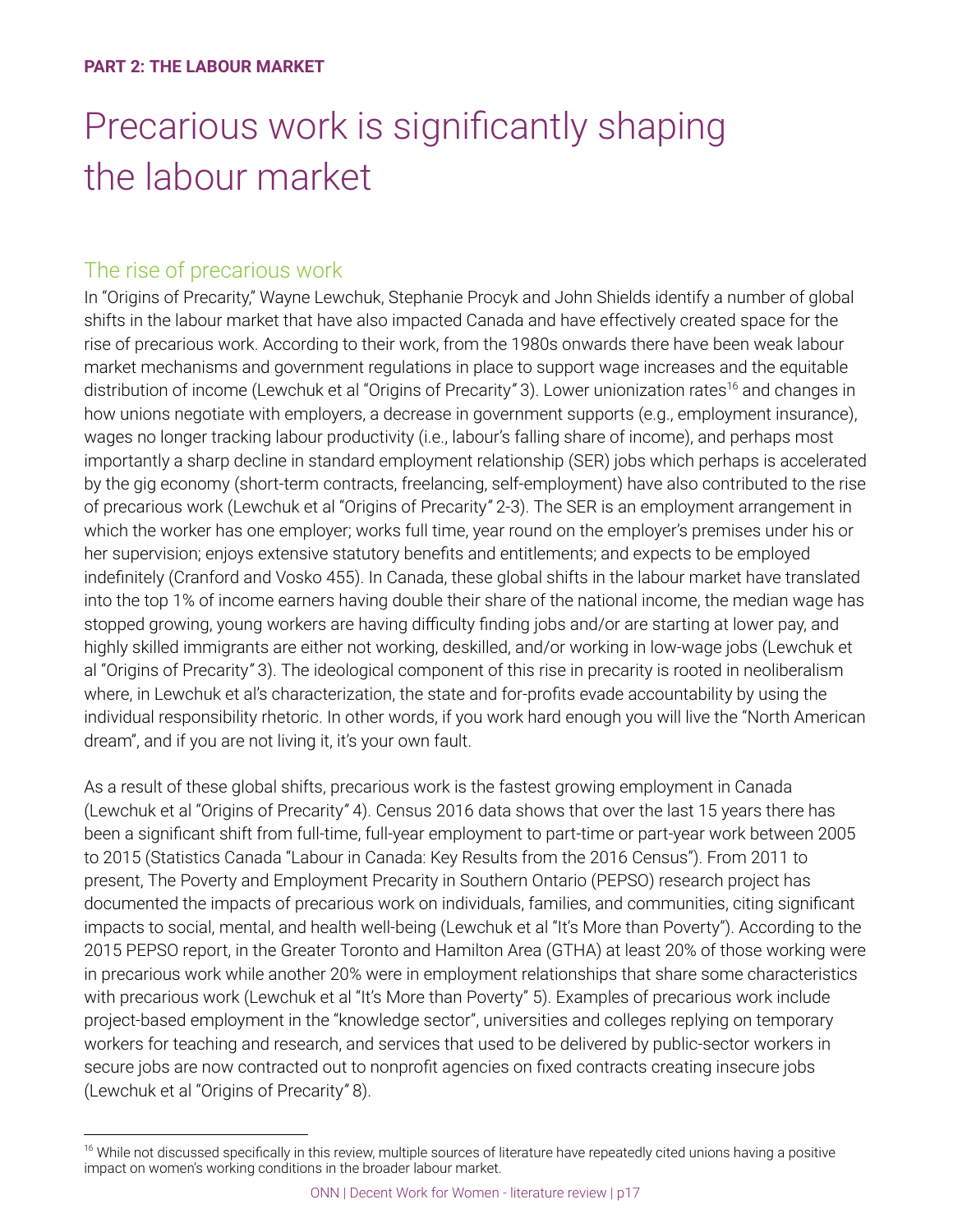## Precarious work is shaped by gender, race, and immigration status

Literature assessing precarious work in Ontario has found that precarious work is gendered and also shaped by other markers of identity such as race and immigration status (Lewchuk et al "It's More than Poverty" 31; Lewchuk et al "The Precarity Penalty" 30; Premji and Shakya 18; Vosko and Cranford; Vosko et al "Closing the Employment Standards Enforcement Gap" 3). A gendered analysis by the *Closing the Gap: Employment Standards Enforcement* research initiative in Ontario revealed key differences based on various indicators of precarious work between different population groups<sup>17</sup>.

| <b>Population Group</b>                                            | <b>Part-time</b><br>work | <b>Temporary</b><br><b>Employment</b> | <b>Multiple</b><br><b>Jobs</b> | <b>Low Wages</b> | <b>No Union</b> |
|--------------------------------------------------------------------|--------------------------|---------------------------------------|--------------------------------|------------------|-----------------|
| Men                                                                | 12.1%                    | 12.1%                                 | 4.1%                           | 27.1%            | 74.7%           |
| Women                                                              | 24.0%                    | 13.2%                                 | 6.3%                           | 35.5%            | 72.0%           |
| <b>Immigrant Men</b><br>(Canadian-born / settled<br>immigrant men) | 12.1%                    | 11,5%                                 | 4.2%                           | 26.4%            | 74.0%           |
| Immigrant Women<br>(Canadian-born / settled<br>immigrant women)    | 24.0%                    | 12.8%                                 | 6.3%                           | 34.9%            | 71.5%           |
| Recent Immigrant men                                               | 9.7%                     | 20.2%                                 | 3.8%                           | 46.6%            | 89.4%           |
| Recent Immigrant Women                                             | 24.9%                    | 19.2%                                 | 3.6%                           | 52.2%            | 87.7%           |

*Vosko et al "Closing the Employment Standards Enforcement Gap: An Agenda for Change" 8*

As the table highlights, women are more likely to earn low wages, be in part-time work and in temporary employment compared to men. However, recent immigrant women are more likely to be in part-time work, temporary employment, and have low wages compared to their counterparts across gender and immigration status (Vosko et al "Closing the Employment Standards Enforcement Gap: An Agenda for Change" 8).

PEPSO's 2013 report indicated that employment precarity was more pronounced among racialized workers as they are more likely be in the "vulnerable" and "precarious" clusters (Lewchuk et al "It's More than Poverty" 31). On the other hand, recent immigrants were more likely to be in the "precarious" cluster when they first arrived in Canada and remain there only during the first decade of their life from which they were then more likely to move into "secure" employment clusters (Lewchuk et al "It's More than Poverty" 32). Report findings did not disaggregate information for the nonprofit sector, only by the manufacturing, service and knowledge industries. The 2015 follow-up study re-affirmed intersectional experiences of precarious work. It found that white women were the only group to report an increase in secure employment and a decrease in precarious employment in 2014, while racialized women had an

 $17$  Data was taken from the 2016 Labour Force Survey and weighted using annual weights.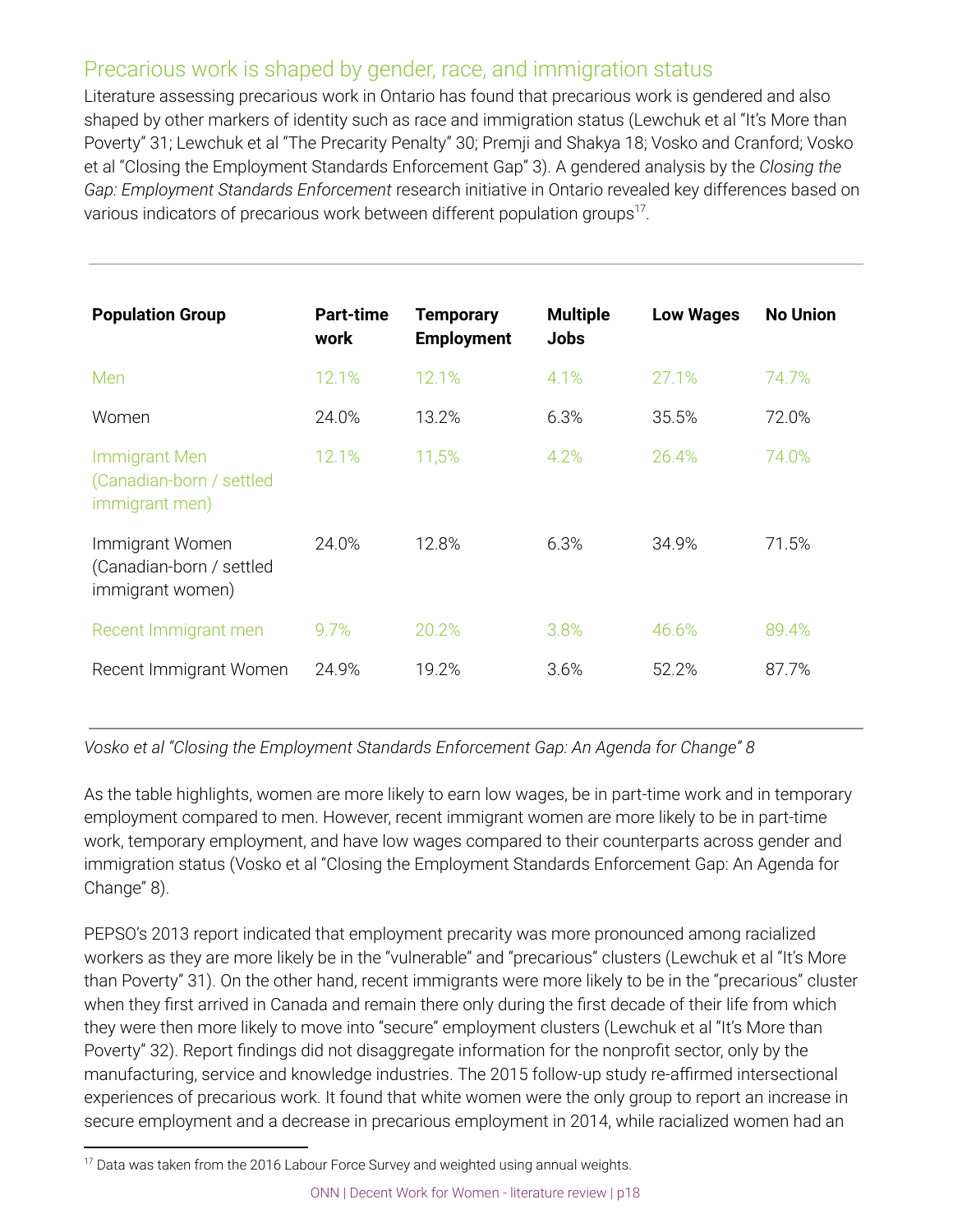increase of over 20% in precarious employment (Lewchuk et al "The Precarity Penalty" 31). Qualitative studies on immigrant and racialized women have found that they may experience lengthy periods of unemployment between precarious jobs and as a response do extensive volunteer work and informal income generating work as well as experience negative health outcomes (Abugala et al 8; Premji 128).

Authors Cranford and Vosko argue that forms of employment that fall outside of SER - precarious work have historically and continue to be associated with women's work and that women and immigrant and/or racialized men and women have always been employed precariously (Cranford and Vosko 459). That is, the SER model is the normative model of (white) male employment in Canada post World War II and on which labour legislation is based (Cranford and Vosko 455; Lewchuk et al "Origins of Precarity*"* 7). Cranford and Vosko explain that women do not "choose" to be in part-time and temporary forms of employment but rather end up there because of stereotypical gender roles, inequitable distribution of unpaid work in the home where the burden falls on women, and gendered occupational and industrial segregation (Cranford and Vosko 459-460). These structural factors have in the past (and to a somewhat lesser extent today) contributed to the relative advantage of men's labour market position and the concentration of precarious employment amongst women (Cranford and Vosko 459-460).

Precarious work has more recently proliferated in the labour market and has now impacted male-dominated sectors and occupations (Cranford and Vosko 459; Lewchuk et al "Origins of Precarity*"* 7; Moyser 4). While this proliferation may have closed the gender precarity gap, it is not because women are doing better; it is just that men are doing worse. The 2013 PEPSO report found that men and women were equally present in "secure" and "precarious" clusters (Lewchuk et al "It's More than Poverty" 26). This is a result of multiple changes that have impacted traditionally male-dominated industries and male class jobs. Such as, hyper-globalization, increasing advancement in technology, communication and transportation, decline in manufacturing; and falling unionization rates; (Moyser 26; Lewchuk et al "It's More than Poverty" 26). The authors of *It's More than Poverty* contend that women benefited from more "secure" employment in sectors such as healthcare, education, and the public service in Ontario (Lewchuk et al "It's More than Poverty" 26). A similar trend was noted in the follow-up 2015 report where SER jobs declined more for men than it did for women (Lewchuk et al "It's More than Poverty" 27). Melissa Moyser in *Women in Canada Gender-based Statistical Report - Women and Paid Work* points out that jobs are more broadly increasing in the services-producing sectors - traditionally female-dominated industries, which was a similar trend found in the 2016 Census (Moyser 26; Statistics Canada "Labour in Canada: Key Results from the 2016 Census"). However, the quality of jobs in growing sectors such as healthcare, education, public sector and more broadly in the services-producing sector, that are traditionally female, is unclear. *It's More than Poverty* has reported that retail dominates the services-producing sector and "Today, retail - an industry that typically pays below-average wages, lacks security and offers few benefits - is the leading employment sector in the economy (Lewchuk et al "It's More than Poverty" 26). Historically higher unionization rates in healthcare, education and public services play a role in better quality jobs than in the services-producing sector such as retail where unionization rates are low.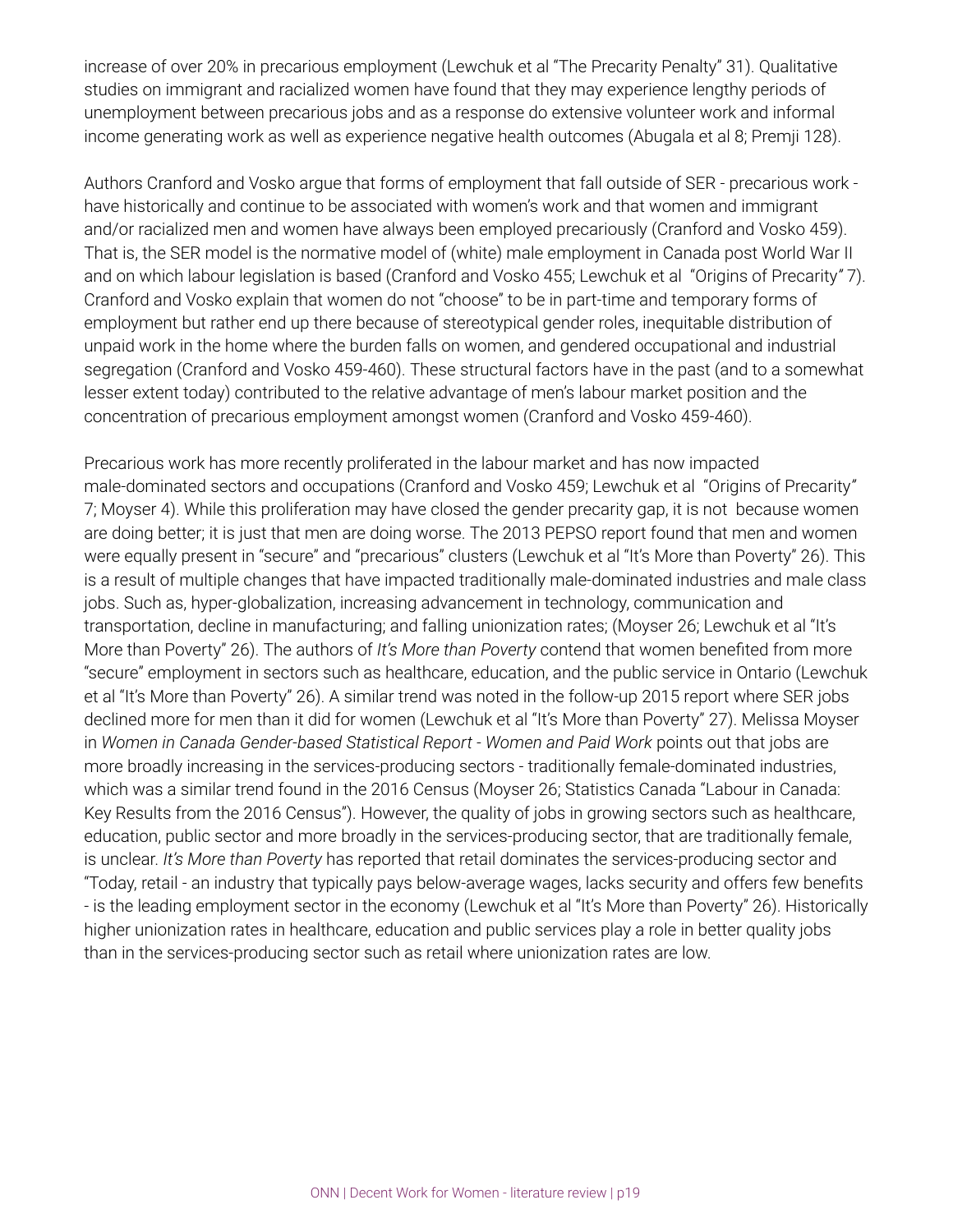## What is distinctive about the nonprofit sector?

## The sector makes an often unacknowledged contribution to society

This sector plays a significant role in Ontario and Canadian society that is distinct from those played by the for-profit and public sectors. Contrary to the common assumption that nonprofits are an economic "drain", the sector has made significant contributions to the economy that are on par or exceed other industries. The second phase of the 2003 national NSNVO research project highlights that the estimated 161 000 organizations operating in the sector in Canada (Hall et al 10-11). The *Satellite Account of Non-profit Institutions and Volunteering* indicated that the nonprofit sector accounted for 2.5% of GDP (excluding hospitals and post-secondary institutions), in 2006 core public benefit nonprofits generated 20% more GDP than the entire accomodation and food services industry, more than 2.5 times that of agriculture and 6 times as much as the auto industry (Haggar-Guénette et al 10). The Ontario nonprofit sector is a critical nonprofit hub within Canada as it accounts for 43% of all revenues in Canada's nonprofit sector, 28%<sup>18</sup> of organizations (second to Quebec with 29%), and it houses a number of large high-revenue organizations that have a national reach (Hall et al 12, 20-21, 30). Currently, it is estimated that Ontario has 55 000 nonprofit organizations and is a \$50 billion dollar economic driver (ONN "Open For Business" 7).

It is the combination of the sector's community-led governance and its focus on public benefit that sets it apart from the other two sectors. It provides a social good to people in communities and spends its money not in paying profits but in reinvesting in the work that it does and in its local communities and ensures communities retain assets (ONN "Introducing the "Public Benefit Nonprofit Sector" 1*)*. This translates into critical programs and services for some of the most vulnerable communities, opportunities for civic engagement and volunteerism across life cycles, and strong social justice advocacy on pertinent public policy issues (Haggar-Guénette et al 6; Shields et al 33; YWCA Hamilton 32). In other words, nonprofits create and distribute value and wealth in more inclusive and environmentally sustainable ways through decent work, social enterprises, co-operatives, community land trusts, and more (ONN "Introducing the "Public Benefit Nonprofit Sector" 11). John Shields, Donna Baines, and Ian Cunningham explain that the nonprofit sector increasingly occupies an important position in society where there is a shrinking state and a retreat of government responsibility for social provision (Shields et al 32). The sector is expected to fill gaps in services and partner with government for delivery of (leaner) services (Shields et al 32). They comment that despite incredible stress, the sector is growing to meet these needs and expectations (Shields et al 32).

<sup>&</sup>lt;sup>18</sup> Numbers are not controlled for population size, i.e number of organizations relative to population of community.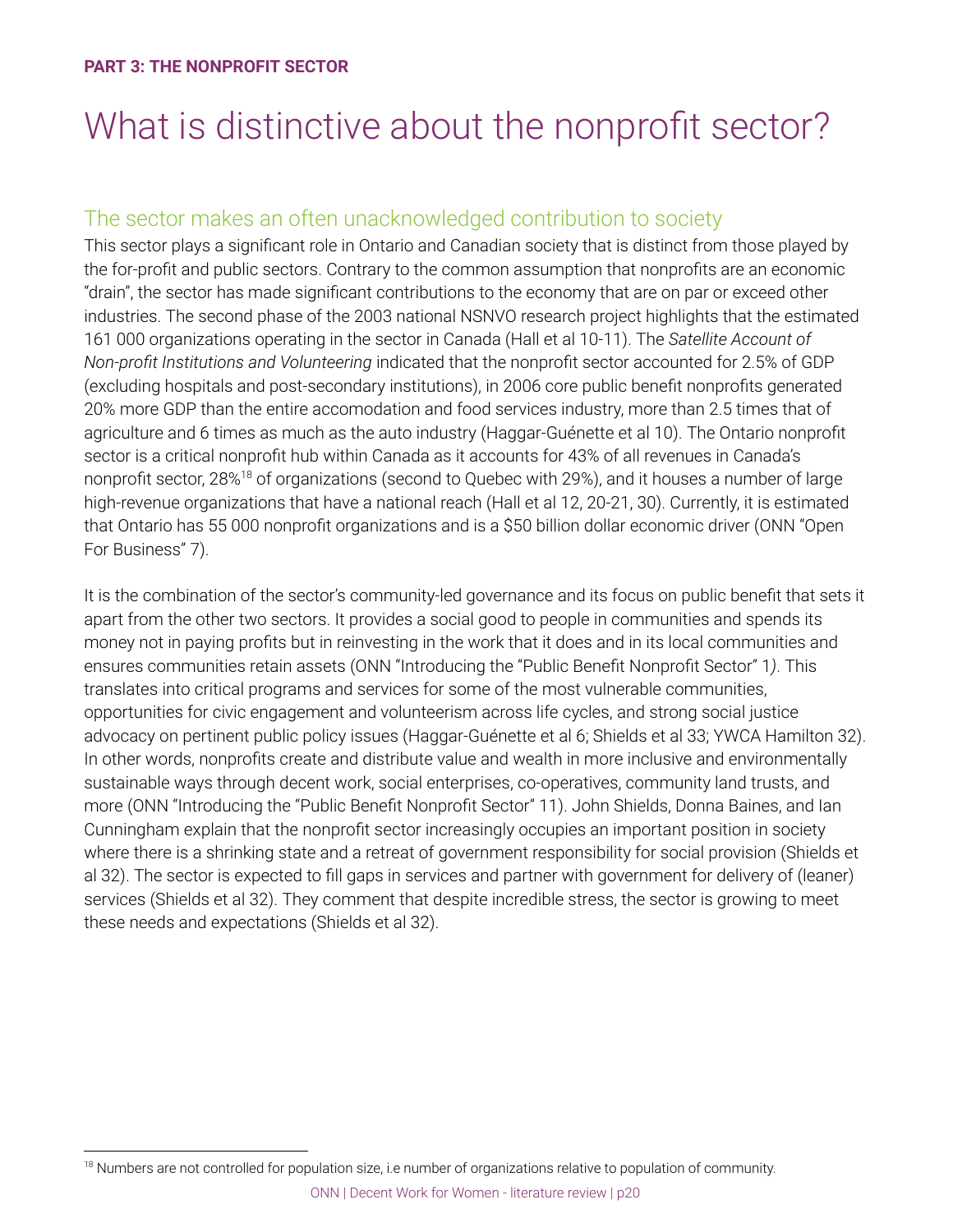Nonprofits have an ear to the ground and are positioned to see firsthand when communities are struggling, and to mobilize people to create bold and lasting solutions (ONN "Introducing the "Public Benefit Nonprofit Sector"10). It is "...an important force in meeting Canada's social, economic, cultural, and environmental objectives...As a social mission sector, it is expert in delivering social, economic, and environmental solutions, especially at the community level" (Emmett 1). With particular relevance to this project, the presence of feminist nonprofits helped to build the women's movement in Canada, bringing to light issues of women's health, reproductive rights, and domestic violence (YWCA Hamilton 32-33). Recently, many nonprofit organizations such as the Canadian Centre for Policy Alternatives and YWCA have been part of successful advocacy on raising the minimum wage in Ontario and including a gender lens on the National Housing Strategy in Canada.

## A large sector of mostly small employers

In 2003 Ontario accounted for 47% of nonprofit organizations in Canada with paid staff totalling just under 1 million<sup>19</sup> (Hall et al 10-11; Scott et al VI-VIII). More than half of Ontario organizations had fewer than five employees, while 15% had between five and nine employees, and 6% had 100 or more paid staff (Scott et al 35-26). Organizations (excluding hospitals and post-secondary institutions) with large revenues only accounted for a small percentage of sector organizations but employed the largest share of paid staff while organizations with the smallest revenues accounted for the largest percentage of sector organizations but employed the smallest number of staff (Scott et al 40). This interesting split signals that a "one size fits all" HR strategy cannot be implemented in the sector. The largest number of paid staff outside of hospitals and post-secondary institutions were in the Development and Housing (15%) and Social Services (13%) subsectors, indicating that a large portion of the labour force was engaged in care work (Scott et al 37). *Shaping the Future's Looking Ahead Leadership Survey* found Social and Human Services, and large and very large organizations, are also more likely to be unionized (McIsaac et al 14).

## Distinct challenges and trends impact the labour force

Human capital in the nonprofit sector is its greatest strength and is key in visioning, leading, delivering critical programs and services, achieving its objectives, and advocating in the public policy arena for communities' most vulnerable people (Edwardh and Clutterbuck 3; Hall et al "The Capacity to Service" VIII). However, often the nonprofit sector's distinctive challenges and trends become barriers to providing decent work to its women-majority workforce. This also unknowingly undermines gender equity. Organizations can become stuck between investing in program demands, on one hand, and in organizational support, management, and infrastructure, on the other, losing sight of the inherent connection between the health and effectiveness of the organization and its ability to meet its mission and mandate (Lalande and Ymeren 3).

### **Restricted funding in a climate of resource constraints**

The nonprofit sector is often functioning in a climate of resource constraints because of its mission driven purpose. In Ontario in 2003, government funding (grants and contributions, payment for good and services delivered) accounted for 29% of revenue; 45% came from earned income (memberships, sales of goods and services, investment income, charitable gaming); 22% from donations and gifts (from individuals, corporations and other organizations); and 4% from other sources (Scott et al 16). The funding mix a nonprofit's budget consists of depends on its primary activity, as it may make them more reliant on one source of funding, namely government (Scott et al 20-21).

<sup>&</sup>lt;sup>19</sup> Only one third of them were employed in hospitals and post-secondary institutions.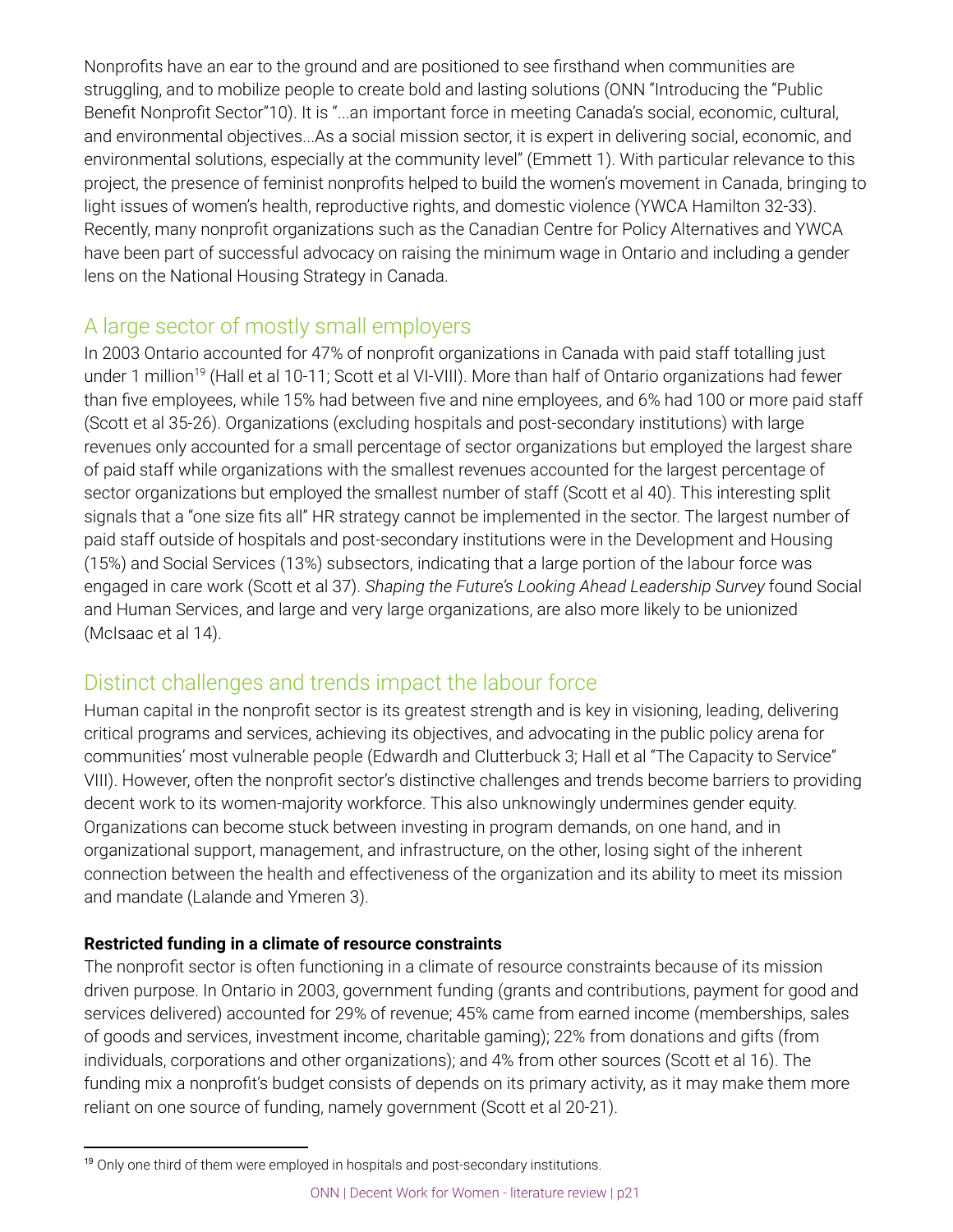The nonprofit sector's revenue generating model has historically and to date heavily relied on restricted funding. Although the numbers above highlight a mixture of revenue, it does not highlight the quality of revenue, the restricted and unrestricted sources of funding that shape organizations' daily budgets. Restricted funding means money that has deliverables and/or outcomes and/or directions attached while unrestricted means money the organization can use as it directs.The NSNVO project found that financial capacity issues were raised as the greatest challenge to meeting missions, and not just more money but "better money" that was stable, longer-term, helped fund core operations, and gave organizations autonomy to direct their operations and programs (Hall et al "The Capacity to Service" VIII). NSNVO participants identified external factors such as government downloading and funding cutbacks, emphasis on project funding, increased competition for scarce resources, declining availability of human capital, mandated collaboration, and negative public and media perceptions impacting financial health of their organizations (Hall et al "The Capacity to Service" VIII). ONN's 2015 report ChangeWork highlights similar trends, adding increased focus on measuring outcomes and impact accountability which is driving up administration costs (Lalande and Ymeren 22-23).

Resource constraints can also be exacerbated by legislative and regulatory structures, impacting long-term planning and flexibility of organizations (Lalande and Ymeren 22 ). For example, the Pay Equity Act was particularly difficult for nonprofit organizations to implement when it came into effect as it requires critical HR support for implementation and resources to cover any pay equity liabilities. More recently, while Ontario's nonprofit sector has in principle welcomed the new Fair Workplaces, Better Jobs Act 2017 $^{20}$  which increases minimum wage and provides other protections for employees, not all subsectors have seen an increase in its funding to support the increase in costs.

Inevitably resource constraints impact employment conditions as human resources is usually the first part of a budget to be cut back (McIsaac et al 4). ONN's Shaping the Future report points out that this tendency results in increased part-time and contract employment, non-competitive wages, increased shift work, and fewer benefits and pensions which in turn contributes to job dissatisfaction and may result in people leaving the nonprofit sector for more stable employment (McIsaac et al 3).

### **Overly restrictive regulatory environment creates significant burdens**

Ontario nonprofits operate under a significant regulatory burden that has only increased with time, adding overhead costs to already stretched organizations. The Ontario Government's 2012 *Open for Business - Business Sector Strategy: Not-for-Profit Sector* report identified significant opportunities to reduce the regulatory burden for Ontario nonprofits and there has been slow progress on many of these priorities (Government of Ontario and Ontario Nonprofit Network). For example, on top of any statutory requirements for specific subsectors (such as staffing ratios and licensing and reporting requirements for child care centres or nursing homes), many nonprofits must meet a host of regulatory, financial and program-related requirements under incorporation laws (e.g., the Ontario Corporations Act), provincial transfer payment agreements, federal Income Tax Act rules and charity regulations, the Broader Public Sector Accountability Act (for procurement), employment standards and labour relations regulations, health and safety rules, police record checks legislation, the Public Sector Salary Disclosure Act (for executive salaries), the Lobbyist Registration Act (for government meetings) and registration/reporting as "third-party advertisers" under the Ontario Election Finances Act if they undertake policy advocacy during election periods. This difficult regulatory burden adds to nonprofit staff workloads, contributing to potential burnout and increased turnover.

<sup>&</sup>lt;sup>20</sup> [Bill 148, Fair Workplaces, Better Jobs Act, 2017](http://www.ontla.on.ca/web/bills/bills_detail.do?locale=en&BillID=4963)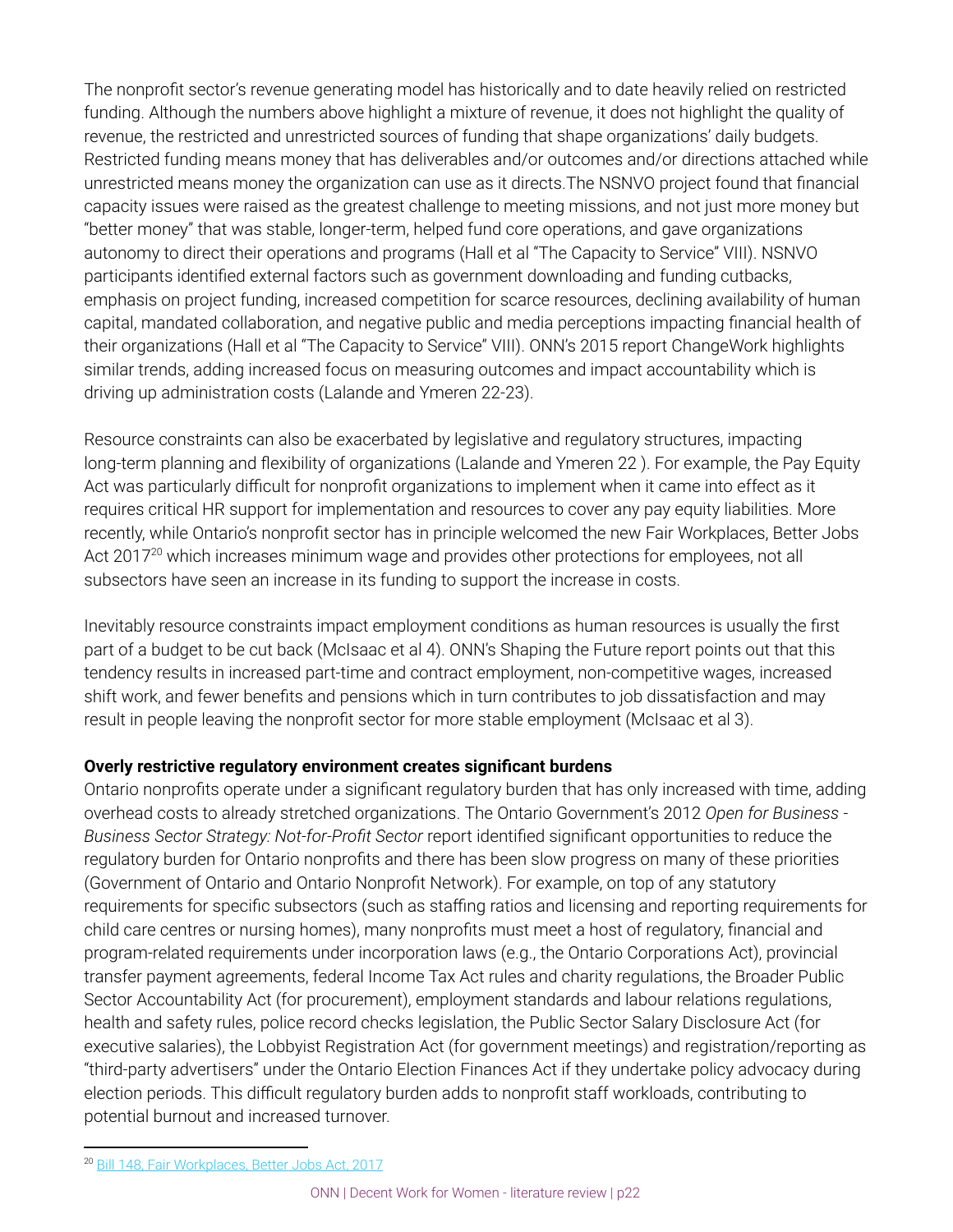#### **Complex sector narrative**

The nonprofit sector narrative is complex as there are multiple facets to it that are mutually reinforcing. It is important to understand because the way in which the sector is understood is directly linked to women's work and more broadly impacts decent work in the sector. The sector is understood as "do gooder", "caring", "helping" and "altruistic" because of its use of the charity model (organized helped), its public benefit missions and mandates, and its roots in religious organizations as well as women's private sphere work. In fact, Paula Maurutto's work on charity and public welfare history in Ontario notes how in the 1830s funding was channeled through through local charities and/or women's organizations as it was a way to obscure the extent of government involvement in relief (Maurutto). The racialized gendered division of labour has made it so that caregiving work particularly became that of immigrant, racialized, and low-income women. It is no coincidence the nonprofit sector is a women-majority sector. For this reason, the narrative of the sector includes that those working in the sector should not be paid as well and be focused on their working conditions, rather all efforts and money should be focused on programs and clients. ONN's *Changework report* notes that there is selfless concern for the well-being of others and a desire to only personally benefit when all people in the community can benefit, for example with fair wages (Lalande and Ymeren 24).This narrative allows for the prevalence of damaging myths about the sector, such as the overhead myth where low charity overhead is characterized as an indicator of high performance<sup>21</sup>.

*Changework* highlights how this narrative impacts employment. In situations where leadership is deeply focused on community service, employees may be encouraged or expected to adopt this narrative to forego salary increases, professional development activities, and stable employment (Lalande and Ymeren 24). Lalande and Ymeren explain that especially in areas that involve service delivery, employees reported feeling obligated to carry out duties above and beyond their positions because of the negative effects on clients and community if the work was not carried out (Lalande and Ymeren 22).

#### **Precarious working conditions are tied to the sector's resource constraints and complex narrative**

The nonprofit sector is characterized by unstable employment in the form of part-time and contract work. In his 2011 report, Zizys found that the proportion of women in the Toronto CMA working part-time in the nonprofit sector was similar to the overall workforce numbers at the time (2006), (21.4% for overall workforce and 22.0% for nonprofit) (Zizys 13). Although men were less often in part-time roles compared to women in the nonprofit sector, they were in part-time roles at double the rate compared to men in other industries (10.9% vs. 19.0%). *Shaping the Future's Looking Ahead Leadership Survey* also sheds light on precarious work within the sector and found that for organizations with at least one paid employee, approximately 53% of employees are in full-time permanent positions, 28% are part-time, and 19% are contract workers (McIsaac et al 15-16). These numbers followed the broader precarious work trend highlighted in the The Poverty and Employment Precarity in Southern Ontario (PEPSO) research project (McIsaac et al 16). While the data does not indicate stability or choices of those employed in the part-time and contract positions (flexibility and temporariness can be see as an attractive feature of working in it), qualitative data from the *Changework* report highlights concern around growing prevalence of part-time, contract, and project-funding based precarious positions (Lalande and Ymeren 14).

<sup>&</sup>lt;sup>21</sup>See Furniture Bank - Charity Overhead, [A Graphic Re-Visioning of Nonprofit Overhead](http://nonprofitquarterly.org/2016/08/16/graphic-re-visioning-nonprofit-overhead/)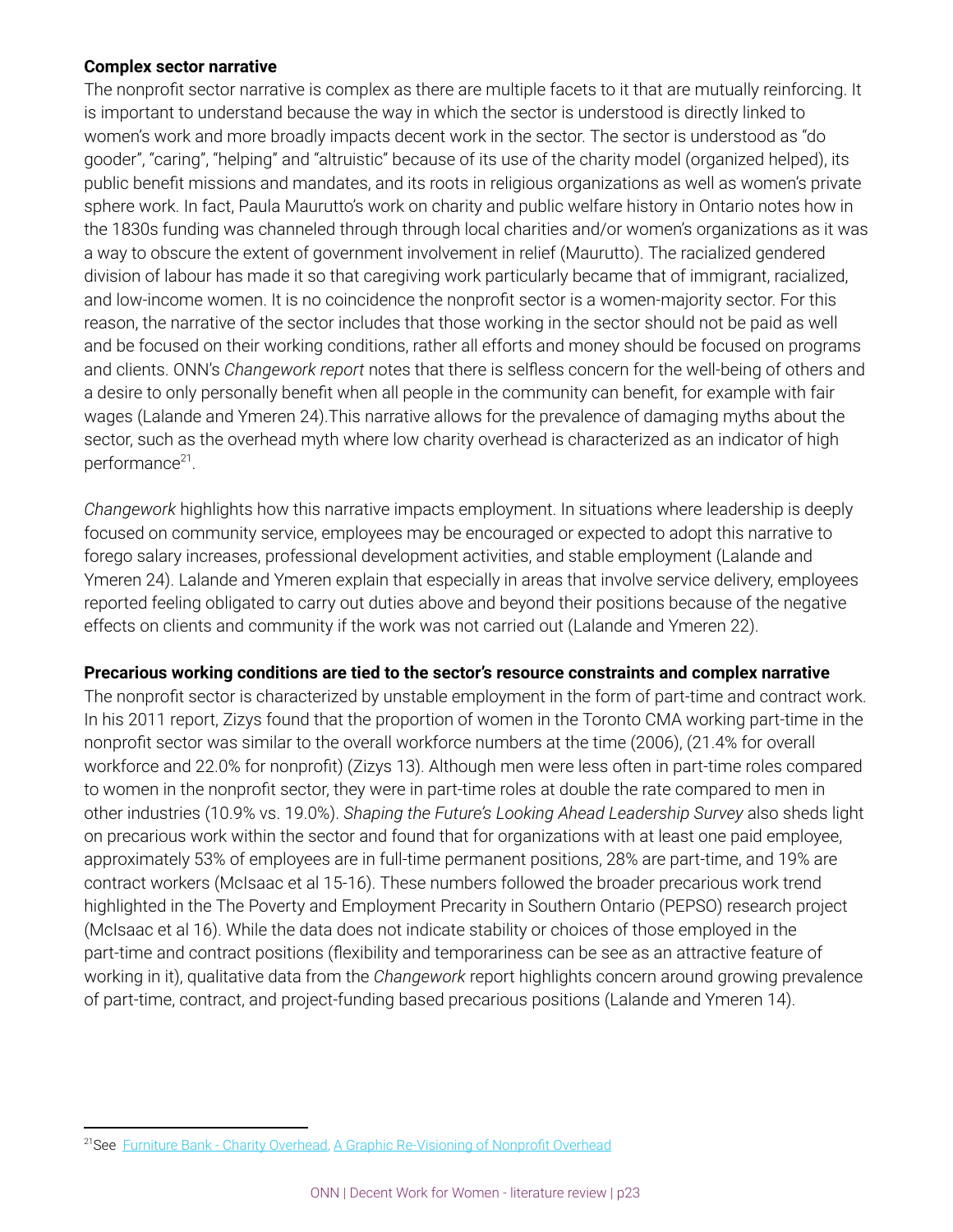John Shields, Donna Baines and Ian Cunningham state that while precarious employment is part of every sector now, the ways in which it manifests itself within the nonprofit sector is noteworthy (Shields et al 31). It has been particularly susceptible and as a result several dimensions of precarity are highly visible in the sector (Shields et al 31). They explain that precarity exists at three mutually reinforcing levels in the sector (1) in the nonprofit organization itself (2) within the nonprofit workforce and (3) within the lives of the clients and communities served by nonprofit organizations (Shields et al 32). Shields et al argue that neoliberal funding structures and accountability regimes resulting in the imposition of business models and work processes produce precarious work in the nonprofit sector (Shields et al 31, 37). As also echoed in ONN's *Changework* report, changes in funding from flexible and stable core funding to competitive, short-term, program-based financing where there is continuous drive to control spending and lower overhead costs impacts the salaries and benefits budget line (Shields et al 42). This has been argued in other body of literature as well (Baines and Cunningham "'White Knuckle Care Work': Violence, Gender and New Public Management in the Voluntary Sector"; Baines et al "Filling the gap"; Baines et al "Not Profiting from Precarity"; Baines et. al "Self-Monitoring, self-blaming, self-sacrificing workers"; Cunningham et al "Austerity policies, 'precarity' and the nonprofit workforce", Fanelli et al ). Between 2012 - 2015, they conducted three case studies of multi-service nonprofit organizations in Ontario all of similar size (100+). They asked participants about changes they had experienced in the last few years, reasons for working and staying in the sector, and experiences of working in the sector. Their data showed that there is little security of employment, wages and benefits are low, and worker stress is high (Shields et al 42). More importantly, "The sector's caregiving instinct is increasingly used to extract more and more unpaid labour in the form of free overtime and an increased reliance on volunteers to fill gaps" (Shields et al 42.)

#### **Demographic changes are shaping the the labour force composition**

McIsaac et al state that changes in demographics (an aging population, intergenerational cultural change, and immigration) are shaping Ontario's nonprofit sector labour force (McIsaac et al 2). First, an aging population means that there is an impending retirement "tsunami" that will impact most significantly the leadership level and have serious implications for succession planning and engaging younger generations (McIsaac et al 2). It is coined a "tsunami' because the rate of retirement of leaders is expected to be higher than those entering the workforce and/or ready to take on leadership positions. An aging population also impacts certain nonprofit subsectors as it entails a focus on elder/senior care and investment in new sector initiatives aimed at making strategic use of people's time and talent after they leave the world of full-time work (McIsaac et al 2). Second, an intergenerational workplace may mean conflict in the way in which work is conceived, particularly if an organization's culture has been shaped by the older generation. For example, McIsaac et al note that younger workers use technology to blend work and life seamlessly into their day, an open-concept workspace without regard to hierarchy is often preferred, and telecommuting/flex work hours are preferred (McIsaac et al 3). Many younger workers want their performance to be evaluated on results, not presence (McIsaac et al 3).

The third demographic change is increasing rates of immigration, as in Ontario they have been used as a source of growing the labour force, and the growing diversity in Ontario. For the nonprofit sector, immigrants are not only an important source of talent, but it also means that communities and service users are increasingly diverse, and the organizations that serve them need to reflect this change (McIsaac 3). The nonprofit sector in Ontario has seen a proliferation in conversations around diversity, equity, and inclusion both internally as communities demand that organizations reflect the populations they serve and externally so the needs of diverse communities are met better with culturally competent services. The sector also consists of ethno- and religion-specific organizations and organizations whose missions and mandates are specifically to serve religious, racialized, and/or immigrant communities.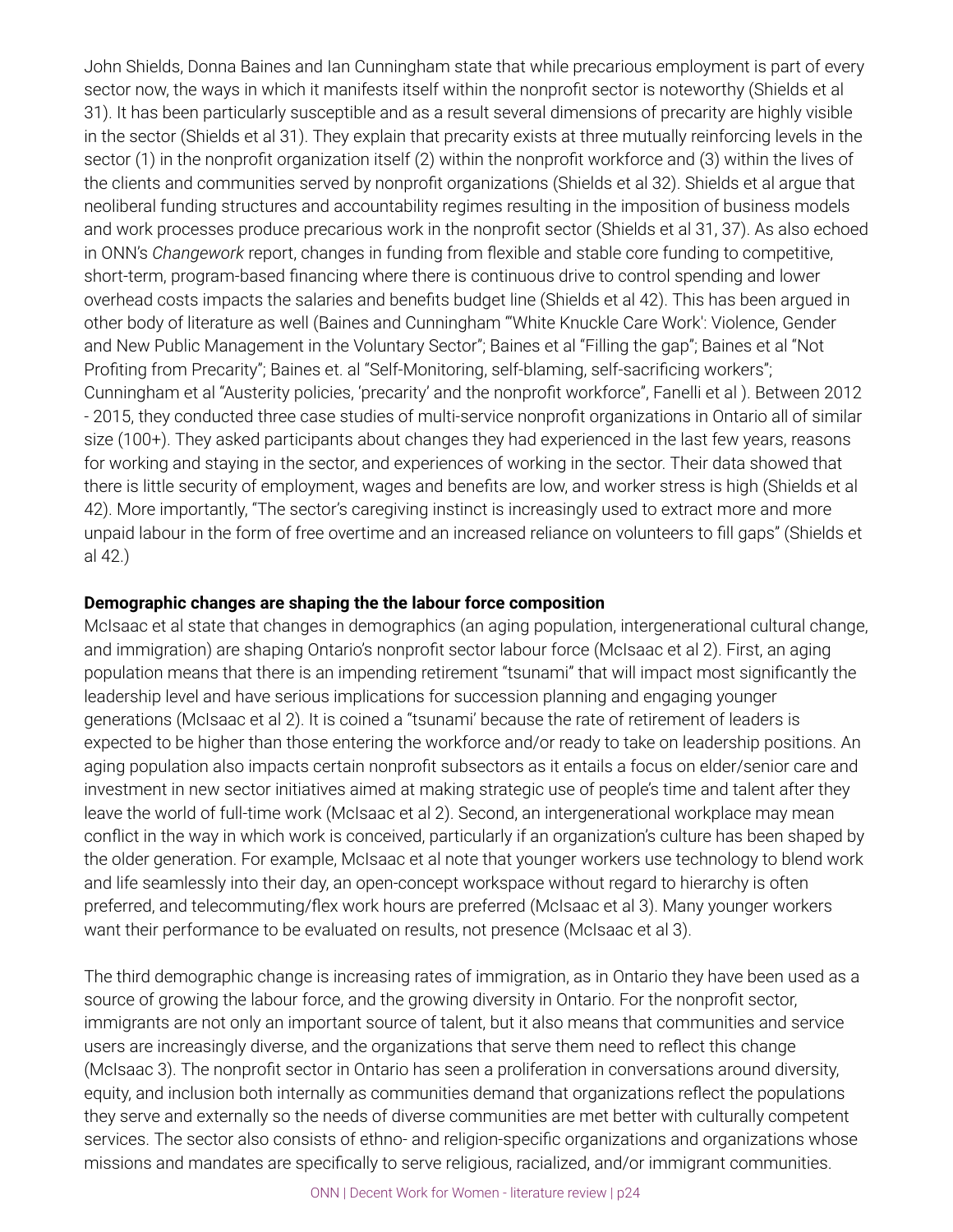## Decent Work Agenda for the Nonprofit Sector

Over the years, ONN has actively been working on Ontario's nonprofit sector labour market issues through multiple research projects and more recently by building a Decent Work [movement](https://theonn.ca/our-work/our-people/decent-work/) in the nonprofit sector by adopting the International Labour Organization's (ILO) concept of Decent Work. It provides a framework in which social protection and inclusion goals are explicitly linked to employment and economic growth (Lalande and Ymeren 5). ONN has identified and explored in depth seven elements of ILO's concept of decent work that apply to the sector (Lalande and Ymeren):

- **Employment Opportunities:** Access to quality jobs, including recruitment and retention of workers with diverse backgrounds and skill sets.
- **Fair Income:** Adequate earnings, social protections, and predictable income that ensure income security.
- **Health and Retirement Benefits:** Health (health including drugs and vision, dental, life insurance) and retirement (pension or contribution to an RRSP) benefits are key to dignity in the workplace and an essential part of making the sector an employer of choice.
- **Stable Employment:** Employment protections and specific policies and mechanisms that can be put in place to support sectors that are characterized by high turnover, season or unpredictable work.
- **Opportunities for Development and Advancement:** Access to both formal opportunities and a culture of growth in an organization in the form of professional development (training and learning) and advancement for workers.
- **Equality Rights at Work:** Employees being able to express their concerns, participate equally and feel included and safe in the workplace.
- **Culture and Leadership:** The regulations, standards and leadership norms that govern workplaces, management styles and work cultures particularly impact the ability of workers to balance work, family and personal time, and receive fair treatment in employment.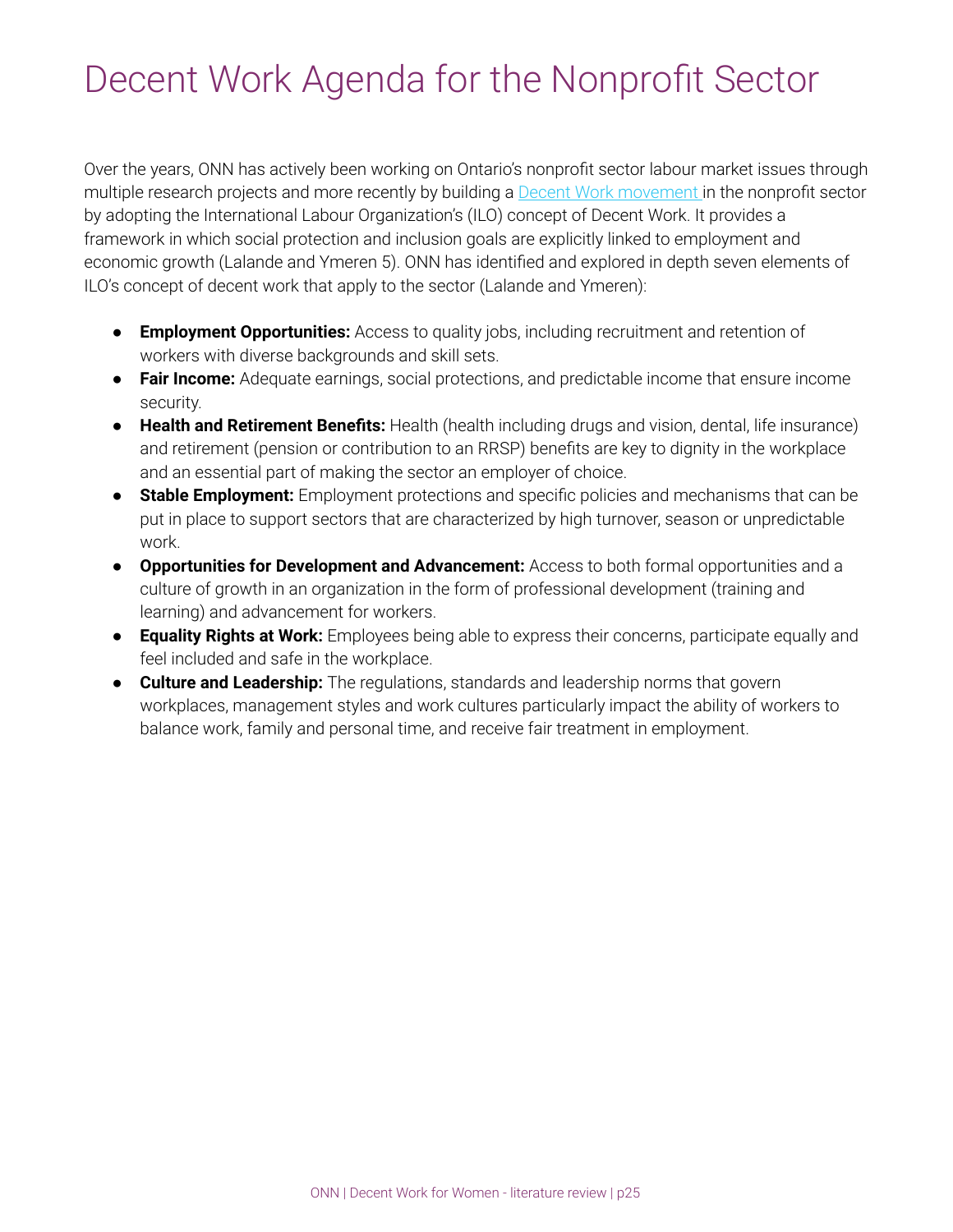## A gendered division of labour translates into unequal labour market patterns

## Traditional gender roles shape what is women's work

Literature over the years and across disciplines has highlighted the gendered division of labour where work is divided based on traditional gender roles (Hayes 2; International Labour Organization 1; LeBlanc 27; Moyser 22). Gender stereotypes position women's role as natural caregivers and men's role as natural providers (evolutionary biology) (Baines and Cunningham 763; Perrone et al 2). In turn, the labour market and access to it is gendered. This includes form of labour (paid/unpaid, volunteer, 'informal' i.e black market, paid in cash), the occupation and the skills and responsibilities associated with the labour, the sphere in which the labour is performed (public vs. private), and in which industry. What is designated as men's work and women's work is viewed and valued unequally. Men's' labour, usually in the form of paid employment in the public sphere, and its corresponding skills, experience, industries and occupations is valued while women's labour in the form of unpaid work in the private sphere, and its corresponding skills, experience, industries and occupations are not.

Unpaid work includes household work, caregiving, subsistence activities, and unpaid family work that is counted under another member of the household (Werner et al). This work is often devalued because it is not defined in "...conventional statistics as paid activities linked to the market...Despite efforts of several generations of feminist scholars to make unpaid work visible, it remains marginalized in most methods of measuring economic activity" (Werner et al). However, it is valuable. The last valuation of unpaid work in Canada in 1998 stated that 94% was completed in the household and was worth \$279 billion, with women contributing the most (Hamdad 11). Unpaid household work benefits those in the home and in the community (Hamdad 11). If not carried out by women in the household, it would then either have to be completed by a paid caregiver, cut into the time of those in paid employment in the household, or taken on by the state in the form of social assistance and health programs.

## Inequitable distribution of unpaid work in the home creates inequities in the workplace and vice versa

The social and economic costs associated with sustaining oneself and dependents are directly related to an individual's capacity to engage in the labour force (Werner et al). For this reason, the disproportionate burden of unpaid labour within the home on women impacts their access and participation in the labour market worsens inequality as it limits their time to participate in economic, social, and political activities (Lambert and McInturff 3). In short, unpaid work in the home hurts women's economic advancement (LeBlanc 32). Canada and Ontario's current care structure for the home, children, aging and/or sick family members, and family members with disabilities relies on unpaid caregiving, the majority of which is done by women in the private sphere (Austin et al "Final Report and Recommendations" 20). According to Statistics Canada's 2015 *Time Use Survey*, women still contribute the most time to unpaid housework and child care (Houle et al 3). Women do more household work regardless of how long they spend on paid work, 86% of women who worked 8 hours or more during the day performed household work in comparison to 65% of men who had worked 8 hours or more (Houle et al 3). The survey does note that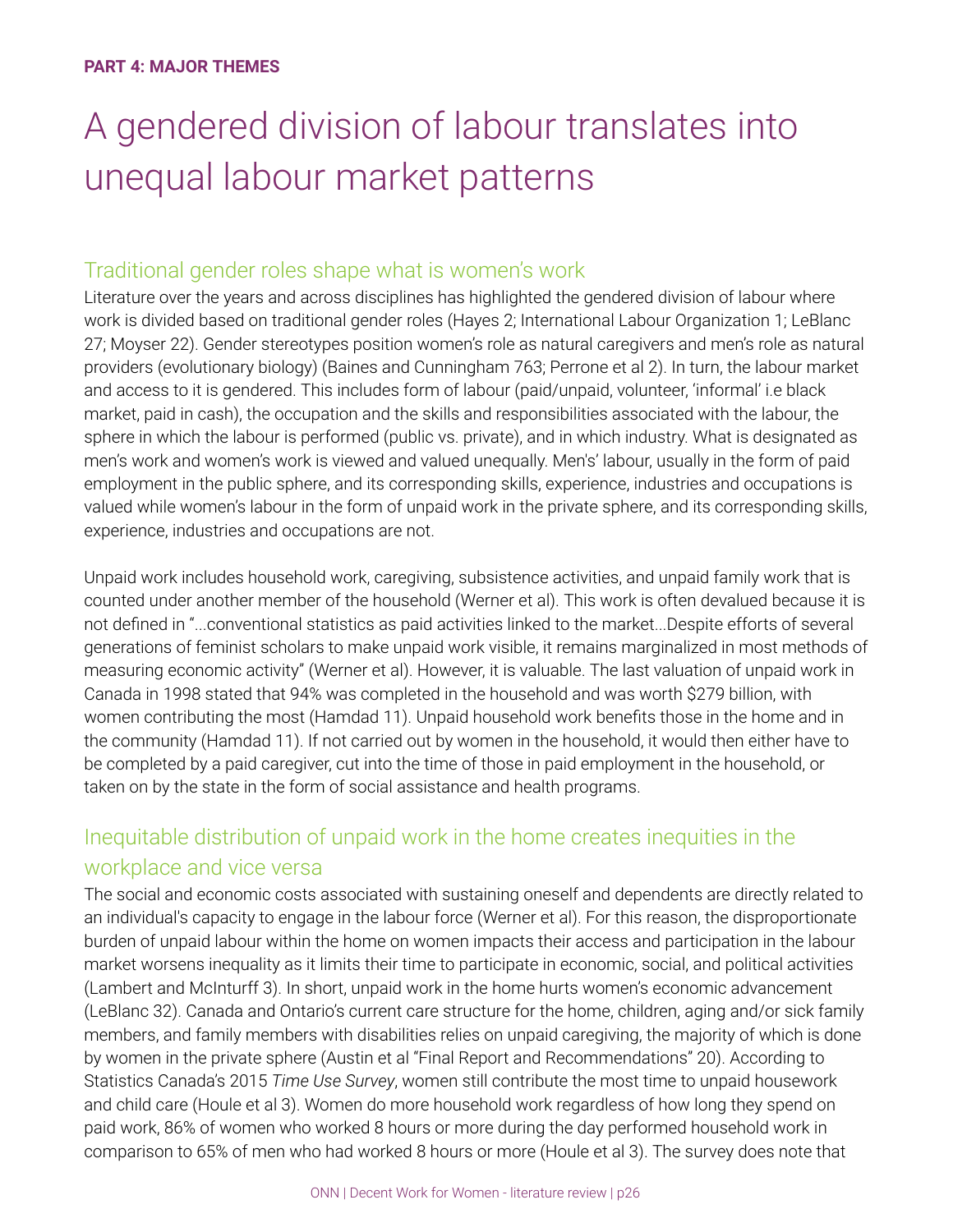the division of household labour has changed over the past 30 years, where the difference between men and women doing household work is decreasing (Houle et al 4). However, the decrease is attributed to an increase in men sharing responsibilities and not to women doing less (Houle et al 4). Moreover, women are more likely than men to miss days at work, retire at an earlier age, quit or lose their job, or turn down job offers due to unpaid care activities (Austin et al "Final Report and Recommendations" 20-21). 70% of claims under Employment Insurance (EI) Compassionate Care Program were women (Government of Canada 17).

A disproportionate caregiving burden coupled with lack of access to affordable childcare constrains women's choices related to the labour market (LeBlanc 38; Lambert and McInturff 13; McInturff "Time to Grow Up" 12, Moyser 2,16). These constraints include whether they should work or not, the kinds of jobs they can take on and in which sectors, and the hours they are able to work. In order for women to work outside the home, their work in the home needs to be supplemented (Goodman and Kaplan). It may make more financial sense for a woman to stay at home than work to pay for daycare (especially if she is earning less than her partner) or to work in flexible and/or part-time jobs that do not compromise work-life balance (LeBlanc 38; Lambert and McInturff 13; McInturff "Time to Grow Up" 12). Melissa Moyser in *Women in Canada Gender-based Statistical Report - Women and Paid Work* states that the reason most cited by women for working part-time was caring for children which in turn impacted their earnings (Moyser 16). Women are more likely to participate in the labour force if childcare is accessible and affordable (McInturff "Time to Grow Up" 12). Across the country, regions with higher daycare fees have a higher gender employment gap<sup>22</sup> (Moyser 16).

Economic and social benefits of universal child care, especially on women's employment, are well researched and documented (Lambert and McInturff 13; McInturff "Time to Grow Up"; McInturff "Study: The Economic Leadership and Prosperity of Canadian Women" 1). Recently, the federal government has taken other steps to mitigate the constrained choices women face when it comes to paid employment. Federally regulated workplaces will offer a "use-it or lose-it" 5 week parental leave incentive for the second parent (aimed at fathers) to share parental responsibilities and an option of taking an 18 month parental leave at a lower earnings replacement rate of 33% for greater flexibility.

Women's role as caregivers shape how employers think of them, resulting in discrimination (Moyser 3). Policies described as family-friendly are sometimes applicable to only women, upholding their role as caregivers, dissuading men from seeking to be equal caregivers (LeBlanc 28). Instead, family-friendly policies should be gender-neutral to support men and women in their caregiving roles (LeBlanc 28). In doing so, it relieves the women of the stigma as the only ones taking time off work to care. If everyone is doing it, it is more likely to be seen as a norm and not a burden on employers.

## Women's work is often care work, which results in occupational and industry segregation

Women's roles in the private sphere are designated as women's work in the public sphere (International Labour Organization "The Gender Gap in Employment"; Moyser 22). Consequently, historically and to a somewhat lesser extent recently, women have been concentrated in occupations and over-represented in industries that parallel their traditional gender roles (Moyser 22). This phenomenon is known as occupational and industry segregation. Most of these occupations and industries are care work related and are predominantly located in the public and nonprofit sectors, which encompass health, education,

 $22$  The difference between the number of women and men in any paid work at a job or business including self-employment. ONN | Decent Work for Women - literature review | p27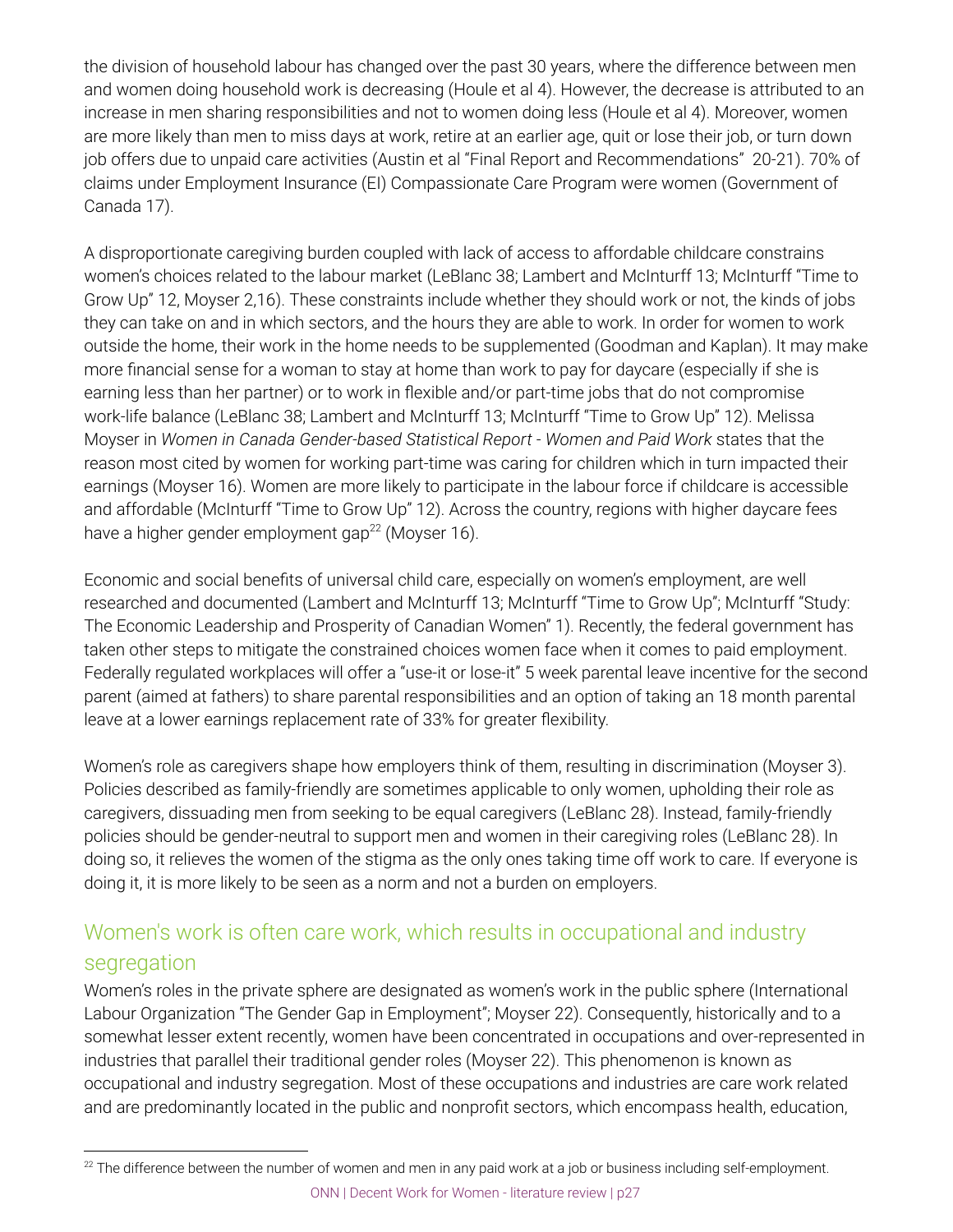social services, home care, community living for people with disabilities, child care, and women's shelters (Austin et al "Final Report and Recommendations" 32; Baines et al 364). Care occupations, which are often viewed as female-class jobs, include personal support workers, nurses, home-care workers, domestic workers, and community front-line workers. Care occupations and industries are viewed as unskilled (requiring little education), low-value, and are low-paid as they are seen as an extension of women's labour in the private sphere (Austin et al "Final Report and Recommendations" 20-23; International Labour Organization "The Gender Gap in Employment"). In other words, the feminization of care work occurs because care work is designated as women's work. Occupational and industry segregation can be self-reinforcing, as there are more female-class jobs in women-majority industries than in others (Kühn et al 12; Moyser 23).

In Canada, industry segregation occurs for women at more than double the rate of men (Moyser 22). In 2015, the three industries with the greatest share of women relative to men were health care and social assistance (82.4%), educational services (69.3%), and accommodation and food services (58.5%) (Moyser 22 & 23). The proportion of women who worked in these industries was 41.0%, versus 13.1% of men (Moyser 22). The same three industries that had the greatest share of women in 2015 did so in 1976 as well: health care and social assistance, accommodation and food services, and educational services (Moyser 22). The proportion of women in all women-majority industries increased between 1976 and 2015, from 35.4% to 59.6% (Moyser 22).

Occupations in which women are concentrated (female-class jobs) are typically at lower levels in an organization than men's occupations (male-class jobs) (Moyser 23). Even in industries in which the women are over-represented, women's occupations are at lower levels than men's (Moyser 23). In Canada, most women are still employed in traditionally female occupations, in which they have been concentrated historically (Moyser 23). More specifically, 56.0% of women were employed in caring, clerical, catering, cashiering and cleaning occupations; this has not changed much from 1987, when 59.2% of women were employed in these occupations (Moyser 23). Recently released Census 2016 data shows that women outnumbered men four to one among fast-growing health occupations, while men outnumbered women three to one in high-tech occupations (Statistics Canada "Labour in Canada: Key Results from the 2016 Census" 1). Among women, retail salespersons accounted for 355,620 people, or 4.3% of total female employment followed by registered nurses and registered psychiatric nurses (3.2%), cashiers (3.1%), elementary school and kindergarten teachers (2.9%) and administrative assistants (2.8%) (Statistics Canada "Labour in Canada: Key Results from the 2016 Census" 11). More managerial positions were occupied by men than by women in May 2016 (62.2% versus 37.8%) (Statistics Canada "Labour in Canada: Key Results from the 2016 Census" 13). Although the share of women in these occupations increased from 36.5% in 2006 to 37.8% in 2016, significant gender differences persisted in managerial occupations in agriculture, construction and manufacturing (Statistics Canada "Labour in Canada: Key Results from the 2016 Census" 13). At the same time, women outnumbered men in managerial occupations in finance, advertising, marketing and public relations, health, and education (Statistics Canada "Labour in Canada: Key Results from the 2016 Census" 13).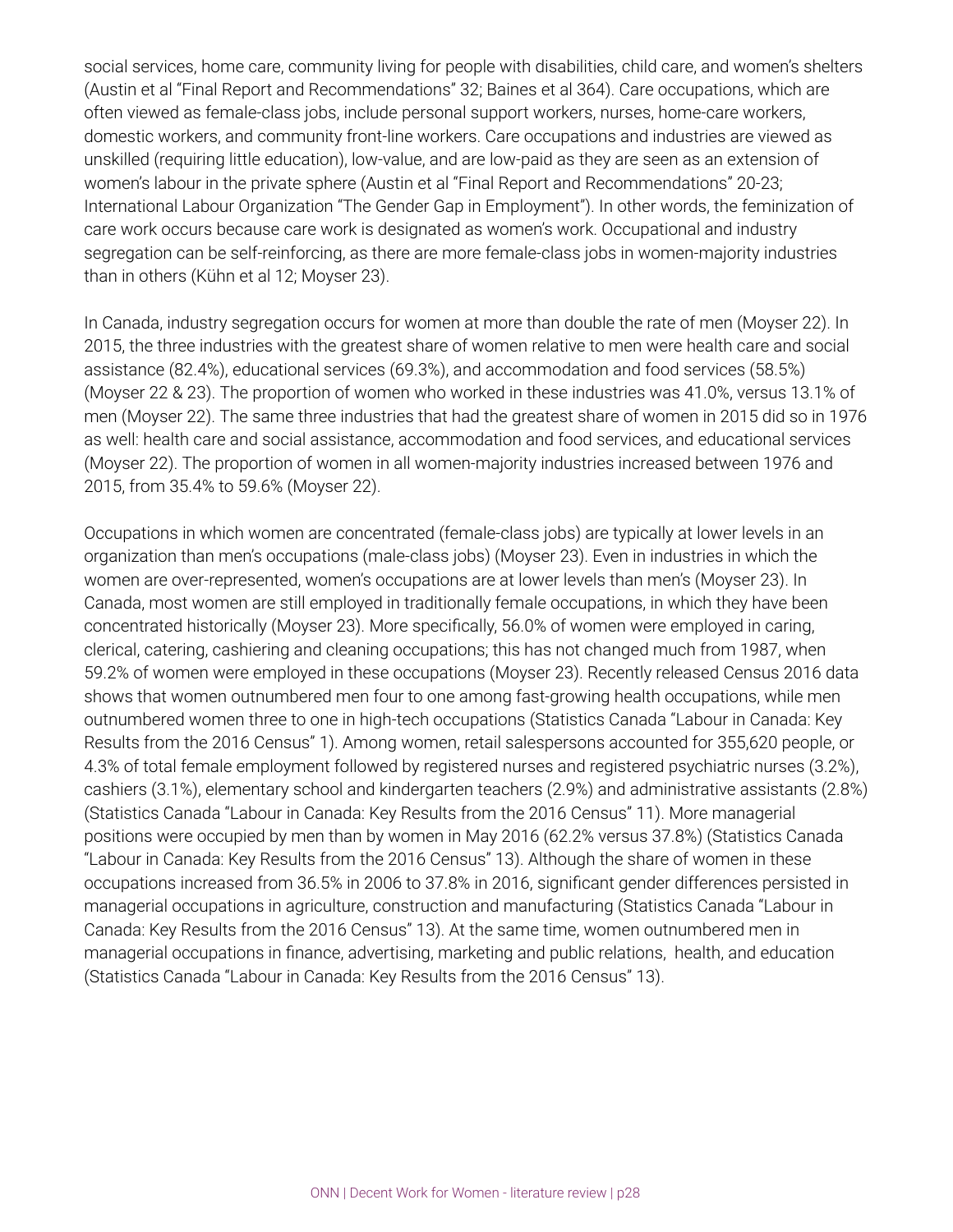## The nonprofit sector is women-majority but not always women-led

## A women-majority sector

Using Statistics Canada industry and occupation data for 2006, Tom Zizys found that women make up 84.2% of the Toronto CMA<sup>23</sup> nonprofit labour force and 84.8% of the nonprofit labour force in Ontario (Zizys 5). Based on the 2008 results of the (defunct) HR Council for the Nonprofit Sector quantitative study of Canadian nonprofit sector employees, women make up 75% of the nonprofit sector labour force in Canada (HR Council 1*)*. The 2006 figures include those employed and unemployed in the labour force whereas the 2008 numbers only include those employed. Community Development Halton's (CDH) *Halton Nonprofit and Voluntary Sector Labour Force* study found that 89.5% of the employees in 81 responding agencies identified as women, while one employee identified as transgender (Edwardh et al 21). Charity Village's *Canadian Nonprofit Sector Salary & Benefits Study* across 2011, 2013 and 2017 also reported that the nonprofit sector consists primarily of women workers at all position levels and that there have been no material changes since when the first survey was issued in 2011 (Charity Village).

Zizys also found that women and men were concentrated in specific subsectors in the sector. In the Toronto CMA, women were particularly concentrated in child day-care services (95.9%), Individual and family services (82.3%), and outpatient care centres (81.1%) while men were concentrated in community food & housing, emergency and other relief (35.0%), Social Advocacy organizations (29.2%), and Civic and Social Organizations (28.4%) (Zizys 10-11). The report noted that the figures for Ontario as a whole are comparable. .

Sara Charlesworth and Baines et al provide analysis for why the sector is women majority. Charlesworth argues in her work *The Regulation of Paid Care Workers' Wages and Conditions in the Non-profit Sector: A Toronto Case Study* that gender is a key structuring regulatory force in delivering social services and in the wages and conditions of care workers, this is why there is an overwhelming presence of women workers in the sector (Charlesworth 390). Baines et al state in their work that the selfless altruism assumed of staff in the sector overlaps with and reinforces the selfless and endless sacrifice assumed from mothers and other female caregivers (Baines et al 364). Further, that it is often difficult to differentiate between the ideal nonprofit employee and the assumed and "naturalised" female focus on relationship, care of others and boundless capacity to put the needs of others ahead of one's own (Baines et al 354).

## More women in senior leadership positions compared to other sectors

When compared to other sectors, the nonprofit sector emerges as an inclusive workplace for women leaders. The 2013 *Looking Ahead Leadership Survey* found that 72% of its leader respondents in Ontario were women (McIsaac and Moody 2). The 2015 Peel Leadership Centre's executive director survey found that 55% of leader respondents were women (down from 63% in 2013) and 45% were male (up from 36% in 2013) in Peel region (Peel Leadership Centre 3). The 2017 national *Boland Survey of Nonprofit Sector*

<sup>&</sup>lt;sup>23</sup> Toronto CMA includes Halton (excluding Burlington), Peel (including Orangeville and Mono), York, Toronto, and Durham (including only Uxbridge, Pickering, Ajax).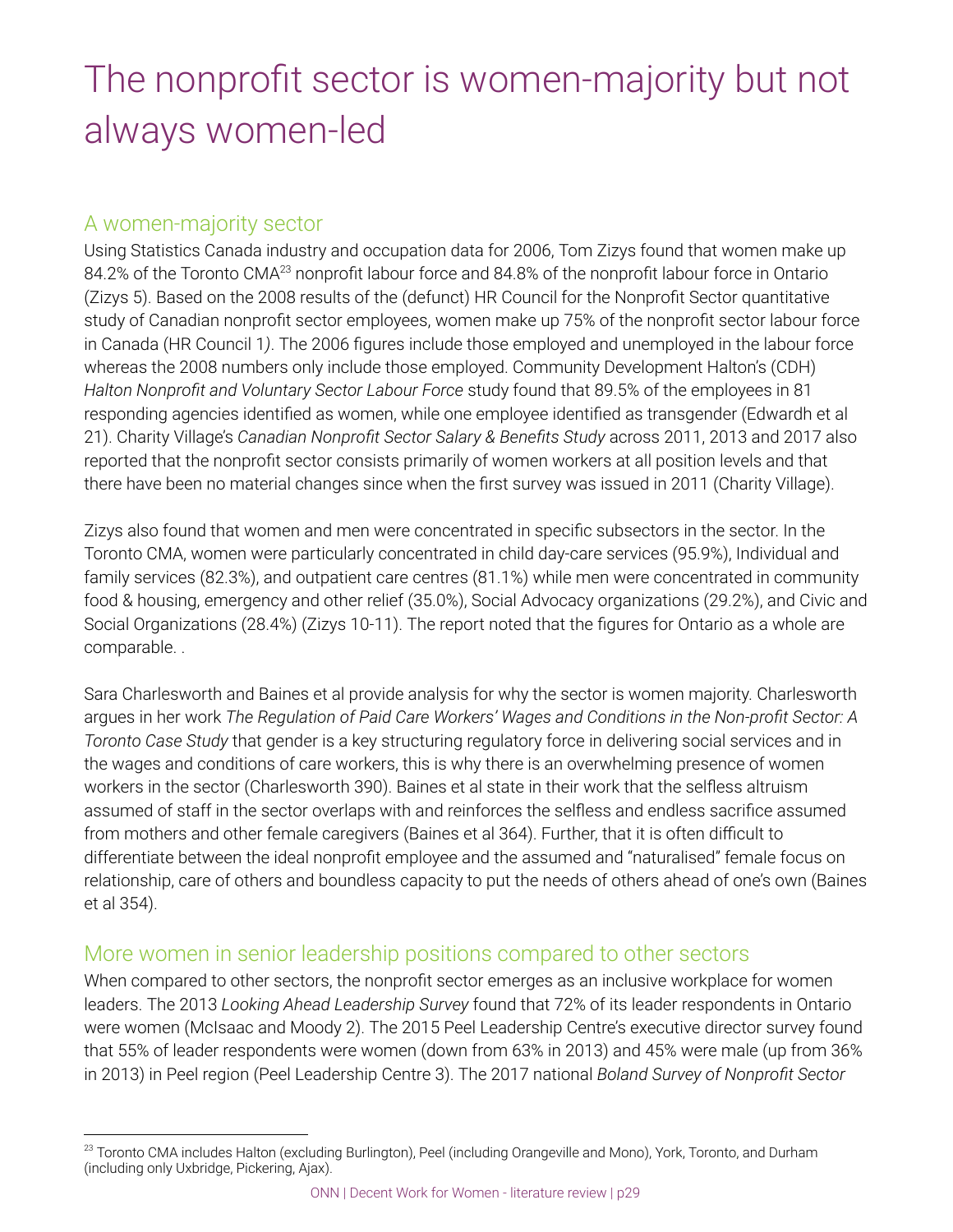*Salaries and Human Resource Practices* report found that across the nonprofit sector in Canada, 62.6% *24* of CEOs were women and 37.4% were men, which was consistent with previous year findings (CCVO 7). However, most of these surveys do not provide size and revenue details of the organizations men lead and of the ones women lead.

The 2016 *Visible Minorities and Women in Senior Leadership Positions: London, Hamilton and Ottawa* investigated the prevalence of women and racialized women<sup>25</sup> in leadership positions in the municipal public and nonprofit sectors in London, Hamilton and Ottawa<sup>26</sup>. Its authors Medianu and Esses found that when compared to the municipal public sector, education sector, and municipal agencies, boards and commissions, the nonprofit sector (referred to as the voluntary sector in the report) in all three cities had the highest representation of women senior leaders (Medianu and Esses 19).

| <b>City</b> | % of population that<br>identifies as women | % of women leaders in<br>the nonprofit sector | % of leaders across<br>sectors |
|-------------|---------------------------------------------|-----------------------------------------------|--------------------------------|
| London      | 51.4%                                       | 55.1%                                         | 44.5%                          |
| Hamilton    | 51.2%                                       | 55.7%                                         | 45.6%                          |
| Ottawa      | 51.3%                                       | 48.9%                                         | 44.3%                          |

### *Medianu and Esses pg 8-9*

City of employment emerged as an influential factor when analyzing the gender balance of leadership positions in the nonprofit sector. According to Medianu and Esses', in both London and Hamilton the share of women in senior leadership positions in the sector was above their population share (Medianu and Esses 8-9). However, in Ottawa their share in senior leadership positions in the sector was below their population share.

Employing the same methodology, the 2017 *EXCLerator Project: Women & Diversity in Executive and* Community Leadership<sup>27</sup> report benchmarked the extent of gendered and racialized<sup>28</sup> disparities in senior leadership positions across nine sectors, one of which was the nonprofit sector $^{29}$ , in the City of Hamilton and the Regional Municipality of Halton (YWCA Hamilton 8) $^{30}$ . Consistent with its 2014 findings, in comparison to others the nonprofit sector had the greatest proportion of women in leadership. Women

<sup>&</sup>lt;sup>24</sup> Conducted from June to September 2017, by the Calgary Chamber of Voluntary Organizations (CCVO) the survey includes data from 282 organizations from 10 provinces representing 29 672 paid staff. 265 organizations across Canada submitted data for CEO position. 40 organizations representing 10 400 paid staff in Ontario participated.

 $25$  The term visible minorities as defined by Statistics Canada was used instead of racialized.

 $26$  2415 leadership positions were analyzed for their racialized status and 2500 leadership positions were analyzed for their gender.

 $27$  Identified the 20 largest registered charities in each community based on 2015 donations totals as reported by the Canada Revenue Agency. Across the 60 organizations, 844 leaders were identified.

 $28$  The term Visible Minority in the report is used.

 $29$  Registered charities, voluntary and nonprofit organizations

<sup>&</sup>lt;sup>30</sup> Identified and recorded current gender and racial data for 2,436 leaders in the City of Hamilton and Halton Regional Municipality.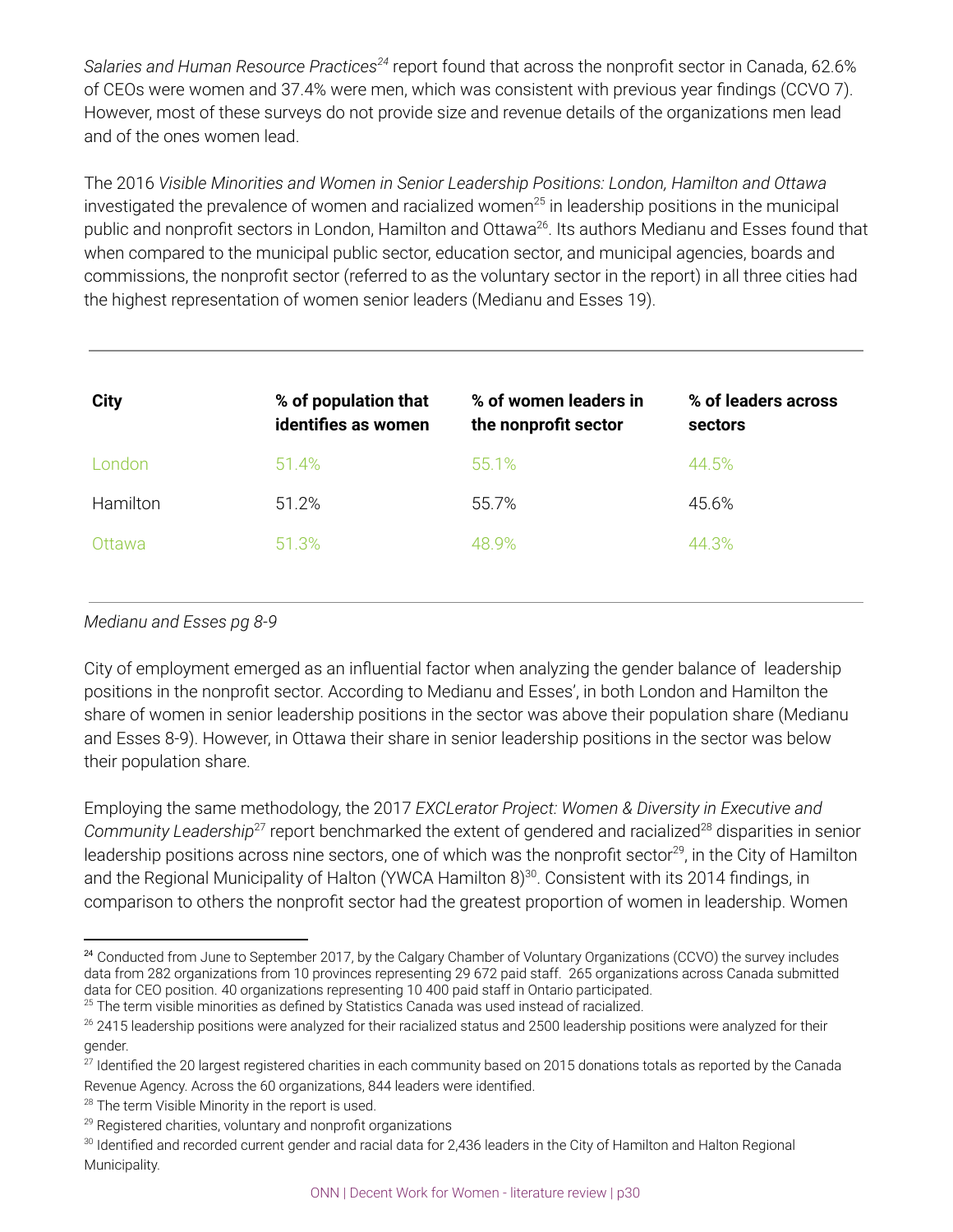overall held 51.0% of senior leadership positions in 2016 (YWCA Hamilton 34). In particular, women were in 52.5% of senior management positions and in 48.7% of board positions (YWCA Hamilton 34). In this project, women were better represented in senior management and board positions in Halton than in Hamilton (YWCA Hamilton 34).

## Women are more likely to lead organizations with smaller revenues

The sector may in part appear as a more inclusive space for women's leadership because, as stated above, the sector predominantly consists of smaller nonprofit organizations and women are more likely to lead smaller nonprofit organizations. The 2017 *Boland* report sheds light on this analysis. It found that women were significantly more likely than men to lead organizations with smaller operating budgets, which made up half of the sector while men were more likely to lead organizations with larger operating budgets, which made up a very small portion of the sector (CCVO 7).

| <b>Operating Budget</b>       | % of Organizations | % of Women CEOs | % of Men CEOs |
|-------------------------------|--------------------|-----------------|---------------|
| Less than \$5 million         | 55.1%              | 67.8%           | 32.2%         |
| Between \$5 and \$10 million  | 17.4%              | 71.7            | 28.3%         |
| Between \$10 and \$20 million | 12.8%              | 50.0%           | 50.0%         |
| More than \$20 million        | 14.7%              | 43.6%           | 56.4%         |

### *CCVO 7*

Across budget levels and regardless of organizational size, men were more likely to be associated with larger average operating budgets, almost double the size of what women were associated with (CCVO 7). The report disaggregated their data on CEOs by years of service and age, finding that there was no significant difference between men and women CEOs along these lines (CCVO 7). This implies that the difference in men and women leadership of organizations can be attributed to gender inequity, particularly gendered conceptions of leadership.

## Based on employment share in the sector, women are underrepresented in senior leadership positions while men are overrepresented

Senior leadership and management positions in the sector are disproportionately occupied by men while women are overrepresented in frontline, administrative and support staff positions (Baines et al 364; Charity Village 28; Edwardh 22; HR Council 1; Zizys 27). The HR Council report noted that an exception to this finding in their work were health and social services sector where women were better represented in senior positions as they were more concentrated in these subsectors (HR Council 1*)*. Using 2006 data, Zizys' analysis of occupations within the nonprofit sector in Toronto CMA<sup>31</sup> found that women made up 65.8% of senior manager positions which falls short of women's 84.2% employment share in the sector in Toronto CMA (Zizys 27). In the second highest occupation of managers in social, community and

<sup>&</sup>lt;sup>31</sup> The report provides detailed percentages of full-time and full-year women workers in various occupations; it notes that the numbers reflect workers in other industries as well as the nonprofit sector, but most are concentrated in the nonprofit sector (Zizys 27).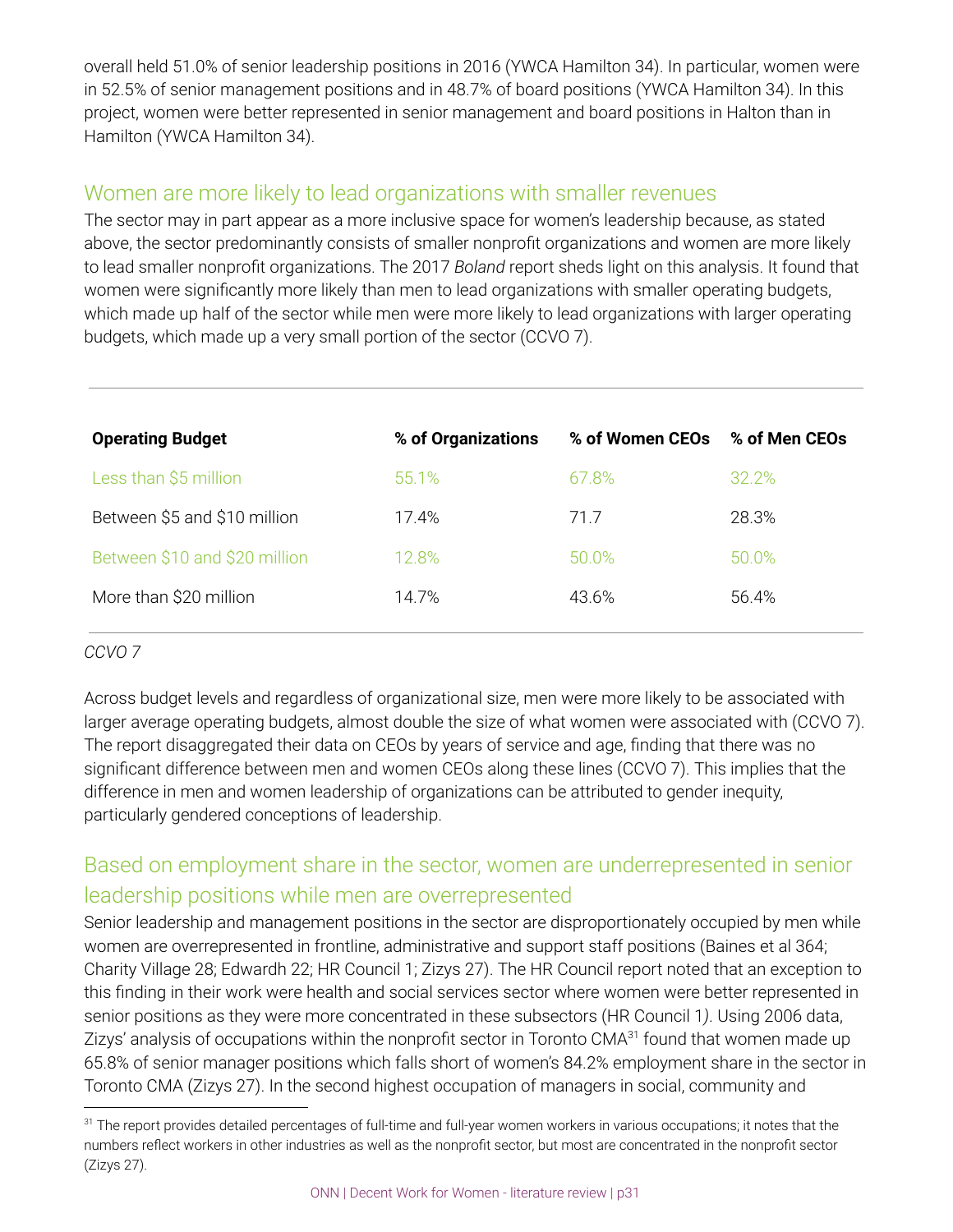correctional services, women held 64.9% of these positions in Toronto and 65.3% of those positions in the rest of Ontario minus Toronto (Zizys 35). Percentages of women in the second highest level of occupation were unavailable. In the next levels of occupations (social workers, family, marriage and other related counsellors, and community and social service workers), there was more gender parity in women's employment share compared to how many of them work in the whole sector and their income as compared to men's (Zizys 35). In the early childhood educators and assistants occupation, women occupied 97% of the positions and earned more than men in the occupation; however, this is also the lowest paid occupation (Zizys 30).

2017 *Salary* & *Benefits Study* by Charity Village<sup>32</sup> found that women and men made up the following percentages of workers at each position level:

| <b>Position</b>                       | % of Women | % of Men |
|---------------------------------------|------------|----------|
| Level 6: Support Staff                | 82%        | 18%      |
| Level 5: Functional and Program Staff | 82%        | 18%      |
| Level 4: Management/Supervisory Staff | 79%        | 21%      |
| Level 3: Senior Management            | 74%        | 26%      |
| <b>Level 2: Senior Executives</b>     | 66%        | 34%      |
| Level 1: Chief Executives             | 71%        | 29%      |
|                                       |            |          |

### *Charity Village 28*

Women's share of Support Staff, Functional and Program Staff, and Management/Supervisory Staff positions are relatively comparable to women's employment share in the nonprofit sector in Canada (at 80%). However, their share declines at the Senior Executives and Chief Executives positions (Charity Village 28). On the other hand, while over men working in the sector are a minority, their employment share in the sector is the lowest at levels 5 and 6 and increases as the position increases. Baines et al states that men often quickly rise to administration and management positions in women-majority sectors because it assumed they have the technical and leadership capacities (Baines et al 354).

## Gender is a strong influencer once women are in senior leadership positions

Only one piece of literature in Ontario and Canada on women's leadership experiences in the nonprofit sector was found. It was a 2014 PhD dissertation by Michelle Hawco in the School of Business and Technology at Capella University. She investigated career trajectories of female executive directors in Canada's nonprofit social service sector. The dissertation specifically pointed out that studies addressing women's career trajectories to senior leadership positions in the nonprofit sector are limited as most focus on the for-profit, public, or male-dominated sectors $^{33}$ . Hawco conducted interviews with 15 women Executive Directors (which she defines as equivalent to CEOs), aged 18 to 65 in social service

 $32$  1,016 organizations participated, reporting 4,105 positions, and representing 14,879 employees.

<sup>33</sup> Career Trajectories of Female Executive Directors in Canada's Nonprofit Social Service Sector: A phenomenological study pg 2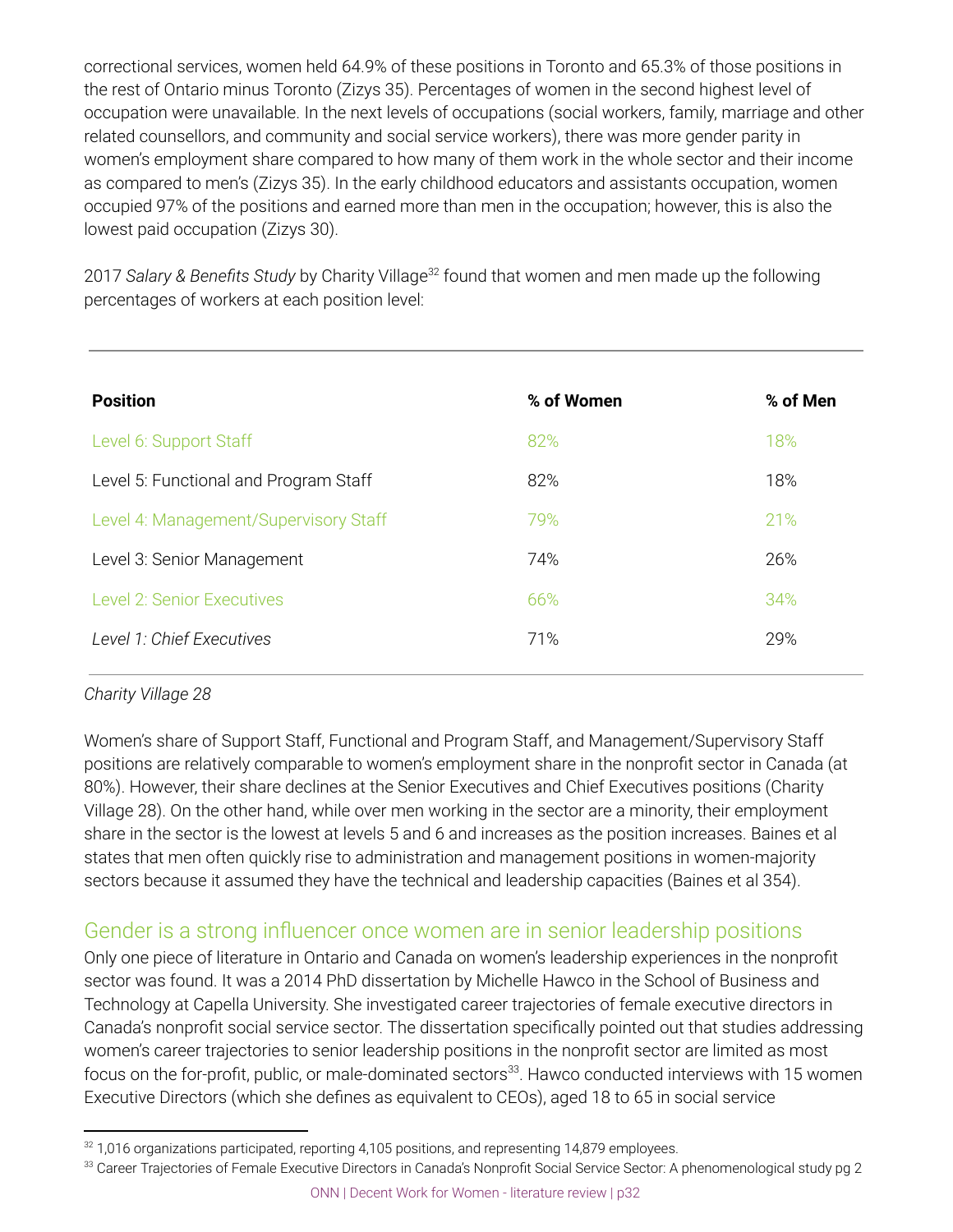organizations in Canada to explore their career trajectories to the Executive Director position. Interestingly, 60% of participants in her research also indicated that their agencies' budgets fell below \$5 million per year (Hawco 67). She found that participants experienced gender barriers in their career progression in the nonprofit sector, but identified gender specifically as a stronger influencer of barriers once being appointed to the Executive Director position (Hawco 95).

She found that preconceived notions about gender and leadership, non-recognition for skills, and individual or organizational attitudes on gender required women to fight twice as hard and act strategically to compensate for the gender disadvantages enroute to the Executive Director position (Hawco 95). Another barrier identified was work-life balance where the clash between demands of the Executive Director role and the woman's caretaking responsibilities impacted their decision to accept or pursue the position (Hawco 9-100). The following two quotes from study participants adequately describe their experiences: one participant stated she heard "...like you are not going to go anywhere in this organization if you keep going home at 5 o'clock to get your kids out of daycare" , another participant shared that "...they'll look at you and go, 'Can she really lead? She's a woman, Can she? Is she going to get too emotional?' You can hear the questions, and you can see it" (Hawco 96-97). This experience was also shared by participants in Sita Jayaraman and Harald Bauder's work on immigrant women working in the immigrant refugee and settlement services subsector (Jayaraman and Bauder 17). Once in the role, participants shared that they generally felt a lack of support and faith from their board, that they were bullied by them and/or some board members resigned over their appointment, that the board deferred to the organization's male leaders in a way they did not defer to them as an Executive Director, and that they had to constantly prove themselves to the board (Hawco 102-104).

## A different type of glass ceiling exists in the sector

A "traditional" glass ceiling where leadership positions appear available but are unattainable does not exist in the nonprofit sector; rather as the literature above points out women are attaining leadership positions in the nonprofit sector. The glass ceiling in the sector consists of access to senior leadership positions in particular organizations, larger revenue and size organizations.

One reason for this might be a lack of professional development and advancement opportunities in the nonprofit sector. The key informant interviews in *Shaping the Future* report highlighted that investment in training within the sector was limited, not understood or viewed as important, nor part of the organizational culture, in comparison to the investments in professional development the other two sectors makes (McIsaac et al 17). In the *Looking ahead Leadership survey* 45% of respondents indicated that the availability of professional development opportunities for staff over the last three years (2010-2013) remained constant while 34% said there was an increase in opportunities, 15% said there was a decrease in opportunities, and 6% were unsure (McIsaac et al 17). However, neither the quality and meaningfulness of the professional development opportunities nor how embedded they are in the organizational culture is tracked. *Changework* notes that nonprofit organizations tend to pursue lower cost, informal types of professional development while smaller organizations pursue cooperative ones (Lalande and Ymeren 17). If professional development is lacking in the sector as a whole, what does that mean for the advancement of women in the sector? Michelle Hawco found in her dissertation that there are virtually no internal support structures supporting women's career development (networking opportunities and mentorship) to the executive level in the sector, which was juxtaposed with the fact that the sector is a "helping sector" (Hawco 100-102). In turn, participants stated that they had to be determined, resilient and strong willed, had to identify their own mentor outside of the sector, and seek or establish their own networking groups and relationships (Hawco 100-102).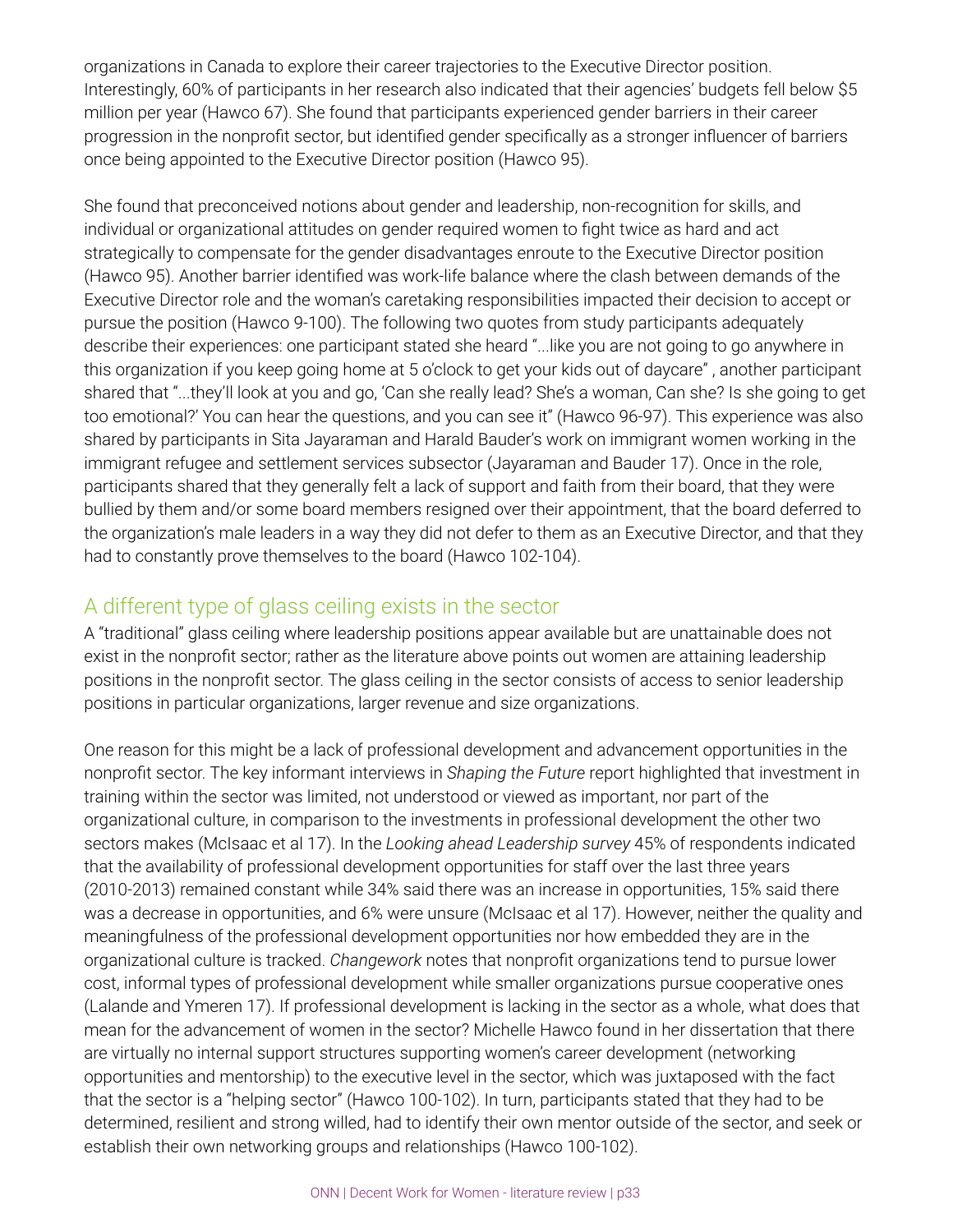There is no robust available literature documenting women's leadership experiences in the nonprofit sector in Ontario or Canada that could further shed light on this type of glass ceiling. What exists is research on the state of leadership in the sector, its diversity (in terms of gender and race but not racialized women) the way in which leadership is changing, and what skillsets the new generation of leaders will require. For example The 2017 *Leading our Future: Leadership Competencies in Ontario's Nonprofit Sector* outlines seven competencies of leadership that will be needed by future leaders in the sector but it does not reference gender nor the gendered makeup of the sector (Clutterbuck and Arundel 29).

For this reason, the following questions remain unanswered: To what extent is leadership in the nonprofit sector gendered? Given barriers women face in leadership in the sector, are women able to achieve these competencies in the sector? Perhaps most importantly, how can female leadership in the sector position the sector as a pioneer in gender equity? EXCELerator aptly puts it "...the accomplishments of women's leadership in this field should be celebrated as a hard-fought victory, without neglecting the persistent and increasing precarity in voluntary positions. For women's success to be complete in this sector, leadership positions must be accompanied by improved pay, benefits, and societal recognition" (YWCA Hamilton 33).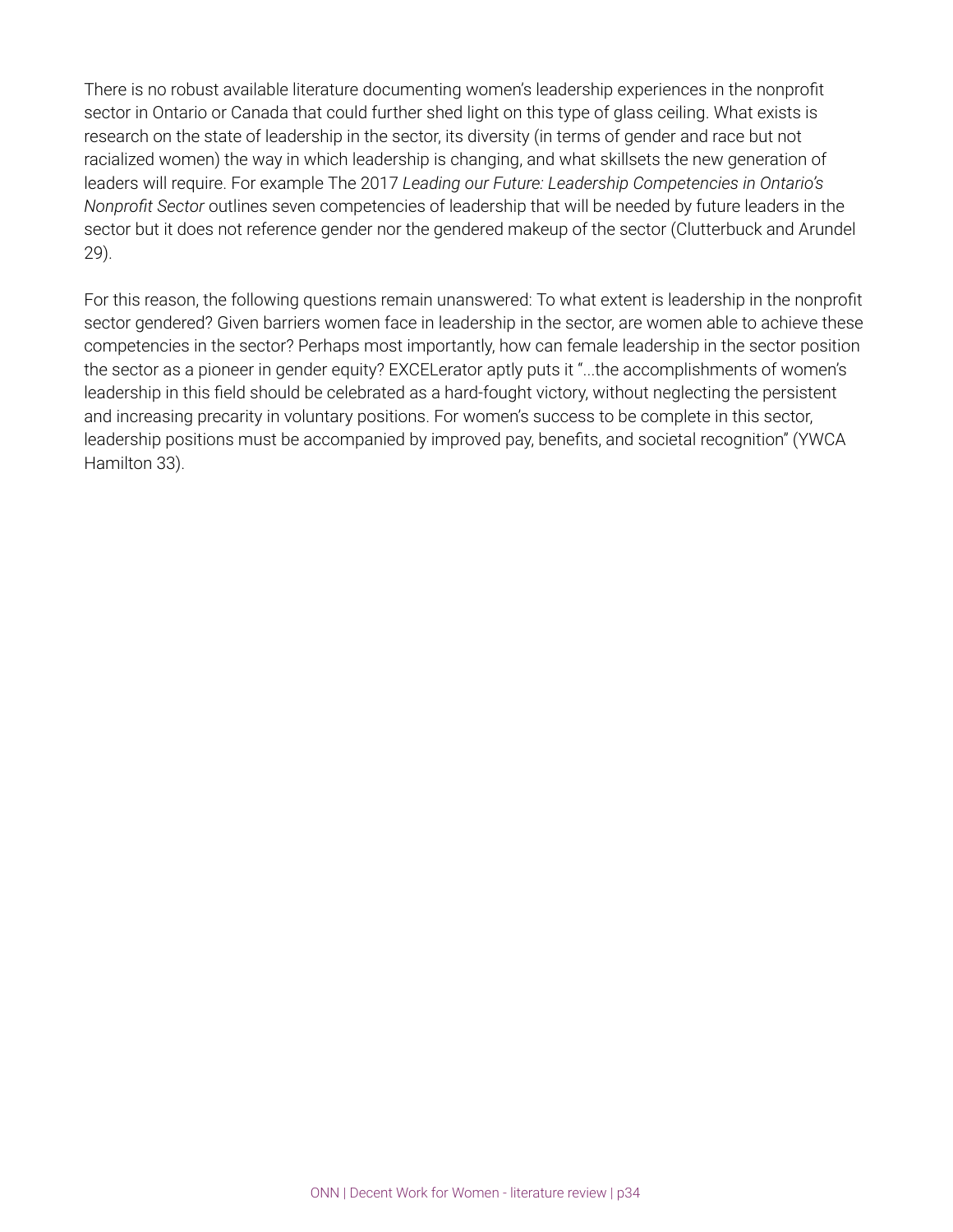## Immigrant, Indigenous, and racialized women, women from the LGBTQ community and women with disabilities have worse labour market outcomes

Labour experiences are shaped not only by gender but also by multiple other intersecting identity markers such as race, ethnicity, religion, sexual orientation, ability, class, and immigration status (Block "Ontario's Growing Gap" 9; Galabuzi 127). In turn, different groups of women have different labour market experiences. Their experiences are rooted in the disparate historical trajectories and unequal characterizations of their communities. This gives rise to specific challenges each group faces in the labour market. An intersectional analysis of Ontario's labour market reveals that immigrant (recent and racialized), Indigenous, and racialized women, women from the LGBTQ community, and women with disabilities have worse labour market outcomes compared to other groups of women (Abugala et al 7-10; Block 9; Block and Galabuzi 13; Galabuzi 127; Shakya et al 4-10). In the following section, the labour market barriers different groups of women in Canada and Ontario face, based on available research and data, are explored further. However, research and data is not as recent nor comparable with the overall data for women because it was either not historically collected or is collected from sources other than the Labour Force Survey, and different groups of women are defined in various ways across literature (i.e. visible minority vs. racialized, all racialized women collapsed into one category).

## Racialized Gendered Division of Labour

In addition to being gendered, the division of labour is also racialized. In his seminal piece, *Canada's Economic Apartheid*, Grace-Edward Galabuzi explains how particular racialized group of workers are viewed as naturally best suited to perform certain work functions, particularly that racialized women are often particularly portrayed as less competent, less skilled, less disciplined (e.g they take too much time off work to fulfil parental duties), and are mainly secondary wage earners (Galabuzi 127). For this reason, racialized women are not only concentrated and over-represented in helping and nurturing industries, but also are disproportionately marginalized and ghettoized in predominantly female occupations (e.g., racialized nurses face barriers to management positions and find themselves over concentrated in nurse's aide or orderly work and other low-end occupations) (Galabuzi 127). He states that "Racism and sexism clearly interact with class to define the place of racialized women workers in the labour market, even in relation to other women workers" (Galabuzi 127). Low-wage, socially undervalued or "unproductive" work, and precarious types of jobs are systematically offloaded to women, particularly immigrant and racialized women (Premji 136). In turn, the feminization and racialization of such occupations trigger a further decline in the wage rate, job security and social value of these occupations (Premji 136). Multiple literatures explain how immigrant women are funneled systematically through government immigration policies from poorer countries to fulfill the global North's "care deficit" (Werner et al; Shakya and Premji 19). This racialized gendered division of labour translates into unequal labour market patterns for diverse women. It fuels a further decline in the wage rates, job security and social value of these occupations/jobs (Abugala et al 7-10; Premji 123-124).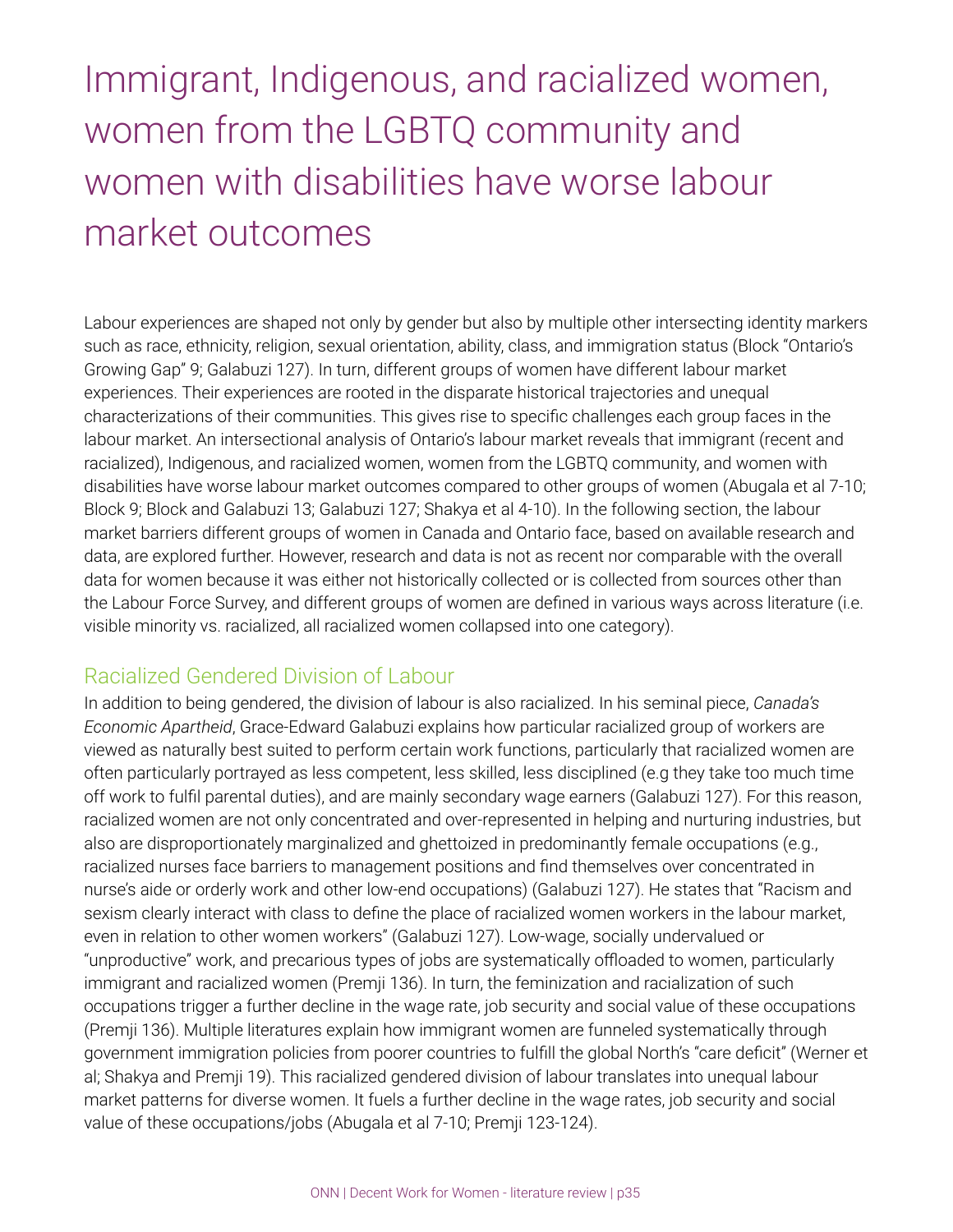| <b>Population Group</b> | % of female in Ontario |
|-------------------------|------------------------|
| All of Ontario          | 51.22% (6,889,105)     |
| Immigrant               | 29.57% (2,037,480)     |
| Racialized              | 29.14% (2,007,505)     |
| Indigenous              | 2.8% (194,420)         |
| Women with disabilities | $16\% *$               |

*Statistics Canada "Census Profile" except \* = Statistics Canada - Canadian Survey on Disability, 2012*

## Racialized Women

Using the long-form 2006 Census data, Sheila Block and Grace Edward-Galabuzi found that the Canadian labour market is colour coded where the pay gap between racialized and non-racialized Canadians is large, stemming from disparities in the distribution of good paying, more secure jobs (Block and Galabuzi). More specifically, "Racialized women have it worse: They're 48% more likely to be unemployed than non-racialized men. This may contribute to the fact that racialized women earn 55.6% of the income of non-racialized men" (Block and Galabuzi 4). Using the same data, Block concluded in her report titled *Ontario's Growing Gap* that both sexism and racial discrimination impact racialized women in Ontario and their earnings (Block "Ontario's Growing Gap" 7). In 2005 they made \$0.84 for every dollar that non-racialized women made, \$0.725 for every dollar that racialized men made, and \$0.53 for every dollar non-racialized men made (Block "Ontario's Growing Gap" 7). Block and Galabuzi conducted a follow-up analysis in 2014 using the National Household Survey, focusing specifically on Ontario, and found that the occupational and industrial distribution of the labour force remains racialized and gendered (Block and Galabuzi). In *Who is Working for Minimum Wage* Block found that, while the number of people working in minimum wage jobs increased between 2003-2011, racialized women employees were more likely to be working for minimum wage than the total population, racialized and immigrant men and immigrant women (Block "Who is Working for Minimum Wage" 4). This was based on labour market data from the Survey of Labour and Income Dynamics (SLID) from 2003-2011. Recent data paints a similar picture. Statistics Canada shows that racialized women have lower employment income compared with non-racialized women and in 2011 were more likely than the rest of the female population to be in a low-income situation (Chui and Maheux 33).

## Immigrant Women

Compared to any other group, recent and racialized immigrant women continue to experience the worst labour market conditions and outcomes (Premji 123; Shakya and Premji 18). They are over-represented in low-paid, low-skill jobs characterized by high risk and precarity, have lower rates of labour force participation and higher unemployment rates (Chui 33; Premji 123; Shakya and Premji 18). Block found that recent immigrant women were working for minimum wage at almost three times the rate of the total population (Block "Who is Working for Minimum Wage" 4). However, according to recent Statistics Canada data, immigrant women have comparable education levels compared to Canadian-born women (Chui 33). Access Alliance's qualitative study on racialized immigrant women's employment experiences found that the key labour market barriers they faced were: non-recognition of foreign credentials (and the common "Canadian experience" requirement), race-based discrimination (including based on religious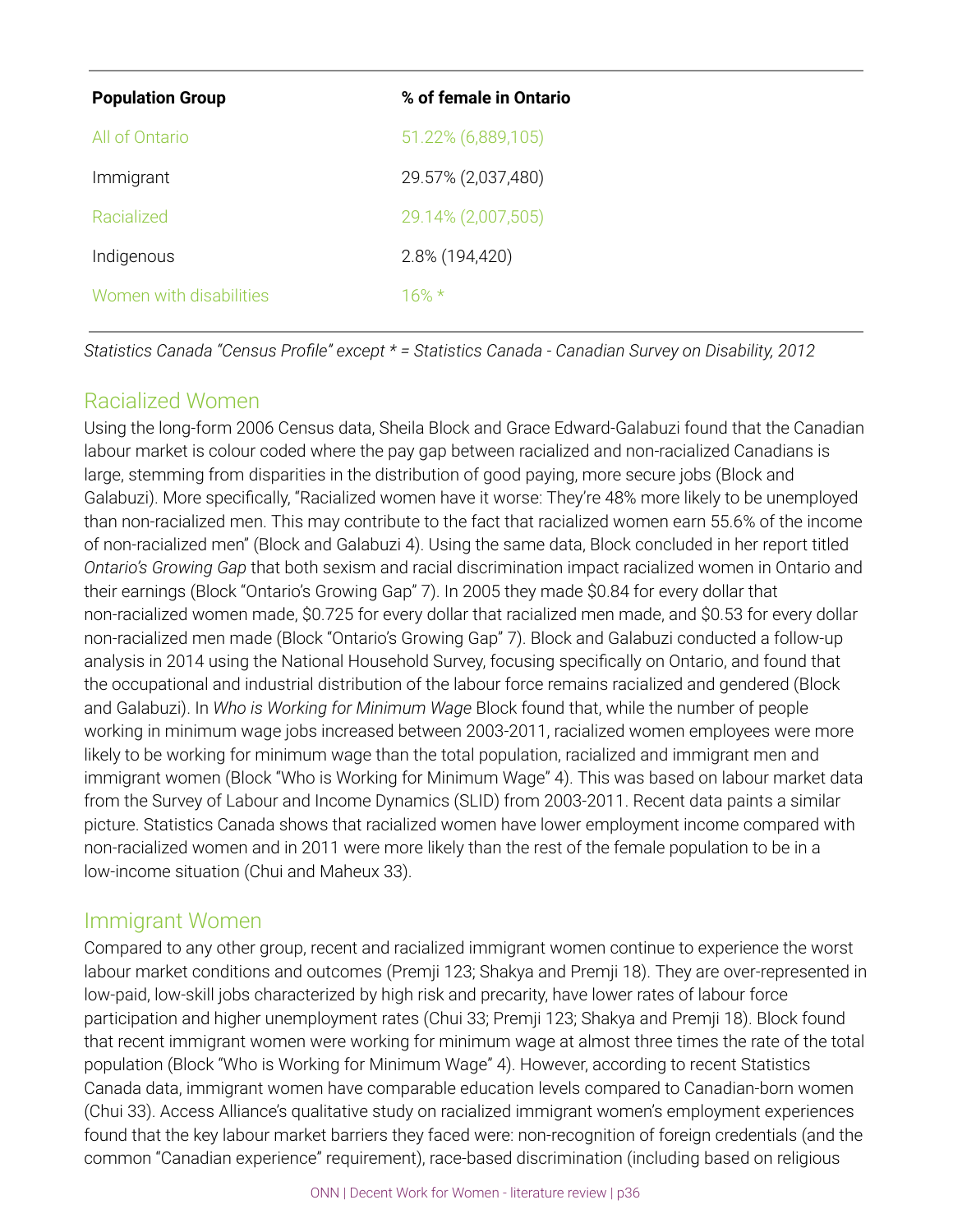affiliation and accent), language barriers, information and access barriers about services, and limited professional networks (Abugala et al 8). The Ontario Women's Health Network's (OWHN) qualitative study on immigrant women (most respondents but not all were racialized) reveals similar findings, adding that the impacts of these experiences for themselves and their families also shape their experience of the gender wage gap and systemic issues that perpetuate it (Lessels and Maher 10). Premji's qualitative study on gendered dimensions of precarious employment in Canada for racialized immigrant women additionally found that language barriers, information and access barriers about services and a limited professional network also impacted their ability to find decent work (Premji 130). Particularly, that they are ending up in gendered occupations that are precarious (Premji 136). Moreover, Shakya and Premji explain that due to the racialized gendered division of labour, racialized immigrant women may experience different work-related risks and health problems (Shakya and Premji 20).

Roxana Ng's "captive labour force" conceptual framework is cited by multiple literature exploring immigrant women's employment experiences. She states that they are "essential" for the effective functioning of certain sectors and the labour market in general, but at the same time are treated as "disposable" and consequently the unstable and precarious nature of their jobs makes them "captive" and so they are unable to find stable, meaningful employment (Abugala et al; Premji 126).

## Indigenous Women

Based on 2011 National Household Survey numbers, Statistics Canada reports that Indigenous women are less likely than non-Indigenous women and Indigenous men to be part of the paid workforce (Arriagada 19). While Indigenous women and non-Indigenous women have similar participation rates in Canada's labour force, the employment rate for Indigenous women was 50.4% while for non-Indigenous women it was 57.3% and for Indigenous men 53.9% (Arriagada 19). Indigenous women also experienced a higher unemployment rate compared to non-Indigenous women, 13.3% compared to 7.2% (Arriagada 22). In 2010, the median income of Indigenous women aged 15 and over was about \$5,500 less than the median income of non-Indigenous women and \$3,600 less than that of Aboriginal men (Arriagada 22).

The report noted that there were differences in labour market outcomes depending on whether Indigenous women live on or off reserves (Arriagada 19-22). For example, in 2011 among First Nations women the employment rate for those living on reserve was 35.2% compared with 50.2% for First Nations women who lived off reserve (Arriagada 19). First Nations women living on reserve experienced the highest unemployment rate at 20.8%, while the unemployment rate for their counterparts living off reserve was 13.9% (Arriagada 22). First Nations women living on reserve also had a lower median income than First nations women living off reserve (Arriagada 22).

In their submission to the the Ministry of Status of Women Ontario, Ontario Federation of Indigenous Friendship Centres (OFIFC) stated that to understand urban Indigenous women's economic empowerment, the history of Indigenous women in Canada and how it is different than the mainstream narrative of women's history must be recognized (OFIFC 5). As a result of colonial history, Indigenous women in Ontario face disproportionately high levels of poverty, discrimination, and violence while poor access to social and health services, adequate transportation, and economic opportunity compound these issues (OFIFC 4). Barriers cited to participating in the labour market were little or no access to self-employment or small business development, the more pronounced gender wage gap for Indigenous women, and lack of cultural competency and respect for Indigenous ways of being (OFIFC 7-10).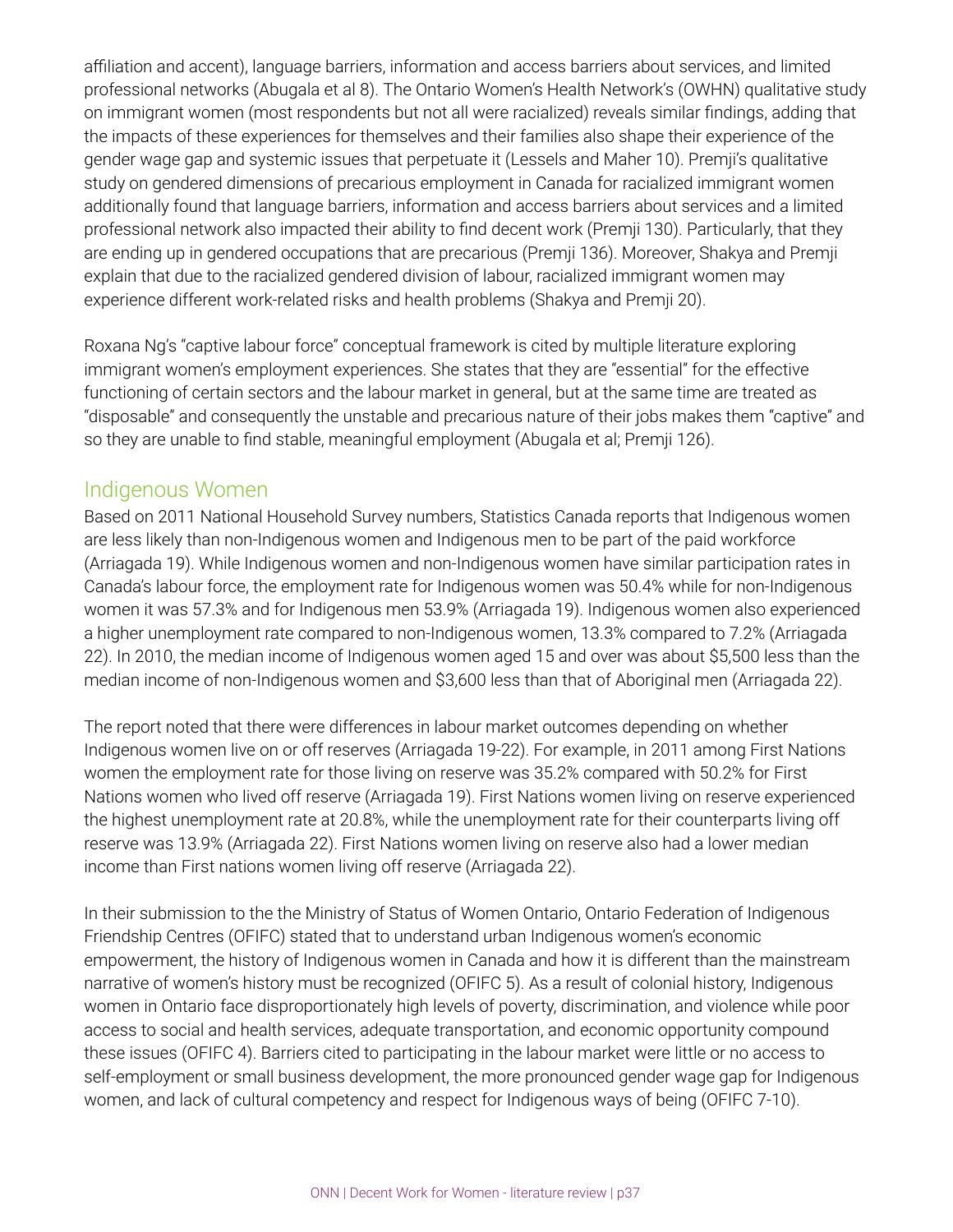## Women from the LGBTQ Community

Many people from LGBTQ communities face discrimination in the workplace and many trans and gender-non-conforming individuals in particular face barriers to even entering the workforce (Hixson-Vulpe 12). The 2011 Trans Pulse Project's study *We've Got Work To Do: Workplace Discrimination and Employment Challenges for Trans People in Ontario* found that while 71% of trans people have at least some college or university education, 37% of trans Ontarians were employed full time and about half make \$15,000 per year or less (TransPulse 1). Some key barriers that trans people experienced in the workplace included lack of choice around disclosing their identity if they were visibly identifiable; difficulty accessing and providing records and other personal documents from before their transition while trying to limit the disclosure of personal information; and a lack of trans-positive attitudes and trans-inclusive policies in the workplace (TransPulse 1-2). According to the survey, 18% have been turned down for a job because of their trans identities or histories, 13% say there were fired for being trans, and 17% reported declining a job offer due to the lack of a trans-positive work environment (TransPulse 2).

The 2016 Telus study that surveyed $^{34}$  lesbian and gay experiences in the workplace found that of 37% of respondents believed that their workplace was not inclusive of lesbian and gay people, while almost half (45%) believed that the same workplaces were not inclusive of trans people (Hixson-Vulpe 12). Pride at Work Canada conducted a cross-Canada survey $^{35}$  in 2017 to better understand the experiences of LGBTQ people seeking jobs. They found that 22% of respondents felt they would not be taken seriously because of their appearance and 34% of respondents were concerned they would experience discrimination on multiple aspects of their identity and (Hixson-Vulpe 13).

The gendered and racialized division of labour conceptualizations of the labour market are binary and dichotomize gender. They do not take into account the experiences of those who don't identify with binary notions of gender. How can the experiences of trans women in the labour force be accounted for? What type of work do they have access to? Are they viewed as viable participants of the labour force?

## Women with Disabilities

Women with disabilities experience barriers in participating in the labour force market (Burlock; Turcotte; DAWN Canada). According to Statistics Canada 2011 numbers, there was no difference in labour force participation rates between men and women with disabilities (61.3% and 63.4%, respectively) but there was a significant difference between people with and without disabilities (Burlock 20). The unemployment rate of women with disabilities was 13.4%, compared to 5.4% for women without disabilities (Burlock 20).The most frequently reported types of perceived labour force discrimination by women with disabilities aged 25 to 54 in Canada were feeling disadvantaged in employment due to their condition (44.5%) or feeling that their employer or potential employer considered them disadvantaged due to their condition (46.1%) (Burlock 22). Martin Turcotte noted in *Insights on Canadian Society Persons with disabilities and employment,* that severity of disability is a factor in labour force participation but those who can hold employment are unable to because of barriers unrelated to their condition (Turcott 1). In particular, workplaces can be physically inaccessible, not offer workplace accommodations, or there might be discriminatory hiring practices (Turcott 1). In *Study on Economic Security of Women with Disabilities*, DAWN says that for women with disabilities to have equal participation in the labour force, the following would need to improve: wage equity, meaningful employment opportunities, workplace accommodation, household accommodation, skills training, and a daycare system (DAWN 1-2).

<sup>&</sup>lt;sup>34</sup> 814 respondents

<sup>&</sup>lt;sup>35</sup> 225 respondents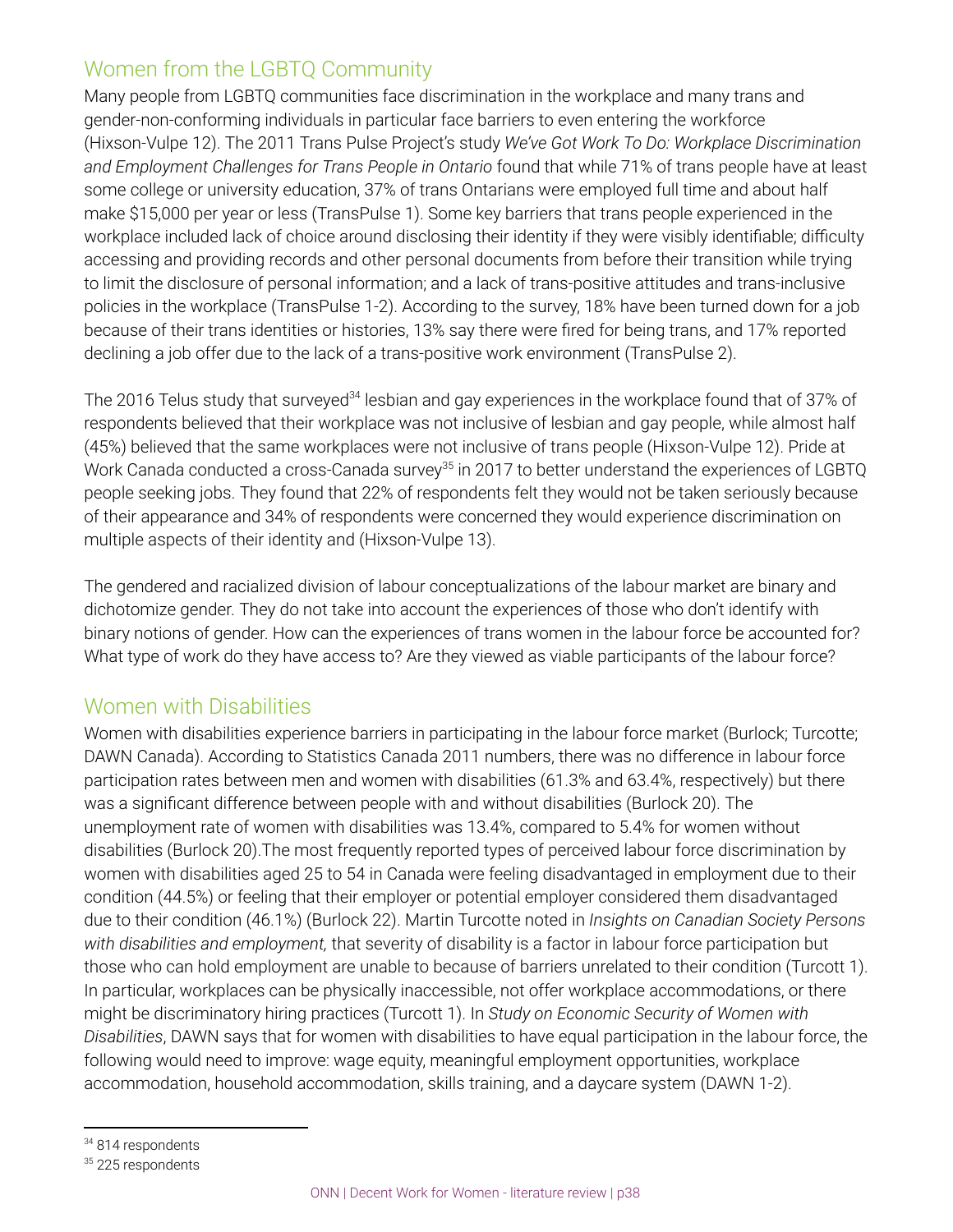## Unequal job opportunities and a glass ceiling exist for diverse women in the sector

## Unclear how many diverse women work in the sector

It is unclear how many of the 75%-80% of women workers in the nonprofit sector are immigrant, Indigenous and racialized women, women from the LGBTQ community, and women with disabilities. This is because there is no up-to-date race-based disaggregated data available for the nonprofit sector labour force in Ontario. Their employment share in the nonprofit sector should be relatively comparable to each community's population share in Ontario.

While we do not have provincial data that disaggregates the sector's workforce, there is data for the City of Toronto. Using Statistics Canada data industry and occupation data for 2006, in *Not Working for Profit* Zizys found that in Toronto CMA 41.7% of women workers in the sector were from racialized groups (referred to as visible minorities in the report) compared to 40.6% of women workers from racialized groups in all other industries (Zizys 12). There was a higher concentration of Black women in the nonprofit sector (11.8%) than compared to all other industries, followed by Chinese women (5.8%), and Filipino women (5.4%) (Zizys 12). There was an underrepresentation of Japanese (0.3%), Korean (0.5%) and Southeast Asian (0.6%) women (Zizys 12). 47.9% of women workers in the nonprofit sector were from immigrant populations which was slightly less than across all other industries (Zizys 12). Immigrant population data was not disaggregated by racialized/non racialized immigrants nor was there data available on Indigenous women, women from the LGBTQ community, and women with disabilities working in the sector.

## Immigrant and racialized women are concentrated in the immigrant refugee and settlement services subsector

Immigrant and racialized women are concentrated in the immigrant refugee and settlement services subsector (Cunningham et al 462; Jayaraman and Bauder 2-3; Wilson 8; Türegün "Rebuilding Professional Lives" 603; Türegün "Immigrant Settlement Work in Canada" 402). Community Social Planning Council of Toronto and Family Service Associations of Toronto 2006 survey of Toronto's immigrant and refugee serving subsector<sup>36</sup> found that it was largely a women-majority and racialized workforce. Of the respondents 86.4% were female, 75% had immigrated to Canada between 1953 and 1990, 63% were members of racialized groups, and 1% identified as Indigenous (Wilson 8). Adnan Türegün's work examined the experience of immigrant professionals in Ontario who found work in the immigrant refugee and settlement services subsector. Through an online survey and interviews conducted from 2009 - 2010  $\mathrm{^{37}}$ , he found that the subsector is women-majority (79% of his respondents were female), predominantly racialized (three quarters of the respondents belong to racial minority groups with 6% declining to answer), and are highly educated (88% of respondents had a bachelor's or higher degree (Türegün Rebuilding Professional Lives" 603). In his 2013 paper on the emergence of Canadian settlement work he notes that immigrants and people of ethno-religious background are a main source of settlement workforce (Türegün "Immigrant Settlement Work in Canada" 402). Sita Jayaraman and Harald Bauder's

 $36$  61 organizations filled organizational survey and 321 staff filled the individual survey.

 $37$  155 responses to the survey, 19 interviews (5 were men and 14 women), 6 interewis with settlement agency representatives. Not random nor representative sample.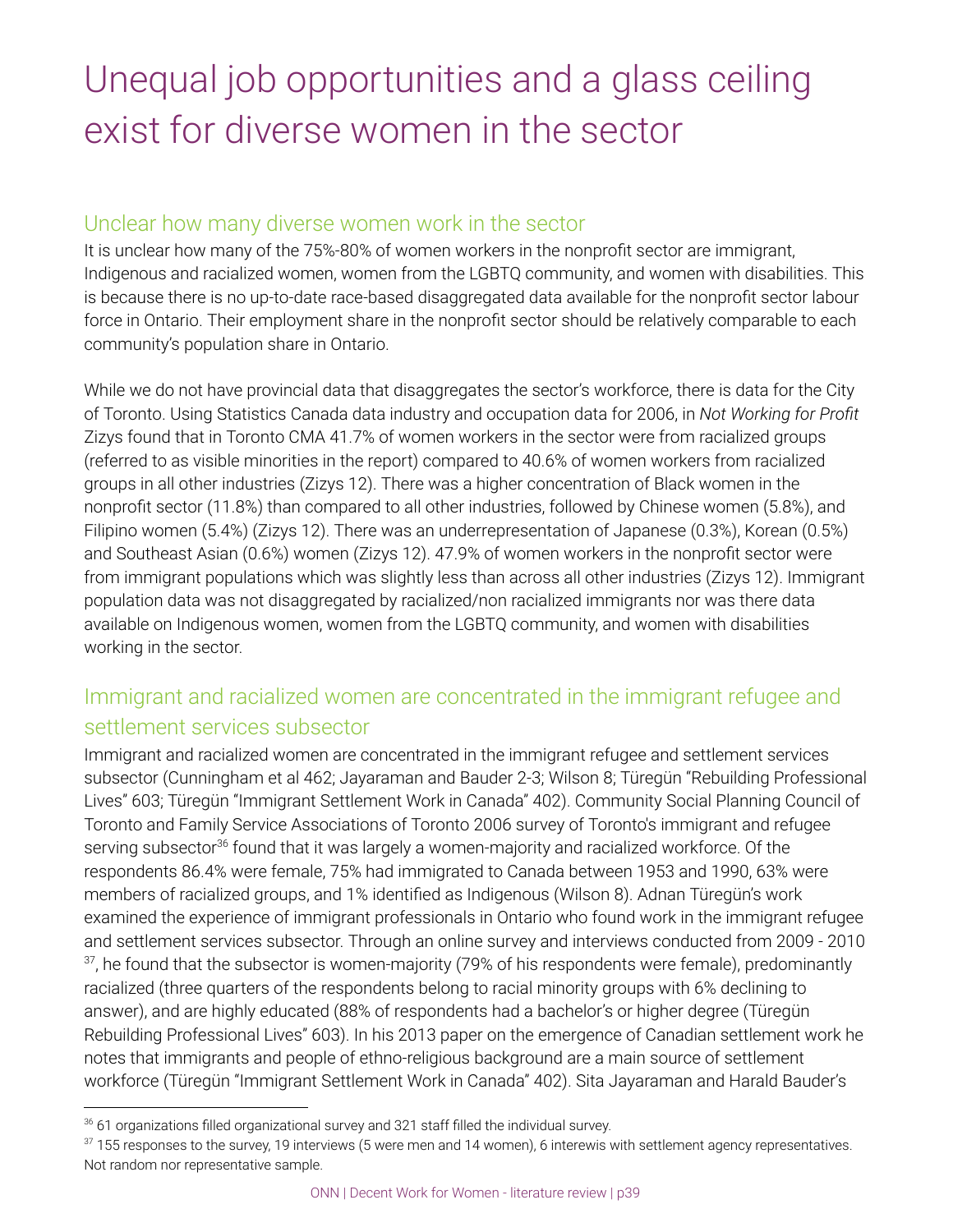2014 paper on the immigrant refugee and settlement services subsector as a field of employment for immigrant women argued that it is a highly segmented labour market with immigrant women working in positions with low pay, little job security, and limited career opportunities (Jayaraman and Bauder 2-3). Last, Cunningham et al's qualitative case study in Canada of an immigrant refugee and settlement services organization found that consisted predominantly immigrant and racialized women workers (Cunningham et al "Austerity Policies" 462).

Wilson, Türegün, Jayaraman and Bauder and Cunningham et al found precarious working conditions and job satisfaction that paralleled broader trends in the nonprofit sector. Working conditions, particularly living wage and permanent employment in the subsector, were impacted by inadequate and lack of multi-year / stable funding and there was a reliance on short-term project funding (Cunningham et al "Austerity Policies" 462; Wilson 9). Participants in the Toronto survey raised concerns around wage levels and inequity vis-a-vis wages and salaries in other areas of the sector as well as compared to the public and private sectors, and the lack of benefits including pension plans (Wilson 10-11). 69% of participants reported an annual employment income of less than \$40 000, which was less than the \$49 549 average employment income that was reported by the 2001 Census of full-time, full year workers in Toronto (Wilson 9). Despite a high level of general job satisfaction where participants would chose to work in the community sector again, almost 44% of participants reported considering leaving their jobs in the past year and almost three quarters cited considering leaving to earn a higher salary (WIlson 10-11). When Türegün asked about job satisfaction within the subsector in his work, the respondents expressed overwhelmingly positive feelings but qualified their statements by pointing out issues of decent work such as heavy workload, lack of advancement opportunities, low salary, strict requirements for client eligibility, stressful relations with clients, need for more direct services, lack of opportunities for full use of professional skills, and high staff turnover (Türegün "Professional Lives" 608 - 609). Jayaraman and Bauder compared the immigrant refugee and settlement services subsector in Canada and Germany by conducting interviews with seven key informants working in the sector<sup>38</sup>. Participant interviews referenced funding cuts to the sector, that most jobs in the sector (with some exceptions in some larger, unionized agencies) are based on annual, renewable contracts with low pay and minimal benefits (Jayaraman and Bauder 15).

Wilson's report raised some key questions for further exploration: Since a majority of this largely immigrant, female and racialized workforce reported that they would choose to work in the community sector again, and given the limitations of the sector to provide good wages and benefits, do workers feel that they have access to employment in other sectors? Is the choice to work within the sector contingent upon changes in working conditions, particularly with respect to wages and benefits? Why do individuals enter or leave the sector? (Wilson 15). Türegün's limited study partly answers some of these questions. He concluded that "...seeing that regulated professions were closed to them, our respondents found a way to get back to professional practice in the form of settlement work as an unregulated, emerging, and thus more permeable profession" (Türegün 610-611). Ultimately, practising settlement work represented different things for different individuals: for some it was out of necessity, for others a springboard to their primary profession, and for a few others a continuation of their primary profession (Türegün "Professional Lives" 610-611).

<sup>&</sup>lt;sup>38</sup> Three interviews conducted with workers in Ontario and four with workers in Germany.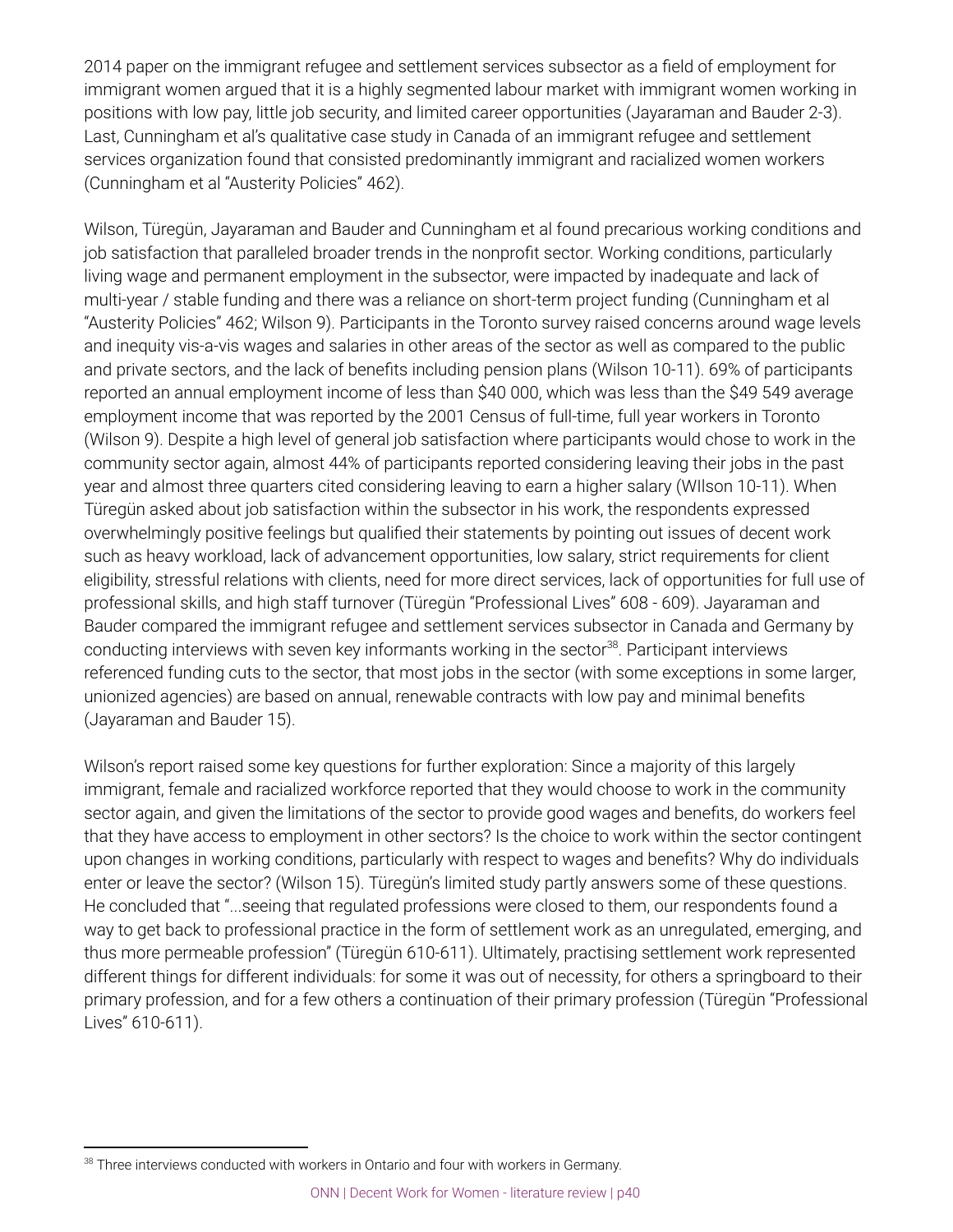## Immigrant and racialized women are more likely to be in frontline rather than senior leadership positions

According to McIsaac and Moody's work on diversity and inclusion in the nonprofit sector in Ontario, the sector is not diverse in its leadership nor does it have a strong commitment to diversity and inclusion at the organizational level (McIsaac and Moody 1). They state that this is not news for many in the sector because many organizations may support equity and inclusion in principle but that may not necessarily translate into organizational practice (McIsaac and Moody 1). Using the results of the *Looking Ahead Leadership survey*, they found that the leadership profile of respondents did not reflect the diversity of the communities being served by the sector: 87% of respondents were white, 80% were born in Canada, fewer than 5% had lived in Canada less than 20 years (McIsaac and Moody 2). In contrast, of the, 29.3% racialized people 29.6% were South Asian, 19.4% were Chinese, 16.2% were Black (Statistics Canada).

| % of population in Ontario |
|----------------------------|
| 100% (13, 448, 494)        |
| 29.1% (3,852,145)          |
| 29.3% (3,885,585)          |
| 2.8% (374,395)             |
|                            |

*Statistics Canada "Census Profile"*

Multiple other studies on diversity and/or leadership nationally, provincially, and in parts of Ontario echo these findings. Imagine Canada's *Driving Change: A National Study of Nonprofit Executive Leaders* found that 93% of their respondents were white (Imagine Canada 46). In 2015 Peel Leadership Centre surveyed nonprofit leaders in Peel Region and found that 74% of Executive Directors indicated they were born in Canada, up from 51% in 2013 (Peel Leadership Centre 3*)*. 74% of Executive Directors described their race/ethnicity as white/Caucasian, up from 58% and less diverse compared to 2013 (Peel Leadership Centre 3). More specifically, 79% of 19 more recently hired Executive Directors who have been in their role 5 years or less identified as white/Caucasian even though the population they serve (Peel Region) at the time was 56% racialized (Peel Leadership Centre 3). YWCA's EXCLerator project on gendered and racialized community leadership in Hamilton and Halton found that in 2016 racialized people were in 12.9% of leadership positions across Hamilton and Halton (YWCA Hamilton 34 *)*. More specifically, racialized people held 14.9% of leadership positions in Halton where 25.7% of the population identifies as racialized and 7.9% of leadership positions in Hamilton where 19.0% of the population identifies as racialized (YWCA Hamilton 34). In all three reports, data was either disaggregated by gender or by race, not by both. Thus the number of racialized women in leadership positions is unknown in these reports.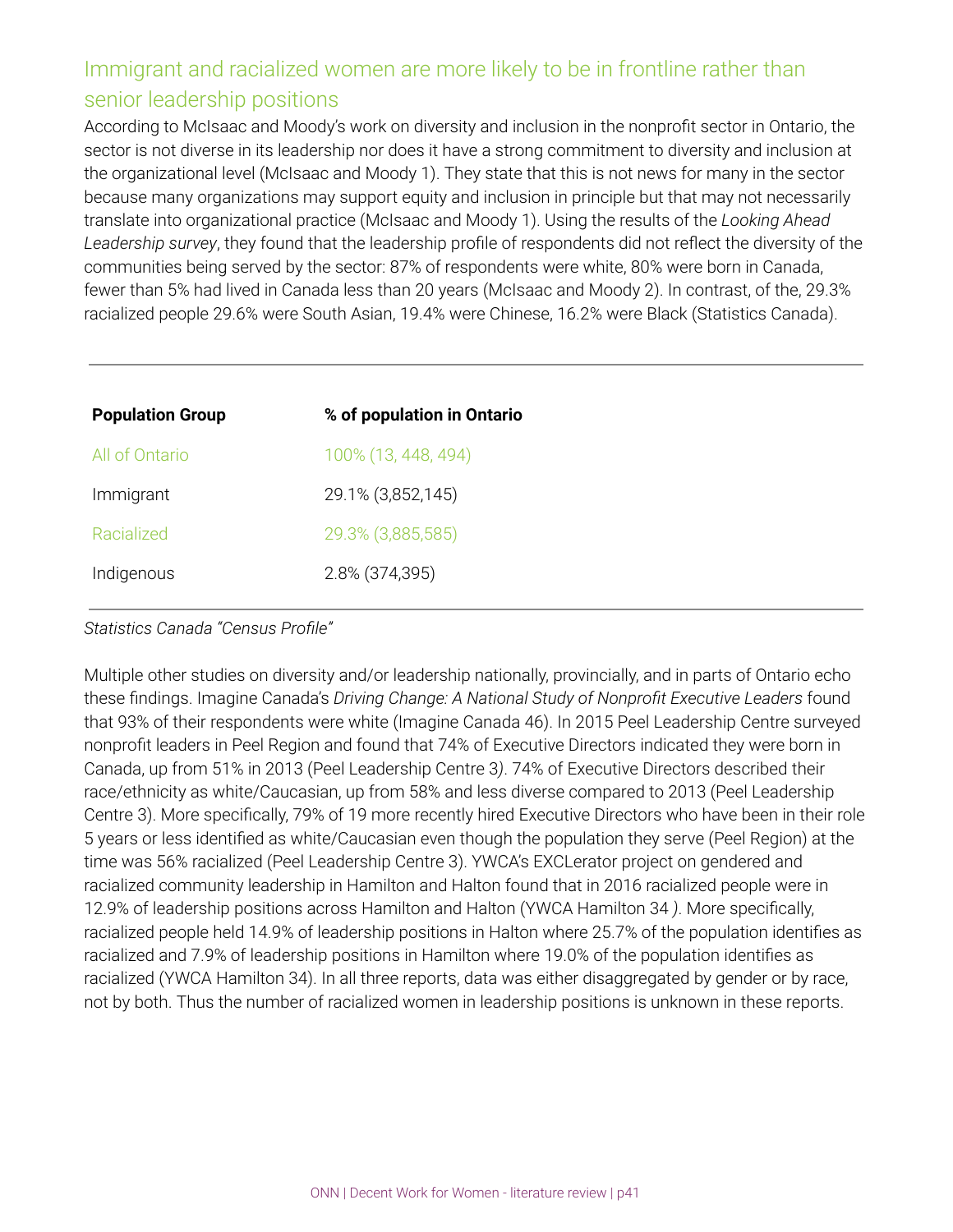Medianu and Esses *in Visible Minorities and Women in Senior Leadership Positions* do disaggregate their data by both race and gender, exploring leadership positions occupied by racialized women. They found that in London and Ottawa the share of racialized women in senior leadership positions in the sector was lower than their population share (Medianu and Esses 7). However, in Hamilton racialized women in senior leadership positions in the sector was higher than their population share (Medianu and Esses 7). In London, racialized women made up 6.5% of the population yet only 3.1% of senior leaders and in Ottawa they made up 10.0% of the population yet only 3.9% of senior leaders in the sector (Medianu and Esses 18, 24). In Hamilton, racialized women made up 7.3% of the population and 9.2% of leaders in the nonprofit sector (Medianu and Esses 21). In London and Hamilton racialized people and racialized women were faring better in nonprofit sector leadership positions compared to other sectors. In London, the sector was second only to the education sector and in Hamilton it had the highest percentage of racialized women in leadership positions (Medianu and Esses 18-21). In Ottawa, though, while racialized people in leadership positions in the sector were on par with other sectors, the percentage of racialized women was disproportionately low (Medianu and Esses 26). In all cities there was a higher percentage of racialized men in senior leadership positions in the sector than racialized women (Medianu and Esses 29). In this report "racialized" was not further disaggregated by Black, Immigrant, and/or Indigenous, so it is difficult to tell which group of racialized women were being represented.

In her paper *A Black Perspective on Canada's Third Sector: Case Studies on Women Leaders in the Social Economy,* Dr. Caroline Shenaz Hossein explores the leadership experiences of five Black women in the nonprofit sector in the Greater Toronto Area (she refers to it as the third sector or social economy). All five women at the time (2013) were leading and managing small and large nonprofit organizations, social enterprises, and community organizations in the Greater Toronto area. She shares that the social economy sector is one of the few spaces racialized women can participate in - to some extent compared to other sectors but argues that racialized women need to be the decision-makers and the ones who disburse funds in the social service sector (Hossein 6). While racialized female leadership in the sector exists, particularly to help racially marginalized people, cultural and gender exclusion also exists (Hossein 6). Through her qualitative research she found that Black women leaders in the nonprofit sector were caught between being aware of what it takes to develop their communities and being constrained by financial resources and the politics of aid, which can de-fund them if they do not comply with the rules (Hossein 38). Her interviews also revealed that tokenism exists in the sector, where Black women leaders may be "at the table" but not necessarily "decision-makers" (Hossen 38). She concluded there is a need within the sector to analyze its bias as it can be restrictive and oppressive to racialized women who work in the same organizations that aim to empower the marginalized (Hossein 39).

Wilson's survey found that, of the gendered and racialized workforce in the immigrant refugee and settlement services subsector in Toronto, 17.6% were in management positions, 68.6% in front-line positions, and 13.8% in administrative support/maintenance (Wilson 9). In Türegün's work, 70% of the respondents' first positions in the sector were settlement worker/counsellor, community/outreach worker, administrative assistant/receptionist, program support worker/assistant, and employment counsellor/specialist while only 18% held a position which entailed coordinating, supervisory, managerial, or directorial responsibilities (12% did not answer) (Türegün "Professional Lives" 608). He did find that there was some positional mobility in the subsector.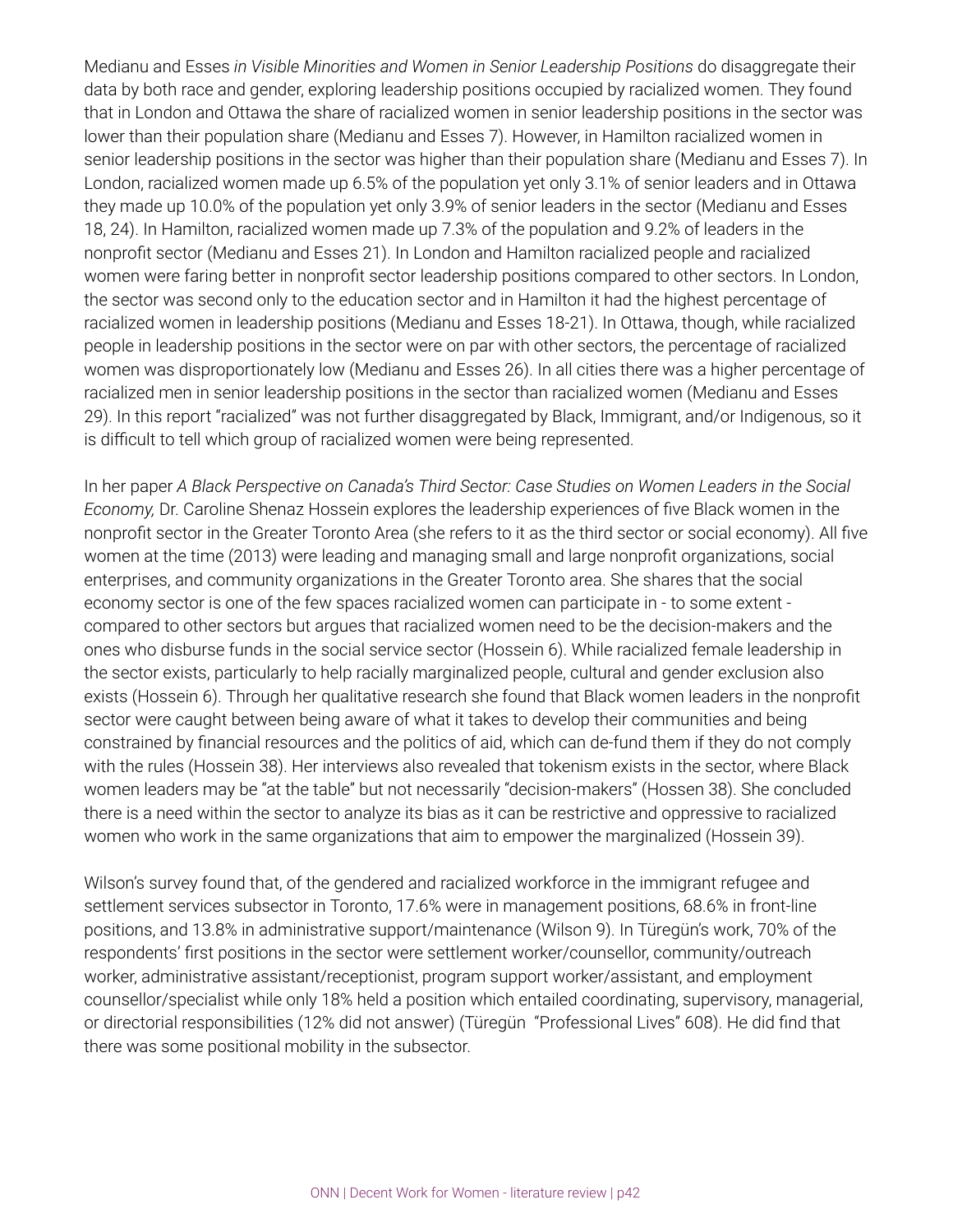In their qualitative work, Jayaraman and Bauder also found a geographical dimension to positions in the nonprofit sector, particularly employment of racialized workers in the immigrant, refugee, and settlement subsector. As stated above, this subsector has a high concentration of immigrant and/or racialized women, and thus is a pipeline for immigrant and/or racialized women leaders. One participant stated that "I think we are probably seeing more women of colour, because immigration demographics have also changed…. [but elsewhere] the sector is very white. Even the settlement sector, it mirrors the demographics of the place. The workforce is still very white in terms of the leadership. In the north there is one ED [who is racialized]… Where you see the majority of racialized men and women, it tends to be in the GTA centres: Toronto, Mississauga, Markham" (Jayaraman and Bauder 12). Another participant delves deeper into the racial stratification of the sector:

"Racialized women are on the frontlines, some in the middle management, but not in the senior management. But if you look nationally, leadership is white and male. Even where there is a shifting in terms of women's leadership. But even there the women's leadership is white, right? You can count the EDs who are racialized in the sector and many tend to be heads of ethno-specific organizations, so if you look at some of the larger settlement organizations, they are still white organizations". (Jayaraman and Bauder 17)

However, the respondent was reluctant to name this stratification as racism, but rather as a result of the distinct challenges the nonprofit sector faces, particularly the lack of a career path within smaller organizations (Jayaraman and Bauder 17). It was also shared that the pipeline of immigrant and/or racialized women leaders in the subsector are impacted by funding cuts where middle management positions are being eroded and as a result managers are applying for frontline positions (Jayaraman and Bauder 17). In their qualitative study on immigrant women and precarious work, Shakya and Premji found that the education and training programs that may be accessible and affordable to immigrant women tend to be limited to gendered front-line occupations that are marked by low wages and precarity, like personal support worker or social service worker (Shakya and Premji 26).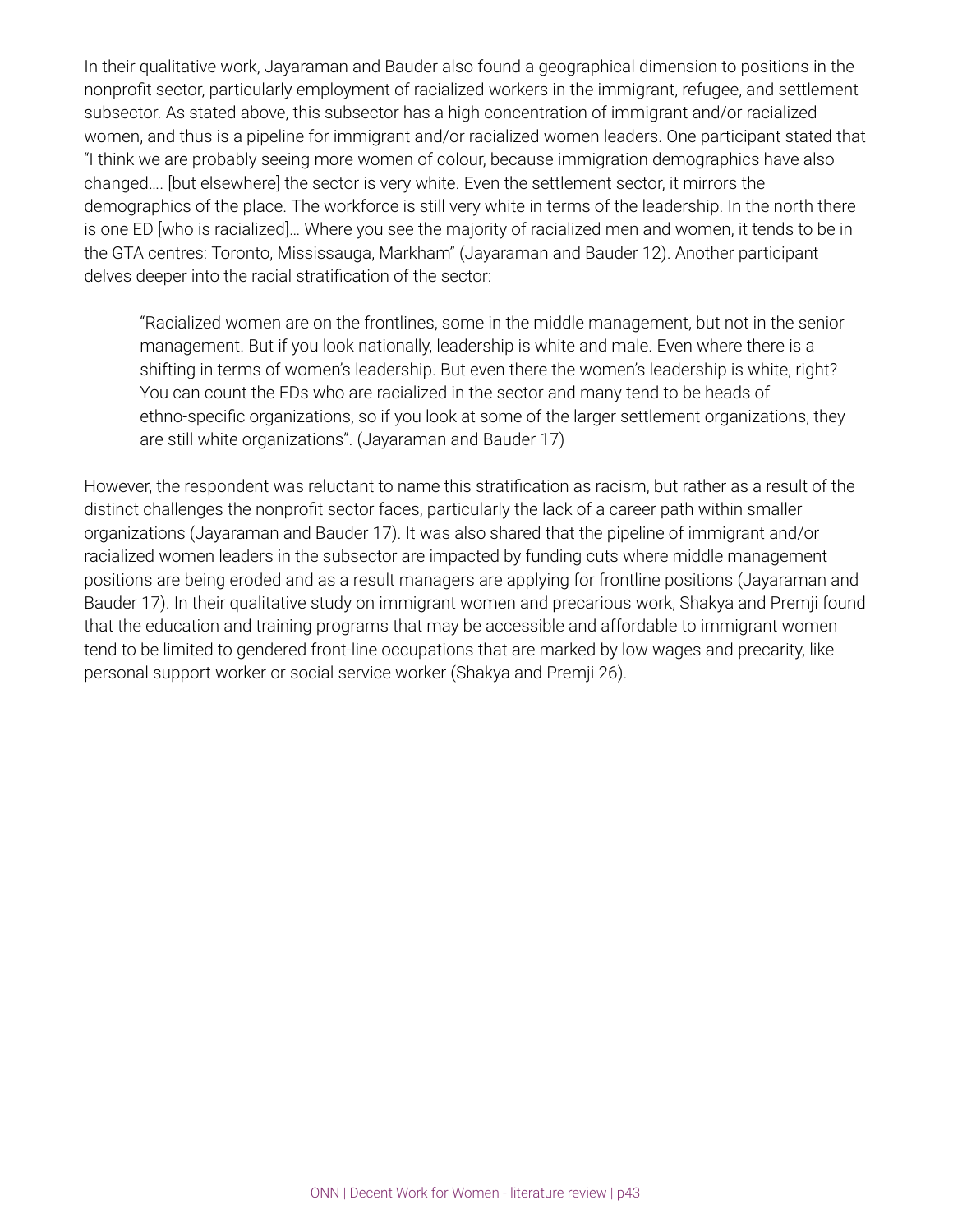## The gender wage gap is at the core of women's labour issues

## Calculating the gender wage gap

The gender wage gap is the difference between men and women's earnings and is commonly calculated in three ways: average hourly wages, average annual earnings full-time full-year, and average annual earnings for all earners including full-time-full-year, seasonal, and part-time workers (Ministry of Labour; Leblanc 33). Based on those methods the gender wage gap in Ontario is: (1) 14% (average hourly wages)  $^{39}$ , (2) 25% (average annual earnings, full-time, full-year workers) $^{40}$ , and (3) 29% (average annual earnings for all earners including: full-time, full-year, seasonal and part-time workers) $^{41}$ .

The gap widens for immigrant, Indigenous, low-income, and racialized women, and women with disabilities (Ministry of Labour 21-23). McInturff's analysis of recently released Census data reveals that in Toronto, there is a wage gap for every group of women both when compared to white men and men in their own community (McInturff "A Deficit Worth Worrying About: The Gendered and Racialized Wage Gap"). White women are earning the most, even though less than white men (McInturff "A Deficit Worth Worrying About: The Gendered and Racialized Wage Gap"). Based on the 2011 National Household Survey, McInturff found that racialized women earned 19% less than non-racialized women and 24% less than racialized men, first-generation immigrant women earned 18% less than non-immigrant women and 27% less than immigrant men (McInturff "Ontario's Gender Gap" 15). Additionally, Indigenous women's median income is 17% less than those of non-Indigenous women and 25% behind the earnings of Indigenous men and 40% behind that of non-Indigenous men (McInturff "Ontario's Gender Gap" 15)<sup>42</sup>. The Pay Equity Commission of Ontario's 2014 report on the gender wage gap in Ontario used the 2006 Labour Force Survey to track women's earnings as compared to men's across the National Occupational Classification<sup>43</sup>. It found that women with disabilities had an hourly wage gap of \$5.65 compared to men without a disability (Pay Equity Commission of Ontario "Gender Wage Gaps and earnings Rations" 22). It stated that the difference between women with and without a disability was very small, and that might be because women with disabilities have a harder time getting into employment but when they do they earn comparable wages (Pay Equity Commission of Ontario "Gender Wage Gaps and Earnings Rations in Ontario" 22).

There is much debate around how the gender wage gap should be calculated. Some argue that average annual earnings is the best method as it captures the lower income associated with contract and part-time work and allows for a comparison in instances when it is important to consider the impact of earnings differences on people's ability to support themselves and their families (Ontario Equal Pay Coalition "Calculating the Gap" ;Pay Equity Commision of Ontario "Gender Wage Gaps and Earnings Ratios in Ontario" 4). On the other hand, the average annual earnings calculation method can be considered problematic because women work fewer hours on average than men, even on a full-time, full year basis (Moyser 26-27). Hourly wages of full-time workers are considered to better express the

<sup>&</sup>lt;sup>39</sup> Statistics Canada. Labour Force Survey, 2015 CANSIM Table #282-0070

<sup>40</sup> Statistic Canada. Income Statistics Division. CANSIM Table #202-0102 and 2013 Canadian Income Survey

<sup>41</sup> Statistics Canada. 2011 Survey of Labour and Income Dynamics and 2013 Canadian Income Survey

<sup>42</sup> Annual income calculation

<sup>43</sup> Average hourly wages calculation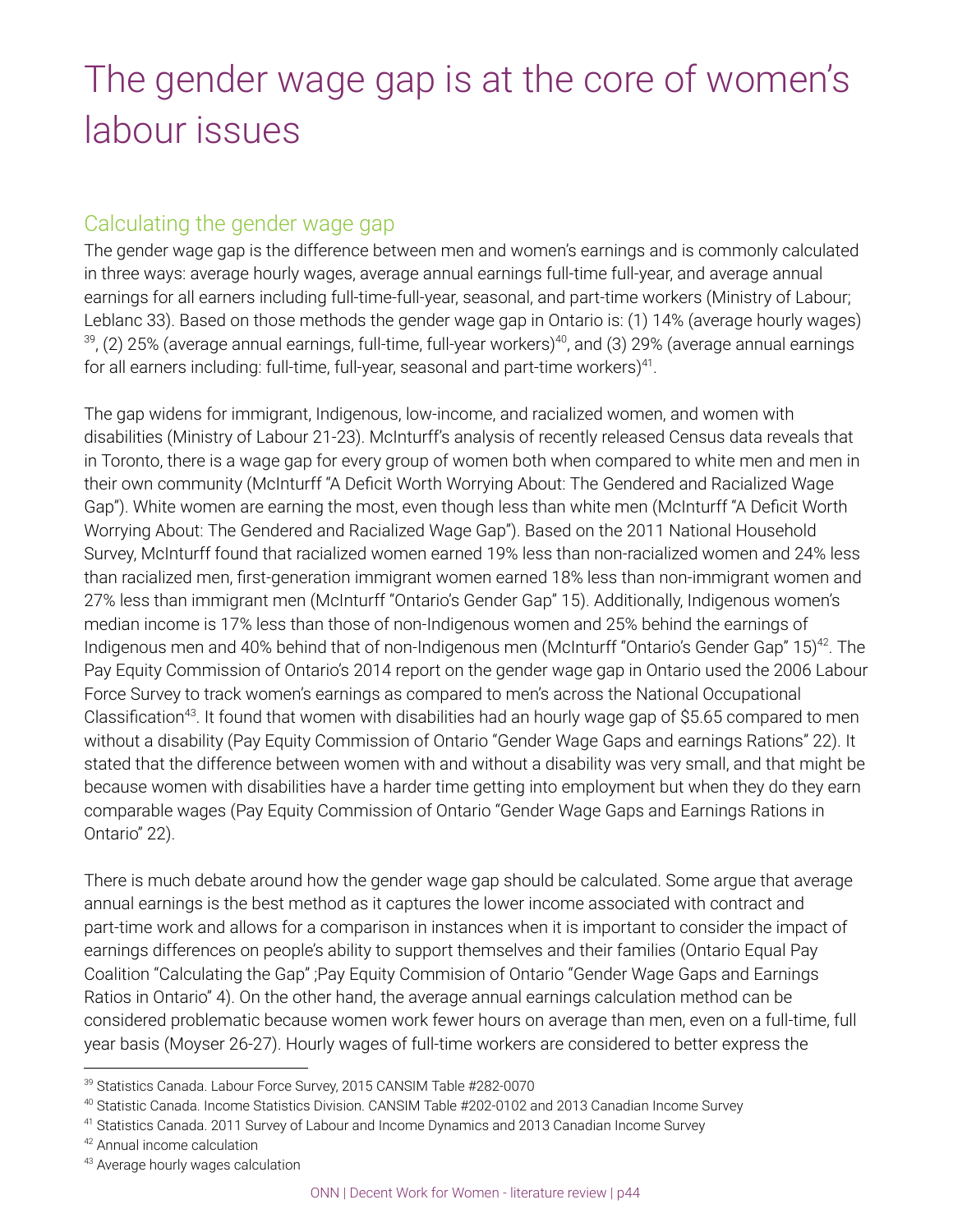disparity caused by gender because they reflect only the price of labour and enable comparisons of pay for similar jobs regardless of whether people work in those jobs on a full- or part-time basis. An hourly comparison also allows for the inclusion of people in other non-standard work arrangements, such as part-year work, and is therefore closer to the issue of gender-based discrimination (Moyser 26-27; Pay Equity Commission of Ontario "Gender Wage Gaps and Earnings Ratios in Ontario" 4).

The Canadian Women's Foundation explains the cascading impact the gender wage gap can have on women: With a lower earning power, they are at a high risk of falling into poverty (especially if they are single mothers), less able to save for their retirement and more likely to be poor in their senior years, forced to stay in abusive relationships, and experience negative health outcomes due to taking on both unpaid work at home and working outside the home (Canadian Women's Foundation).

## Causes of the gender wage gap

There are two aspects of the gender wage gap: a part that consists of factors that can explain why women are earning less compared to men (factors which are gendered in and of themselves) and a part that cannot be explained. The latter is starkly visible when no explainable factors exist and there is still a difference in earnings. It is also more complex for immigrant, Indigenous, low-income, and racialized women, women from the LGBTQ community, and women with disabilities because the unexplainable portion can consist of bias based on their gender and other parts of their identity (e.g., gender and race). For example, in Ontario's 2015 *Gender Wage Gap Consultations,* the Gender Wage Gap Steering Committee heard from many participants that discrimination based on their identities was a key underlying root cause of the gender wage gap for them and that it took many forms across the working life-cycle (Austin et al "Gender Wage Gap Consultations Summary"). In particular they heard that discrimination against trans women and Islamophobia against women who wear the hijab seem to affect equal access to employment opportunities, which results in a wider wage gap for these categories of women (Austin et al "Gender Wage Gap Consultations Summary"). There is no clear breakdown of what percentage constitutes explainable factors and unexplainable factors, nor is the breakdown reflected in the calculation methods described above. However, all factors impacting the gender wage gap intersect and influence each other. Moreover, broader social, political, and economic shifts such as austerity policies, the rise of precarious work, and increasing inequality, also fuel the gap.

Underpinning the gender wage gap broadly are stereotypical gender roles that position women as caregivers, the inequitable distribution of unpaid work in the home where the burden falls on women, and women's work in the private sphere also being characterized as women's work in the public sphere (caregiving) (Austin et al "Final Report and Recommendations" 29-30, 61; Canadian Women's Foundation; LeBlanc 34; Moyser 27-28; Ministry of Labour 35; Pay Equity Commission of Ontario "What is the Gender Wage Gap"; Ontario Equal Pay Coalition "Myths About the Pay Gap"). As discussed above, these social factors constrain women's choices related to the labour market which impacts their earnings, starting with what they study and which occupation and industry they enter, and subsequently affecting the amount and length of disruptions in their career trajectory and relevant supports available. In turn, job status, the number of hours women work, the stability of employment, and whether they are in minimum wage jobs, are also impacted (LeBlanc 35). All literature surveyed supported the claim that women and/or their "choices" cannot be blamed for the gender wage gap, but rather it is the way in which the labour market is built for a certain type of worker.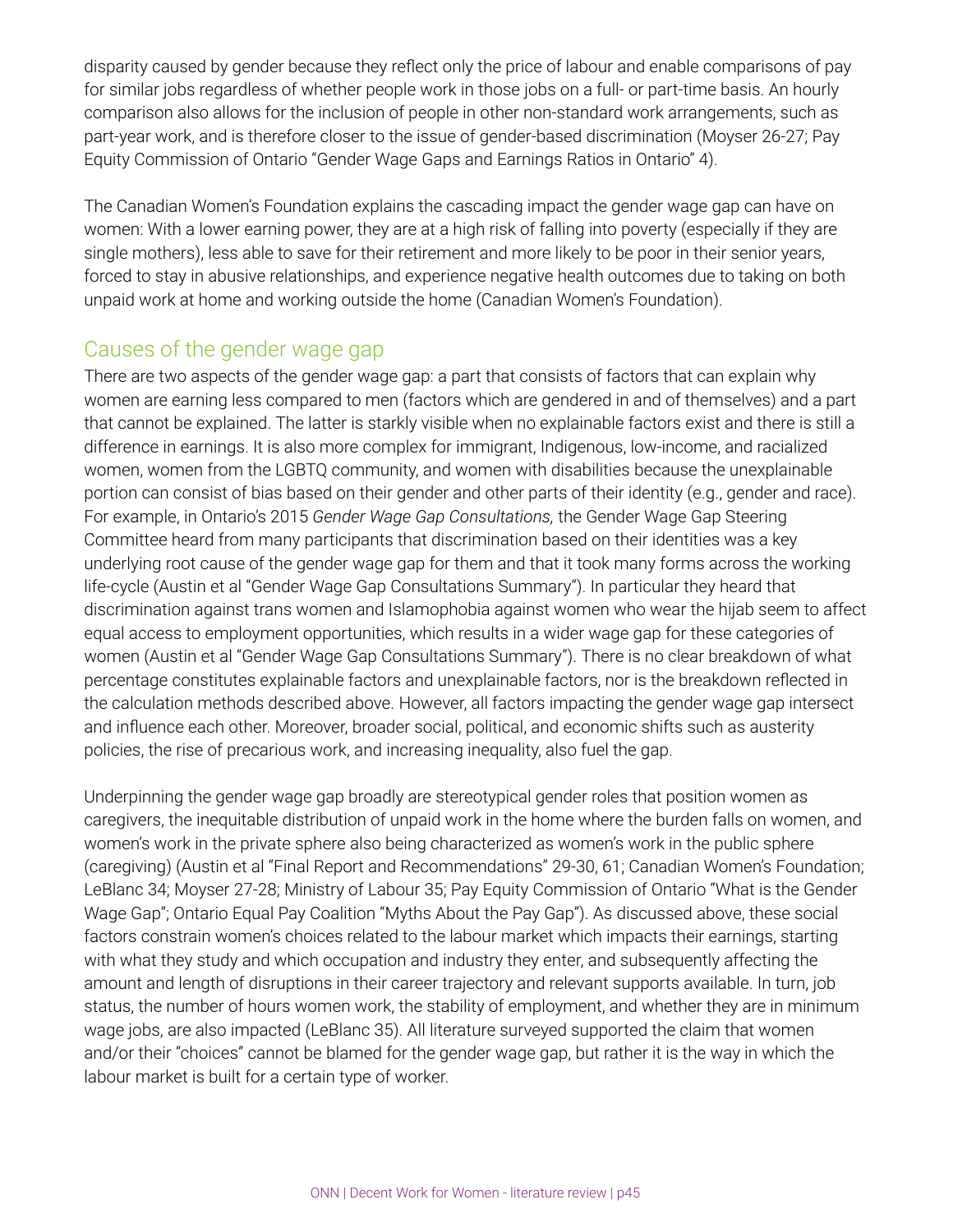### **Occupations and Industries**

Women are over-represented in low-paying occupations and under-represented in high-paying ones (Moyser 28). Women are more likely to have an occupation in the bottom 20% of the wage distribution than they are in the top 20% while the opposite is true for men (Moyser 28). Women-majority occupations pay at lower wage rates than men-dominated occupations, even when they involve the same skill level (LeBlanc 34; Moyser 28). For example, Moyser compares the earnings of professional occupations in nursing and natural and applied sciences, which are dominated by women and men, respectively, and both usually require a university education. She states that the average hourly wage for professional women working in nursing was \$35.37 in 2015, while the average hourly wage for professional men working in natural and applied sciences was \$39.85, a difference of \$4.48 (Moyser 28). Similarly, the average hourly wage for women in administrative occupations was \$25.11, compared to \$29.76 for men in construction-related trades, and both usually require a college education or apprenticeship training (Moyser 28). The only difference is that administrative and financial supervisors and administrative occupations are female-class jobs while industrial, electrical and construction trades are male-class jobs (Moyser 28). Ontario Equal Pay Coalition makes a key distinction in understanding the gender wage gap here: It is not that women choose jobs that are in lower-paid industries, it is that women-majority industries become less respected and less well-paid occupations because women do the work (Ontario Equal Pay Coalition "Myths about the Pay Gap"). Austin et al add that among other factors, societal gender norms and biases influence the value of jobs and wages more than an individual's personal career choice (Austin et al "Final Report and Recommendations" 19-21).

The Pay Equity Commission of Ontario's report found that overall the gender wage gap has been improving with only 5 of 33 jobs facing a negative trend (Pay Equity Commission of Ontario "Gender Wage Gaps and Earnings Rations in Ontario"  $9)^{44}$ . For instance, since 2008 the earnings gap increased by 2-8% in art, culture and recreation, clerical, and construction and transportation occupations (Pay Equity Commission of Ontario "Gender Wage Gaps and Earnings Ratios in Ontario" 9). In management occupations the earnings gap improved by 9% and in senior management occupations the earnings gap decreased to 6% from 10% in 2008 (Pay Equity Commission of Ontario "Gender Wage Gaps and Earnings Ratios in Ontario" 9).

Overall the gender wage gap for childcare and home support workers improved by 19% - with females comprising 93% of workers in that occupation. Average hourly wages for this occupation category were \$16.59 per hour for females in 2012 (Pay Equity Commission of Ontario "Gender Wage Gaps and Earnings Ratios in Ontario" 9). However, this is \$5.97 below the average hourly rate for females (\$22.56) for all occupations combined in 2012 (Pay Equity Commission of Ontario "Gender Wage Gaps and Earnings Rations in Ontario" 9). In the two job categories that employ the highest percentage of women workers - business, finance and administrative (25%), and sales and services (27%) - the earnings ratios are in the middle of the range at 86% and 80% respectively (Pay Equity Commission of Ontario "Gender Wage Gaps and Earnings Rations in Ontario" 9). Women in trades, transport, primary industry, manufacturing, and utilities experienced a larger gender wage gap at 72% to 76% of average men's earnings (Pay Equity Commission of Ontario "Gender Wage Gaps and Earnings Rations in Ontario" 12). This report only accounts for earnings that can be captured by the Labour Force Survey. Moreover, it was unable to provide updated earnings ratios for women with disabilities and immigrant women.

<sup>44</sup> Average hourly wage calculation method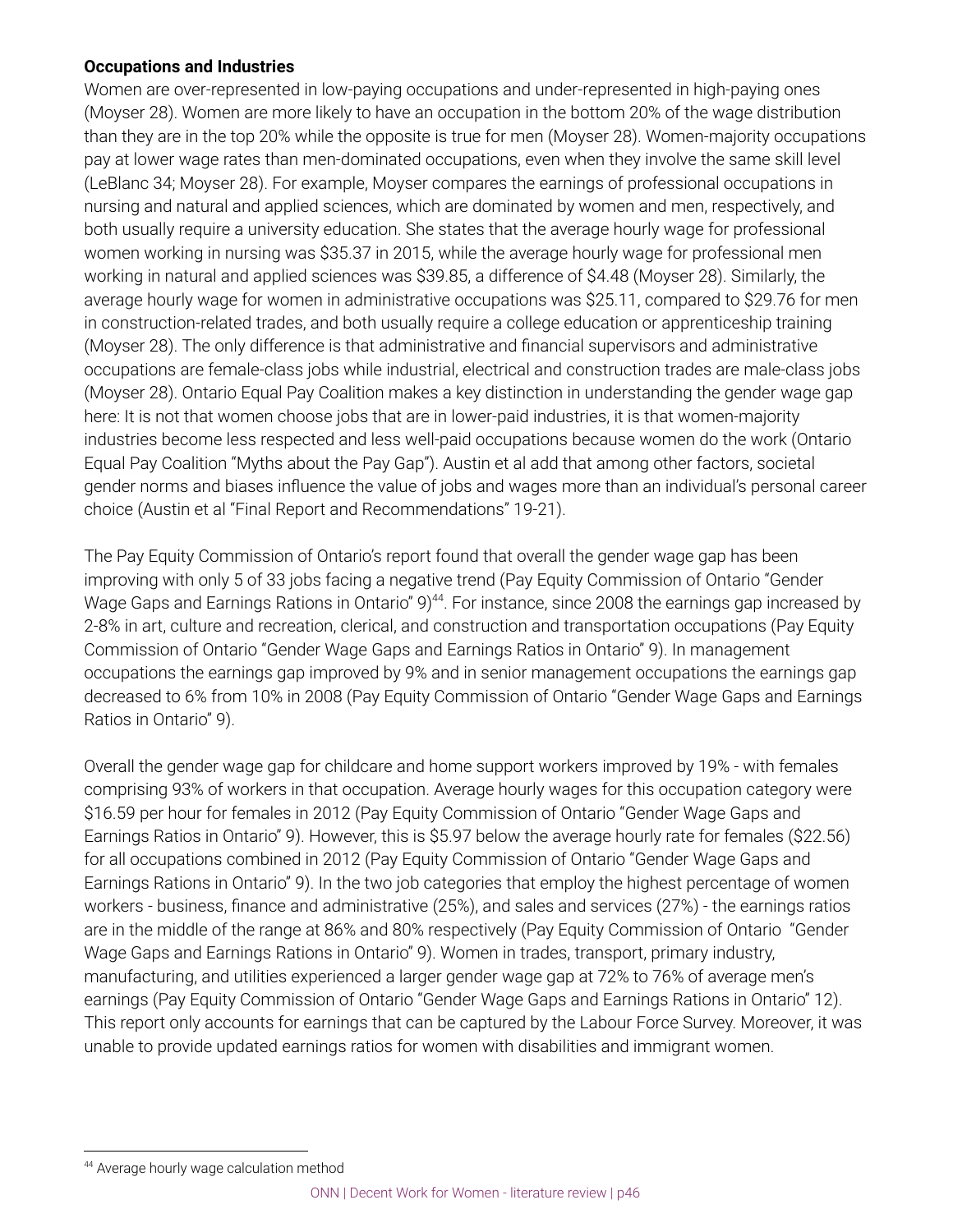Strategies for combating the gender wage gap often suggest targeted focus on recruiting and retaining women in STEM (science, technology, engineering, and mathematics) fields and/or in male-dominated industries and occupations such as the trades, as jobs in these industries are higher paying than others. However, data indicates that even if women enter 'higher paying' industries and occupations, they experience a gender wage gap. Women in 'natural resources, agriculture and related production occupations' experience a 42.6% wage gap and females account for 22.7% of that category Ministry of Labour 19). Austin et al's final report indicated that when more women enter male-dominant fields, the pay in those fields decreases and that there is evidence supporting that jobs pay more and gain prestige as men start to outnumber women (Austin et al "Final Report and Recommendations" 19).

### **Education**

The fields women are studying in and not necessarily women's educational attainment rate (35% of women had a university certificate or degree compared to 30% of men in Canada in 2015) impact the gender wage gap (Ferguson 3; Ministry of Labour 46; Statistics Canada "Does Education Pay?" 4). According to the Ontario Ministry of Labour's background paper on the gender wage gap, women are clustered in health and related fields; business, management and public administration; education, social and behavioural sciences; and law (Ministry of Labour 47). They are underrepresented in architecture, engineering and related technologies; mathematics, computer and information sciences; and agriculture, natural resources and conservation (Ministry of Labor 47). The fields of study women are more concentrated in can lead to occupational and industry segregation in lower-paying jobs. For example, currently at the college level, women are more likely to graduate from low‑paying fields, like administrative assistant and secretarial science while men are more likely to graduate from high-paying fields like engineering technology (Statistics Canada "Does Education Pay?" 4). According to 2016 Census data, women were more likely than men to apprentice in lower-paying trades: almost 3 in 10 women with an apprenticeship certificate apprenticed in hairstyling, with median earnings of \$34,319 (Statistics Canada "Does Education Pay?" 3). In 2015, women actually earned less than men at every education level across Canada (except in Nunavut) (Statistics Canada "Does Education Pay?" 3). Men in a given field of study still tend to earn more than comparably educated women *(*Statistics Canada "Does education pay?" 4).

### **Disruptions to Continuous Work**

Disruptions in employment where women need to leave and re-enter the workforce impact women's earnings and in turn the gender wage gap. One common disruption is taking time off to have children, which is otherwise known as the "motherhood penalty"; its impacts have been documented well over the years. According to Statistics Canada, it still exists: women take the majority of parental leaves, but its impact has decreased over the years (Moyser 30). Once women have had children, they are expected to take on the bulk of child care which can conflict with work where they have to pass on overtime, miss critical professional development and advancement opportunities and/or take more absences due to child illnesses (Ontario Equal Pay Coalition "Myths about the Pay Gap"). This penalty is heightened when there are inadequate options for child care (Lambert and McInturff 13). Women are also more likely to take on other family caregiving responsibilities such as elder care or care for family members with disabilities or illnesses for an extended period of time which can also be a disruption to continuous work (Ontario Equal Pay Coalition "Myths about the Pay Gap"; Lambert and McIntruff 14). Other disruptions to continuous work include needing to take time off because of gender-based violence (domestic violence, sexual assault) $45$  and workplace harassment $46$ .

<sup>&</sup>lt;sup>45</sup> See [Can Work Be Safe, When Home Isn't: Initial Findings of a Pan-Canadian Survey on Domestic Violence and the Workplace](http://canadianlabour.ca/sites/default/files/media/dvwork_survey_report_2014_enr.pdf) <sup>46</sup> See [This Moment Isn't \(Just\) About Sex. It's Really About Work](https://www.thecut.com/2017/12/rebecca-traister-this-moment-isnt-just-about-sex.html) and ['You'll never work again': women tell how seuxal](https://www.theguardian.com/world/2017/nov/21/women-sexual-harassment-work-careers-harvey-weinstein?CMP=share_btn_tw) [harassment broke their careers](https://www.theguardian.com/world/2017/nov/21/women-sexual-harassment-work-careers-harvey-weinstein?CMP=share_btn_tw)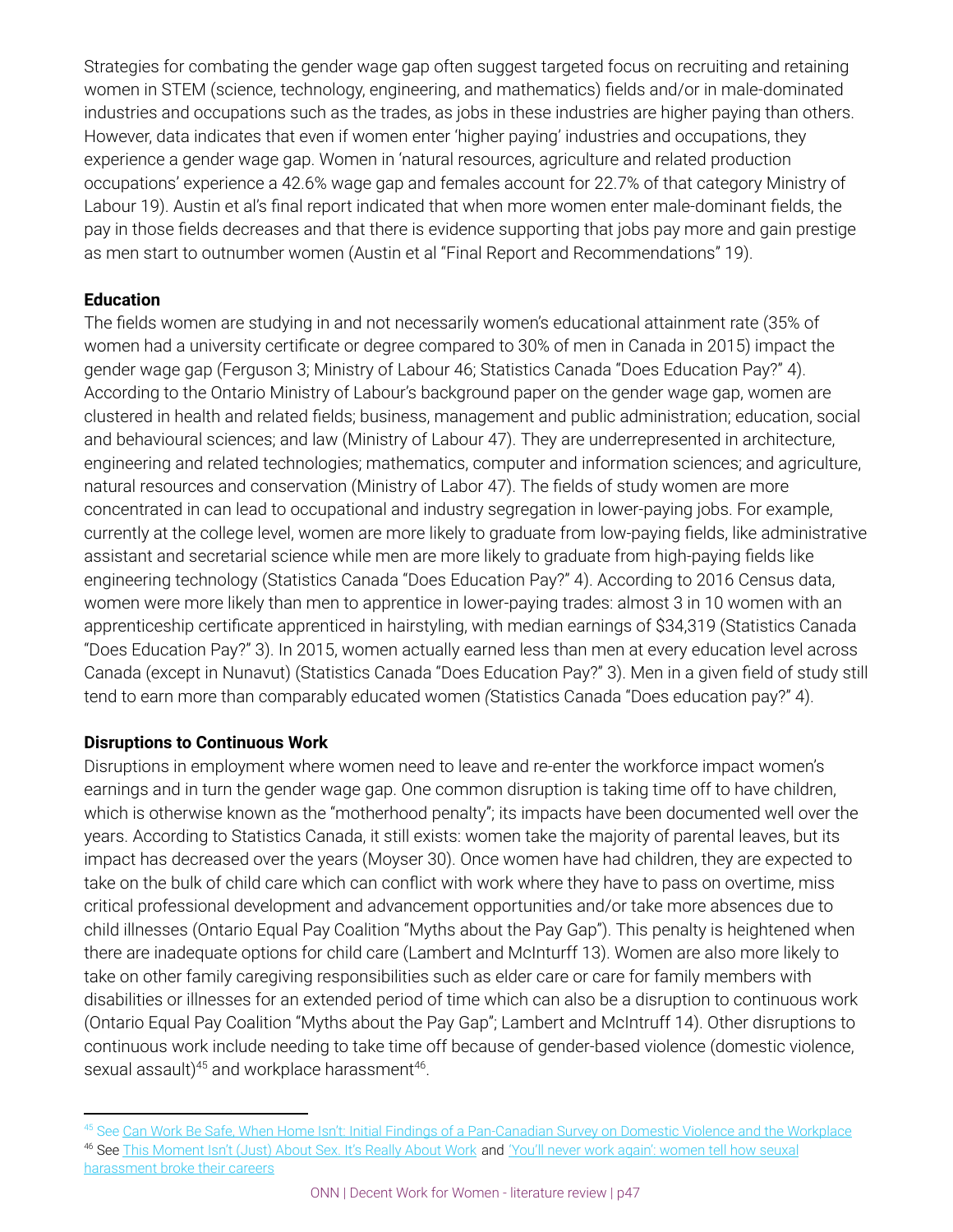All of these disruptions, depending on how long they are, impact career trajectories, accumulation of work experience and seniority, and the health benefits and pensions that come with a long-term or uninterrupted employment -- alongside the cash earnings lost during the time off (Marshall 5; Moyser; Ministry of Labour 39). All of these facets are associated with the climbing wages that can be realized over the course of a career; when women have to leave the workforce their personal wage growth can become stunted.

#### *Systemic Gender Bias and Discrimination*

When all things are equal between men and women (such education, experience, and skillset), women are still making less than men. In Canada currently, more and more women are education and participating in the workforce. The 2015 *Report of the Standing Committee on the Status of Women* heard that "...women's wages are about 90% that of men, even when you [take into consideration] … years in the labour market, work experience, and different types of education,' as well as "types of jobs" (Leblanc 33). Gender bias and discrimination appears in hiring, promotion, and compensation practices (Canadian Women's Foundation "The Wage Gap"; Ontario Equal Pay Coalition "Myths about the Pay Gap"; Ministry of Labour 33-35). When investigating hiring practices key questions arise, such as: Are organizations reluctant to hire and invest in women workers, especially in their child-bearing years? And are women considered a greater employment cost than men? Also, men's and women's work can be evaluated differently within organizations where men's might be valued more than women's or there might be different criteria associated with each gender which can be limiting in of itself. For instance, Ministry of Labour's backgrounder on the gender wage gap cites a study on Wall Street analysts where connections were valued in men while measurable achievements and competence with women (Ministry of Labour 42). Further, a lack of family-friendly policies that allow for women to balance their caregiving responsibilities with work can impact promotions and access to professional development (Ministry of Labour 41-42, 43). All these factors contribute to a "leaky pipeline" preventing women from attaining leadership roles. However, organizations that do not have women in senior leadership positions often blame it on the fact that there are no qualified women to fill the senior leadership positions, rather than inquiring whether leadership opportunities are open to them in the first place. In turn, women miss out on raises that come with promotions and professional development, and high salaries in senior leadership positions, which contributes to a lifelong the gender wage gap.

Women's negotiation skills (which tend not to be encouraged or cultivated), combined with the lack of pay transparency laws in place in Ontario, affect women's earnings and makes it difficult to know whether a gender wage gap exists in a given workplace (Austin et al "Final Report and Recommendations" 35; LeBlanc 35; Ontario Equal Pay Coalition "Myths about the Pay Gap"; Ministry of Labour 43). The gender wage gap starts early in a woman's career, for example when female graduates earn less than their male counterparts in their first job after graduation (LeBlanc 35; Ontario Equal Pay Coalition "Myths about the Pay Gap"). Starting with unequal pay sustains the gap over the lifetime earnings of a woman as her low starting salary forms a baseline and reference point for the rest of her career (Ontario Equal Pay Coalition "Myths about the Pay Gap").The Canadian Women's Foundation estimates that 10-15% of the gap can be attributed to gender-based wage discrimination (Canadian Women's Foundation).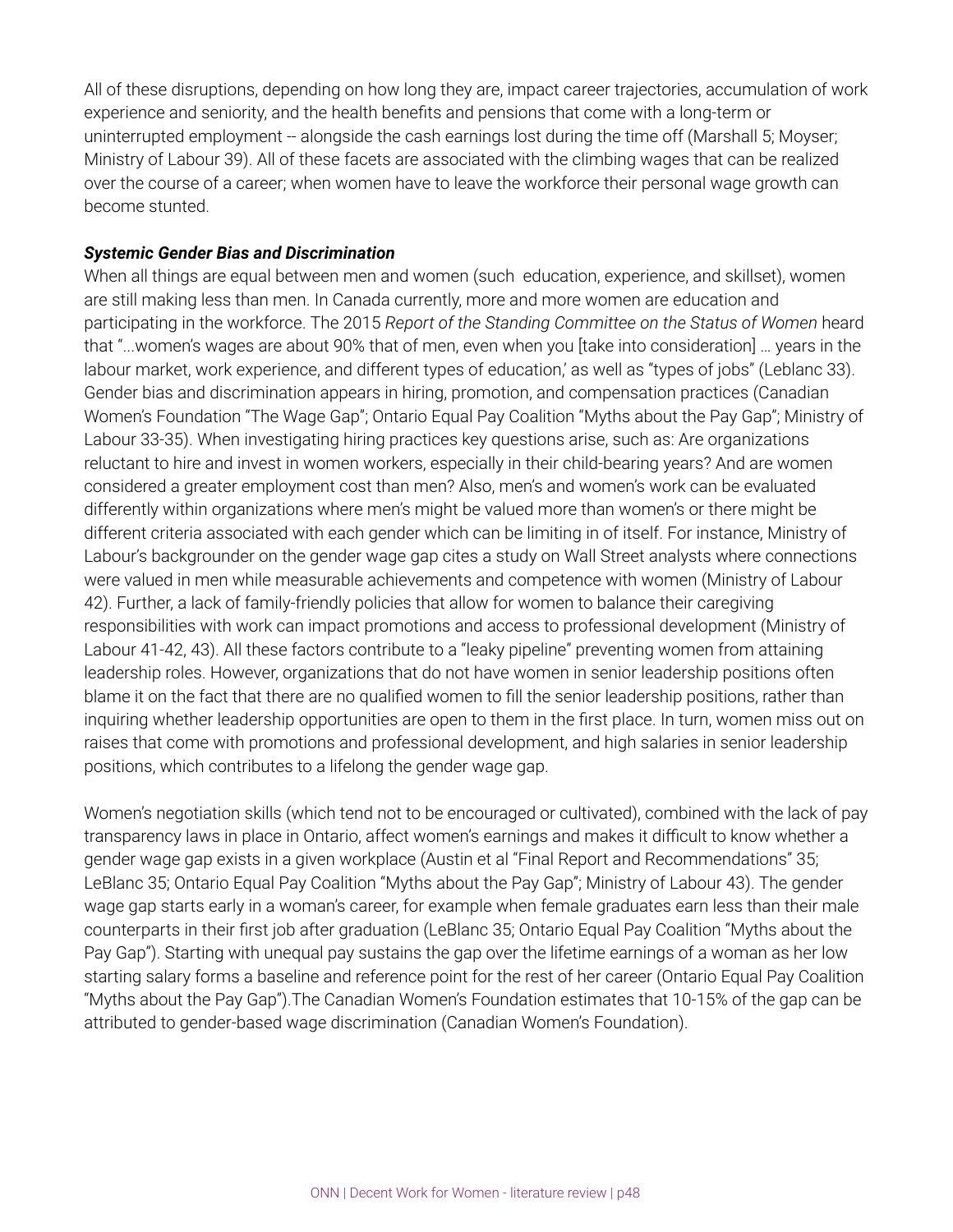## Ontario's legislative mechanisms to combat the gender wage gap

In Ontario, there are two key legislative mechanisms that mitigate the gender wage gap: equal pay for work of equal value in the Pay Equity Act and equal pay for equal work in the Employment Standards Act (ESA) (Austin et al "Final Report and Recommendations" 29-30; Ministry of Labour 11). The Pay Equity Act seeks to raise wages in traditionally women-majority sectors while Equal Pay for Equal Work in the ESA seeks to ensure women's wages are the same as men's when performing a substantially similar job (Austin et al "Final Report and Recommendations" 30; Ministry of Labour 11)<sup>47</sup>. Both are enforced by separate bodies, using different mechanisms and criteria (Austin et al "Final Report and Recommendations" 30).

In 1987, the Ontario government passed the Pay Equity Act. The Act describes the minimum requirements for ensuring that an employer's compensation practices provide pay equity for all employees in female job classes. The purpose of this Act is to redress systemic gender discrimination that may be present in organizational pay practices and to adjust the wages of employees in female job classes so that they are equal to the wages of employees in male job classes found to be comparable in value based on skill, effort, responsibility and working conditions (Pay Equity Commission of Ontario "A Guide to Interpreting Ontario's Pay Equity Act" 9-10). Women-majority sectors could not access pay equity remedies until 1993, when the proxy method was added to the Act (Austin et al "Final Report and Recommendations" 32). This method allows certain broader public sector<sup>48</sup> employers (which includes some nonprofits) with only female job classes to "borrow" job descriptions and salary information from another public sector employer (the proxy employer) with similar female job classes, to make comparisons and establish pay equity job rates (Austin et al "Final Report and Recommendations" 32; Pay Equity Commission of Ontario "A Guide to Interpreting Ontario's Pay Equity Act" 84-89).

While the proxy method expanded pay equity coverage to a broader range of employers, its application has been criticized. The method adopted may result in a wide variation in pay equity job rates within the same sector as they are not using the same proxy and/or the proxy is paying higher rates than the nonprofit sector pays/can afford (Ministry of Labour 32). Even though the proxy method extended pay equity into women-majority sectors, not all employees in those sectors in or outside the broader public sector are covered by proxy as proxy is available only eligible organizations that existed in 1993 and before (Austin et al "Final Report and Recommendations"32-34). For women workers in organizations that do not have male class jobs comparators and are not eligible for proxy, wages continue to be low despite the fact that their work may require educational and professional qualifications (e.g., personal support workers, developmental services workers, early childhood educators) and they have challenging working conditions because of the populations they serve (Austin et al "Final Report and Recommendations" 32-34). Furthermore, the Act requires employers to apply 1% of payroll each year to increase wages and thus achieve pay equity over time, and yet with inconsistencies in pay equity funding for the nonprofit sector, some organizations are still trying to achieve pay equity job rates set in 1994 (Austin et al "Final Report and Recommendations" 32-33). Organizations' pay equity plans are a one-time snapshot of pay, rather than an updated version that reflects current pay.

<sup>&</sup>lt;sup>47</sup> In Fairer Workplaces, Better Jobs Act 2018 equal pay for work of equal value also means equal pay for staff across part-time, full-time, contract, and casual positions.

<sup>&</sup>lt;sup>48</sup> See Pay Equity Act for definition of broader public sector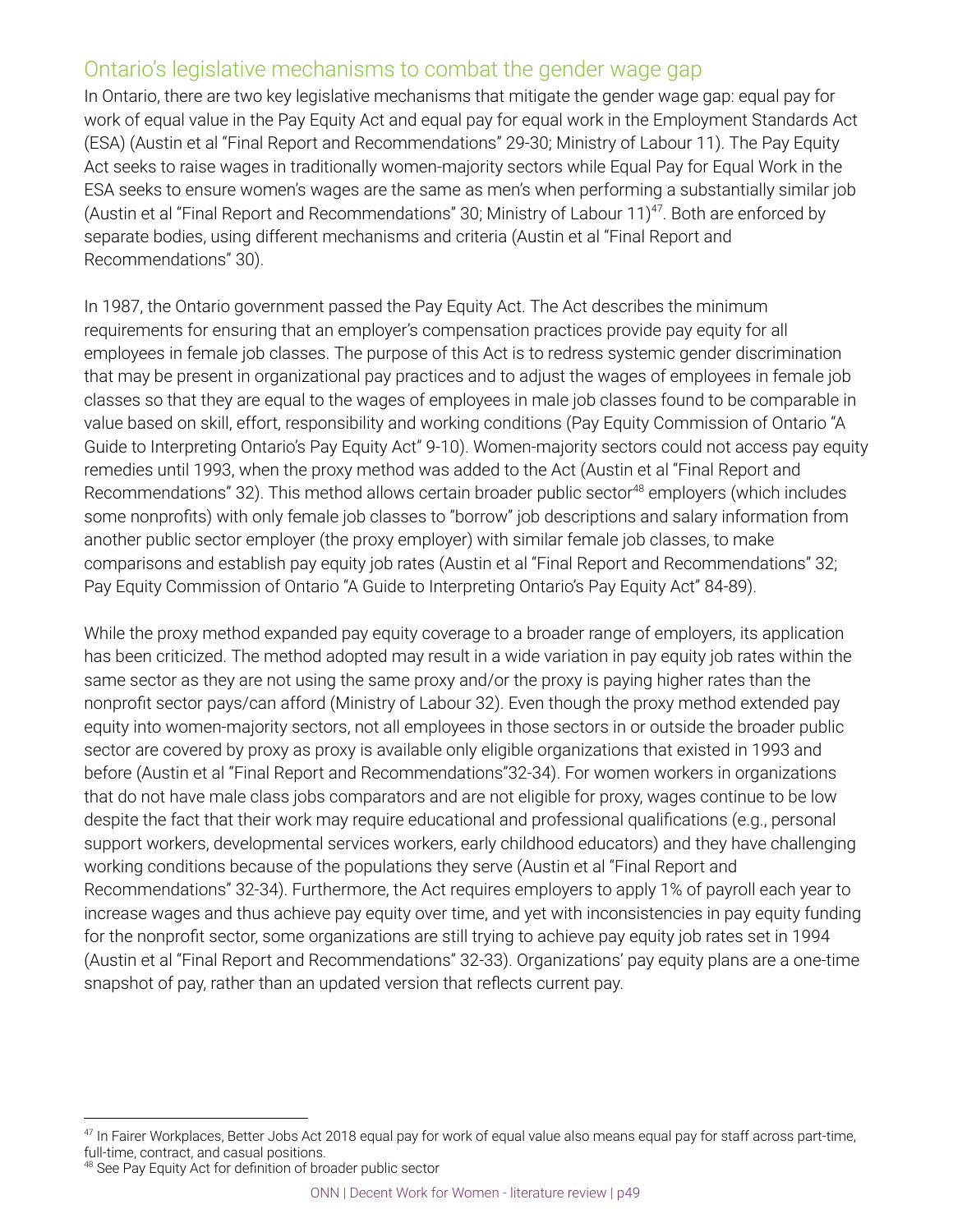Women in the nonprofit sector have a lower compensation package, compared to men, consisting of a "care penalty", limited access to a pension plan and maternity top-ups, and a gender wage gap

## The "care penalty"

In his 2011 report, Tom Zizys found a "care penalty" applied to the wages of those working in the nonprofit sector. This "care penalty" refers to low pay and a strenuous workload for those who are in caregiving industries and occupations. He found that, while those working in the Toronto CMA earned more than those working in the rest of Ontario, in both geographic areas those working in the nonprofit sector made less than those working in other industries (Zizys 19). The gap between nonprofit sector earners and all earners in the Toronto CMA is wider than that found in the rest of Ontario. Women working in the nonprofit sector in the Toronto CMA earned 79% of the average wage for all Toronto CMA workers in 2005, while earning 85% of the average wage in the rest of Ontario (Zizys 20). This could be because the average wage is higher in Toronto CMA with its many high-paid sectors (e.g., financial services) with high-paying positions (Zizys 20). Austin et al also heard in their gender wage gap consultations across Ontario that there is a "care penalty", and additionally that the wages for women-majority caregiving professions are too low for women to support themselves and their families (Austin et al "Gender Wage Gap Consultations Summary" 20-21).

This difference in earnings between the sector and other industries perpetuates the notion that nonprofit sector work is inherently "low-skilled" and "low-valued" compared to other sectors, especially given that the nonprofit sector labour force is highly educated. Occupations<sup>49</sup> in the nonprofit sector disproportionately require a university or college education compared to other sectors -- both in the Toronto CMA and the rest of Ontario (Zizys 7). As a whole, in Ontario, 34.0% of jobs across all industries require a post-secondary degree, compared to 73.3% for the nonprofit sector and yet those working in the nonprofit sector earn less than other industries (Zizys 24). The 2017 Charity Village report similarly finds that the sector's employees across Canada are a well-educated group where 85% or more have at least some post-secondary education with a large portion holding a postgraduate degree (Charity Village 27). Zizys asks a critical question in light of this breakdown: why is the average employment income of this sector less than that of all other industries, which have almost half the rate of jobs requiring post-secondary degrees than the nonprofit sector (Zizys 7). Adding to the discussion, ONN's *Changework* report highlights those working in the sector identified needing a better understanding of what is fair income in the nonprofit sector, within subsectors and in comparison to other industries (Lalande and Ymeren 13).

<sup>&</sup>lt;sup>49</sup> The author clustered 520 occupations under NOC in three categories: knowledge workers (absolutely require a university degree or a 3-year college diploma or a highly refined skill), middle jobs (jobs that typically do not require a postsecondary degree but do require some skill, usually acquired through work experience or apprenticeship), entry-level jobs (require high school diploma, no experience, next job level immediately accessible after a short period in entry level). The middle and entry-level jobs are ruther divided by broad industrial sector: service sector, working sector, primary sector.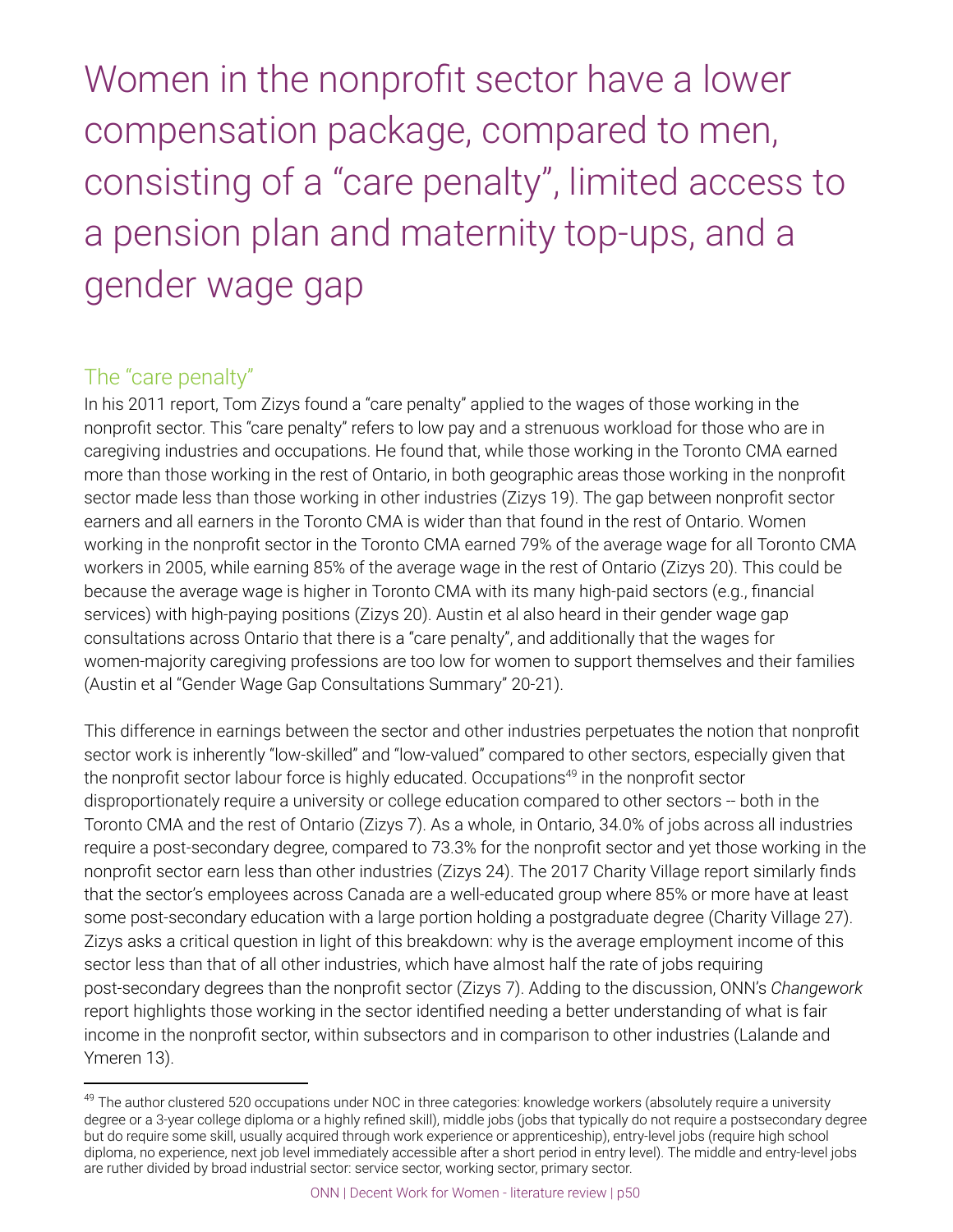## Health, retirement, and maternity "top-up" benefits are valuable for women

*Shaping the Future's Looking Ahead Leadership* survey found that a significant shaping factor for access to benefits was employment tenure (permanent vs. contract). Permanent employees (both full-time and part-time), were more likely to receive health and retirement benefits while the proportion fell significantly for contract paid staff (95% for full-time unionized permanent staff vs. 36% full-time contract unionized staff) (McIsaac et al 16). *Changework* highlighted that another factor was whether the position was full-time or part-time. Full-time employees, irrespective of whether they were permanent or contract, had more access to both health and retirement benefits than part-time permanent and contract employees (Lalande and Ymeren 16). Both found that health benefits were offered more frequently than retirement benefits and that those in unionized compared to non unionized workplaces were more likely to have health and retirement benefits irrespective of full-time or part-time and permanent or contract status (Laland and Ymeren 16; McIsaac et al 16). In both reports it was not clear what the quality of the benefits were. For example, some organizations may not offer a complete range of health benefits such as work-related travel accident insurance, short-term and long-term disability insurance, survivor income, critical illness insurance, and health spending accounts. Moreover, full coverage of benefits may not be offered, and/or the cost is paid by the employee or shared between both employer and employee. Across Canada, Charity Village's 2017 report found that four out of five responding organizations provided health benefits to at least one staff level and just over half of participating organizations offered retirement benefits to at least some of their employees<sup>50</sup> (Charity Village 45-47). Women are more likely to be concentrated in the part-time contract positions that are less likely to have access to benefits. Consequently, women who are single mothers working in the sector are at risk of lacking coverage for their children.

Currently, there is no sector wide pension plan for Ontario nonprofit workers as there is in Quebec<sup>51</sup>, although some individual organizations have a pension plan and/or make contributions to retirement savings accounts (e.g., registered retirement savings plans, or RRSPs). Many nonprofit workers, like other working Canadians, are on track to experience a sharp drop in their standard of living when they retire. The average worker will receive only 44% of pre-retirement earnings from public programs even after the Canada Pension Plan enhancement takes full effect (decades from now). And according to a (not necessarily representative) survey of the Ontario nonprofit sector, only a minority of workers in the nonprofit sector have any kind of retirement plan: 39% have a Group RRSP, 6% have a workplace pension plan; and 51% of respondents had neither. This situation is more concerning for women workers who tend to live longer, have lower earnings, and often have gaps in their careers (and hence a reduced ability to save for retirement or contribute to a plan) compared to men. ONN convened a pensions task force from 2015 to 2017 to come up with a road map for a sector-wide approach that provides a much more efficient vehicle for retirement income security than individual workplaces can offer through RRSPs and a reduced administrative burden and lower liability compared to single-employer pension plans (ONN "A Roadmap for a Nonprofit Sector Pension Plan"). At the time of writing, ONN's pensions implementation task force is exploring implementation options with the aspiration of launching a plan with an established partner in 2018-2019.

In Canada, alongside Employment Insurance (EI) benefits, women can also be compensated by their employers for earnings lost when on maternity and/or parental leave through a Supplemental

<sup>&</sup>lt;sup>50</sup> Categorized as Primary Benefits as they are provided to a significant majority of staff: Life insurance, accidental death and dismemberment, employee assistance program, extended health care/major medical insurance, prescription drug plan, vision care, benefit coverage for family & dependents, chiropractic, massage therapy, naturopathic, acupuncture and dental plan <sup>51</sup>See [The Community and Women's Groups Member Funding Pension Plan](http://regimeretraite.ca/site/english/)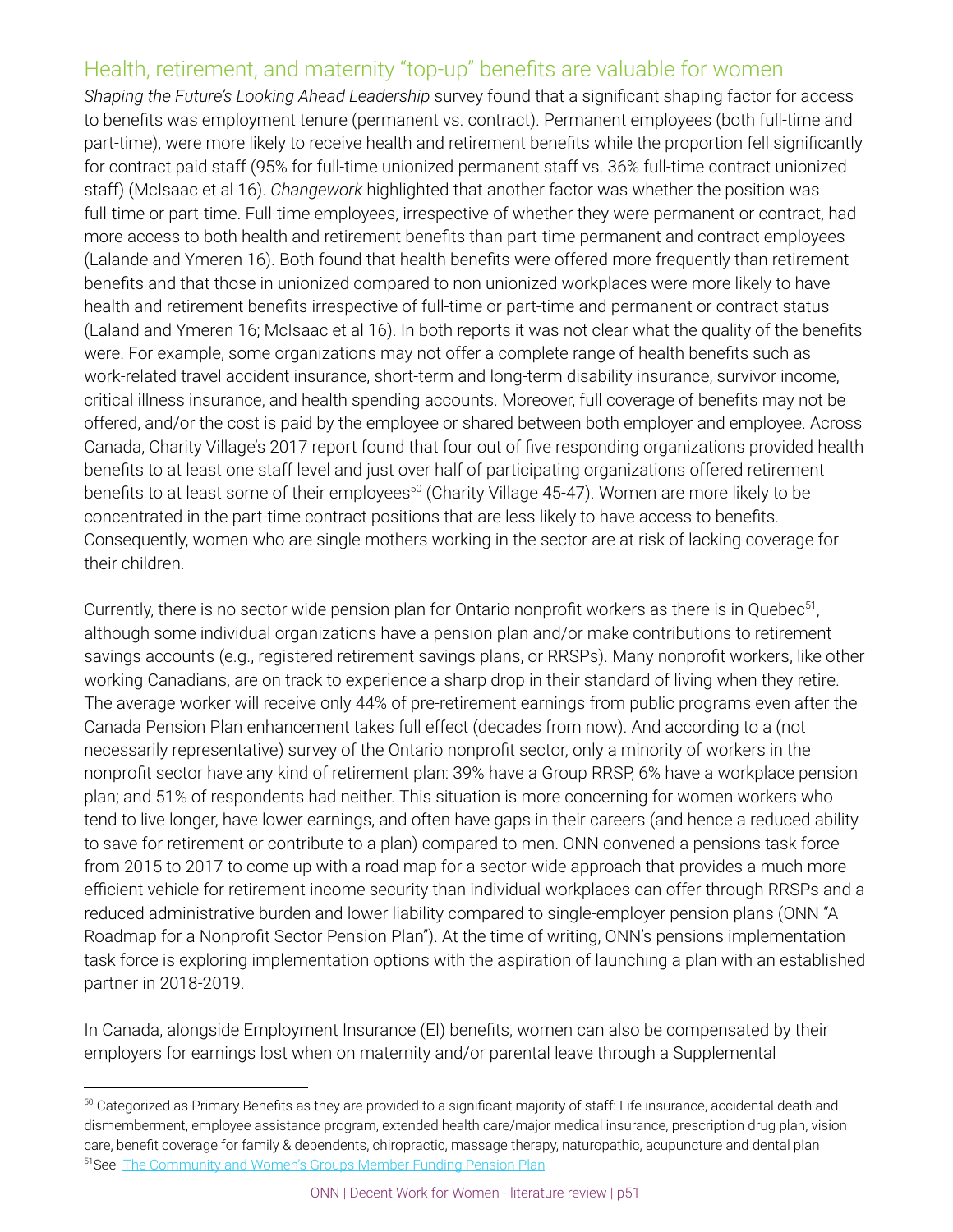Unemployment Benefit (SUB) or commonly referred to as a top-up (Marshall 5; "Supplemental Unemployment Benefit Program"). SUB plans are registered by employers to Service Canada to meet EI requirements because compensation from the plan is not considered as earnings and are not deducted from EI benefits (Marshall 5; Government of Canada "Supplemental Unemployment Benefit Program"). Some key requirements include that the employee is already entitled to EI benefits and the combination of EI benefits and the top-up do not exceed 95% of the employee's normal weekly annual earnings, and it is entirely financed by the employer (Marshall 5; Government of Canada "Supplemental Unemployment Benefit Program"). The earnings replacement rate, duration of payment and coverage (birth mothers, fathers and adoptive parents) varies among organizations. According to the Employment Insurance Coverage Survey (EICS), in 2008 one in five mothers had an employer top-up benefit in Canada which lasted for an average of 19 weeks (receiving top-up for paid maternity leave only at the time) with average payments of \$300 per week (Marshall 5-7). According to the same survey, 48% of public sector mothers and 8% of private sector (including the nonprofit sector) mothers received a top-up (Marshall 8).Top-ups are valuable for women as they can enhance long-term earnings since they may stipulate a return to employment within a specified time thereby encouraging job continuity, and it can enable parents to remain on leave for a longer period (Marshall 5).

The 2017 Charity Village report found that maternity/parental benefits was one of the top five benefits received by support staff in organizations (Charity Village 56-57). However, the report did not describe what these benefits consisted of, whether they consisted of flex time, leave, and/or top-ups. In the 2017 Boland report, family leave benefits were included in its benefits list for the first time. The survey found that half of those who responded provided a maternity or paternity leave subsidy to all employees (CCVO 27) $^{52}$  was a top-up or not as it could have been maternity and/or parental leave without a top-up.

## A gender wage gap exists in the sector

Zizys' analysis in *Not Working for Profit* found that women earn less than men in the nonprofit sector (Zizys 18-19)<sup>53</sup>.

|                               | <b>Men in Toronto</b><br>CMA | Men in Ontario,<br>excluding Toronto<br><b>CMA</b> | Women in<br><b>Toronto CMA</b> | <b>Women in Ontario,</b><br>excluding Toronto<br><b>CMA</b> |
|-------------------------------|------------------------------|----------------------------------------------------|--------------------------------|-------------------------------------------------------------|
| All other industries \$69,912 |                              | \$58,868                                           | \$48,881                       | \$42,237                                                    |
| Nonprofit sector              | \$56,154                     | \$51,050                                           | \$38,648                       | \$35,752                                                    |

*Zizys 18-19*

<sup>52 40</sup> respondents to survey in Ontario

<sup>53 2005</sup> employment income for full-year full-time earners in Toronto CMA.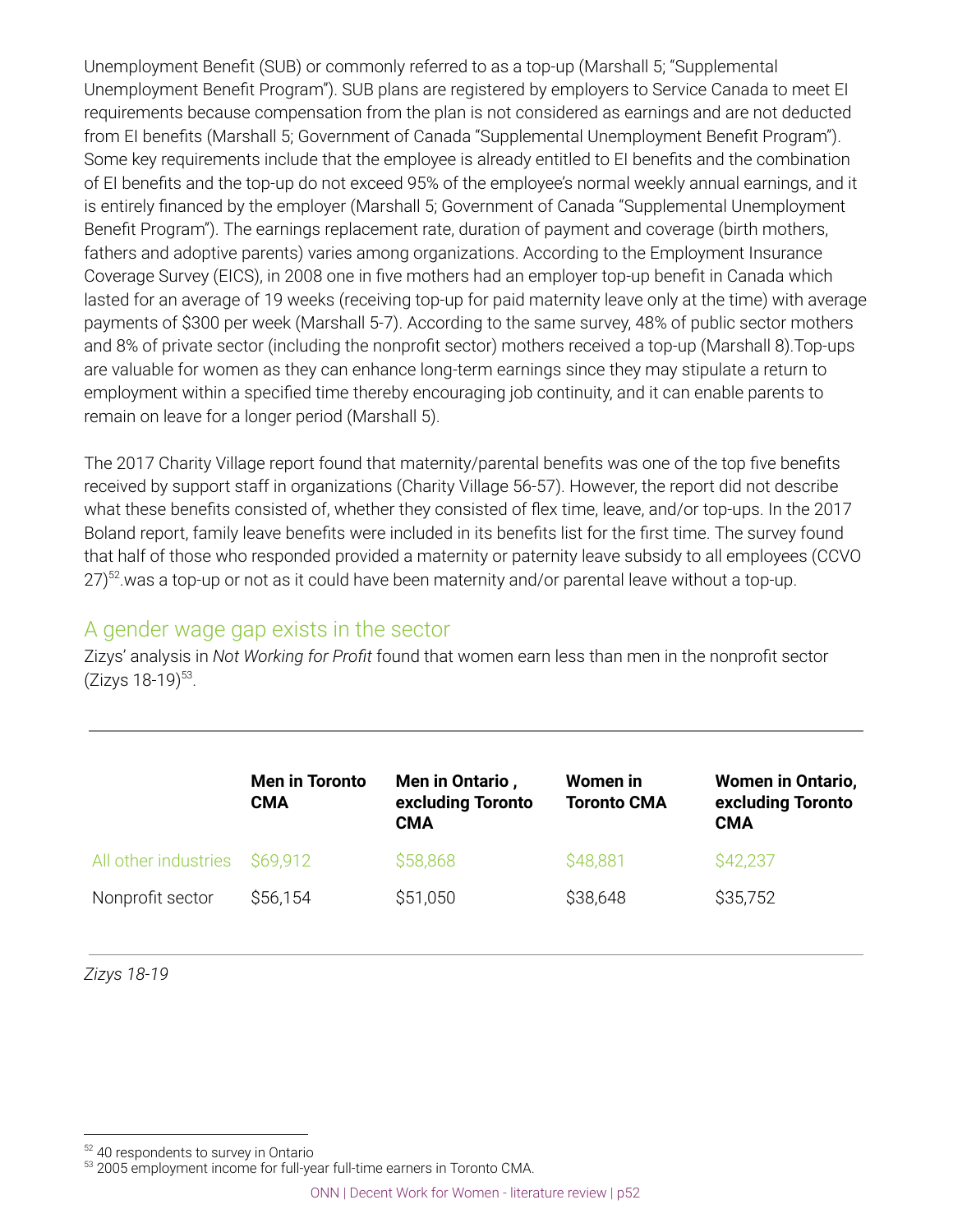The report found that there is a slightly greater gender wage gap in the nonprofit sector compared to all other industries (Zizys 19). In the Toronto CMA, women earned 70% of men's income across all industries and 69% in the nonprofit sector while in the rest of Ontario women earned 72% across all industries and only 70% in the nonprofit sector (Zizys 19). Interestingly, women fare slightly worse in the Toronto CMA than in the rest of Ontario, possibly because men earn more in the Toronto CMA (Zizys 19).

Zizys' report provides detailed gender wage gaps for full-time and full-year women workers in various occupations from senior managers to early childhood educator assistants. While Zizys notes that the numbers reflect workers in other industries as well as the nonprofit sector, in all the occupations discussed over half are in the nonprofit sector (except the senior manager category, which includes over 40% nonprofit workers) (Zizys 35). Men in the senior manager occupation earned 43% more than women, despite the educational attainment of women in the occupation being exactly the same or higher than men's, (Zizys 28). Men in the second highest occupation of managers in social, community and correctional services level earned 20% more than women even with women's educational attainment at the same or higher level as men's (Zizys 28).

Zizys found that employment income varies by subsector. The range is from a low of \$20 108 for women working in child day care services in Ontario outside the Toronto CMA, to a high of \$74 988 for males working in out-patient care centres in the Toronto CMA (Zizys 20). The highest paying sectors in both Toronto CMA and the rest of Ontario were: Out-patient care centres, grant-making and giving services, and social advocacy organizations (Zizys 21). In a related finding, McInturff and Lambert note that women employed in women's rights' organizations are the lowest paid amongst the nonprofit sector (Lambert and McInturff 19).

Charity Village's 2017 report found that in nonprofits across Canada, men who work in the sector earn more on average than women at all staff levels except at the support staff level where women earn slightly more than men (Charity Village 28). The gap between earnings at the Chief Executive level between men and women is the largest of all the levels at 24%: men earn \$109 302 annually whereas women earn \$88 204 annually (Charity Village 28). The next largest gap is at the Management/Supervisory staff level at 12% while for the other levels, the difference ranges between 4% to 7% (Charity Village 28). Moreover, average compensation for all four management levels has risen since 2013 while compensation among lower staff positions has held steady (Charity Village 5). The most significant increase was among management/supervisory staff (Charity Village 5). This finding suggests an increasing wage spread with detrimental impacts on gender equality because women are predominantly concentrated in the lower staff positions while men's share of employment in the sector is the highest at the senior levels.

Charity Village is hesitant to label the differences as a gender wage gap or rooted in gender bias. Instead, it states that other factors are at play, specifically that compensation increases with organizational revenue and number of employees (Charity Village 29). Thus, the report explains that the gap in earnings is most prominent at the Chief Executive level between men and women because men are more likely to be working in organizations with higher revenues and more employees whereas at lower levels both men and women are equally likely to be employed by organizations with lower revenues and employee size and thus have comparable earnings (Charity Village 29).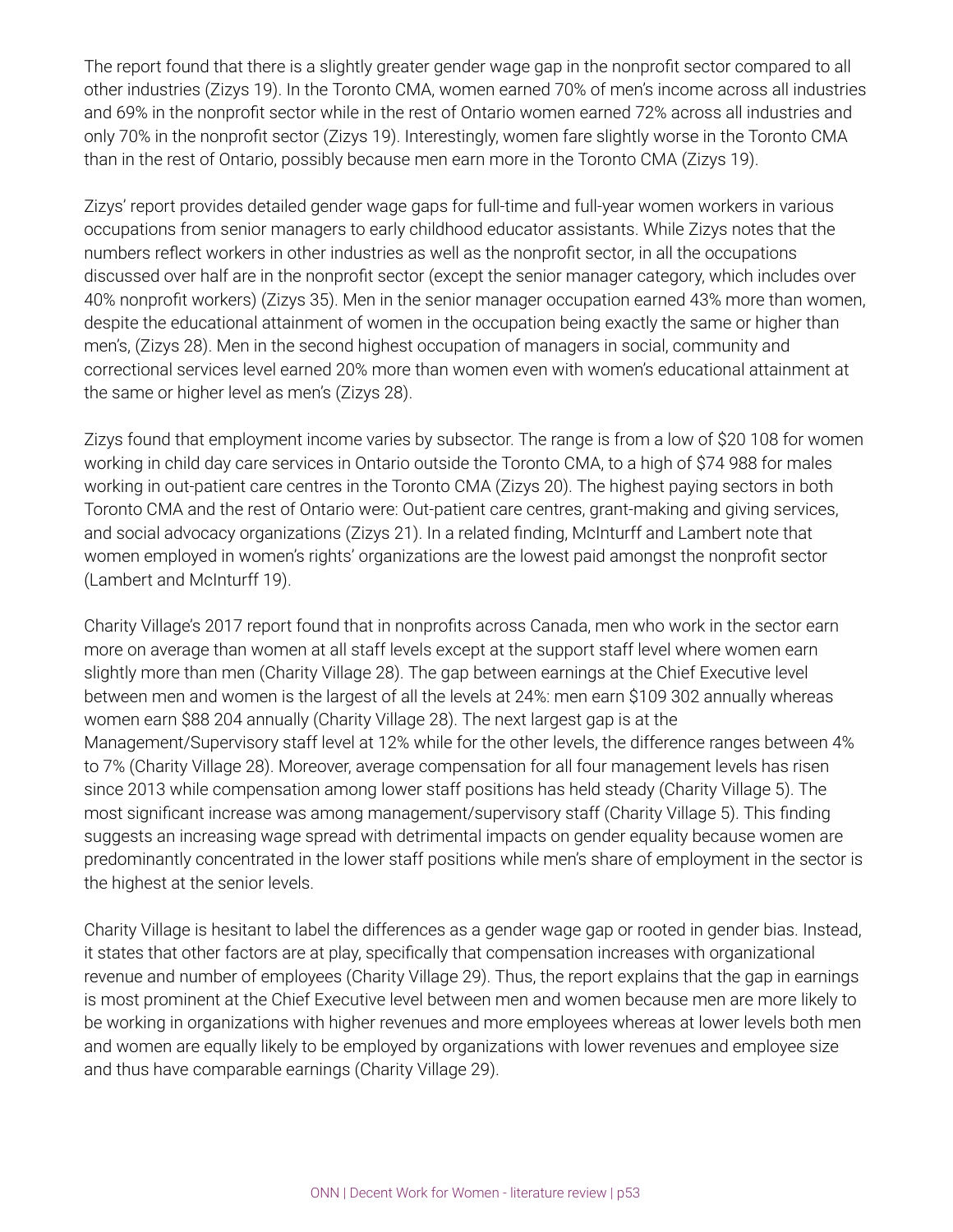The 2017 national Boland report<sup>54</sup> found that there was a difference between men's and women's earnings across all operating budget sizes, with a significant difference in organizations where the operating budgets were greater than \$20 million (CCVO 8). Women were concentrated in CEO positions in organizations with less than \$20 million budget, with the highest representation at the less than \$5 million mark. Women CEOs earned \$0.77 for every dollar earned by men CEOs, or in other words \$171 453 versus \$221 104 earned by men in the same position within organizations with an operating budget of over \$20 million (CCVO 8). While this report particularly looks at senior leadership positions earnings, two critical questions emerge: at what point do women start to earn less than men in the sector and why is there a more pronounced gap at the senior leadership levels?

The Charity Village report does not disaggregate data at each level by gender combined with race and other factors that impact compensation such as age, years of experience, and education as well as budget of organizations. The Boland report disaggregates data by years of service and gender. At 3 out of 4 categories women had similar or more years of service under their belt than their male counterparts. However, data was not disaggregated by education, organization size, and gender combined with race. This disaggregated data would provide a clearer picture of how much of the earnings gap is gender based and how much is based on other factors -- and perhaps even how other factors are gendered (after all women in leadership positions are concentrated in small organizations).

<sup>54</sup> Conducted from June to September 2017, by the Calgary Chamber of Voluntary Organizations (CCVO) the survey includes data from 282 organizations from 10 provinces representing 29 672 paid staff. 265 organizations across Canada submitted data for CEO position. 40 organizations representing 10 400 paid staff in Ontario participated.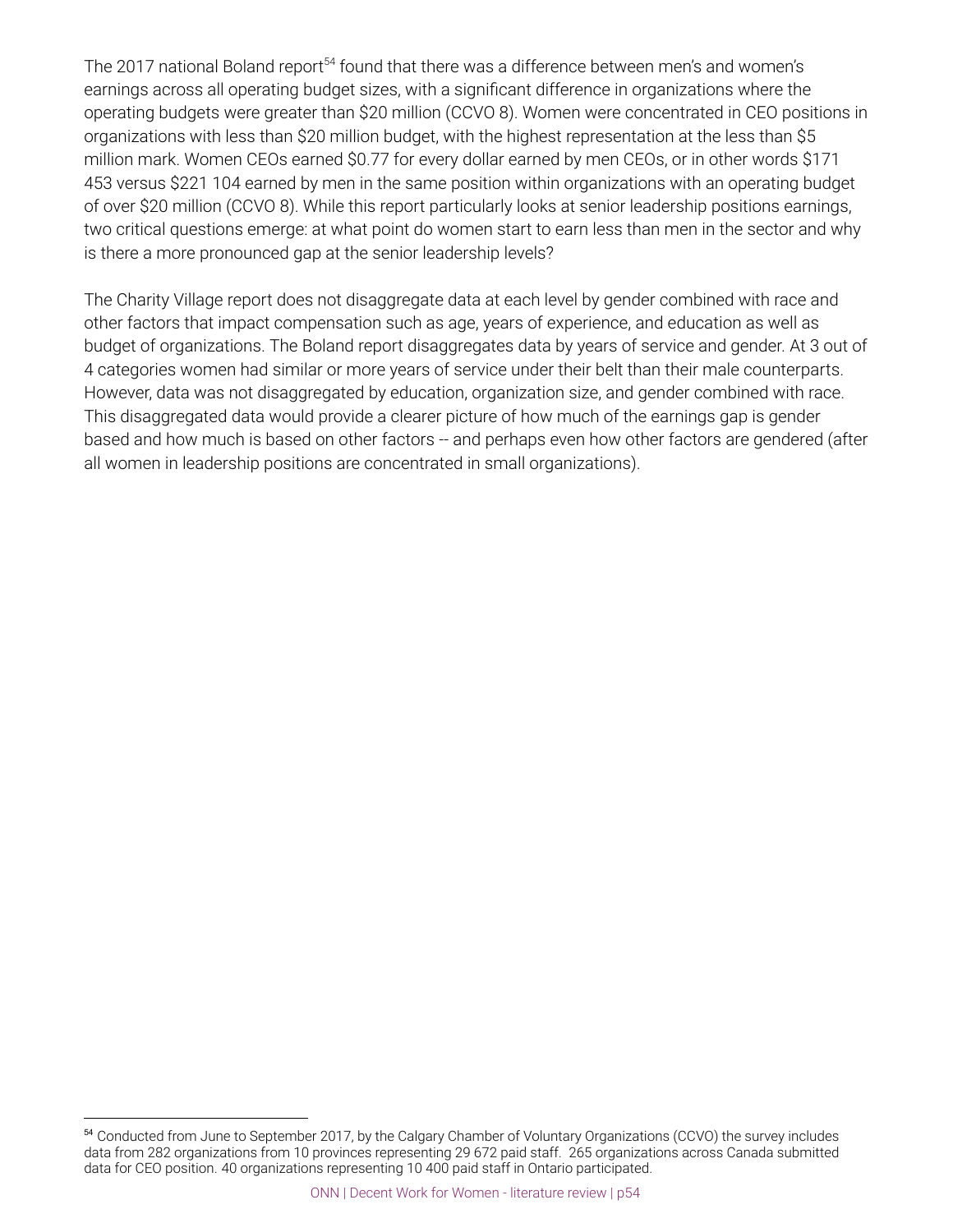## **Discussion**

### **GAPS**

## In labour force dialogues, a gender equity lens is missing in the nonprofit sector and the nonprofit sector lens is missing in gender equity

Labour force dialogues on gender equity tend to lack the nonprofit sector lens while labour force dialogues on the nonprofit sector lack a gender equity lens. On the one hand the literature on women workers highlights extensively the barriers to women's economic advancement, such as the rise of precarious work, devaluation of women's work, over-representation in caregiving occupations and industries, lack of leadership roles, and the persistent gender wage gap. However, the literature focused on how these barriers manifested in the for-profit and public sectors with little attention to women's experiences as workers in the nonprofit sector.

On the other hand, literature on the nonprofit sector labour force (which is on the whole relatively new) predominantly focuses on precarity and the lack of decent work overall because of the distinct challenges in the sector -- with no recognition of the impacts on women in general or diverse groups of women in particular. The nonprofit sector-focused literature does not address the impact of the sector's working conditions on a women-majority workforce and/or how labour force barriers generally experienced by women manifest in distinct ways in the nonprofit sector. For example, literature highlighting precarious work in the sector neglects to examine how the experience of this form of work is shaped by gender, race, and immigration status.

It appears that the only intersection between the study of gender equity and the nonprofit sector to date has focused on clients and communities -- not women workers in the sector. For example, organizations in the sector have researched and published on women's issues (i.e. gender-based violence) and gender equity issues in the larger labour force (i.e. working conditions for different groups of women). Moreover, the sector is known to be a strong and significant advocate for women's issues and in delivering critical services to women. The nonprofit sector lens might be missing from gender equity conversations and vice versa because it is assumed that the nonprofit sector has achieved gender equity as a labour force since it is women-majority. Under the guise of being women-majority, the experiences of the most visible in the nonprofit sector labour force -- its women workers -- are rendered invisible.

The little literature on women's experiences working in the Ontario nonprofit sector that has been available for review is either small-scale, outdated, does not have comparable data, or speaks to specific geographical regions. In any case, it has revealed that inequities between men and women workers in the sector exist that must be explored further. Gender equity cannot be achieved without the voices and experiences of women working in the nonprofit sector labour force, and the nonprofit sector labour force cannot offer truly decent working conditions if it does not take into account what decent work looks like for women in particular -- and especially for women who experience multiple forms of disadvantage. Given the makeup of the workforce and the sector's values to better communities, how can the nonprofit sector become and be positioned as a leader in gender equity?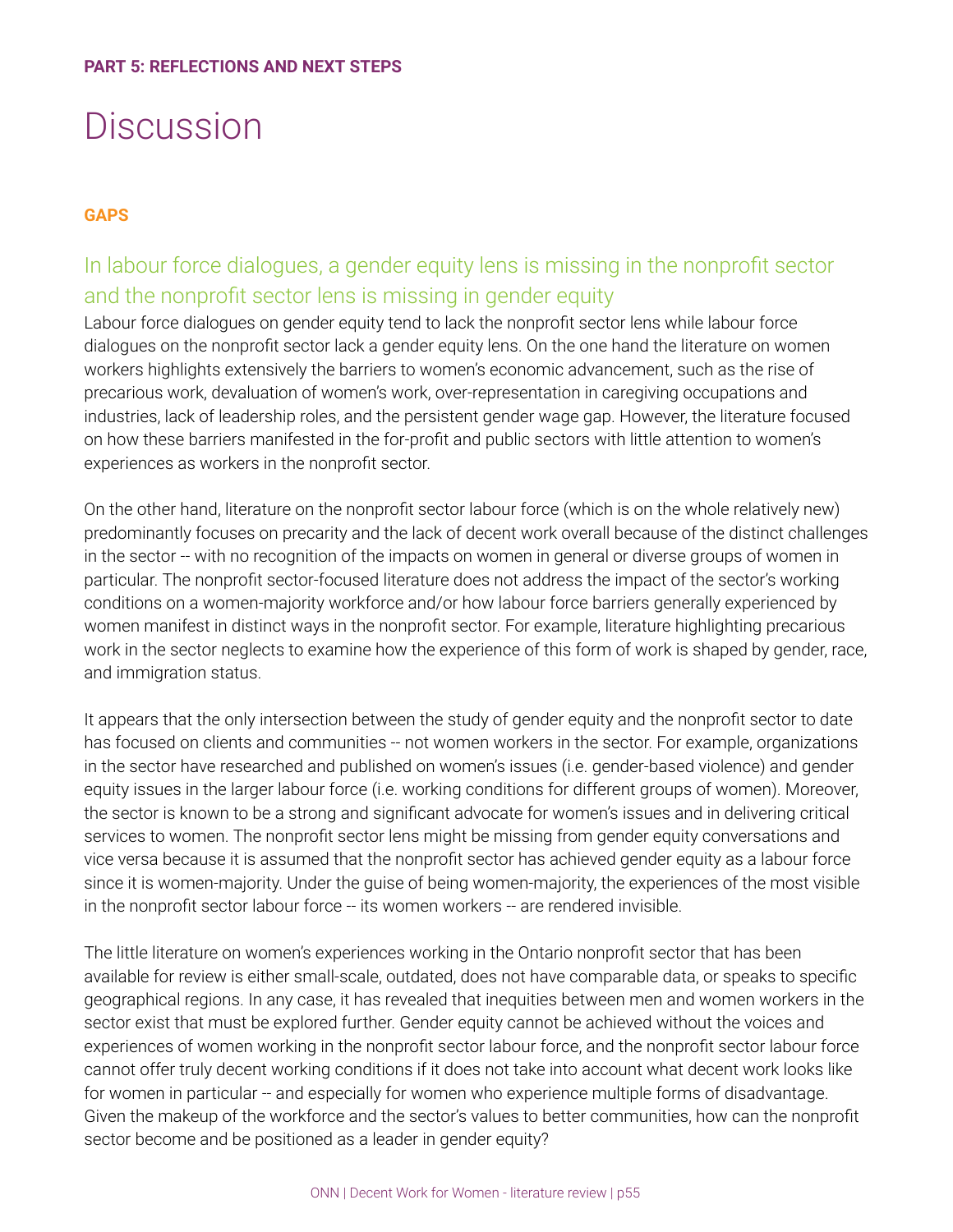## Greater focus is needed on the experiences of Indigenous women, women from the LGBTQ community and women with disabilities working in the sector

While the review was able to locate some research on the experiences of immigrant and racialized women working in the sector, research on the experiences of Indigenous women, women from the LGBTQ community and women with disabilities working in the sector was almost non-existent. The literature detailing experiences of immigrant and racialized women working in the nonprofit sector was confined to the immigrant, refugee, and settlement services subsector, both as a subsector they are found in across the nonprofit sector and as a subsector that they are overrepresented in. Only two pieces of literature detailed experiences of immigrant and racialized women in nonprofit leadership: one presented data in three cities while the other focused on Black women's leadership experiences in the sector in Ontario. However, findings related to compensation were not disaggregated beyond gender. Moreover, apart from minimal research on general labour market outcomes of Indigenous women, women from the LGBTQ community and women with disabilities, there was no literature on their experiences working in the nonprofit sector in Ontario and/or Canada.

More disaggregated data and representative information on diverse women's employment experiences working in the sector is needed. We know that they experience barriers in the broader labour market and that they work in the sector. Lack of information makes their contributions and experiences invisible. More information can assist in developing and implementing strategies and solutions for the nonprofit sector labour force that target particular challenges and that do not create adverse impacts.

#### **KEY ISSUES**

### What did we learn?

To better understand the employment experiences of women working in the nonprofit sector, it is critical to first understand on the one hand how and why the nonprofit sector's labour market is structured the way that it is and on the other hand how a gendered and racialized division of labour translates into unequal labour market patterns for diverse women. This is because both are interconnected. The sector's labour force market structures are rooted in the gendered and racialized division of labour. Devaluation of women's work and care work in society at large directly links to decent work barriers the sector faces, to the devaluation of the sector as a whole. Devalued work has more precarious work traits, such as low wages and instability, and for this reason precarious work is able to permeate the sector as it has.

The sector is not immune to broader gender and race labour force market patterns; they also manifest in the sector. The difference between the nonprofit sector and other sectors is how they manifest, given the sector's distinctive features. For example, while a typical glass ceiling does not exist in the nonprofit sector, women generally end up leading small organizations and not large ones. The gender wage gap exists alongside a "care penalty" and limited access to health benefits, a pension plan, and maternity top-ups. There are large numbers of immigrant and racialized women working in the sector, yet there is a glass ceiling for them and we do not have data to quantify the extent of their gender wage gap. It is important to better understand the specific manifestation of barriers women face in the sector not only because it is a women-majority sector and gender equity is a goal in and of itself, but also because it means that strategies to combat inequality in other sectors cannot be applied to this sector. The sector needs to move beyond being just women-majority to better supporting all its women workers with targeted solutions and strategies for gender equality.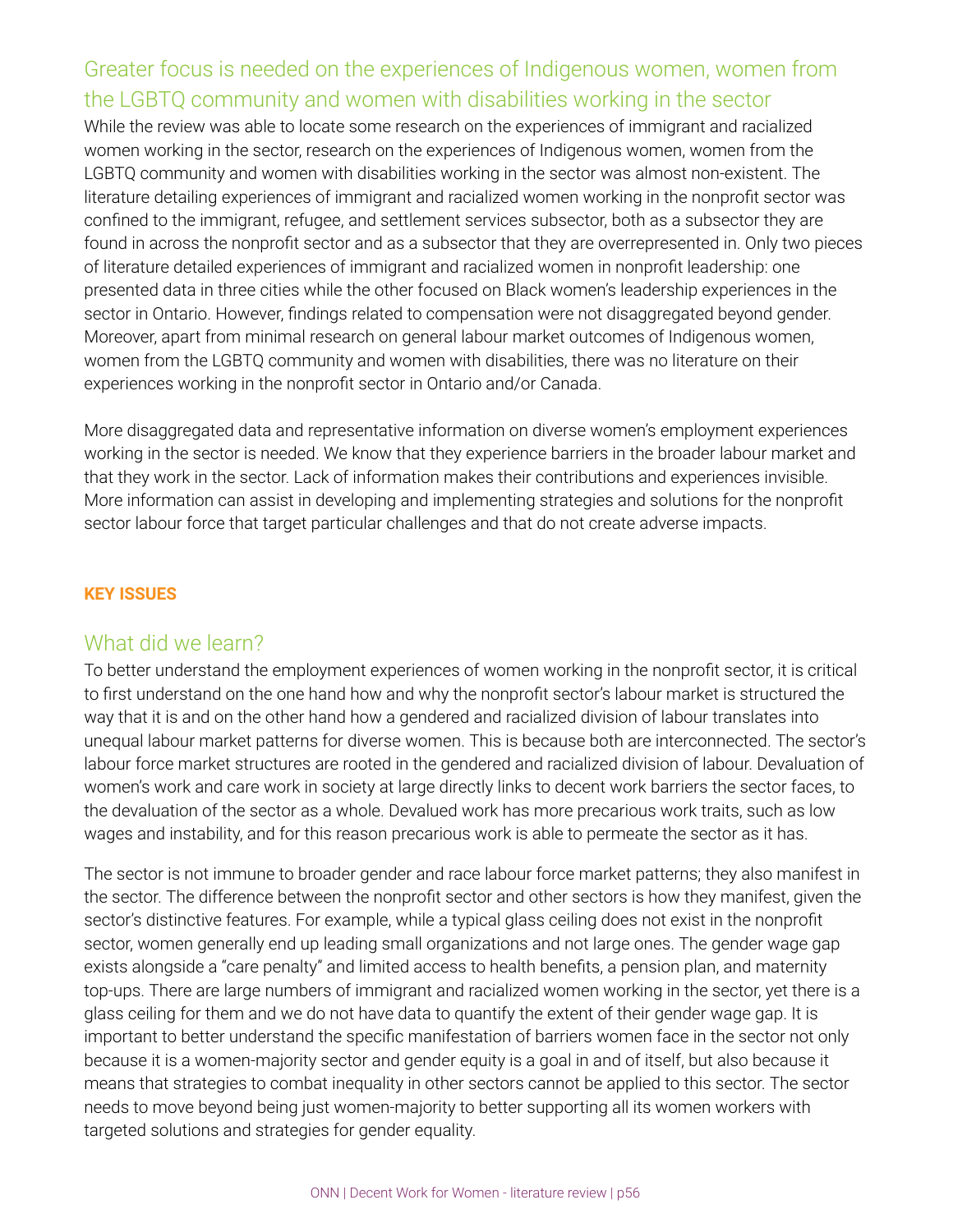## What more do we need to know?

This literature review began by asking: how do glass ceilings, leaky pipelines, the gender wage gap and precarious work - coupled with the sector's unique challenges - manifest and impact different women in the nonprofit labour force? In attempting to answer this question, the review has given rise to multiple other interesting questions which ONN will attempt to explore in the second phase of this project and also call for further research on. The list is not exhaustive. Answer to these questions can reveal what decent work for women would look like in the sector. They are outlined below using the decent work framework:

### **Employment Opportunities**

- Why do diverse women enter or leave the sector?
- What are their educational and/or experience backgrounds?
- Do women working in the sector feel they have access to employment in other sectors?
- Do diverse women feel they have access to employment in all subsectors?
- What are women's experiences working in the sector outside of the GTHA area?
- Given there there are a range of jobs in the sector (i.e. across positions, subsectors, and organization functions), where would most opportunities and for whom lay?

#### **Fair Income**

- What are diverse men and women earning in the sector, across subsectors and roles, compared to other sectors and their roles?
- Are legislative mechanisms to combat the gender wage gap working in the sector? How? If not, why? What is needed for better implementation? Are there any other legislative mechanisms needed (e.g., pay transparency laws)?
- To what extent do women negotiate pay? Would this be a useful skill to improve as women working in the sector?
- Why are there pronounced gaps between men's and women's earnings at the leadership level?

### **Health Benefits, Pension, Maternity Top-Ups**

- How many women have a pension plan in the sector? Is there a difference between new and older workers?
- Do organizations offer maternity top-ups? If so, how much?
- What other maternity and/or parental benefits are offered?
- How is the transition to maternity leave and back into the workplace experienced?

#### **Stable Employment**

- How many diverse women are employed in part-time and/or contract positions?
- What, if any, disruptions to work do women face? Is the sector well equipped to support women during these disruptions?
- How many women face disruptions in continuous work as a result of sector structures (i.e contract positions, summer closures)?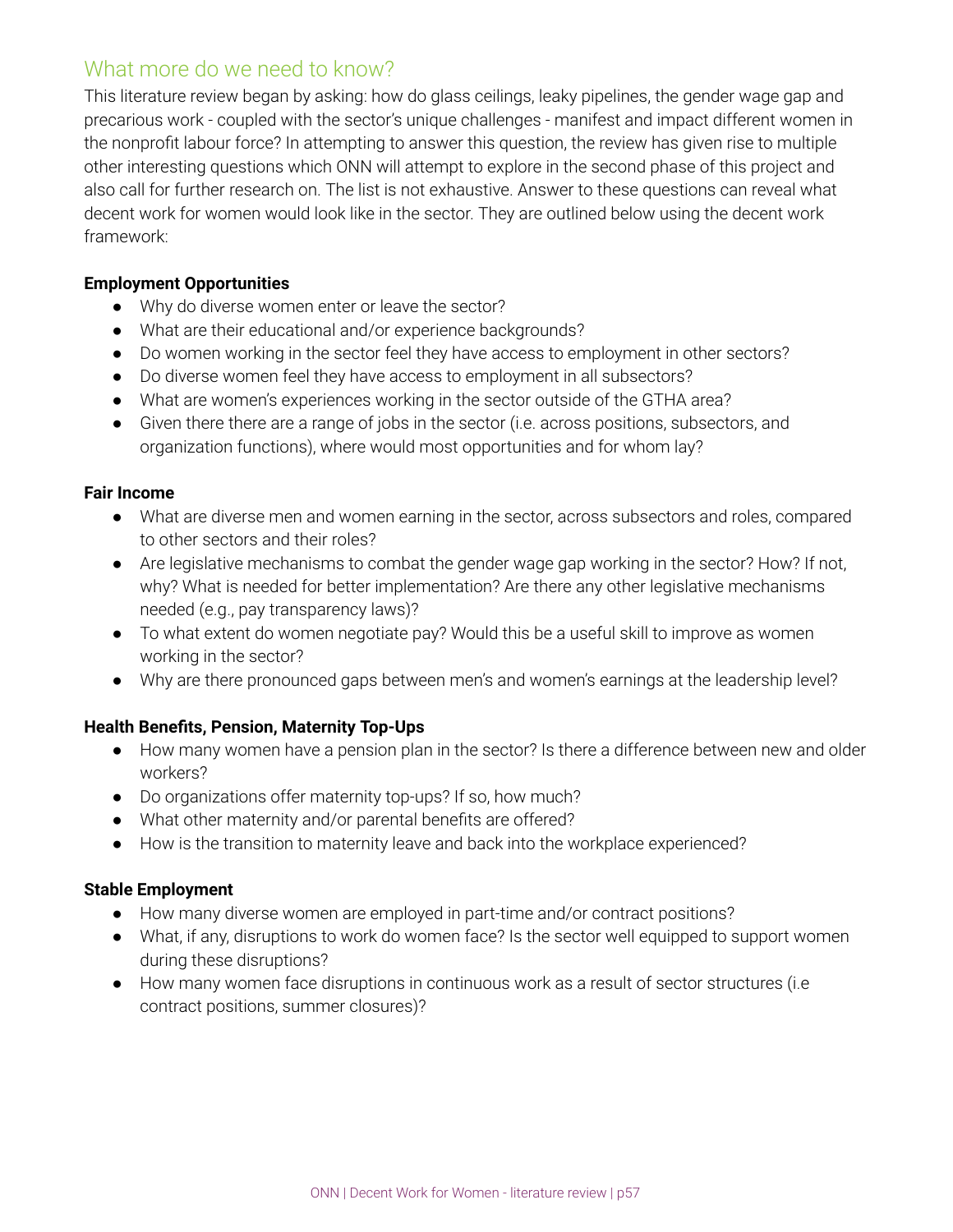#### **Opportunities for Development and Advancement**

- Is there a lack of leadership pipelines in the subsectors? In which subsectors and why?
- How can the sector build women's leadership pipelines?
- What professional development opportunities do women need? How can formal networking and mentoring opportunities be created?

### **Equality Rights at Work**

- How many immigrant, racialized, and Indigenous women, women from the LGBTQ community, and women with disabilities work in organizations whose function relates to part of their identity (i.e. are Indigenous women only working in Indigenous-led organizations and/or in cultural competency positions and why)? How many work in mainstream organizations? Do different women feel like they can only access certain positions and/or subsectors?
- How does workplace harassment for women manifest?
- To what extent is occupational violence a concern for women?
- What are the advantages and disadvantages for women of working in women-majority workplaces and sectors?

#### **Culture and Leadership**

- What kind of glass ceiling manifests in the sector?
- To what extent is leadership in the sector gendered?
- Why are women not in leadership positions in larger organizations?
- How can female leaders in smaller organizations in the sector be better supported?
- Given barriers women face in the workplace and in leadership, how can women be supported to achieve the leadership competencies of the future?

### Next Steps

This literature review, both the findings and identified gaps, will inform the next phase of ONN's Decent Work for Women project. In the next phase we will be engaging with women working in the sector through focus groups, key informant interviews, and a sector wide survey. Women's voices from the sector will, it is hoped, fill the gaps of what was not illuminated in the review, allow us to further scope what key barriers to focus on, and what corresponding strategies and solutions can be developed. Particular focus will be placed on engaging women who do not normally engage in these conversations. The last year-and-a-half of the project will focus on implementing and tracking the progress of these solutions at the systemic, network, and organizational levels.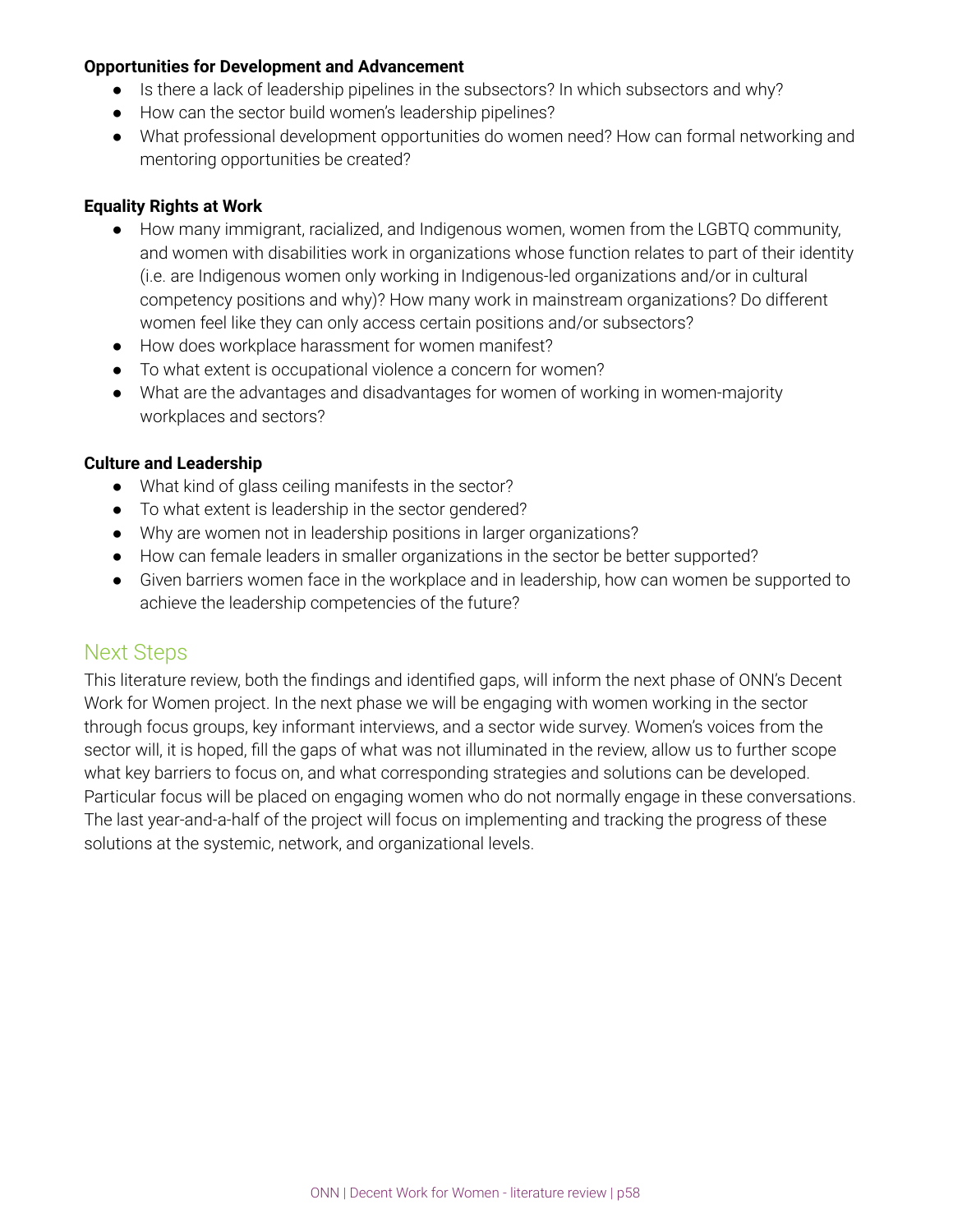## Conclusion

This literature review has outlined three key findings on women working in the nonprofit sector in Ontario:

- The nonprofit sector in Ontario is women-majority but not always women-led
- Unequal job opportunities and a glass ceiling exist for diverse women
- Women in the nonprofit sector have a lower compensation package, compared to men, affected by a "care penalty", limited access to a pension plan and maternity top-ups, and a gender wage gap

These findings are embedded in a larger framework of distinctive challenges and trends the nonprofit sector faces, and the gendered and racialized division of labour. Gaps exist in the literature as the labour force dialogue on gender equity does not include the nonprofit lens and dialogues on the nonprofit sector labour force do not include a gender equity lens. Moreover, a stronger intersectional lens that also includes the experiences of Indigenous women, women from the LGBTQ community and women with disabilities working in the sector is needed. As we move into the second phase of this project, we have learned that the nonprofit sector labour in Ontario is not immune to gendered labour force patterns or to worse labour market outcomes for diverse women. The nonprofit labour force market structures are rooted in a gendered and racialized division of labour. Using the decent work framework we have identified a number of intersecting questions for further exploration as we invite the women working in the sector to share their voices as well as for other researchers to take on. Despite barriers, women have worked and continue to work in the sector in large numbers because it allows them to contribute to their communities.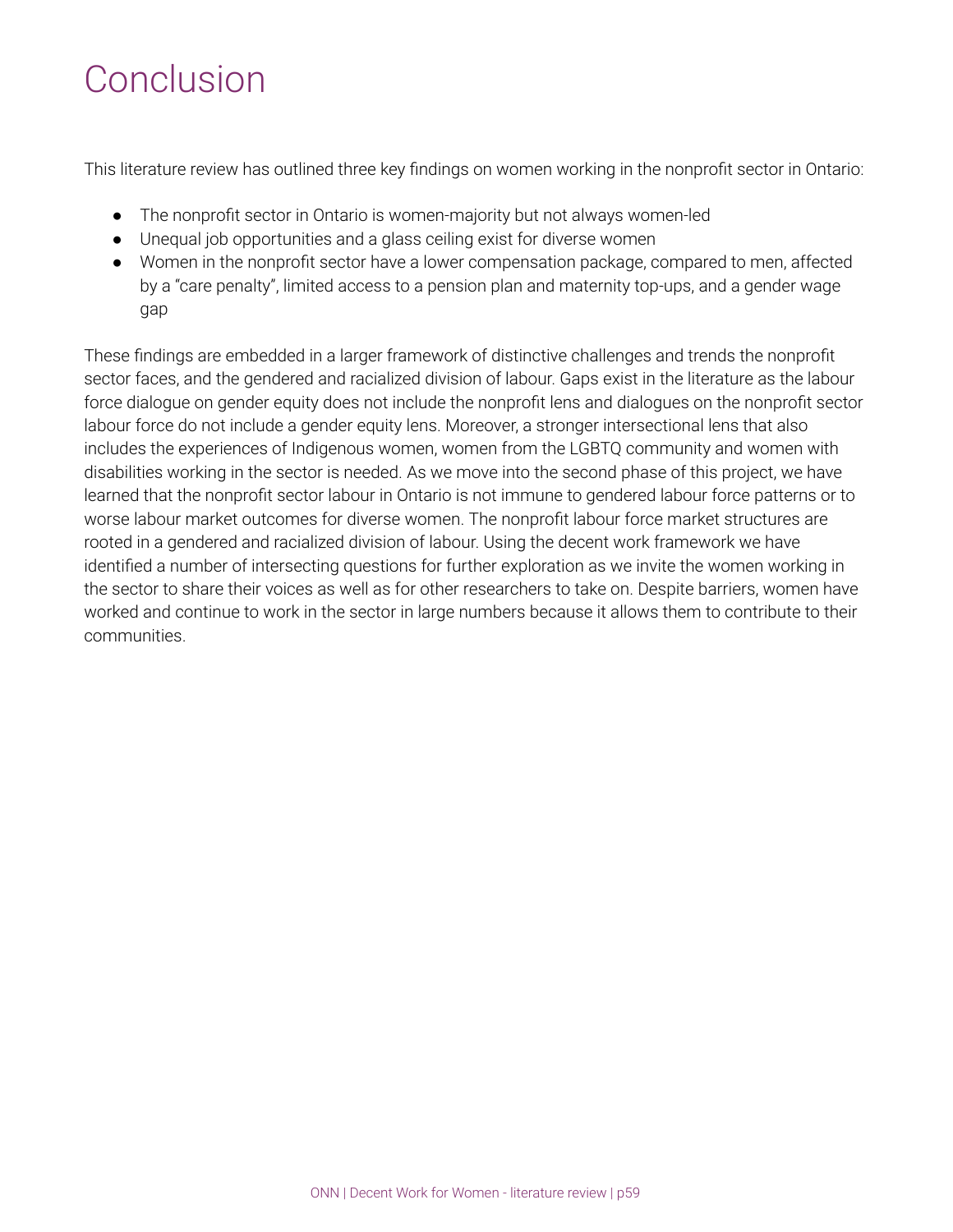## **Bibliography**

"Introduction." *Stories of Care: A Labour of Law - Gender and Class at Work*, by LJB Hayes, Palgrave MacMillan UK, 2017, pp. VIII-232, [www.palgrave.com/gb/book/9781137611154](http://www.palgrave.com/gb/book/9781137611154)

"Racism and Racialized Women's Experiences in the Workplace." *Canada's Economic Apartheid: The Social Exclusion of Racialized Groups in the New Century*, by Grace-Edward Galabuzi, Canadian Scholars' Press Inc., 2006, pp. 126-127, [books.google.ca/books?id=dEzDhwE7JYsC&source=gbs\\_navlinks\\_s](http://books.google.ca/books?id=dEzDhwE7JYsC&source=gbs_navlinks_s).

Abugala, Wisal, et al. *Like Wonder Women, Goddesses, and Robots: How Immigrant Women Are Impacted by and Respond to Precarious Employment*. Access Alliance Multicultural Health and Community Services, 2014, *Like Wonder Women, Goddesses, and Robots: How Immigrant Women Are Impacted by and Respond to Precarious Employment*,

[accessalliance.ca/wp-content/uploads/2015/03/Like-Wonder-Women-Goddess-and-Robots\\_final.pdf](http://accessalliance.ca/wp-content/uploads/2015/03/Like-Wonder-Women-Goddess-and-Robots_final.pdf).

Anti-Racism Directorate of Ontario. *A Better Way Forward: Ontario's 3-Year Anti-Racism Strategic Plan*. Anti-Racism Directorate of Ontario, 2017, *A Better Way Forward: Ontario's 3-Year Anti-Racism Strategic Plan*, [files.ontario.ca/ar-2001\\_ard\\_report\\_tagged\\_final-s.pdf.](http://files.ontario.ca/ar-2001_ard_report_tagged_final-s.pdf)

Arriagada, Paula. *Women in Canada: A Gender-Based Statistical Report - First Nations, Métis and Inuit Women*. Statistics Canada, 2016, *Women in Canada: A Gender-Based Statistical Report - First Nations, Métis and Inuit Women*, [www.statcan.gc.ca/pub/89-503-x/2015001/article/14313-eng.pdf.](http://www.statcan.gc.ca/pub/89-503-x/2015001/article/14313-eng.pdf)

Austin, Nancy, et al. *Final Report and Recommendations of the Gender Wage Gap Strategy Steering Committee*. Government of Ontario, 2016, *Final Report and Recommendatoins of the Gender Wage Gap Strategy Steering Committee*, [files.ontario.ca/7198\\_mol\\_gwg\\_finalreport\\_eng\\_wa\\_08f\\_v2\\_1.pdf.](http://files.ontario.ca/7198_mol_gwg_finalreport_eng_wa_08f_v2_1.pdf)

Austin, Nancy, et al. *Gender Wage Gap Strategy Consultation*. Government of Ontario, 2016,*Gender Wage Gap Strategy Consultation*, [www.ontario.ca/page/gender-wage-gap-strategy-consultation#section-0.](http://www.ontario.ca/page/gender-wage-gap-strategy-consultation#section-0.)

Baines, Donna, et al. "Filling the Gaps: Unpaid (and Precarious) Work in the Nonprofit Social Services." *Critical Social Policy*, vol. 37, no. 4, 2017, pp. 625–645., doi:10.1177/0261018317693128.

Baines, Donna, et al. "Not Profiting From Precarity: THe Work of Nonprofit Service Delivery and the Creation of Precariousness." *Just Labour: A Canadian Journal of Work and Society*, vol. 22, 2014, pp. 74–93.

Baines, Donna, et al. "Self-Monitoring, Self-Blaming, Self-Sacrificing Workers: Gendered Managerialism in the Non-Profit Sector." *Women's Studies International Forum*, vol. 35, 2012, pp. 362–371., doi:10.1016/j.wsif.2012.07.002.

Baines, Donna, and Ian Cunningham. "'White Knuckle Care Work': Violence, Gender and New Public Management in the Voluntary Sector." *Work, Employment and Society*, vol. 25, no. 4, 2011, pp. 760–776., doi:10.1177/0950017011419710.

Block, Sheila. *Who Is Working for Minimum Wage in Ontario?* Wellesley Institute, 2013, *Who Is Working for Minimum Wage in Ontario?*,

[www.wellesleyinstitute.com/wp-content/uploads/2013/10/Who-Makes-Minimum-Wage.pdf.](http://www.wellesleyinstitute.com/wp-content/uploads/2013/10/Who-Makes-Minimum-Wage.pdf)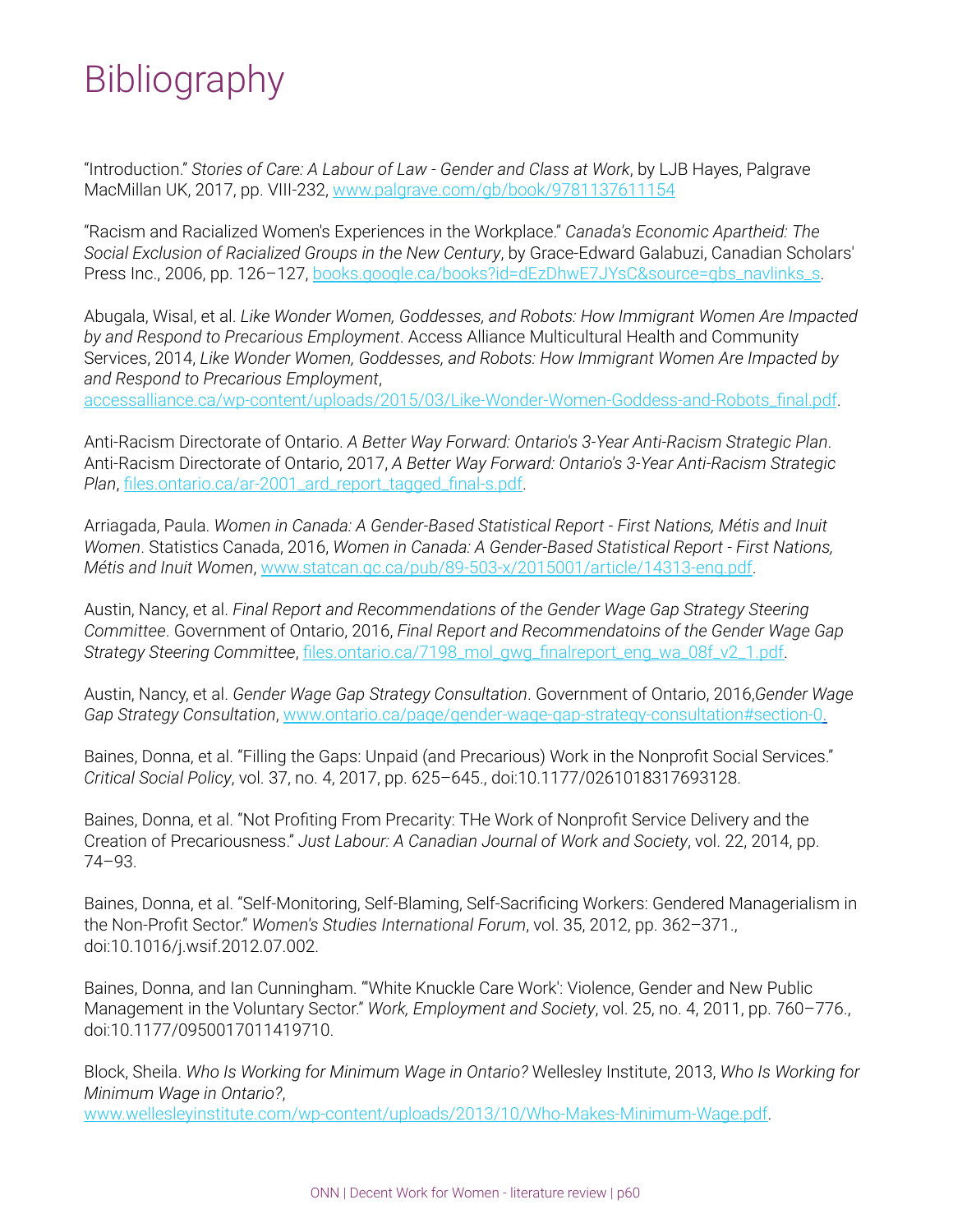Block, Sheila. *Ontario's Growing Gap: The Role of Race and Gender*. Canadian Centre for Policy Alternatives, 2010, *Ontario's Growing Gap: The Role of Race and Gender*, [ywcacanada.ca/data/research\\_docs/00000140.pdf.](http://ywcacanada.ca/data/research_docs/00000140.pdf)

Block, Sheila, and Grace-Edward Galabuzi. *Canada's Colour Coded Labour Market: The Gap for Racialized Workers*. Wellesley Institute, Canadian Centre for Policy Alternatives, 2011,*Canada's Colour Coded Labour Market: The Gap for Racialized Workers*,

[www.wellesleyinstitute.com/wp-content/uploads/2011/03/Colour\\_Coded\\_Labour\\_MarketFINAL.pdf.](http://www.wellesleyinstitute.com/wp-content/uploads/2011/03/Colour_Coded_Labour_MarketFINAL.pdf)

Boyd, Karen S. "Glass Ceiling." *Encyclopedia of Race, Ethnicity, and Society*, SAGE, 2012, pp. 549–552, [edge.sagepub.com/system/files/15\\_GlassCeiling.pdf.](http://edge.sagepub.com/system/files/15_GlassCeiling.pdf)

Bruckmüller, Susanne, and Nyla R. Branscombe. "How Women End Up on the 'Glass Cliff'.'"*Harvard Business Review*, 2011, [hbr.org/2011/01/how-women-end-up-on-the-glass-cliff.](http://hbr.org/2011/01/how-women-end-up-on-the-glass-cliff)

Calgary Chamber of Voluntary Organizations (CCVO). *Boland Survey of Nonprofit Sector Salaries and Human Resource Practices*. Calgary Chamber of Voluntary Organization

Canadian Race Relations Foundation. "Glossary of Terms." *Canadian Race Relations Foundation*, Canadian Race Relations Foundation, [www.crrf-fcrr.ca/en/resources/glossary-a-terms-en-gb-1?limit=50&orderby=alpha&letter=i](http://www.crrf-fcrr.ca/en/resources/glossary-a-terms-en-gb-1?limit=50&orderby=alpha&letter=i).

Canadian Women's Foundation. "The Facts about the Gender Wage Gap in Canada." *Canadian Women's Foundation*, Canadian Women's Foundation, [www.canadianwomen.org/the-facts/the-wage-gap/](http://www.canadianwomen.org/the-facts/the-wage-gap/).

Charity Village. *2017 Canadian Nonprofit Sector Salary and Benefits Study*. Charity Village, 2017, *2017 Canadian Nonprofit Sector Salary and Benefits Study*.

Charity Village. *2013 Canadian Nonprofit Sector Salary and Benefits Study*. Charity Village, 2013, *2013 Canadian Nonprofit Sector Salary and Benefits Study*.

Charity Village. *2011 Canadian Nonprofit Sector Salary and Benefits Study*. Charity Village, 2011, *2011 Canadian Nonprofit Sector Salary and Benefits Study*.

Charlesworth, Sara. "The Regulation of Paid Care Workers' Wages and Conditions in the Non-Profit Sector: A Toronto Case Study." *Relations Industrielles / Industrial Relations*, vol. 65, ser. 3, 2010, pp. 380–399. *3*.

Chui, Tina. *Women in Canada: A Gender-Based Statistical Report - Immigrant Women*. Statistics Canada, 2011, *Women in Canada: A Gender-Based Statistical Report - Immigrant Women*, [www.statcan.gc.ca/pub/89-503-x/2010001/article/11527-eng.pdf.](http://www.statcan.gc.ca/pub/89-503-x/2010001/article/11527-eng.pdf)

Chui, Tina, and Hélène Maheux. *Women in Canada: A Gender-Based Statistical Report - Visible Minority Women*. Statistics Canada, 2011, *Women in Canada: A Gender-Based Statistical Report - Visible Minority Women*, [www.statcan.gc.ca/pub/89-503-x/2010001/article/11527-eng.pdf](http://www.statcan.gc.ca/pub/89-503-x/2010001/article/11527-eng.pdf).

Clutterbuck, Peter, and Caryl Arundel. *Leading Our Future: Leadership Competencies in Ontario's Nonprofit Sector*. Ontario Nonprofit Network, 2017, *Leading Our Future: Leadership Competencies in Ontario's Nonprofit Sector*, [theonn.ca/wp-content/uploads/2017/07/ONN.Report.Leading-our-Future.FINAL\\_.pdf](http://theonn.ca/wp-content/uploads/2017/07/ONN.Report.Leading-our-Future.FINAL_.pdf).

Cranford, Cynthia J, et al."The Gender of Precarious Employment in Canada." *Relations Industrielles / Industrial Relations*, vol. 58, no. 3, 2003, pp. 454–482., doi:10.7202/007495ar.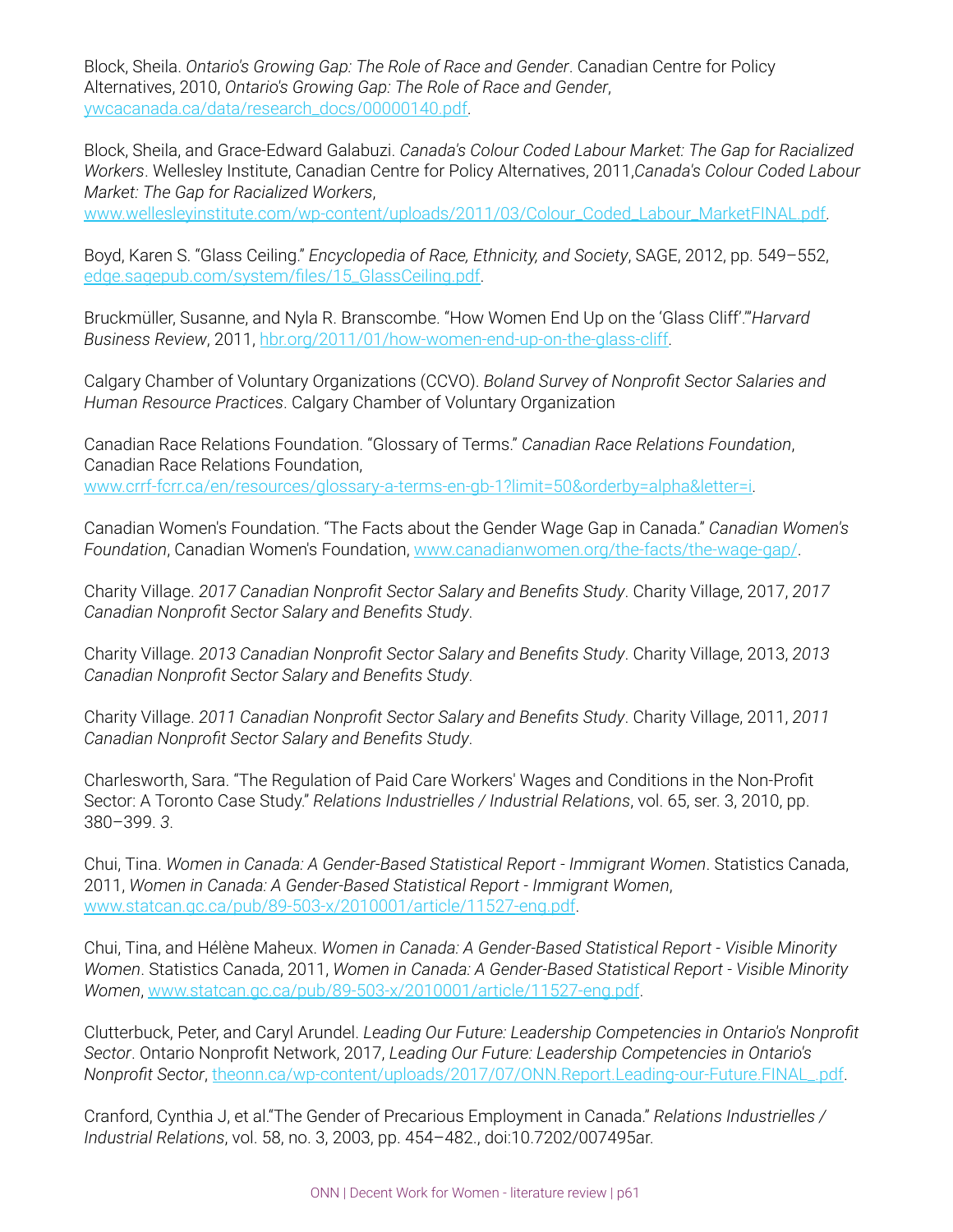Creese, Gillian. "Addressing the Skills Paradox: Deskilling Migrant Women in Canada."*Harnessing Knowledge on the Migration of Highly Skilled Women*, International Organization for Migration, OECD Development Centre, 2014, pp. 91–101, [publications.iom.int/system/files/pdf/iom\\_oecd\\_gender.pdf](http://publications.iom.int/system/files/pdf/iom_oecd_gender.pdf).

Cunningham, Ian, et al. "Austerity Policies, 'Precarity' and the Nonprofit Workforce: A Comparative Study of UK and Canada." *Journal of Industrial Relations*, vol. 58, ser. 4, 2016, pp. 455–472. *4*, doi:10.1177/0022185616639309.

Cunningham, Ian, and Donna Baines. "'How Could Management Let This Happen?' Gender, Unpaid Work and Industrial Relations in the Nonprofit Social Services Sector." *Economic and Industrial Democracy*, 2017, pp. 1–33.

Cunningham, Ian, et al. "'You've Just Cursed Us': Precarity, Austerity and Worker's Participation in the Non-Profit Social Services." *Industrial Relations*, vol. 72, no. 2, 2017, pp. 370–393.

DisAbled Women's Network Canada. *Study on Economic Security on Women with Disabilities*. DisAbled Women's Network Canada, 2007, *Study on Economic Security on Women with Disabilities*, [www.dawncanada.net/main/wp-content/uploads/2013/08/StudyonEconomicSecurityonWomenwithDisa](http://www.dawncanada.net/main/wp-content/uploads/2013/08/StudyonEconomicSecurityonWomenwithDisabilitiesEng.pdf) [bilitiesEng.pdf.](http://www.dawncanada.net/main/wp-content/uploads/2013/08/StudyonEconomicSecurityonWomenwithDisabilitiesEng.pdf)

Edwardh, Joey, and Peter Clutterbuck. *Decent Work in the Non-Profit Community Services Sector in Ontario: Submission to the Changing Workplace Review Special Advisors*. Social Planning Network of Ontario, 2015, *Decent Work in the Non-Profit Community Services Sector in Ontario: Submission to the Changing Workplace Review Special Advisors*, [www.spno.ca/images/pdf/SPNO-ESA-Submission-FINAL.pdf.](http://www.spno.ca/images/pdf/SPNO-ESA-Submission-FINAL.pdf)

Edwardh, Joey, et al. *Pushing the Limits: Challenges of Halton's Nonprofit and Voluntary Sector Labour Force*. Community Development Halton, 2007, *Pushing the Limits: Challenges of Halton's Nonprofit and Voluntary Sector Labour Force*, [www.cdhalton.ca/pdf/Pushing\\_The\\_Limits\\_Technical\\_Report.pdf.](http://www.cdhalton.ca/pdf/Pushing_The_Limits_Technical_Report.pdf)

Emmett, Brian. "Beyond Strategy: Charities Building the Future Canadians Want." *The Philanthropist*, 2018, [thephilanthropist.ca/2018/02/beyond-synergy-charities-building-the-future-canadians-want/pdf/](http://thephilanthropist.ca/2018/02/beyond-synergy-charities-building-the-future-canadians-want/pdf/).

England, Paula. "Emerging Theories of Care Work." *Emerging Theories of Care Work*, Annual Review of Sociology, [www.jstor.org/stable29737725.](http://www.jstor.org/stable29737725)

Fanelli, Carlo, et al. "Precarity in the Nonprofit Employment Services Sector." *Canadian Review of Sociology*, vol. 54, no. 352, 2017, p. 331.

Ferguson, Sarah Jane. *Women in Canada: A Gender-Based Statistical Report - Women and Education: Qualifications, Skills and Technology*. Statistics Canada, 2016, *Women in Canada: A Gender-Based Statistical Report - Women and Education: Qualifications, Skills and Technology*, [www.statcan.gc.ca/pub/89-503-x/2015001/article/14640-eng.pdf.](http://www.statcan.gc.ca/pub/89-503-x/2015001/article/14640-eng.pdf)

Geek Feminism Wiki. "Leaky Pipeline." *Leaky Pipeline*, [geekfeminism.wikia.com/wiki/Leaky\\_pipeline](http://geekfeminism.wikia.com/wiki/Leaky_pipeline).

Goodman, Rachael, and Sarah Kaplan. "When Care Work and Paid Work Collide." *Stanford Social Innovation Review*, 2018, [ssir.org/articles/entry/when\\_care\\_work\\_and\\_paid\\_work\\_collide](http://ssir.org/articles/entry/when_care_work_and_paid_work_collide).

Gouin, Rachel R, et al. "Feminist Participatory Research in a Social Justice Organization."*Action Research* , vol. 9, no. 3, 2011, pp. 261–281., doi:10.1177/1476750310396945.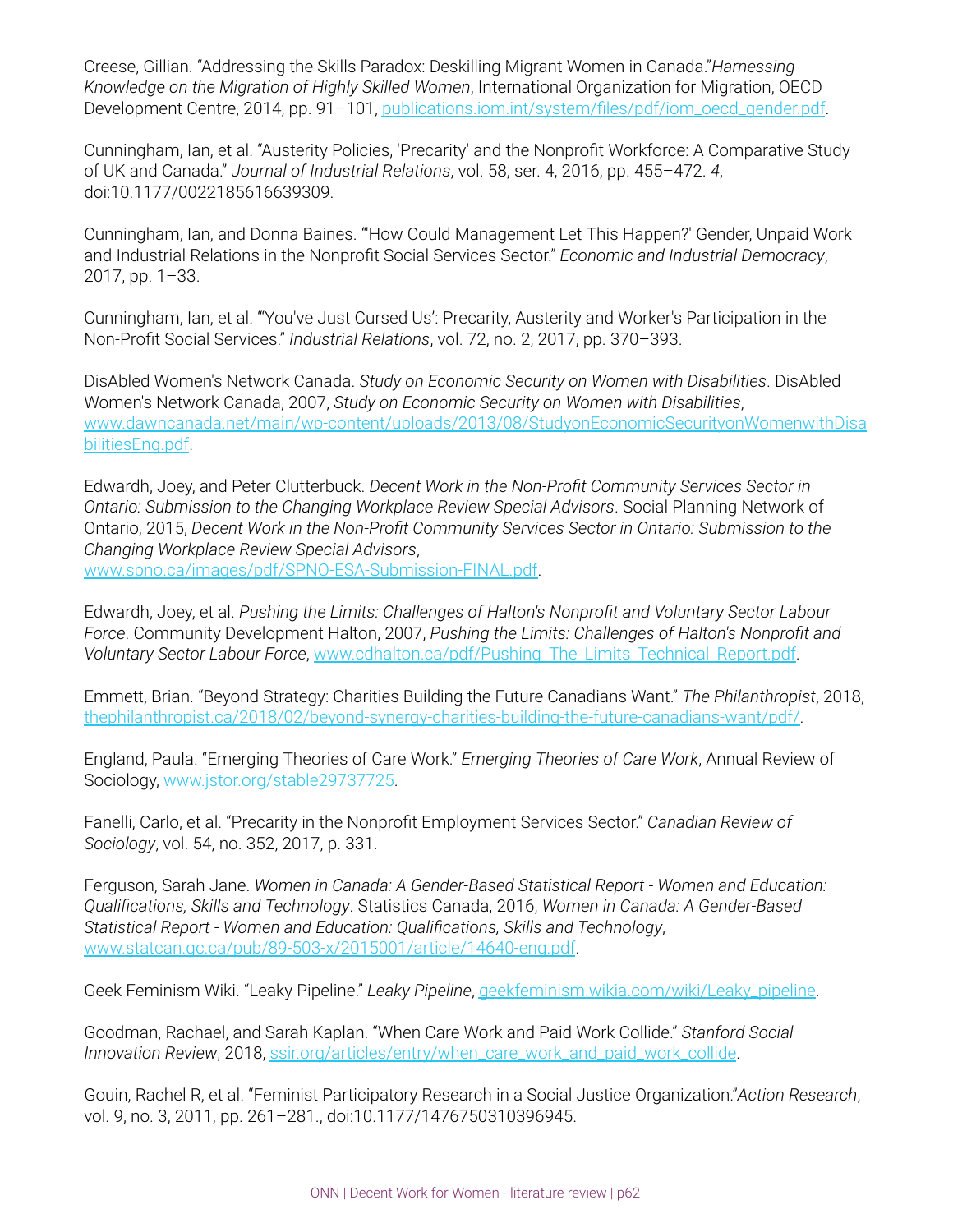Government of Ontario, and Ontario Nonprofit Network. *Ontario Open for Business - Business Sector Strategy: Not-For-Profit Sector*. Government of Ontario, Ontario Nonprofit Network, 2012, *Ontario Open for Business - Business Sector Strategy: Not-For-Profit Sector*.

Government of Ontario. "Your Guide to the Employment Standards Act." *Government of Ontario*, Government of Ontario, [www.ontario.ca/document/your-guide-employment-standards-act-0.](http://www.ontario.ca/document/your-guide-employment-standards-act-0)

Hall, Michael H, et al. *Cornerstones of Community: Highlights of the National Survey of Nonprofit and Voluntary Organizations*. Government of Canada, 2005, *Cornerstones of Community: Highlights of the National Survey of Nonprofit and Voluntary Organizations*, [www.imaginecanada.ca/sites/default/files/www/en/library/nsnvo/nsnvo\\_report\\_english.pdf.](http://www.imaginecanada.ca/sites/default/files/www/en/library/nsnvo/nsnvo_report_english.pdf)

Hall, Michael H, et al. *The Capacity to Serve: A Qualitative Study of the Challenges Facing Canada's Nonprofit and Voluntary Organizations*. Government of Canada, 2003, *The Capacity to Serve: A Qualitative Study of the Challenges Facing Canada's Nonprofit and Voluntary Organizations*, [www.vsi-isbc.org/eng/knowledge/pdf/capacity\\_to\\_serve.pdf.](http://www.vsi-isbc.org/eng/knowledge/pdf/capacity_to_serve.pdf)

Haggar-Guenette, Cynthia, et al. *Satellite Account of Non-Profit Institutions and Volunteering*. Government of Canada, 2007, *Satellite Account of Non-Profit Institutions and Volunteering*, [www.statcan.gc.ca/pub/13-015-x/13-015-x2009000-eng.pdf.](http://www.statcan.gc.ca/pub/13-015-x/13-015-x2009000-eng.pdf)

Hamdad, Malika. *Valuing Households' Unpaid Work in Canada, 1992 and 1998: Trends and Sources of Change*. Government of Canada, 2003, *Valuing Households' Unpaid Work in Canada, 1992 and 1998: Trends and Sources of Change*.

Harvard Business Review. *The Glass Cliff Phenomenon*, [hbr.org/2010/12/the-glass-cliff-phenomenon](http://hbr.org/2010/12/the-glass-cliff-phenomenon) .

Hawco, Michelle. "Career Trajectories of Female Executive Directors in Canada's Non-Profit Social Service Sector: A Phenomenological Study." *Capella University*, ProQuest LLC, 2014, pp. VII-207.

Hixson-Vulpe, Jacq. *Hiring Across All Spectrums: A Report on Broadening Opportunities for LGBTQ2+ Jobseekers*. Pride at Work Canada, 2017, *Hiring Across All Spectrums: A Report on Broadening Opportunities for LGBTQ2+ Jobseekers*, [prideatwork.ca/wp-content/uploads/2018/01/PrideAtWork\\_2018\\_Round\\_FINAL-s.pdf.](http://prideatwork.ca/wp-content/uploads/2018/01/PrideAtWork_2018_Round_FINAL-s.pdf)

HR Council for the Nonprofit Sector. *Driving Change: A National Study of Canadian Nonprofit Executive Leaders*. HR Council for the Nonprofit Sector, 2012, *Driving Change: A National Study of Canadian Nonprofit Executive Leaders*, [www.hrcouncil.ca/documents/driving\\_change.pdf](http://www.hrcouncil.ca/documents/driving_change.pdf).

HR Council. *Trends & Issues: Gender Mix in the Nonprofit Sector*. HR Council for the Nonprofit Sector, 2008, *Trends & Issues: Gender Mix in the Nonprofit Sector*, [hrcouncil.ca/documents/LMI\\_gender\\_mix.pdf.](http://hrcouncil.ca/documents/LMI_gender_mix.pdf)

Houle, Patricia, et al. *Spotlight on Canadian: Results from the General Social Survey - Changes in Parents' Participation in Domestic Tasks and Care for Children from 1986 to 2015*. Statistics Canada, 2017, *Spotlight on Canadian: Results from the General Social Survey - Changes in Parents' Participation in Domestic Tasks and Care for Children from 1986 to 2015*, [www.statcan.gc.ca/pub/89-652-x/89-652-x2017001-eng.pdf.](http://www.statcan.gc.ca/pub/89-652-x/89-652-x2017001-eng.pdf)

Hossein, Caroline Shenaz. *A Black Perspective on Canada's Third Sector: Case Studies on Women Leaders in the Social Economy*. 2017, *A Black Perspective on Canada's Third Sector: Case Studies on Women Leaders in the Social Economy*, [www.aeaweb.org/conference/2018/preliminary/paper/QGKdyQ5A](http://www.aeaweb.org/conference/2018/preliminary/paper/QGKdyQ5A).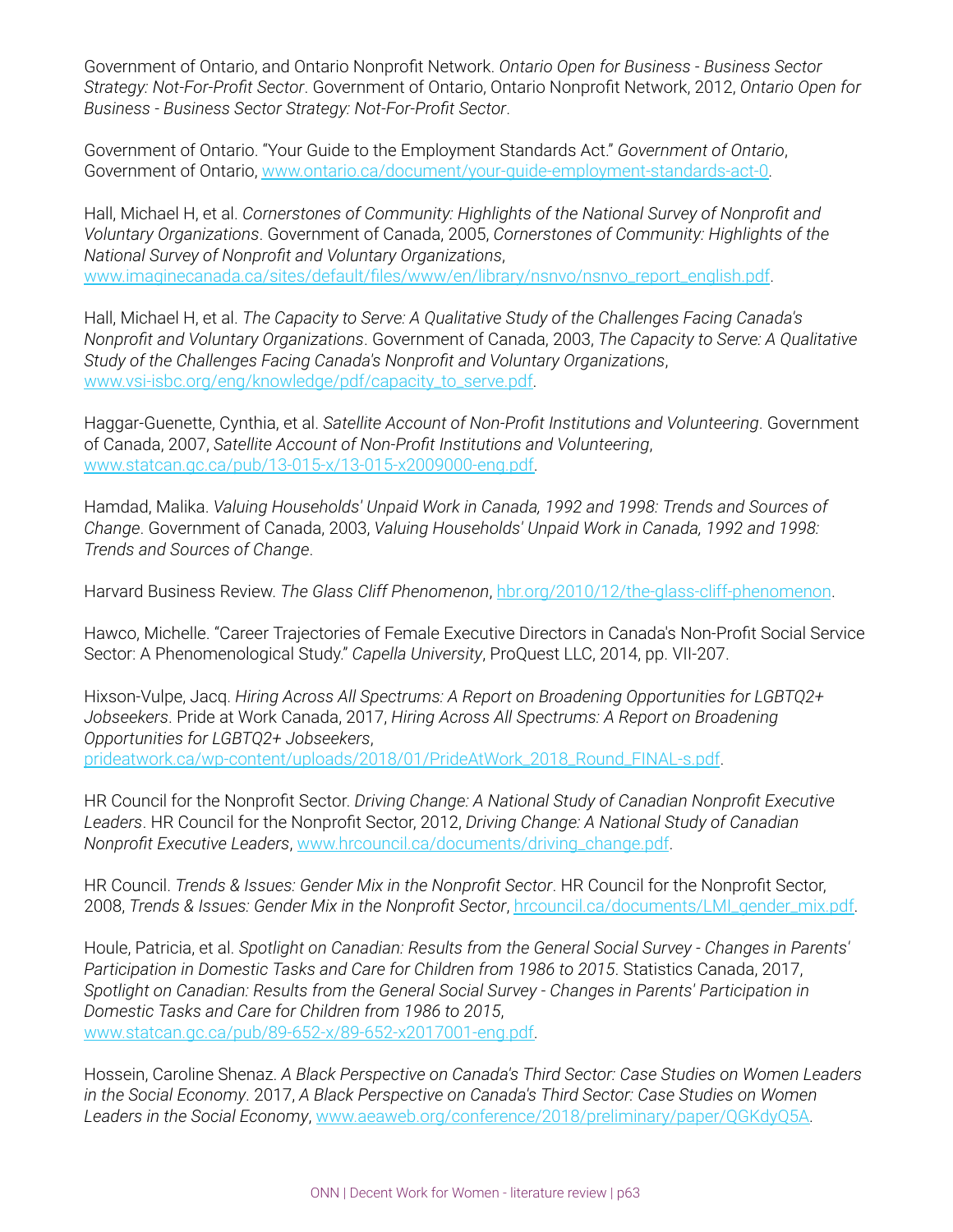Hudon, Tamara. "Statistics Canada." *Statistics Canada*, Statistics Canada, 2015. [www.statcan.gc.ca/pub/89-503-x/2015001/article/14217-eng.pdf.](http://www.statcan.gc.ca/pub/89-503-x/2015001/article/14217-eng.pdf)

International Labour Organization. "Decent Work." *International Labour Organization*, International Labour Organization, [www.ilo.org/global/topics/decent-work/lang--en/index.htm.](http://www.ilo.org/global/topics/decent-work/lang--en/index.htm)

International Labour Organization. *Global Commission on the Future of Work*. International Labour Organization, 2018, *Global Commission on the Future of Work*, [www.ilo.org/wcmsp5/groups/public/---dgreports/---cabinet/documents/publication/wcms\\_618165.pdf.](http://www.ilo.org/wcmsp5/groups/public/---dgreports/---cabinet/documents/publication/wcms_618165.pdf)

International Labour Organization. "The Gender Division of Labour." *Module on Gender, Poverty and Employment*, p. 1, [www.glopp.ch/A5/en/multimedia/A5\\_1\\_pdf2.pdf.](http://www.glopp.ch/A5/en/multimedia/A5_1_pdf2.pdf)

International Labour Organization. "The Gender Gap in Employment: What's Holding Women Back?" *InfoStories - The Gender Gap in Employment: What's Holding Women Back?*, International Labour Organization, 2017, [ilo.org/infostories/en-GB/Stories/Employment/barriers-women .](http://lo.org/infostories/en-GB/Stories/Employment/barriers-women)

Jayaraman, Sita, and Harald Bauder. *Niche Employment or Occupational Segmentation? Immigrant Women Working in the Settlement Sector in Germany and Canada*. Ryerson University, 2013, [www.ryerson.ca/content/dam/rcis/documents/RCIS\\_WP\\_Jayaraman\\_No\\_2014\\_3.pdf.](http://www.ryerson.ca/content/dam/rcis/documents/RCIS_WP_Jayaraman_No_2014_3.pdf)

Kühn, Stefan, et al. *World Employment Social Outlook: Trends for Women 2017*. International Labour Organization, 2017, *World Employment Social Outlook: Trends for Women 2017*, [www.ilo.org/wcmsp5/groups/public/---dgreports/---inst/documents/publication/wcms\\_557245.pdf.](http://www.ilo.org/wcmsp5/groups/public/---dgreports/---inst/documents/publication/wcms_557245.pdf)

Lalande, Lisa, and Jamie Van Ymeren. *Change Work: Valuing Decent Work in the Not-for-Profit Sector*. Mowat NFP, Ontario Nonprofit Network, Toronto Neighbourhood Centres, 2015, *Change Work: Valuing Decent Work in the Not-for-Profit Sector*,

[mowatcentre.ca/wp-content/uploads/publications/111\\_change\\_work.pdf.](http://mowatcentre.ca/wp-content/uploads/publications/111_change_work.pdf)

Lambert, Brittany, and Kate McInturff. *Making Women Count:The Unequal Economics of Women's Work*. Canadian Centre for Policy Alternatives, *Making Women Count:The Unequal Economics of Women's Work*, [www.policyalternatives.ca/sites/default/files/uploads/publications/National%20Office/2016/03/Making\\_](http://www.policyalternatives.ca/sites/default/files/uploads/publications/National%20Office/2016/03/Making_Women_Count2016.pdf) [Women\\_Count2016.pdf.](http://www.policyalternatives.ca/sites/default/files/uploads/publications/National%20Office/2016/03/Making_Women_Count2016.pdf)

LeBlanc, Hélène. *The Economic Leadership and Prosperity of Canadian Women: Report of the Standing Committee on the Status of Women*. House of Commons Canada, 2015,*The Economic Leadership and Prosperity of Canadian Women: Report of the Standing Committee on the Status of Women*, [publications.gc.ca/collections/collection\\_2015/parl/xc71-1/XC71-1-1-412-5-eng.pdf](http://publications.gc.ca/collections/collection_2015/parl/xc71-1/XC71-1-1-412-5-eng.pdf).

Lessels, Christina, and Julie Maher. *"Start from Zero": Immigrant Women's Experiences of the Gender Wage Gap*. Ontario Women's Health Network, 2017, *"Start from Zero": Immigrant Women's Experiences of the Gender Wage Gap*, [www.payequity.gov.on.ca/en/DocsEN/OWHN\\_Final%20Report\\_April%202017.pdf](http://www.payequity.gov.on.ca/en/DocsEN/OWHN_Final%20Report_April%202017.pdf).

Lewchuk, Wayne, et al. *It's More than Poverty: Employment Precarity and Household Well-Being*. Poverty and Employment Precarity in Southern Ontario, 2013, *It's More than Poverty: Employment Precarity and Household Well-Being*, [www.unitedwaytyr.com/document.doc?id=91.](http://www.unitedwaytyr.com/document.doc?id=91)

Lewchuk, Wayne, et al. "Origins of Precarity: Families and Communities in Crisis." *Precarious Employment: Causes, Consequences and Remedies*, Fernwood Publishing, 2017, pp. 2–12.

Marshall, Katherine. *Employer Top-Ups*. Statistics Canada, 2010, *Employer Top-Ups*, [www.statcan.gc.ca/pub/75-001-x/2010102/pdf/11120-eng.pdf](http://www.statcan.gc.ca/pub/75-001-x/2010102/pdf/11120-eng.pdf).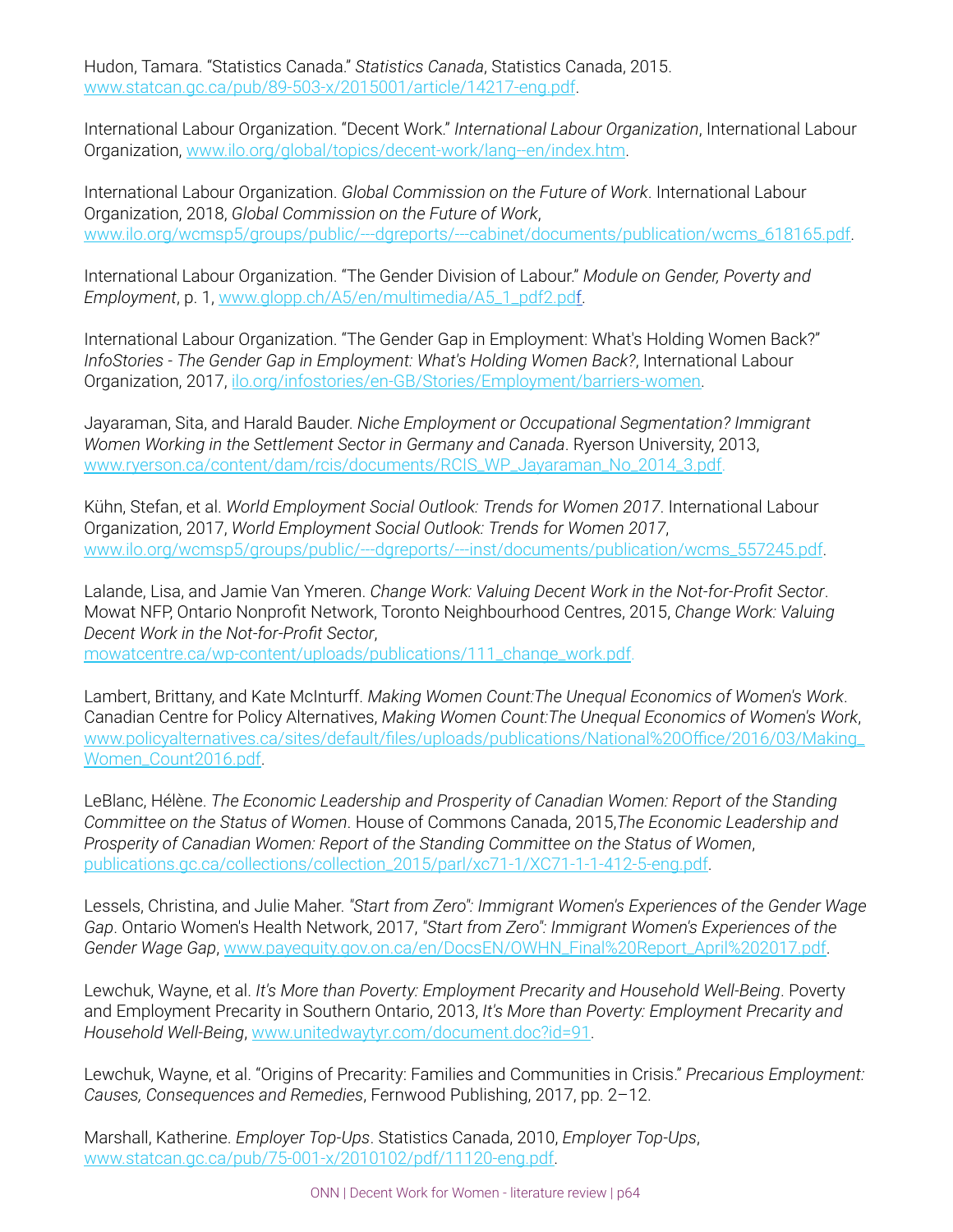Maurutto, Paula. "Charity and Public Welfare in History: A Look at Ontario, 1830-1950." *The Philanthropist*, vol. 19, ser. 3, 2004, pp. 159–167. *3*, [thephilanthropist.ca/original-pdfs/Philanthropist-19-3-298.pdf.](http://thephilanthropist.ca/original-pdfs/Philanthropist-19-3-298.pdf)

McIsaac, Elizabeth, et al. *Shaping the Future: Leadership in Ontario's Nonprofit Labour Force*. Ontario Nonprofit Network, Mowat NFP, 2013, *Shaping the Future: Leadership in Ontario's Nonprofit Labour Force*, [theonn.ca/wp-content/uploads/2011/06/ONN-Mowat-Shaping-the-Future-Final-Report.October2013.pdf](http://theonn.ca/wp-content/uploads/2011/06/ONN-Mowat-Shaping-the-Future-Final-Report.October2013.pdf).

McInturff, Kate. "A Deficit Worth Worrying About: The Gendered And Racialized Wage Gap."*Behind the Numbers*, Canadian Centre for Policy Alternatives, 2017, [behindthenumbers.ca/2017/12/13/11924/.](http://ehindthenumbers.ca/2017/12/13/11924/)

McInturff, Kate*. Ontario's Gender Gap: Women and Jobs Post-Recession*. Canadian Centre for Policy Alternatives, *Ontario's Gender Gap: Women and Jobs Post-Recession*, [https://www.policyalternatives.ca/sites/default/files/uploads/publications/Ontario%20Office/2014/03/O](https://www.policyalternatives.ca/sites/default/files/uploads/publications/Ontario%20Office/2014/03/Ontario%27s%20Gender%20Gap%20FINAL.pdf) [ntario%27s%20Gender%20Gap%20FINAL.pdf.](https://www.policyalternatives.ca/sites/default/files/uploads/publications/Ontario%20Office/2014/03/Ontario%27s%20Gender%20Gap%20FINAL.pdf)

McInturff, Kate*. Study: The Economic Leadership and Prosperity of Canadian Women*. Canadian Centre for Policy Alternatives, *Study: The Economic Leadership and Prosperity of Canadian Women*, [https://www.policyalternatives.ca/sites/default/files/uploads/publications/National%20Office/2014/05/t](https://www.policyalternatives.ca/sites/default/files/uploads/publications/National%20Office/2014/05/the_economic_leadership_and_prosperity_of_canadian_women.pdf) [he\\_economic\\_leadership\\_and\\_prosperity\\_of\\_canadian\\_women.pdf](https://www.policyalternatives.ca/sites/default/files/uploads/publications/National%20Office/2014/05/the_economic_leadership_and_prosperity_of_canadian_women.pdf).

McInturff, Kate*.Time to Grow Up: Family Policies for the Way We Live Now*. Canadian Centre for Policy Alternatives, *Time to Grow Up: Family Policies for the Way We Live Now*, [https://www.policyalternatives.ca/sites/default/files/uploads/publications/National%20Office/2015/01/](https://www.policyalternatives.ca/sites/default/files/uploads/publications/National%20Office/2015/01/Time_to_Grow_Up.pdf) [Time\\_to\\_Grow\\_Up.pdf.](https://www.policyalternatives.ca/sites/default/files/uploads/publications/National%20Office/2015/01/Time_to_Grow_Up.pdf)

Medianu, Stelian, and Victoria Esses. *Visible Minorities and Women in Senior Leadership Positions: London, Hamilton, and Ottawa*. Pathways to Prosperity, Western University Centre for Research on Migration and Ethnic Relations, 2016, *Visible Minorities and Women in Senior Leadership Positions: London, Hamilton, and Ottawa*,

[diversecityonboard.ca/wp-content/uploads/2017/08/visible\\_minorities\\_and\\_women\\_in\\_senior\\_leadershi](http://diversecityonboard.ca/wp-content/uploads/2017/08/visible_minorities_and_women_in_senior_leadership_positions_report_1.pdf) [p\\_positions\\_report\\_1.pdf.](http://diversecityonboard.ca/wp-content/uploads/2017/08/visible_minorities_and_women_in_senior_leadership_positions_report_1.pdf)

Meyer, Madonna Harrington, editor. "Introduction." *Care Work: Gender Labour and the Welfare State*, Routledge, 2000, pp. 1–5,

[books.google.ca/books/about/Care\\_Work.html?id=DsGTAgAAQBAJ&printsec=frontcover&source=kp\\_rea](http://books.google.ca/books/about/Care_Work.html?id=DsGTAgAAQBAJ&printsec=frontcover&source=kp_read_button&redir_esc=y#v=onepage&q&f=false) [d\\_button&redir\\_esc=y#v=onepage&q&f=false](http://books.google.ca/books/about/Care_Work.html?id=DsGTAgAAQBAJ&printsec=frontcover&source=kp_read_button&redir_esc=y#v=onepage&q&f=false).

Ministry of Labour. *Closing the Gender Wage Gap: A Background Paper*. Ministry of Labour, 2015, *Closing the Gender Wage Gap: A Background Paper*, [www.labour.gov.on.ca/english/about/pdf/gwg\\_background.pdf](http://www.labour.gov.on.ca/english/about/pdf/gwg_background.pdf).

Moyser, Melissa. *Women in Canada: A Gender-Based Statistical Report - Women and Paid Work*. Government of Canada, 2017, *Women in Canada: A Gender-Based Statistical Report - Women and Paid Work*, [www.statcan.gc.ca/pub/89-503-x/2015001/article/14694-eng.pdf](http://www.statcan.gc.ca/pub/89-503-x/2015001/article/14694-eng.pdf).

Ontario Equal Pay Coalition. "Calculating the Pay Gap." *Ontario Equal Pay Coalition*, Ontario Equal Pay Coalition, [equalpaycoalition.org/calculating-the-pay-gap/.](http://equalpaycoalition.org/calculating-the-pay-gap/)

Ontario Equal Pay Coalition. "Myths about the Pay Gap" *Ontario Equal Pay Coalition*, Ontario Equal Pay Coalition[, http://equalpaycoalition.org/myths-about-the-gap/](http://equalpaycoalition.org/myths-about-the-gap/)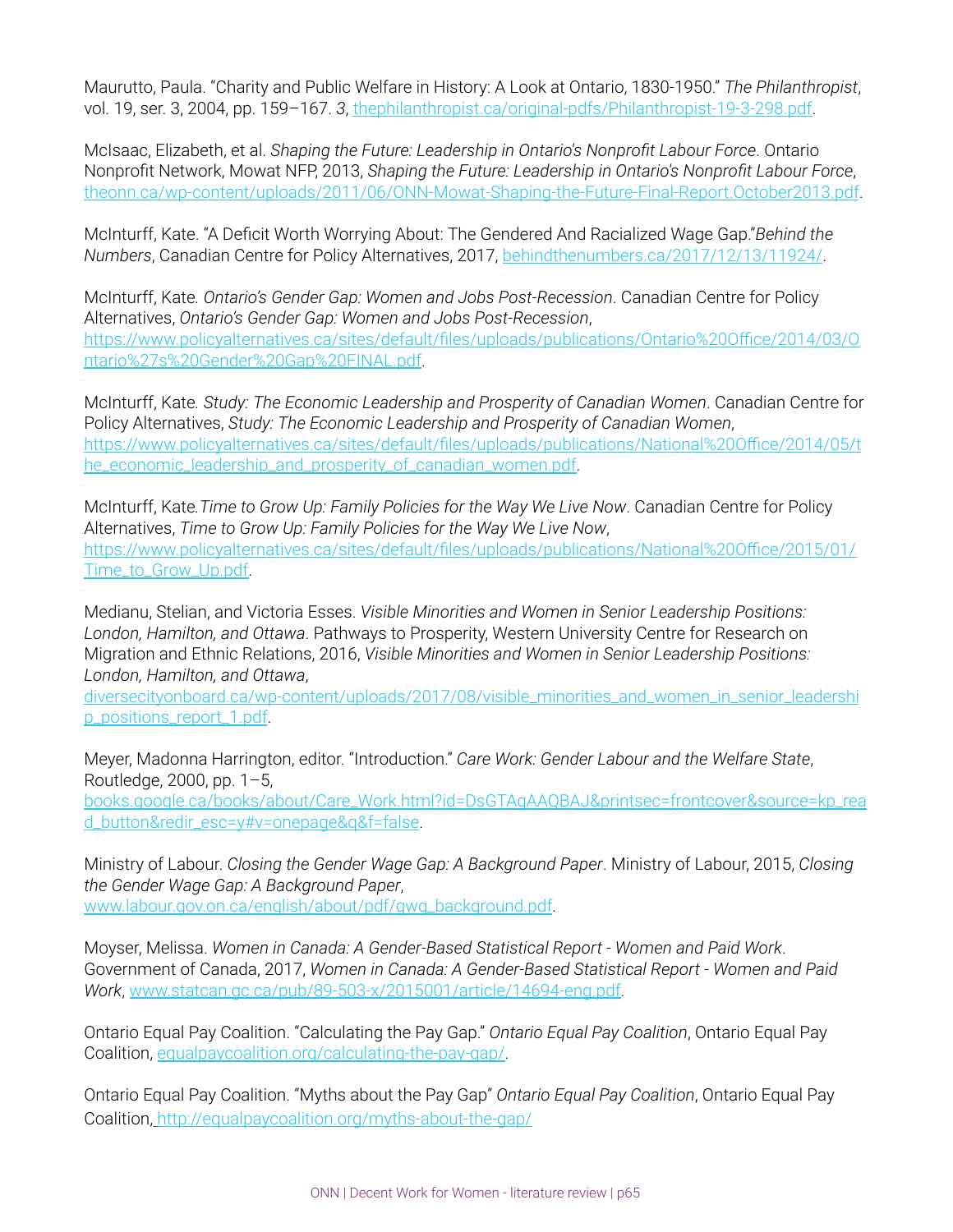Ontario Federation of Indigenous Friendship Centres. *A Response to Women's Economic Empowerment: A Call to Action for Ontario*. Ontario Federation of Indigenous Friendship Centres, 2017, *A Response to Women's Economic Empowerment: A Call to Action for Ontario*,

[ofifc.org/sites/default/files/docs/2017-07-21%20OFIFC%20Submission%20on%20Women%27s%20Econ](http://ofifc.org/sites/default/files/docs/2017-07-21%20OFIFC%20Submission%20on%20Women%27s%20Economic%20Empowerment%20Discussion%20Paper.pdf) [omic%20Empowerment%20Discussion%20Paper.pdf](http://ofifc.org/sites/default/files/docs/2017-07-21%20OFIFC%20Submission%20on%20Women%27s%20Economic%20Empowerment%20Discussion%20Paper.pdf).

Ontario Human Rights Commission (OHRC). "Disability and Human Rights (Brochure 2016)." *Ontario Human Rights Commission*, Ontario Human Rights Organization, [www.ohrc.on.ca/en/disability-and-human-rights-brochure-2016](http://www.ohrc.on.ca/en/disability-and-human-rights-brochure-2016).

Ontario Nonprofit Network. *A Roadmap for a Nonprofit Sector Pension Plan*. Ontario Nonprofit Network, 2017, *A Roadmap for a Nonprofit Sector Pension Plan*, [theonn.ca/wp-content/uploads/2017/03/ONNPensionRoadmap.TechnicalReport.pdf](http://theonn.ca/wp-content/uploads/2017/03/ONNPensionRoadmap.TechnicalReport.pdf).

Ontario Nonprofit Network. *Introducing the "Public Benefit Nonprofit Sector"*. Ontario Nonprofit Network, 2017, *Introducing the "Public Benefit Nonprofit Sector"*, [theonn.ca/wp-content/uploads/2017/12/Introducing-the-Public-Benefit-Nonprofit-Sector-July-2017.pdf.](http://theonn.ca/wp-content/uploads/2017/12/Introducing-the-Public-Benefit-Nonprofit-Sector-July-2017.pdf)

Pay Equity Commission of Ontario. *A Guide to Interpreting Ontario's Pay Equity Act*. 2015, [www.payequity.gov.on.ca/en/DocsEN/guide\\_act2015\\_EN.pdf](http://www.payequity.gov.on.ca/en/DocsEN/guide_act2015_EN.pdf).

Pay Equity Commission of Ontario. *Gender Wage Gaps and Earnings Ratios in Ontario*. 2014, [http://www.payequity.gov.on.ca/en/DocsEN/gender\\_gaps.pdf](http://www.payequity.gov.on.ca/en/DocsEN/gender_gaps.pdf).

Pay Equity Commission of Ontario. "What is the Gender Wage Gap" *Ontario Equal Pay Coalition*, Ontario Equal Pay Coalition, http://www.payequity.gov.on.ca/en/GWG/Pages/what\_is\_GWG.aspx.

Peel Leadership Centre. *Who's Leading Now - Revisiting Peel Region's Nonprofit Sector Leaders: Executive Director Survey 2015*. Peel Leadership Centre, 2015, *Who's Leading Now - Revisiting Peel Region's Nonprofit Sector Leaders: Executive Director Survey 2015*, [www.peelleadershipcentre.org/wp-content/uploads/2016/06/ED-Survey-2015.pdf.](http://www.peelleadershipcentre.org/wp-content/uploads/2016/06/ED-Survey-2015.pdf)

Perrone, Kristin M. "Traditional and Nontraditional Work and Family Roles for Women and Men" *Journal of Career Development*, vol. 36, no. 1, 2009, pp. 3–7., doi:10.1177/0894845309340787.

Pollara Strategic Insights. *2013 State of the Sector: Profile of Ontario's Not-for-Profits and Charitable Organizations*. Government of Ontario, 2013, *2013 State of the Sector: Profile of Ontario's Not-for-Profits and Charitable Organizations*,

[www.ontario.ca/page/2013-state-sector-profile-ontarios-not-profits-and-charitable-organizations-executi](http://www.ontario.ca/page/2013-state-sector-profile-ontarios-not-profits-and-charitable-organizations-executive-summary) [ve-summary](http://www.ontario.ca/page/2013-state-sector-profile-ontarios-not-profits-and-charitable-organizations-executive-summary).

Premji, Stephanie, et al. "Precarious Work Experiences of Racialized Immigrant Women in Toronto: A Community-Based Study." *Just Labour: A Canadian Journal of Work and Society*, vol. 22, 2014, pp. 122–143.

Reid, Colleen, et al "Finding The 'Action' in Feminist Participatory Action Research." *Action Research* , vol. 4, no. 3, 2006, pp. 315–332., doi:10.1177/1476750306066804.

Reid, Colleen, and Claudia Gillberg. "Feminist Participatory Action Research." The SAGE Encyclopedia of Action Research, SAGE, dx.doi.org/10.4135/9781446294406.n141.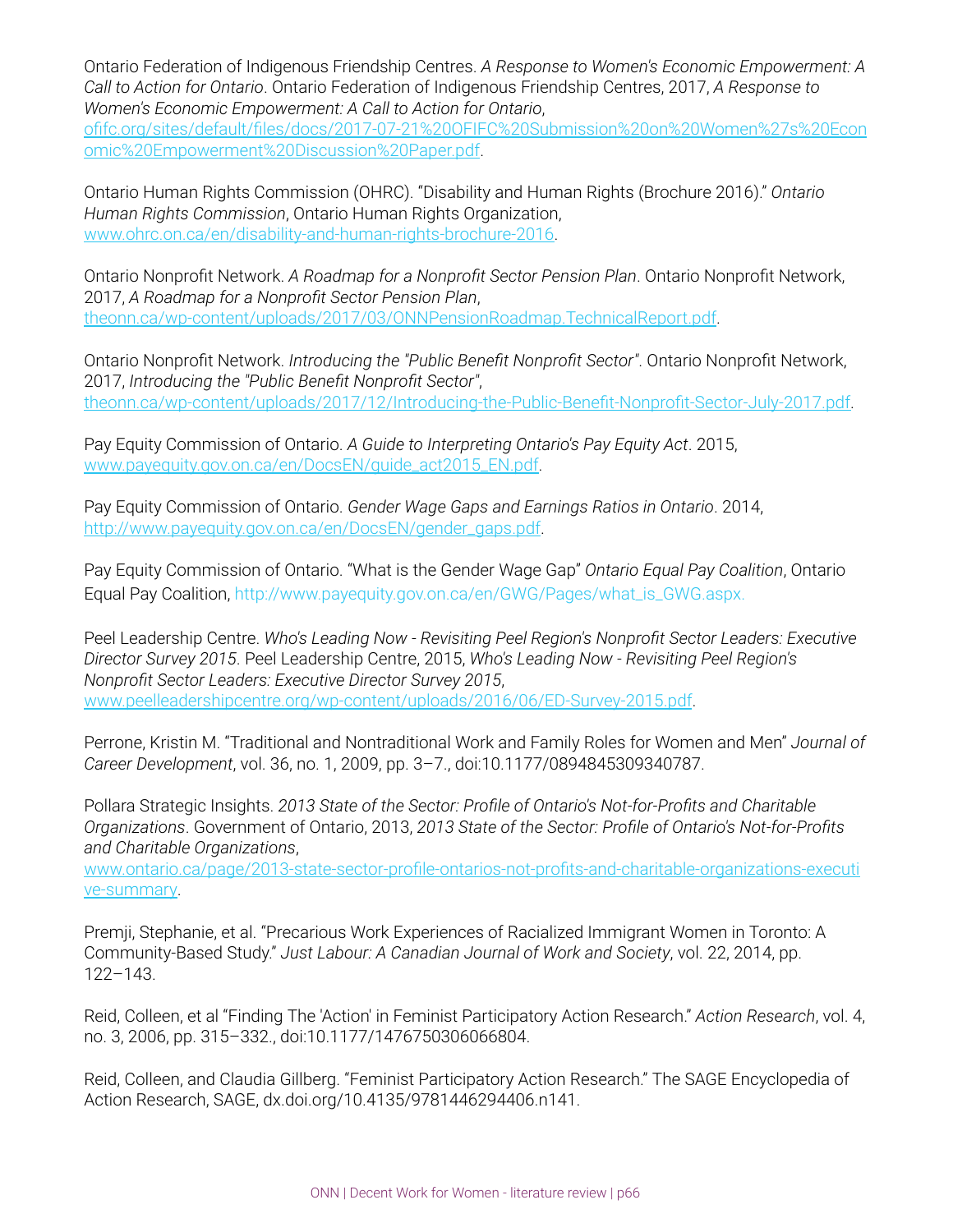Scott, Katherine, et al. *The Nonprofit and Voluntary Sector in Ontario: Regional Highlights of the National Survey of Nonprofit and Voluntary Organizations*. Imagine Canada, Canadian Council on Social Development, 2006, *The Nonprofit and Voluntary Sector in Ontario: Regional Highlights of the National Survey of Nonprofit and Voluntary Organizations*,

[www.imaginecanada.ca/sites/default/files/www/en/nsnvo/d\\_ontario\\_sector\\_report.pdf](http://www.imaginecanada.ca/sites/default/files/www/en/nsnvo/d_ontario_sector_report.pdf).

Shakya, Yogendra, and Stephanie Premji. "'No One Cares about Us': Precarious Employment among Racialized Immigrant Women." *Precarious Employment: Causes, Consequences and Remedies*, Fernwood Publishing, pp. 18–27

Shakya, Yogendra B, et al. *Where Are the Good Jobs? Ten Case Stories of "Working Rough, Living Poor"*. Access Alliance Multicultural Health and Community Services, 2013, *Where Are the Good Jobs? Ten Case Stories of "Working Rough, Living Poor"*,

[accessalliance.ca/wp-content/uploads/2015/03/Summary\\_Where-are-the-Good-Jobs-Report-2013.pdf.](http://accessalliance.ca/wp-content/uploads/2015/03/Summary_Where-are-the-Good-Jobs-Report-2013.pdf)

Shields, John, et al. "Precarious Undertakings: Serving Vulnerable Communities through Non-Profit Work." *Precarious Employment: Causes, Consequences and Remedies*, Fernwood Publishing, pp. 31–42.

Statistics Canada. *Census Profile, 2016 Census*. 2017, [www12.statcan.gc.ca/census-recensement/2016/dp-pd/prof/index.cfm?Lang=E.](http://www12.statcan.gc.ca/census-recensement/2016/dp-pd/prof/index.cfm?Lang=E)

Statistics Canada. *Does Education Pay? A Comparison of Earnings by Level of Education In Canada and Its Provinces and Territories - Census of Population 2016*. Statistics Canada, 2017, *Does Education Pay? A Comparison of Earnings by Level of Education In Canada and Its Provinces and Territories - Census of Population 2016*,

[www12.statcan.gc.ca/census-recensement/2016/as-sa/98-200-x/2016024/98-200-x2016024-eng.pdf](http://www12.statcan.gc.ca/census-recensement/2016/as-sa/98-200-x/2016024/98-200-x2016024-eng.pdf).

Statistics Canada. *Focus on Geography, 2016 Census*. 2017, [http://www12.statcan.gc.ca/census-recensement/2016/as-sa/fogs-spg/Facts-PR-Eng.cfm?TOPIC=9&LA](http://www12.statcan.gc.ca/census-recensement/2016/as-sa/fogs-spg/Facts-PR-Eng.cfm?TOPIC=9&LANG=Eng&GK=PR&GC=35) [NG=Eng&GK=PR&GC=35.](http://www12.statcan.gc.ca/census-recensement/2016/as-sa/fogs-spg/Facts-PR-Eng.cfm?TOPIC=9&LANG=Eng&GK=PR&GC=35)

Statistics Canada. *Labour in Canada: Key Results from the 2016 Census*. Statistics Canada, 2017, *Labour in Canada: Key Results from the 2016 Census*, [www.statcan.gc.ca/daily-quotidien/171129/dq171129b-eng.pdf](http://www.statcan.gc.ca/daily-quotidien/171129/dq171129b-eng.pdf).

Statistics Canada. *Education in Canada: Key Results from the 2016 Census*. Statistics Canada, 2017, *Labour in Canada: Key Results from the 2016 Census*, [https://www.statcan.gc.ca/daily-quotidien/171129/dq171129a-eng.pdf.](https://www.statcan.gc.ca/daily-quotidien/171129/dq171129a-eng.pdf)

Status of Women Canada. "What Is GBA+?" *Government of Canada*, Government of Canada, 25 May 2017, [www.swc-cfc.gc.ca/gba-acs/index-en.html.](http://www.swc-cfc.gc.ca/gba-acs/index-en.html)

*Supplemental Unemployment Benefit Program*. Government of Canada, 2017, [www.canada.ca/en/employment-social-development/programs/ei/ei-list/ei-employers-supplemental-une](http://www.canada.ca/en/employment-social-development/programs/ei/ei-list/ei-employers-supplemental-unemployment-benefit.htm) [mployment-benefit.html](http://www.canada.ca/en/employment-social-development/programs/ei/ei-list/ei-employers-supplemental-unemployment-benefit.htm).

The Circle on Philanthropy and Aboriginal Peoples in Canada, United Way Winnipeg.*Emerging Trends in Philanthropy for First Nations, Métis and Inuit Communities in Canada: A Focus on Manitoba*. The Circle on Philanthropy and Aboriginal Peoples in Canada, 2017, *Emerging Trends in Philanthropy for First Nations, Métis and Inuit Communities in Canada: A Focus on Manitoba*,

[www.philanthropyandaboriginalpeoples.ca/wp-content/uploads/Manitoba-Indigenous-Report\\_RV\\_WEB\\_](http://www.philanthropyandaboriginalpeoples.ca/wp-content/uploads/Manitoba-Indigenous-Report_RV_WEB_Sep18.pdf) [Sep18.pdf.](http://www.philanthropyandaboriginalpeoples.ca/wp-content/uploads/Manitoba-Indigenous-Report_RV_WEB_Sep18.pdf)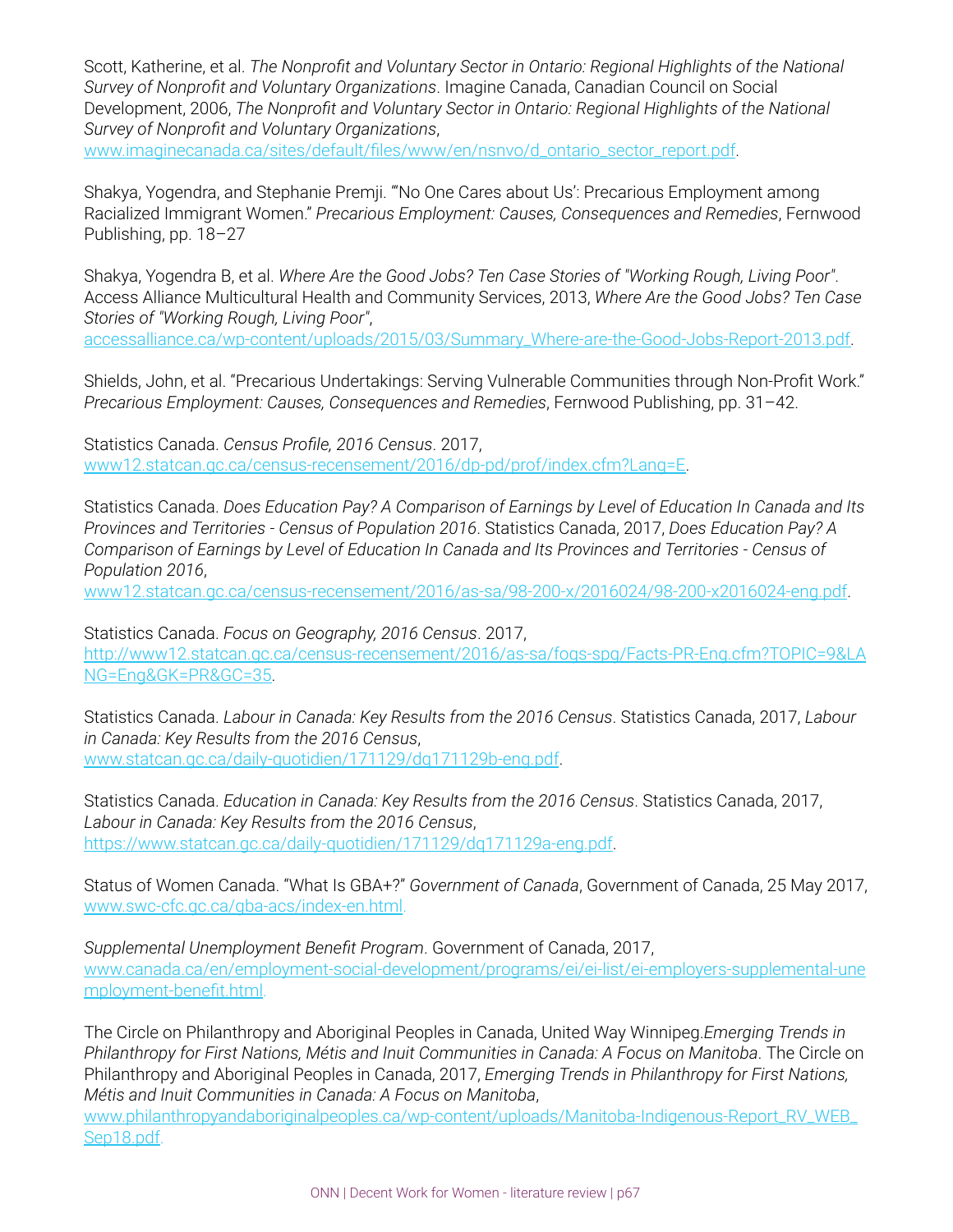TransPulse. *We've Got Work to Do: Workplace Discrimination and Employment Challenges for Trans People in Ontario*. TransPulse, 2011, *We've Got Work to Do: Workplace Discrimination and Employment Challenges for Trans People in Ontario*, [transpulseproject.ca/wp-content/uploads/2011/05/E3English.pdf.](http://transpulseproject.ca/wp-content/uploads/2011/05/E3English.pdf)

Turcotte, Martin. *Insights on Canadian Society - Persons with Disabilities and Employment*. Statistics Canada, 2014, *Insights on Canadian Society - Persons with Disabilities and Employment*, [www.statcan.gc.ca/pub/75-006-x/2014001/article/14115-eng.pdf.](http://www.statcan.gc.ca/pub/75-006-x/2014001/article/14115-eng.pdf)

Türegün, Adnan. "Immigrant Settlement Work in Canada: Limits and Possibilities for Professionalization." *Canadian Review of Sociology*, vol. 50, no. 4, 2013, pp. 387–411., doi:10.1111/cars.12025.

Türegün, Adnan. "Rebuilding Professional Lives: Immigrant Professionals Working in the Ontario Settlement Service Sector." *International Migration & Integration*, vol. 14, 2013, pp. 597–614., doi:10.1007/s12134-012-0258-0.

Vosko, Leah F, et al. *Closing the Employment Standards Enforcement Gap: An Agenda for Change*. Closing the Employment Standards Enforcement Gap: Improving Protections for People in Precarious Jobs, 2017, *Closing the Employment Standards Enforcement Gap: An Agenda for Change*, [closeesgap.ca/closing-the-gap-policy-forum-launches-an-agenda-for-change/](http://closeesgap.ca/closing-the-gap-policy-forum-launches-an-agenda-for-change/).

Werner, Marion, et al. "Conceptual Guide to the Unpaid Work Module." *Gender Work Database*, [www.genderwork.ca/gwd/modules/unpaid-work/.](http://www.genderwork.ca/gwd/modules/unpaid-work/)

Wilson, Beth. *On the Front Lines of Toronto's Immigrant-And Refugee-Serving Sector*. Community Social Planning Council of Toronto and Family Service Association of Toronto, 2006, *On the Front Lines of Toronto's Immigrant-And Refugee-Serving Sector*,

d3n8a8pro7vhmx.cloudfront.net/socialplanningtoronto/pages/416/attachments/original/1472008134/o n-the-front-lines\_immigrant-sector\_july-2006.pdf?1472008134.

YWCA Hamilton. *EXCLerator Project: Women & Diversity in Executive and Community Leadership*. YWCA Hamilton, 2017, *EXCLerator Project: Women & Diversity in Executive and Community Leadership*, [ywcahamilton.org/system/assets/attachments/000/001/121/original/Full\\_EXCLERATOR-report\\_FINAL.p](http://ywcahamilton.org/system/assets/attachments/000/001/121/original/Full_EXCLERATOR-report_FINAL.pdf) [df.](http://ywcahamilton.org/system/assets/attachments/000/001/121/original/Full_EXCLERATOR-report_FINAL.pdf)

Zizys, Tom. *Not Working for Profit: A Labour Market Description of the Non-Profit Sector in Toronto*. Ontario Nonprofit Network, 2011, *Not Working for Profit: A Labour Market Description of the Non-Profit Sector in Toronto*,

[theonn.ca/wp-content/uploads/2011/06/Not-Working-For-Profit-ONN-TWIG-Report-May-2011.pdf.](http://theonn.ca/wp-content/uploads/2011/06/Not-Working-For-Profit-ONN-TWIG-Report-May-2011.pdf)